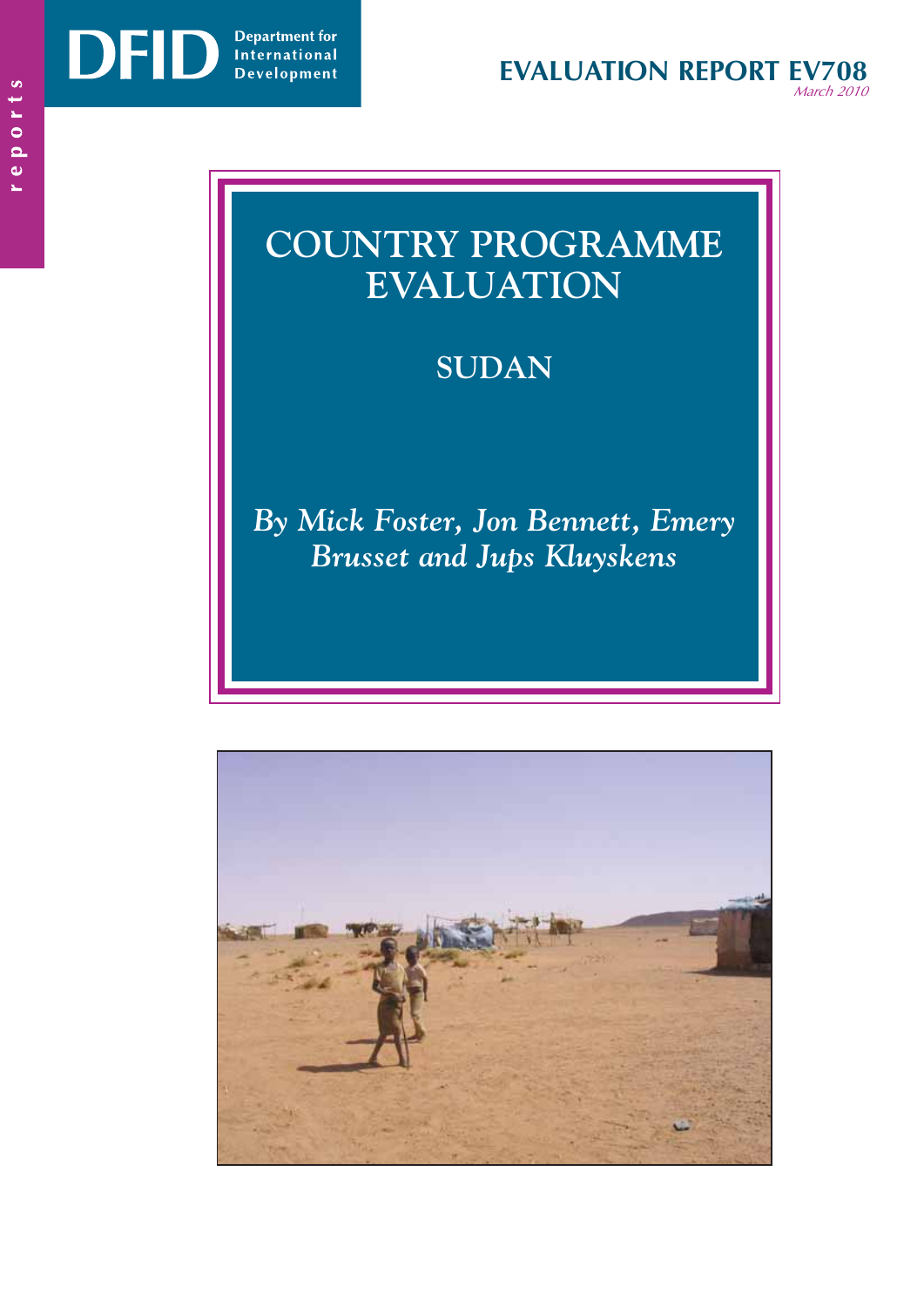#### **OVERVIEW OF COUNTRY PROGRAMME EVALUATIONS**

DFID has a rolling programme of Country Programme Evaluations (CPEs) with 5 or 6 evaluations of countries or regions per year. A synthesis report pulling together findings from 5 recent CPEs is also produced annually. CPEs are challenging evaluations attempting to provide an overview of the entire DFID programme over a 5 year time frame and evaluate whether DFID made appropriate strategic choices in the given context and delivered effectively. CPEs are ideally undertaken in the year prior to development of a new Country Assistance Plan, as they are designed to meet DFID's needs for lessons that can inform future strategy and programming, as well as accountability for funds spent at country level. CPEs are intended for a wide audience including DFID's country office staff and partners, senior DFID managers in the relevant regional divisions and members of the public/ other stakeholders.

Each CPE is managed by DFID's Evaluation Department and carried out by 4-6 independent international consultants with a mixture of evaluation and development skills. The terms of reference for the CPE programme include a generic evaluation framework closely linked to standard evaluation criteria; this is customised a little for each individual evaluation (and annexed to the report). For CPEs, interpretation of each of the evaluation criteria is as follows:

| Relevance -    | CPEs should provide high quality, well evidenced material and judgements on<br>whether 'DFID did the right things'                                                         |
|----------------|----------------------------------------------------------------------------------------------------------------------------------------------------------------------------|
|                | <b>Effectiveness</b> – CPEs should examine key interventions and partnerships and identify and explain<br>successes and failures                                           |
| Efficiency $-$ | CPEs should tell a narrative around the allocation of resources (financial and<br>staffing) to deliver the results DFID was hoping to achieve                              |
| $Im$ pact $-$  | CPEs cannot produce new information on impacts attributable to DFID, but should<br>consider DFID's contribution to long term outcomes                                      |
|                | <b>Sustainability</b> – CPEs should discuss evidence on progress towards sustainability in terms of<br>ownership of reforms, capacity development and resilience to risks. |
|                | Typically CPEs comprise a one week inception mission to the country to make contacts, scope the                                                                            |

Typically CPEs comprise a one week inception mission to the country to make contacts, scope the boundaries of the evaluation, customise the generic evaluation matrix and make decisions around issues such as field visits. The main CPE fieldwork then takes place around a month later and lasts up to three weeks. DFID's Evaluation Department provides each evaluation team with a large documentary evidence base comprising strategies, project/ programme information and context material sourced from a thorough search of paper and electronic files, DFID's intranet system and the internet. During the fieldwork the team interview stakeholders in country and current and past DFID staff. A list of people consulted is annexed to each study.

The views expressed in CPE reports are those of the independent authors. The country office can comment on these in a 'management response' within the Evaluation report. CPE reports are quality assured by an independent consultant who has no other involvement in the CPE programme.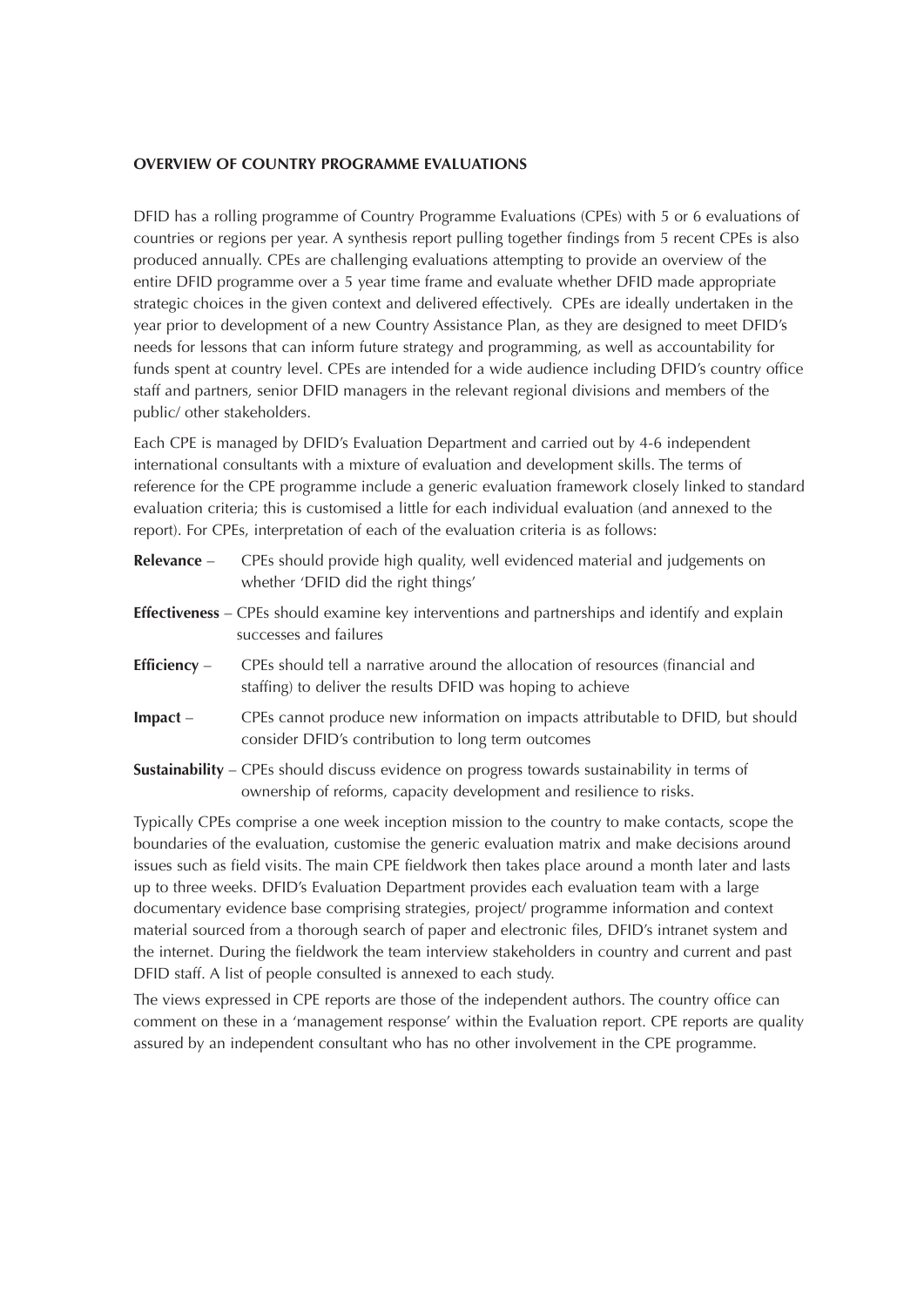# **DEPARTMENT FOR INTERNATIONAL DEVELOPMENT**  Evaluation Report EV708

# **Country Programme Evaluation: Sudan**

**By Mick Foster, Jon Bennett, Emery Brusset and Jups Kluyskens March 2010**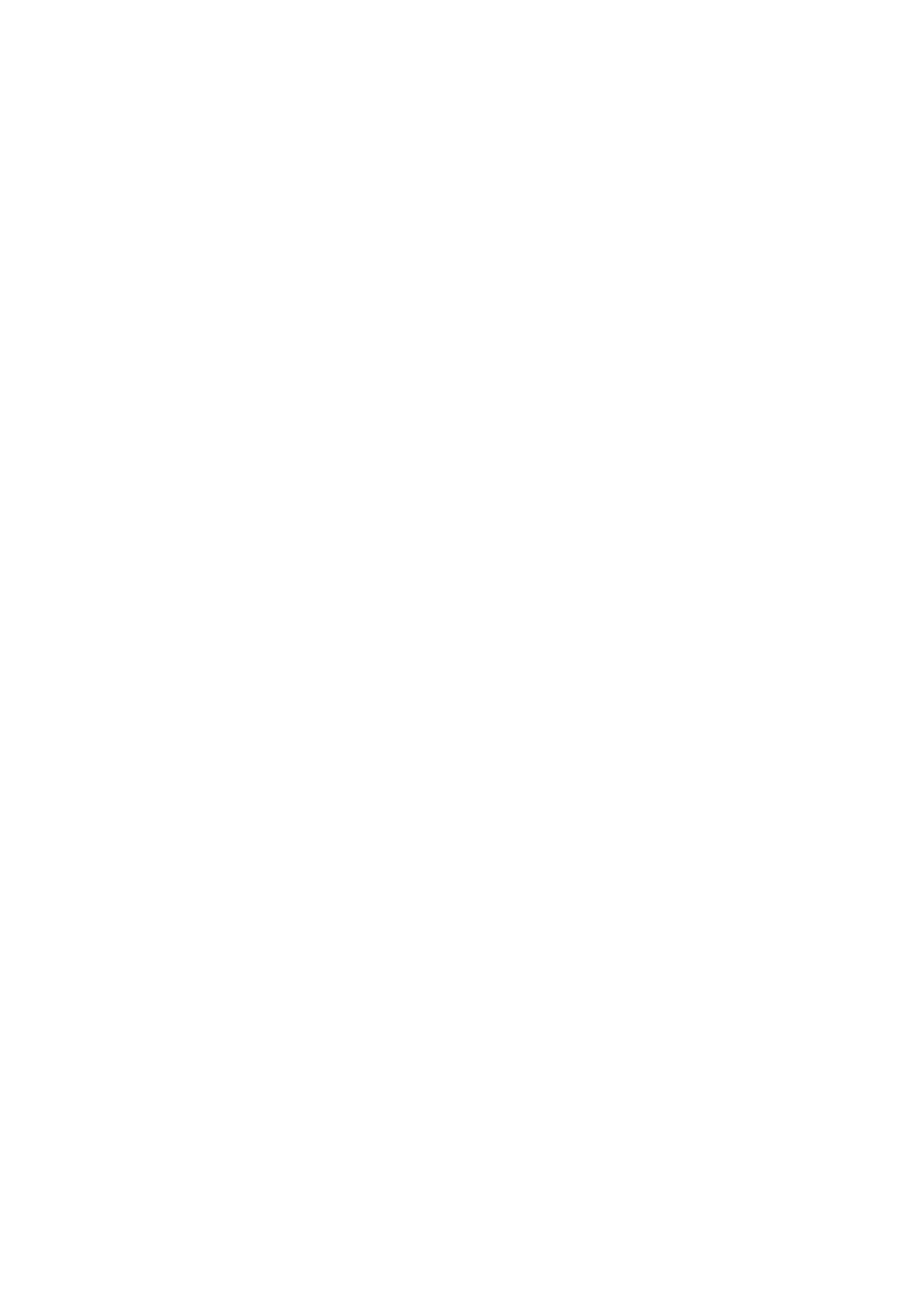## **Acknowledgements**

We are grateful to all of those who made time to speak to us, present and past members of DFID, other UK Government Departments, development agencies and NGOs, and contacts from the Government of Southern Sudan.

We acknowledge the valuable contribution of Professor Eltighani Elamin, who joined the team for the first visit to Juba.

A particular debt of thanks is due to Lynne Henderson and Mark Herbert from EvD and to Jodie Dubber and Daisy MacDonald from ITAD for help with the programme, and with locating documents and information. Riffat Young organised the telephone interviews in Khartoum, and Freddie Carver organised the programme for visits to Juba.

Full responsibility for the text of this report rests with the authors. In common with all evaluation reports commissioned by DFID's Evaluation Department, the views contained in this report do not necessarily represent those of DFID or of the people consulted.

Front Cover Photograph

NGO-supported refugee camp outside Khartoum, taken by Edmund Knollys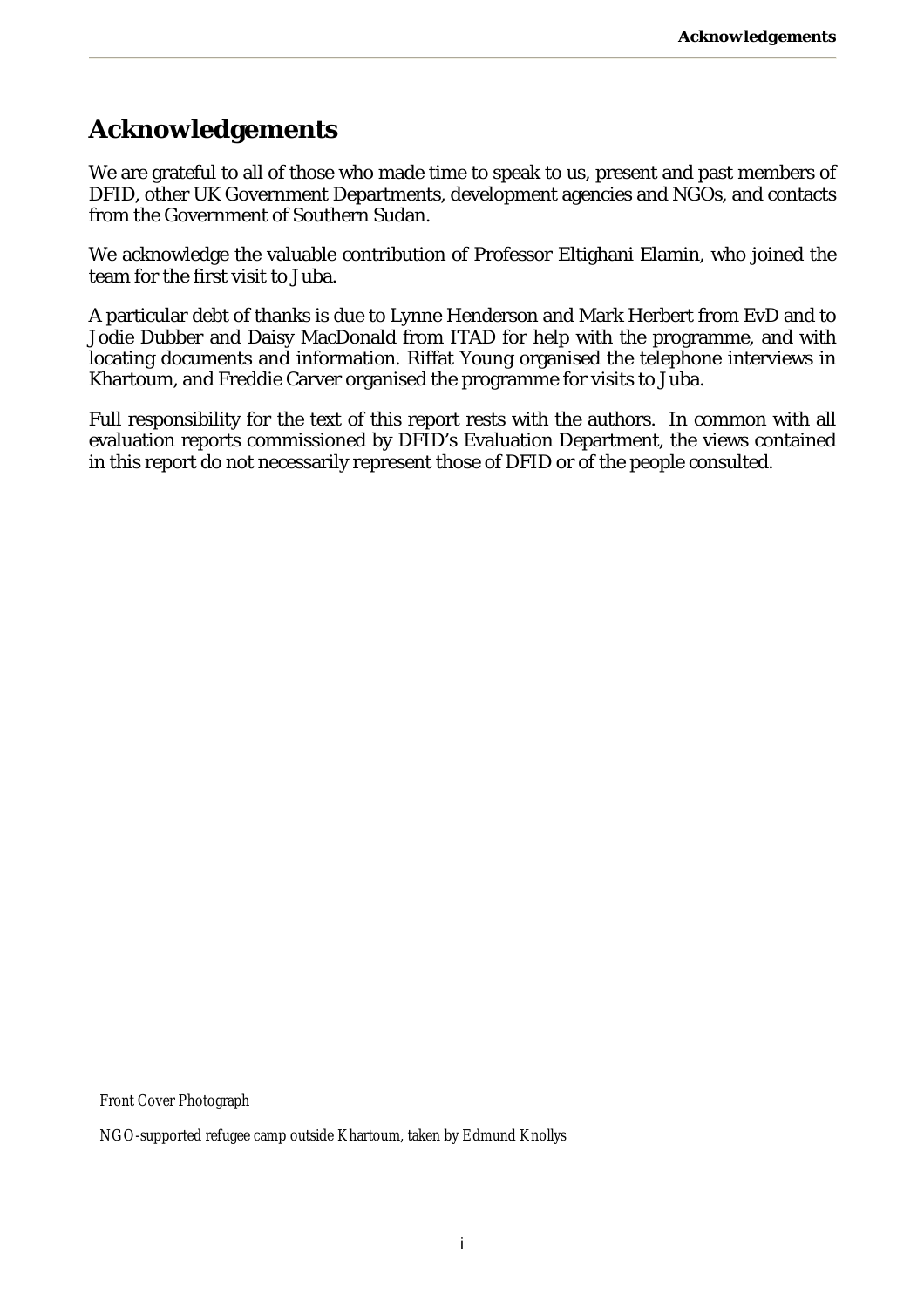### **Table of Contents**

|    | Acknowledgements                                                     | İ              |
|----|----------------------------------------------------------------------|----------------|
|    | Abbreviations                                                        | iv             |
|    | Preface                                                              | vii            |
|    | <b>Executive Summary</b>                                             | viii           |
|    | <b>Major Recommendations</b>                                         | xvii           |
| 1. | <b>Introduction and Methods</b>                                      | 1              |
| 2. | Context                                                              | $\overline{2}$ |
| 3. | Relevance                                                            | 11             |
|    | <b>DFID Country Strategy</b>                                         | 11             |
|    | <b>Cross-Cutting issues</b>                                          | 19             |
|    | Summary                                                              | 23             |
| 4. | <b>Efficiency and Effectiveness</b>                                  | 24             |
|    | UK Development Assistance to Sudan                                   | 24             |
|    | <b>Overall Scores</b>                                                | 27             |
|    | Aid Effectiveness: The dilemma of pooled funding                     | 43             |
|    | <b>Efficiency of Management Arrangements</b>                         | 44             |
|    | Summary                                                              | 51             |
| 5. | Impact and sustainability                                            | 53             |
|    | Humanitarian                                                         | 53             |
|    | Southern Sudan                                                       | 54             |
|    | Peace, Security and Justice                                          | 55             |
|    | Aid harmonisation                                                    | 57             |
|    | Summary                                                              | 57             |
| 6. | <b>Lessons and Recommendations</b>                                   |                |
|    | Strengths and Weaknesses of DFID                                     | 58             |
|    | Lessons                                                              | 59             |
|    | Recommendations                                                      | 61             |
| 7. | DFID Sudan Management response to Country Programme Evaluation (CPE) | 63             |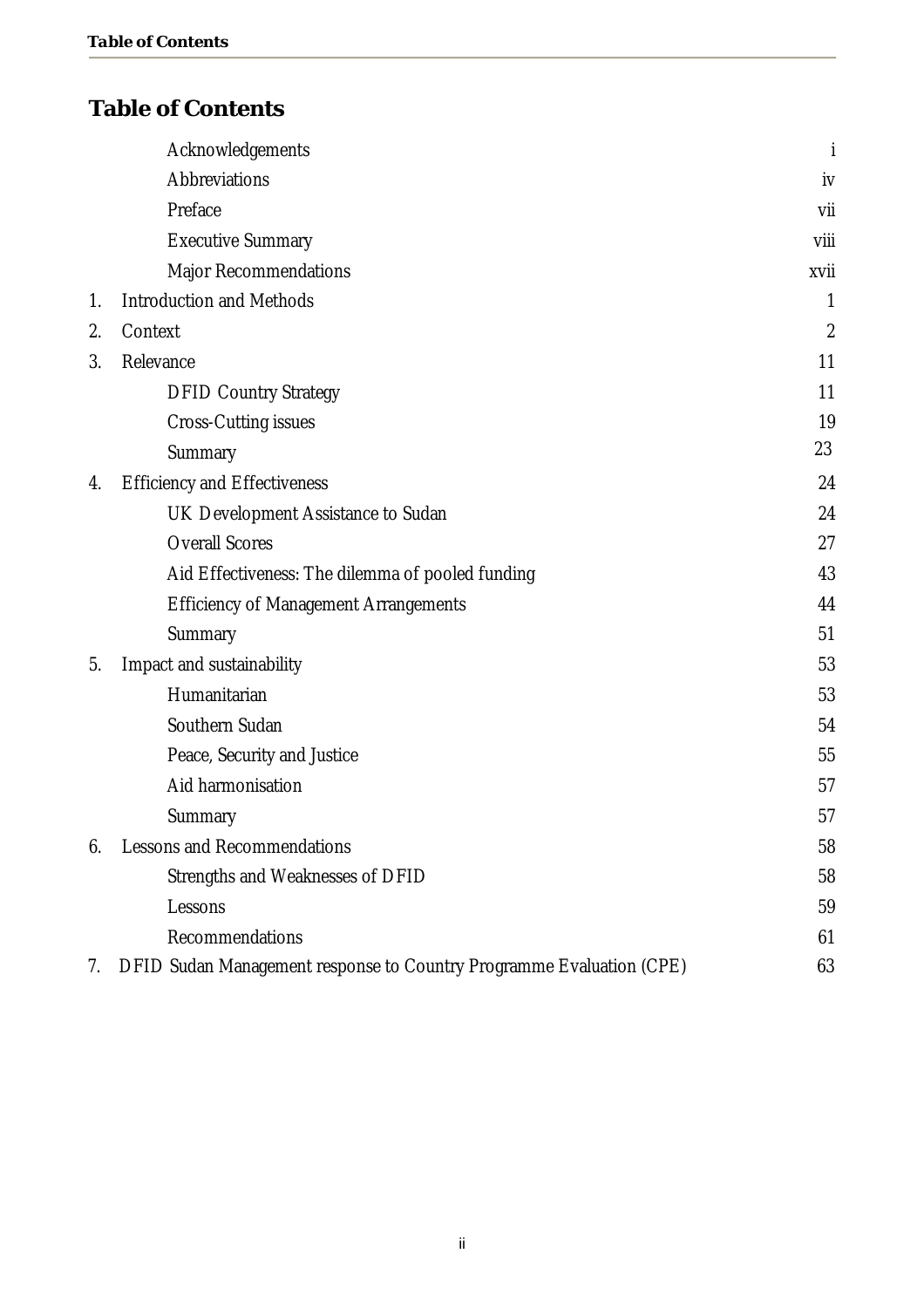### **List of Tables**

| Table 1.               | MDG Status in Northern and Southern Sudan<br>3                                                                             |        |  |  |
|------------------------|----------------------------------------------------------------------------------------------------------------------------|--------|--|--|
| Table 2.               | Aid Disbursements to Sudan, \$mn, 2003-2007                                                                                | 8      |  |  |
| Table 3.               | Timeline                                                                                                                   | 10     |  |  |
| Table 4.               | UK Aid to Sudan 2003/4 to 2007/8, Emillions                                                                                | 25     |  |  |
| Table 5.               | Trends in DFID Project Portfolio: new projects by Expected Duration of project                                             | 26     |  |  |
| Table 6.               | PRISM Scores, Achievement of Purpose: most recent rating, projects spending over<br>£1mn and Completing After January 2005 | 27     |  |  |
| Table 7.               | The CHF as a funding source                                                                                                | 28     |  |  |
| Table 8.               | <b>DFID Sudan Programme Staffing</b>                                                                                       | 45     |  |  |
| Table 9.               | <b>DFID Spend per Staff member</b>                                                                                         | 45     |  |  |
| Table 10.              | Planned Spending per Staff member                                                                                          | 47     |  |  |
| Table 11.              | <b>DFID Administration Costs</b>                                                                                           | 50     |  |  |
| Table 12.              | <b>Basic Services Fund Outputs</b>                                                                                         | 55     |  |  |
|                        |                                                                                                                            |        |  |  |
| <b>List of Boxes</b>   |                                                                                                                            |        |  |  |
| Box 1.                 | Lessons from the Basic Services Fund                                                                                       | 35     |  |  |
| <b>List of Annexes</b> |                                                                                                                            |        |  |  |
| Annex 1.               | List of People Consulted                                                                                                   | $A1-1$ |  |  |
| Annex 2.               | <b>Terms of Reference</b>                                                                                                  | $A2-1$ |  |  |

- Annex 3. Evaluation matrix **A3-1** Annex 4. References A4-1
- Annex 5. Comparison of Aid Instruments **Annex 5.** A5-1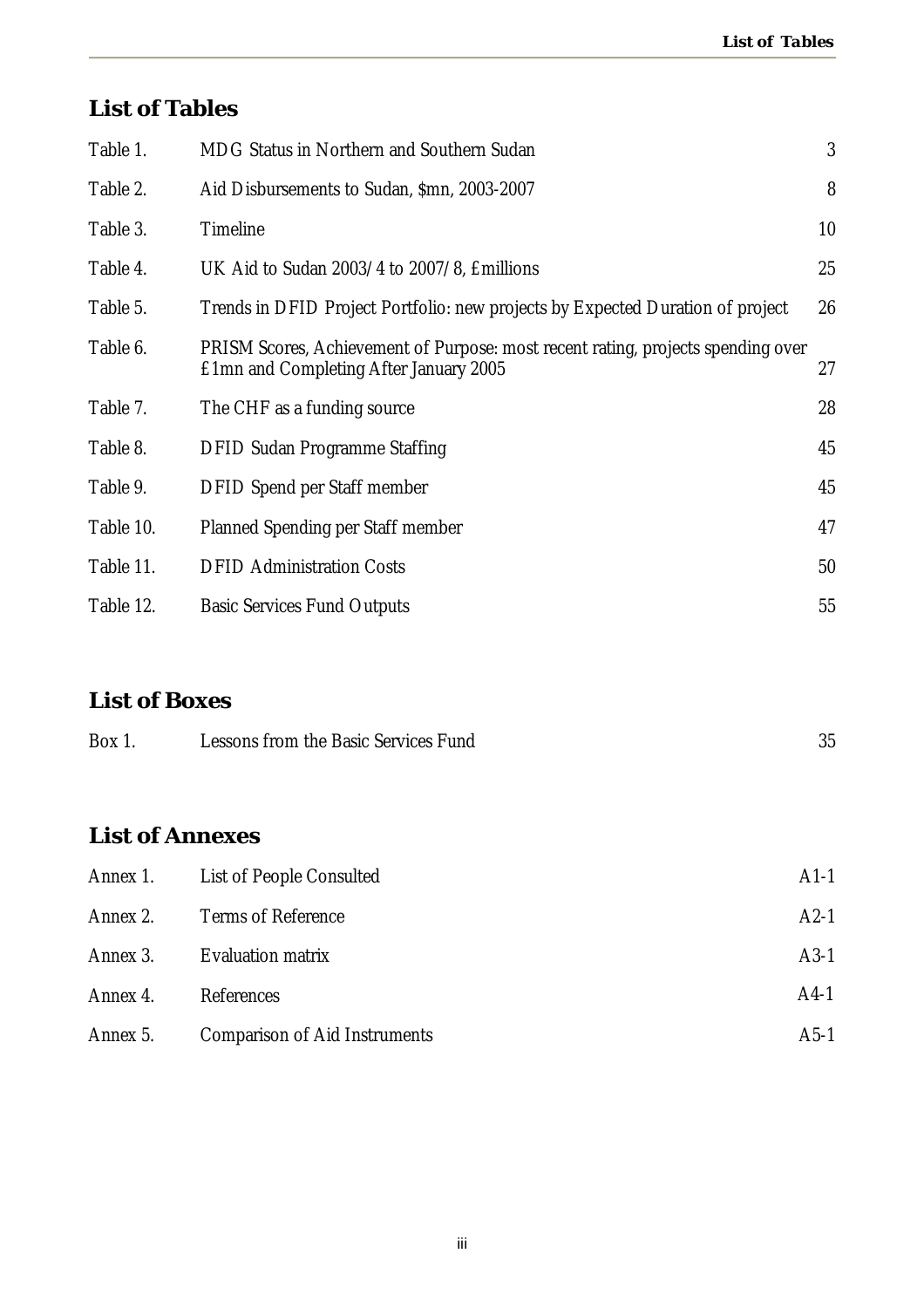# **Abbreviations**

| <b>AMIS</b> | African Union Mission in Sudan                |
|-------------|-----------------------------------------------|
| AU          | <b>African Union</b>                          |
| <b>BSF</b>  | <b>Basic Services Fund</b>                    |
| CAP         | <b>Country Assistance Plan</b>                |
| <b>CBTF</b> | <b>Capacity Building Trust Fund</b>           |
| <b>CEP</b>  | <b>Country Engagement Plan</b>                |
| <b>CERF</b> | <b>Central Emergency Response Fund</b>        |
| <b>CHF</b>  | Common Humanitarian Fund                      |
| CP          | <b>Country Profile</b>                        |
| <b>CPE</b>  | <b>Country Programme Evaluation</b>           |
| <b>CPA</b>  | <b>Comprehensive Peace Agreement</b>          |
| <b>DAC</b>  | Development Assistance Committee              |
| <b>DDR</b>  | Disarmament, Demobilisation and Reintegration |
| <b>DFID</b> | Department for International Development (UK) |
| <b>DRC</b>  | Democratic Republic of Congo                  |
| EC          | <b>European Commission</b>                    |
| <b>EES</b>  | <b>Environmental Emergencies Section</b>      |
| <b>EvD</b>  | <b>Evaluation Department (DFID)</b>           |
| <b>FCO</b>  | Foreign and Commonwealth Office (UK)          |
| FY          | <b>Financial Year</b>                         |
| <b>GAM</b>  | <b>Global Acute Malnutrition</b>              |
| <b>GBV</b>  | <b>Gender-based Violence</b>                  |
| GDP         | <b>Gross Domestic Product</b>                 |
| <b>GNU</b>  | Government of National Unity                  |
| GOS         | Government of Sudan                           |
| GOSS        | Government of Southern Sudan                  |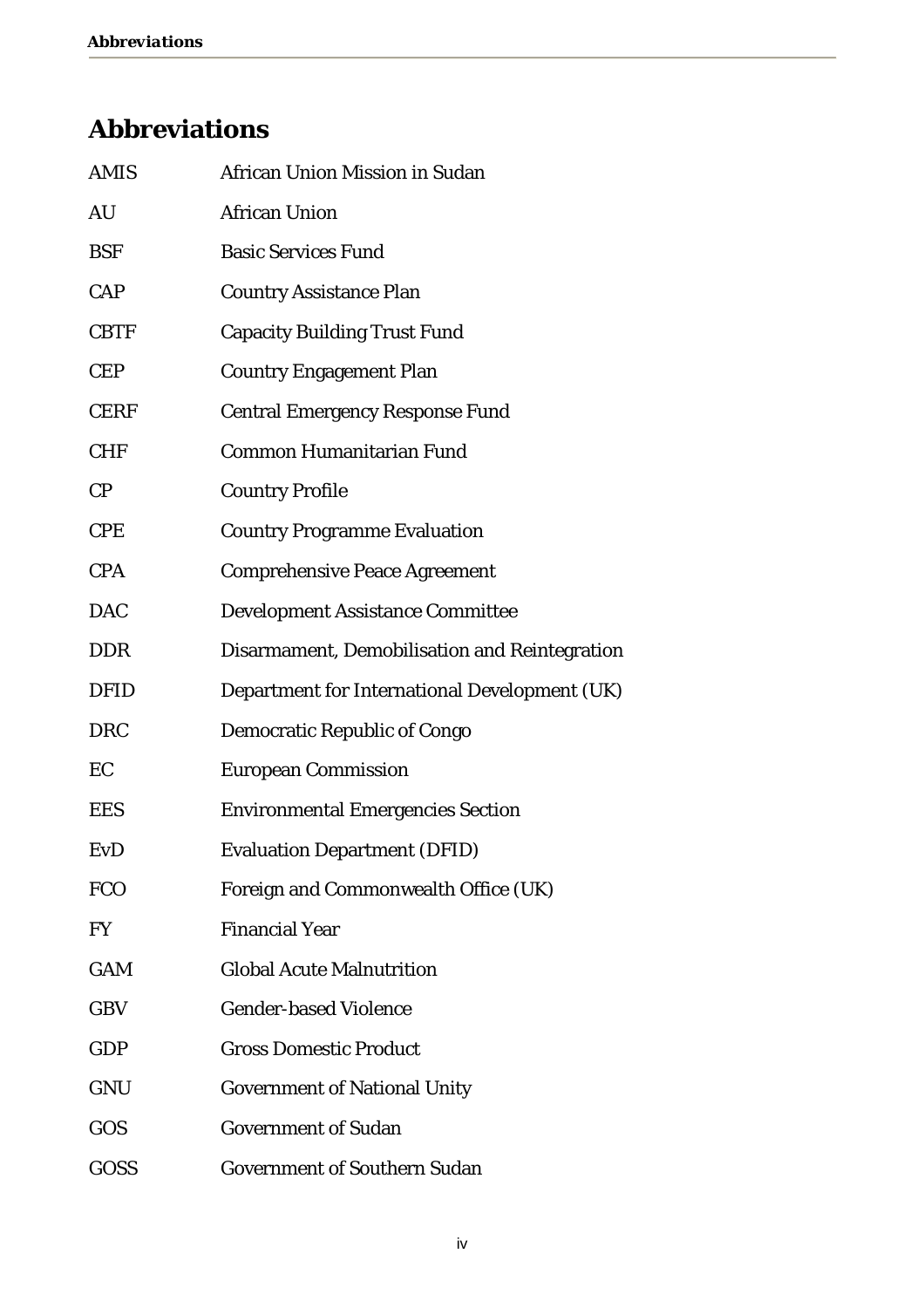| <b>HAC</b>   | <b>Humanitarian Aid Commission</b>                             |
|--------------|----------------------------------------------------------------|
| <b>HC</b>    | Humanitarian Coordinator                                       |
| <b>HMG</b>   | Her Majesty's Government (UK)                                  |
| ICC          | <b>International Criminal Court</b>                            |
| <b>ICRC</b>  | <b>International Committee of the Red Cross</b>                |
| <b>IDP</b>   | <b>Internally Displaced People</b>                             |
| <b>IMF</b>   | <b>International Monetary Fund</b>                             |
| <b>INGO</b>  | International Non-Governmental Organisation                    |
| <b>IRC</b>   | <b>International Rescue Committee</b>                          |
| <b>JAM</b>   | <b>Joint Assessment Mission</b>                                |
| <b>JDO</b>   | Joint Donor Office                                             |
| <b>JDT</b>   | <b>Joint Donor Team</b>                                        |
| <b>JPDP</b>  | Justice and Peace Development Programme                        |
| <b>JSU</b>   | Joint Sudan Unit                                               |
| <b>LRA</b>   | Lord's Resistance Army                                         |
| <b>MDG</b>   | Millennium Development Goal                                    |
| <b>MDTF</b>  | Multi-Donor Trust Fund                                         |
| MDTF-S       | Multi-Donor Trust Fund-Sudan                                   |
| M&E          | Monitoring and Evaluation                                      |
| <b>MOD</b>   | Ministry of Defence (UK)                                       |
| MoH          | Ministry of Health (Sudan)                                     |
| <b>MOJ</b>   | Ministry of Justice (Sudan)                                    |
| <b>NCP</b>   | <b>National Congress Party</b>                                 |
| <b>NGO</b>   | Non-Governmental Organisation                                  |
| <b>OCHA</b>  | Office for the Coordination of Humanitarian Affairs            |
| <b>OECD</b>  | Organisation for Economic Cooperation and Development          |
| <b>PRISM</b> | Performance Reporting Information System for Management (DFID) |
| <b>PWC</b>   | Price Waterhouse Coopers                                       |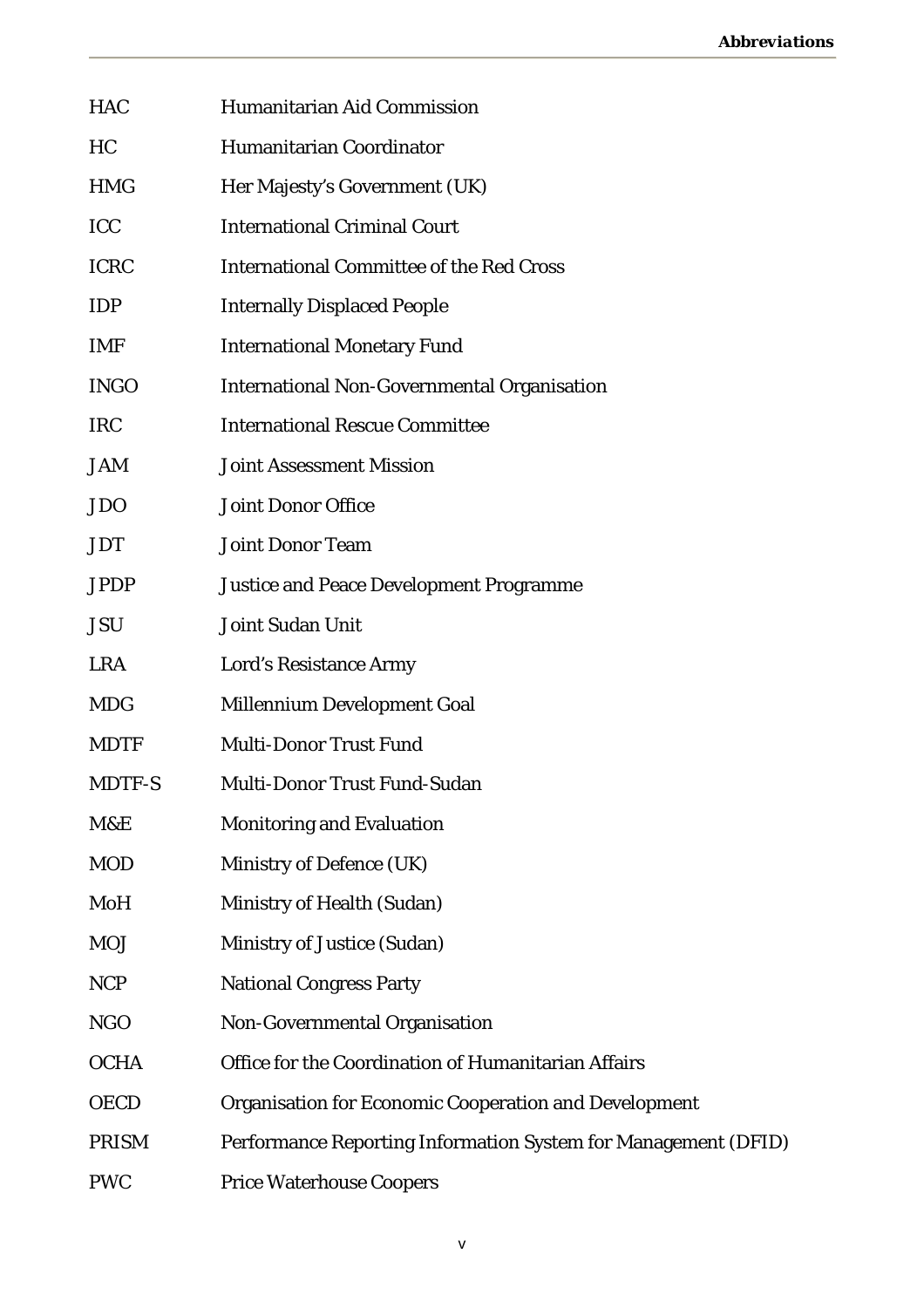| <b>SAIC</b>   | Staff Appointed in Country (DFID)                      |
|---------------|--------------------------------------------------------|
| <b>SDF</b>    | Sudan Development Fund                                 |
| <b>SID</b>    | Statistics on International Development (DFID)         |
| <b>SP</b>     | <b>Strategic Partnership</b>                           |
| <b>SPLA</b>   | Sudan People's Liberation Army                         |
| <b>SPLM</b>   | <b>Sudan People's Liberation Movement</b>              |
| <b>SRF</b>    | <b>Sudan Recovery Fund</b>                             |
| <b>SSAJ</b>   | Safety, Security and Access to Justice programme       |
| <b>TA</b>     | <b>Technical Assistance</b>                            |
| <b>UK</b>     | United Kingdom of Great Britain and Northern Ireland   |
| <b>UN</b>     | <b>United Nations</b>                                  |
| <b>UNAMID</b> | UN - African Union Mission in Darfur                   |
| <b>UNDP</b>   | United Nations Development Programme                   |
| <b>UNEP</b>   | United Nations Environment Programme                   |
| <b>UNICEF</b> | United Nations International Children's Emergency Fund |
| <b>USAID</b>  | United States Agency for International Development     |
| <b>WB</b>     | <b>World Bank</b>                                      |
| <b>WFP</b>    | World Food Programme                                   |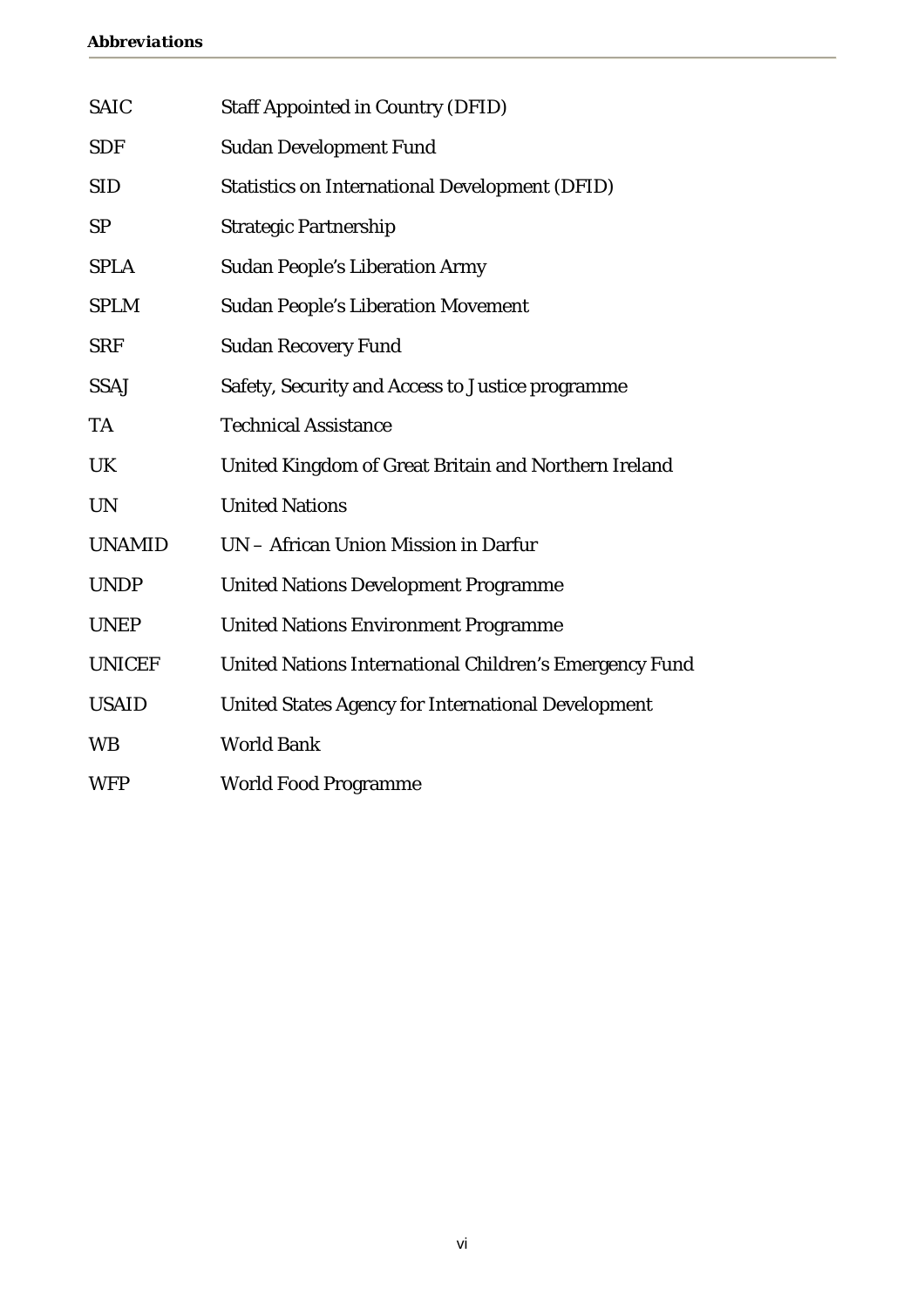## **Preface**

This evaluation of DFID's country programme in Sudan is one of a series of regular Country Programme Evaluations (CPEs) commissioned by DFID's Evaluation Department. The studies are intended to assess the relevance and effectiveness of the country programme, contribute to lesson learning and inform the development of future country assistance strategy. Collectively, the CPEs form an important element of DFID's corporate accountability and enable wider lessons across the organisation to be identified and shared. In this case, the findings and recommendations have contributed to the Synthesis of Findings on DFID's engagement in Fragile States, which will be available from April 2010.

The evaluation was carried out by a team of independent UK and national consultants, led by ITAD Ltd. The evaluation focused on DFID Sudan's programme during the period 2005-2008 and was managed by Lynne Henderson and Mark Herbert of Evaluation Department (EvD). The evaluation was carried out between March and December 2009.

Considerable emphasis was placed on involving DFID staff and other partners during the process and on communicating findings. In addition to an inception period that raised key issues for the evaluation, staff were invited to discuss findings at a workshop during and after the evaluation field work, offered written comments on the draft reports and provided DFID's "management response", which is included at the end of this report.

The evaluation underlines that DFID's programme in Sudan remains one of the most complex and challenging in its portfolio. Political developments in Sudan since 2005 have been the main influence on the strategic direction DFID has taken and after the 2005 Comprehensive Peace Agreement (CPA), attention turned to achieving peace in Darfur. The 2006 Darfur Peace Agreement was not supported by some of the key parties in the conflict and aid did not result in significant progress. The July 2008 DFID country plan and the broader HMG strategy that it reflected - and that DFID had a significant hand in developing – puts the focus back on the CPA. DFID have strongly advocated reducing humanitarian spend in the South by scaling up spending on recovery and development. Recognising it would take time for the Multi-Donor Trust Fund to take up the challenge, DFID developed the Basic Recovery Fund, which is managed by a private sector contractor reporting to a GOSS-chaired committee and provides support to NGO's to invest in education, health and water supply. This has been positively evaluated and by common consent, has the best project management of any of the schemes looked at in the evaluation.

The evaluation also acknowledges DFID has made significant contribution to development in Sudan, most notably in the areas of stabilization and peace initiatives. Although the impact of peace and security work is hard to assess, capacity is being built to address drivers of conflict and there is evidence of DFID influence on others. The risks to peace have increased over the period of the evaluation. DFID's response with regard to supporting the peace and justice sector has been to lay the foundations of long term work, trying to build relationships and capacities that are capable of enduring, under all scenarios for the country.

EvD would like to acknowledge the contribution made by the evaluation team itself as well as DFID staff and development partners in Sudan.

Nick York Head of Evaluation Department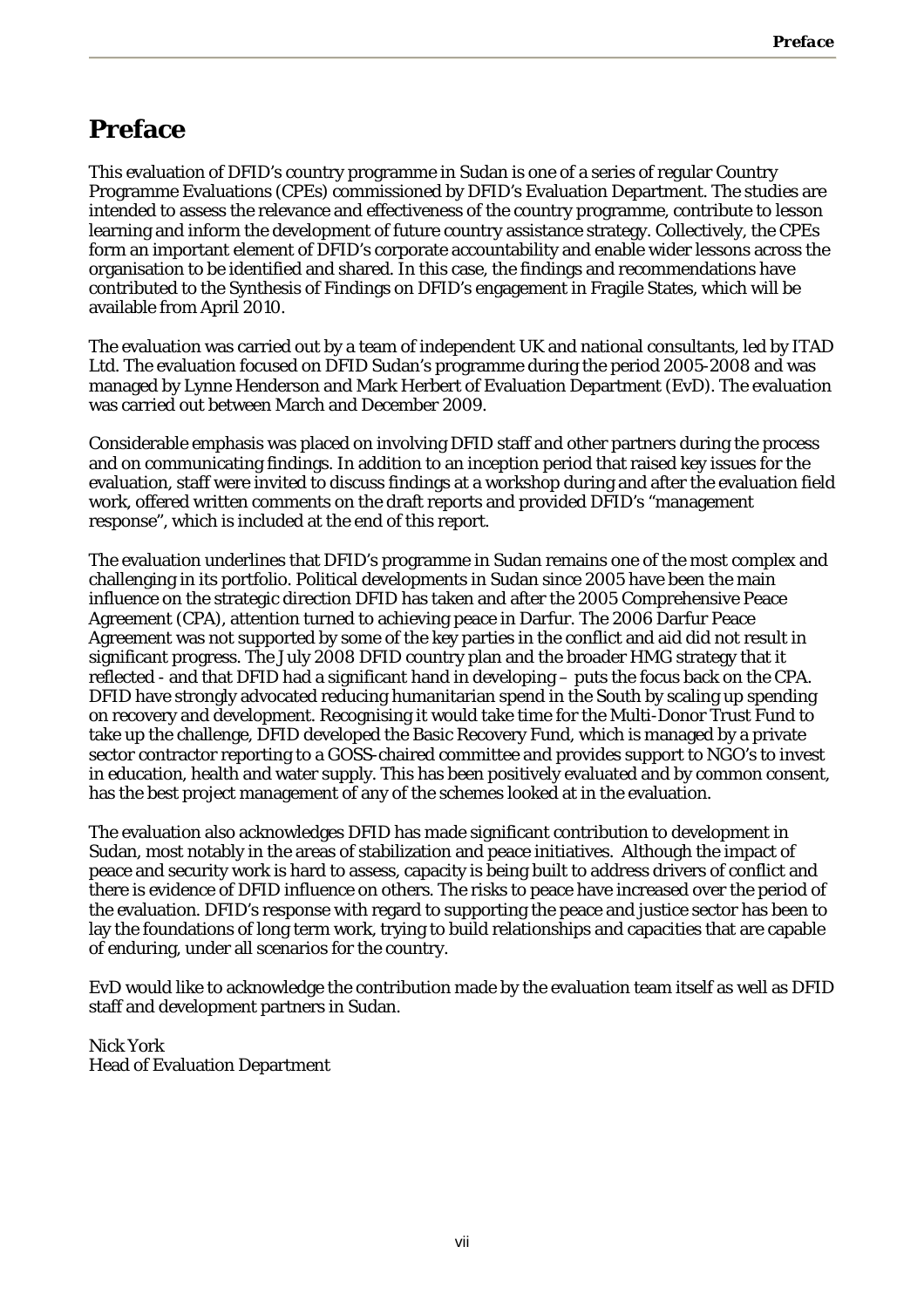# **Executive Summary**

#### **Context**

S1 This Country Programme Evaluation covers DFID development assistance to Sudan in the period 2005-2008.

S2 Sudan is the largest country in Africa, and has a population of 40 million. The twenty year war between the Government and various groups in Southern Sudan was ended by the 2005 Comprehensive Peace Agreement (CPA). This brought the former combatants into a Government of National Unity (GNU), and gave autonomy to the South under a new Government of Southern Sudan (GOSS), subject to national elections in 2009 and a referendum on the status of the region in 2011. The CPA sets out the roadmap to a sustained peace, but much has yet to be agreed, including linked issues of the allocation of oil revenues, and delineation of borders. Much of the oil is in the South or on the border, but the only means to export it is via the pipeline to the North. National and regional conflicts have strong local elements related to land and competition for scarce resources. Conflict continues elsewhere in Sudan, notably in Darfur, where the Government has been accused of war crimes.

S3 There are two quite different aid environments. In the South, donors are working with GOSS, aiming to build the capacity of public sector institutions to take more responsibility. In the North, disagreements related to the handling of the humanitarian crisis in Darfur have made it impossible to have a normal aid relationship. For example, in March 2009 13 key NGOs were expelled following the International Criminal Court issuing an arrest warrant for the President for alleged war crimes. Nevertheless, limited engagement with state institutions in order to support the CPA process has continued.

S4 Conflict was partly provoked by the Islamist Government favouring Khartoum and neighbouring regions, while other areas were neglected. Southern Sudan remains by far the poorest region of Sudan, and one of the poorest in the world, with little infrastructure, low access to services, and limited livelihood options outside subsistence agriculture. Although there has been rapid economic growth in North and South based on oil since 2005, much of the revenue has gone on defence spending. The peace dividend has been slow to arrive. The recent collapse in oil prices leaves both GOSS and GNU in fiscal crisis.

S5 The modest UK programme of £7 million of entirely humanitarian aid in 2001 increased to £25 million in 2003-4 in support of progress towards a settlement of the North-South war, and in response to humanitarian crisis in Darfur caused by intense conflict from 2003. The programme was rapidly scaled up following the January 2005 CPA, to reach £133 million in 2007-08. A new DFID Sudan office was established in early 2006 to manage the programme. In the South, the UK participated in the establishment of a Joint Donor Office, opened in Juba in 2006, with the objective that donors working together would reduce transaction costs for GOSS.

S6 By 2008 the DFID Sudan country plan had 6 themes: Humanitarian; Recovery; Justice and Security; Elections and Referendum; Natural resources and climate change in relation to conflict; and Oil and Debt. The evaluation comments extensively on the first three of these themes, and in terms of context and analysis of the political economy, makes reference to the other themes. The fluid political environment and the time lapse between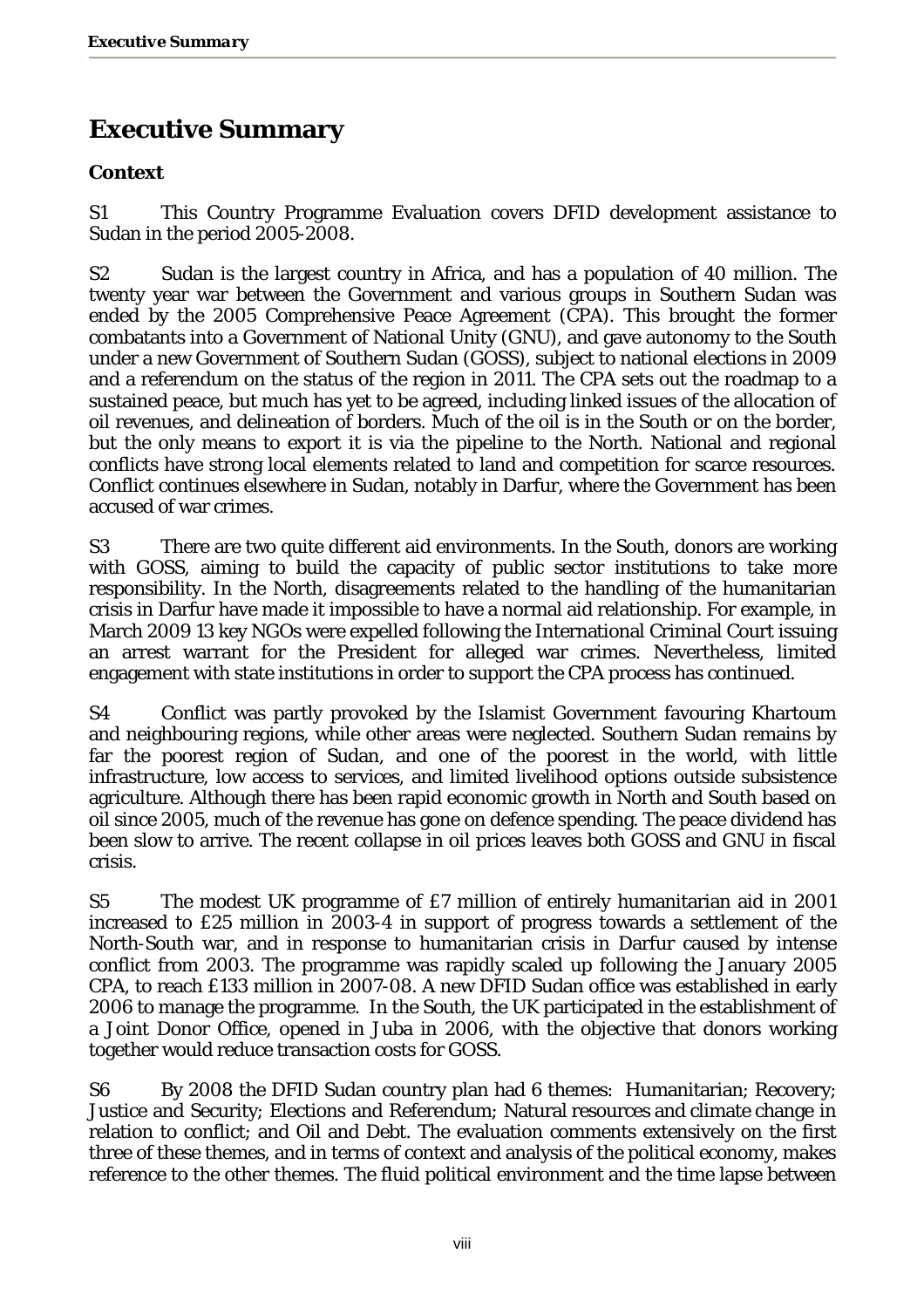evaluation and publication preempts the possibility of capturing the full extent of DFID's role within the UK Government in relation to, for instance, the Security Council.

#### **Relevance**

S7 The January 2005 CEP had a relevant strategy for achieving poverty reduction by supporting post-war needs as identified in the report of the Joint Assessment Mission, carried out by the UN and World Bank and endorsed by the Government of Sudan and the new Government of Southern Sudan. The strategy supported a gradual transition from humanitarian to development assistance, with a focus on achieving sustained poverty reduction by supporting the peace process, improving Governance, and supporting the development and implementation of poverty reduction policies.

S8 Nearly two thirds of DFID funds have flowed via pooled funding channels, most humanitarian aid via the UN administered common humanitarian fund (CHF), and development support mainly via the World Bank administered multi-donor trust funds. The CEP was produced before the establishment of these funds. It placed stress on working within a multilateral framework, but did not anticipate that most UK aid would be delivered via pooled funding, nor the innovation of the JDO. These developments were in line with the stress the CEP placed on aid effectiveness – but the way the programme developed from 2005 was very different in detail, and the CEP therefore could provide no guidance on the DFID approach to the joint institutions through which the programme was managed.

S9 The 2005 DFID humanitarian strategy for Sudan recognised explicitly that successful UK lobbying in 2004 on behalf of Darfur had diverted resources away from other parts of the country that had needs of equivalent severity. Both the CEP and the humanitarian strategy emphasised the importance of a country-wide approach. Although the CEP stressed the importance of the CPA, DFID continued to face intense media and political pressure to respond to the conflict and humanitarian crisis in Darfur. The new country plan finally approved in July 2008 is still emphasising the need to reduce the dominance of Darfur in UK policy. In 2007-8, two thirds of a much larger country programme continued to be spent on humanitarian aid.

S10 A new country plan to replace the CEP was only finally approved in July 2008, though it confirmed the underlying approach that had developed since the appointment of a new head of DFID Sudan in early 2007. It envisages that the transition to peace should permit the phasing down of humanitarian aid, while focussing attention on supporting the peace process and the transition to recovery. Humanitarian aid is proposed to phase down from over 60% to 30% of the programme by 2010-11, while new pooled instruments will expand recovery spending. The share of UK spending via multilateral and pooled funding channels will further increase, complemented by bilateral spending that exploits DFID strengths, seen as flexible procedures, good professional experience, and a willingness to work in areas shunned by other donors, such as the security sector and justice. Service delivery will be supported entirely via pooled funds.

S11 Including spending financed from the Conflict Prevention Pool, DFID plans to more than double support for transition to peace and democracy and for security and justice to nearly one third of DFID spending. The assumption is that the success of the CPA and other stabilisation and peace initiatives is a necessary condition for progress on poverty reduction, and that DFID is uniquely placed to be able to help with the transition, as part of a whole of Government approach coordinated with the FCO and MOD.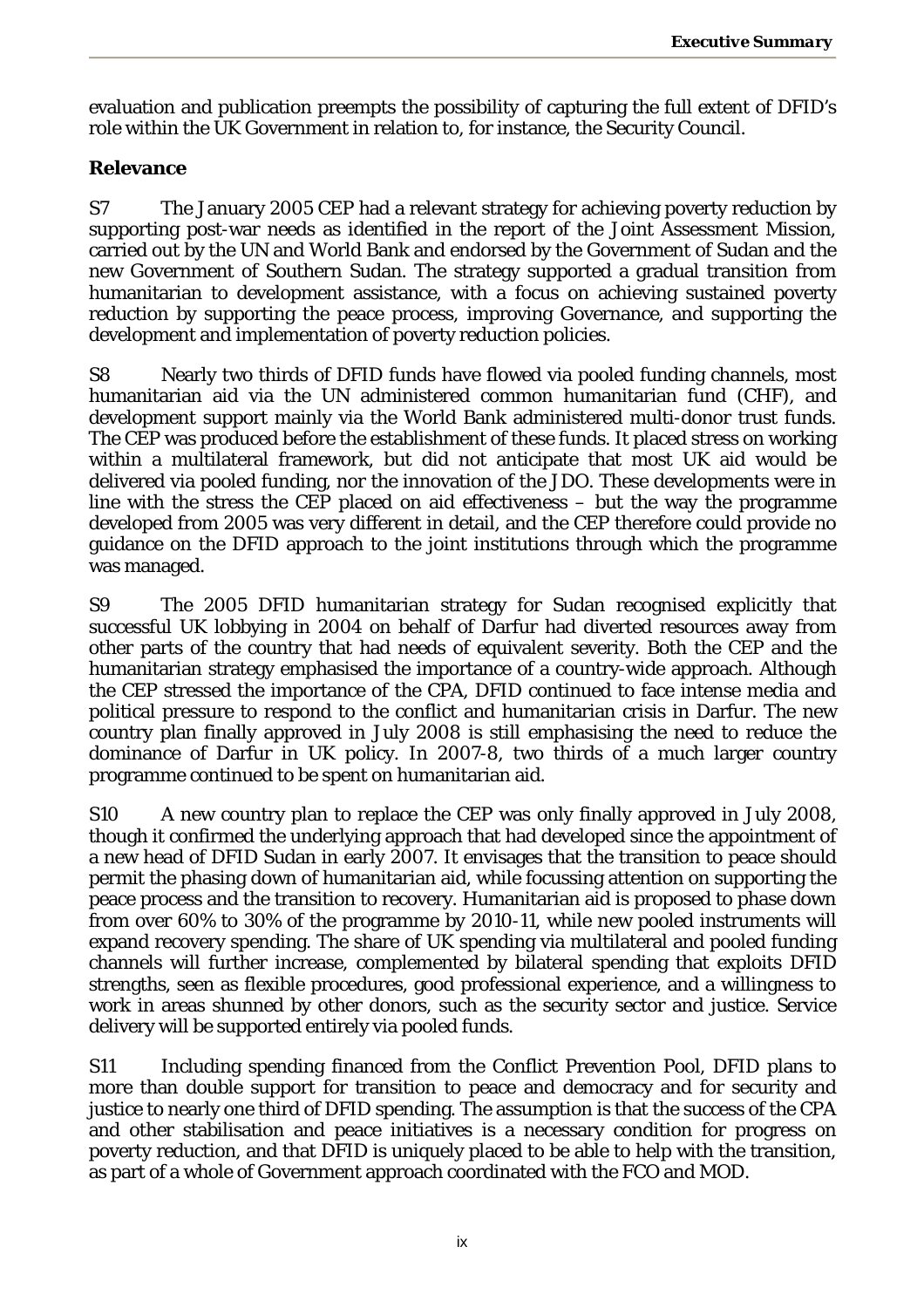S12 Political developments in Sudan since 2005 have been the main influence on the strategic direction DFID has taken. After the 2005 CPA, attention turned to achieving peace in Darfur. The 2006 Darfur Peace Agreement was not supported by some of the key parties to the conflict, and did not result in significant progress. The July 2008 DFID country plan, and the broader HMG strategy that it reflected and that DFID had a significant hand in developing, puts the focus back on the CPA. With the 2011 Southern Sudan Referendum approaching, the emphasis is on helping to consolidate the gains already made while bolstering the institutional apparatus necessary for retaining peace whatever the outcome of the Referendum. To some extent, this has meant treating Darfur and the North/South as separate concerns. The International Criminal Court ruling in March 2009, and the partial closure of aid channels to Darfur that resulted from this, has further emphasised the very different operational environment of these two areas of the country.

S13 The discussion of risks in the July 2008 DFID country plan is entirely concerned with risks to the different peace initiatives, and the analysis presents clear contingency plans for various eventualities. From 2008 there is a shift in the approach to conflict risk, which becomes more informed by analysis and the identification of key entry points. This change is most notable in the Three Transitional Areas (disputed by the north and the south) which had been neglected by donors. There is also a stronger effort to link peace agreement negotiation and implementation to the grass roots, and to encourage peace at the level of communities. This more societal approach is associated with a lower focus on central state structures, and better extension of the programmes to the mid-level administration.

S14 The new approach was reinforced by the recruitment of conflict advisers and the deployment of a governance adviser to Juba. There is also a concerted effort by the DFID office to develop stronger synergies with the Embassy personnel, and ensure complementarity of initiatives there, such as a stronger programming of the Sudan Peace-Building Fund (renamed the Peace-Building Fund for the Transitional Areas).

S15 The major problem with regard to the relevance of DFID strategy as it has developed is the loss of focus on the underlying DFID 'mission' of poverty reduction. Poverty and the MDGs, and DFID concerns with cross-cutting issues of gender and social exclusion, are barely mentioned in the July 2008 plan. The strategy seems unbalanced: the focus on the CPA is good, but there is no analysis of the options in terms of their likely contribution to sustained poverty reduction and progress towards the MDGs.

S16 This lack of balance is also reflected in the analysis of risks. The January 2005 CEP included a comprehensive risk analysis and mitigation measures for the mentioned risks, covering not just the peace process but risks related to development policy, institutional capacity, natural emergency, and the macro-economy. There is little discussion of these risks within the CEP itself, although many of the mitigation measures have featured as priorities in the subsequent DFID programme. These broader risks are not discussed in the July 2008 country plan. There is discussion of the DFID approach to trying to secure improved performance from pooled funding mechanisms and UN agencies, but no discussion of options or alternatives should progress not be achieved.

#### **Efficiency and Effectiveness**

S17 DFID policy was to reduce transactions costs and improve aid effectiveness through fewer, larger, longer term, and more predictable aid commitments, and through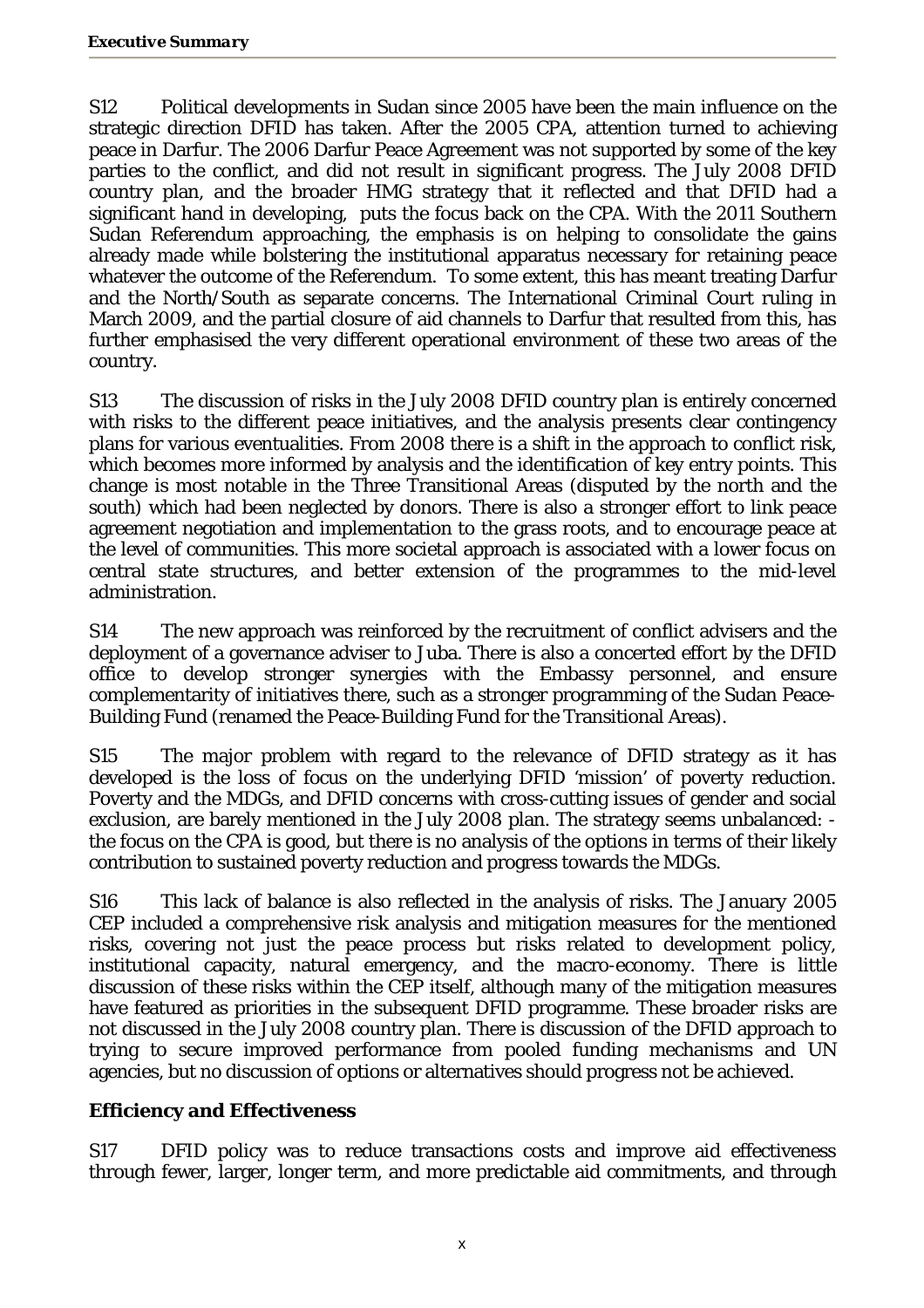using pooled fund mechanisms. DFID has been successful in consolidating the bilateral programme, reducing the annual number of new commitments from 100 to 20 while lengthening the commitment period and reducing the number of small projects.

S18 The overall results seem to have been favourable. Of those projects for which assessments are available, accounting for 63% of DFID spending, some 70% by value and 64% by number are assessed as fully (Box 1) or largely (Box 2) achieving their project purpose. This compares favourably with results for Indonesia and Sierra Leone. However, the performance of the pooled funding mechanisms is markedly weaker than for other interventions, and raises some major questions about DFID reliance on them. If the assessment of the Common Humanitarian Fund (CHF) is adjusted from Box 2 to Box 3 (benefits and shortcomings finely balanced), as later evaluation evidence would suggest, then only one third of assessed spending by value would be marked as fully or mainly achieving the purpose.

S19 The **Common Humanitarian Fund** is managed by the UN, but was set up largely at DFID urging, as part of a global initiative to improve the coordination and management of humanitarian aid. The Sudan CHF received substantial DFID support for its design. It is the largest single mechanism through which DFID aid to Sudan is delivered, accounting for 40% of DFID spending. Through a cumbersome process of allocating short-term financing to over 500 projects per year, the CHF has shifted transaction costs from donors to the NGOs and UN cluster leaders, but not necessarily reduced these costs. It is slow and unpredictable, and is therefore used not for critical needs, as originally envisaged, but for top-up funding on projects that draw on more reliable sources for their highest priority spending. Despite a complex allocation process, quality control at entry remains weak, as is monitoring and evaluation. It attracts only 11- 16% of humanitarian aid, and the 2007 evaluation found no evidence of positive impact on either the level of aid or the proportion provided via the coordinating mechanism of the UN Workplan. The objectives remain relevant, but the procedures need reform.

S20 The World Bank (WB) managed **Multi-Donor Trust Funds (MDTF's)** have received 14% of DFID support. The Southern MDTF was intended to be the leading instrument for providing development assistance for the South and the WB was envisaged to assume a leading role in donor coordination in support of the new Government of Southern Sudan. The national MDTF had more modest objectives of financing national activities in support of the peace process. Both have been very slow to get off the ground. The in-country staffing and support that would be needed from the Bank was underestimated in both cases. By the end of 2008, the two MDTFs had spent only \$200 million from the \$600 million pledged for spending by the end of 2007. In the South, MDTF spending has been equal to just 2.5% of GOSS expenditure. Overall, the poor execution rate accounts for the Box 3 marking (purpose only partially achieved, benefits and shortcomings finely balanced) given to MDTF in the last two assessments. Lobbying by DFID in concert with other donors has helped secure increased local staffing and WB management attention. Disbursement is picking up, and portfolio performance is moderately satisfactory.

S21 In terms of the individual projects, MDTF self assessments report good progress in the North in community development, health, and the national census, but less satisfactory ratings for support to the judiciary and in Blue Nile; in the South, MDTF records satisfactory progress on service delivery projects (other than health, where there have been capacity and policy issues), but weaker progress on capacity building.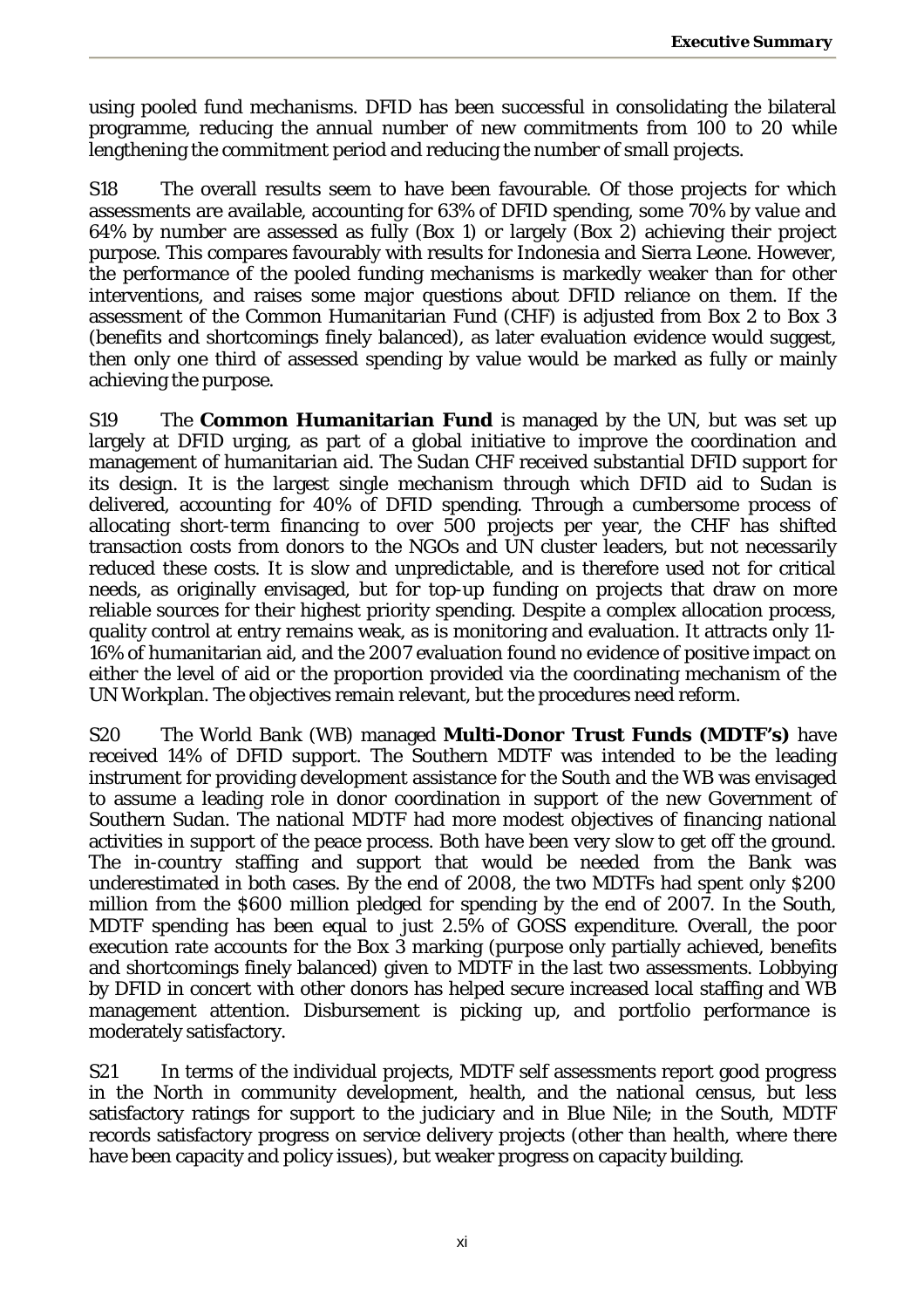$\overline{a}$ 

S22 The problem of capacity building in Southern Sudan is a major one. The scale of the need was underestimated from the start, for reasons that are not entirely clear. The scale of support for capacity building and capacity provision provided by the donor community fell far short of what would be required to establish functioning Government at regional, state and local level. The effort has been fragmented and lacking in overall strategy. Part of the difficulty has been the legacy of unaffordable expansion of staffing numbers as former combatants were put on the payroll, but the need for eventual retrenchment should not have prevented a greater effort in putting in place skills that were clearly needed.

S23 **Basic Services Fund.** DFID have strongly advocated reducing humanitarian spend in the South by scaling up spending on recovery and development. Recognising that it would take time for the MDTF to take up the challenge, DFID developed the Basic Services Fund (BSF). This is managed by a private sector contractor reporting to a GOSSchaired committee, and provides support to NGOs to invest in education, health and water supply. It has been very positively evaluated, and by common consent has the best project management of any of the schemes we looked at, has attracted additional funding from other bilaterals, and has begun to undertake useful capacity building work as part of the project support it provides. DFID had intended BSF to be a temporary mechanism, and propose to close the scheme in 2010 as the new SRF expands. However, with so few examples of success, and such difficulty at start up of new schemes, the arguments for building on and expanding the BSF are strong.

S24 It is worth noting, though, that not one BSF project to date has received recurrent or capital cost commitment from GOSS. Thus, when a project closes, no further service is provided. The only solution is to strengthen planning and budgeting and having sector strategies within which aid from any source is integrated. Despite poor performance to date on sustainability, the GOSS has taken an early lead in developing three-year strategies through the Budget Sector Working Groups (BSWG), several of which they co-chair with the Joint Donor Team (JDT). These may provide an entry point for discussions on how best to align BSF (and, indeed, projects from other pooled funds) with longer-term government priorities. A number of the BSWGs have NGO involvement, and may also provide a forum for the beginnings of a sector wide approach and a public-private partnership with NGOs for delivery. $^1$ 

S25 **Sudan Recovery Fund.** DFID is the lead donor and main advocate for another new pooled fund, the Sudan Recovery Fund (SRF), intended to fill the gap between shortterm CHF funding, and the larger scale and longer term MDTF funds. DFID plans to expand SRF rapidly, and advocate it folding in other pooled fund schemes such as the UNICEF-administered Capacity Building Trust Fund. The view of the evaluators, confirmed by many of those we spoke to in NGOs and development agencies, is that the SRF adds to the complexity of the aid architecture without offering significant benefits to aid coordination or efficiency. There is certainly a need for longer term timely and predictable funding. Excessively short-term funding seems to be a general problem in UN administered funds; for example, the Strategic Partnership with UNDP that DFID is also supporting suffers similar problems. However, it was not necessarily the case that the need

<sup>&</sup>lt;sup>1</sup> Bennett, J et al (January 2009) Mid-term Evaluation of the Joint Donor team in Juba, Sudan, Norad, Norway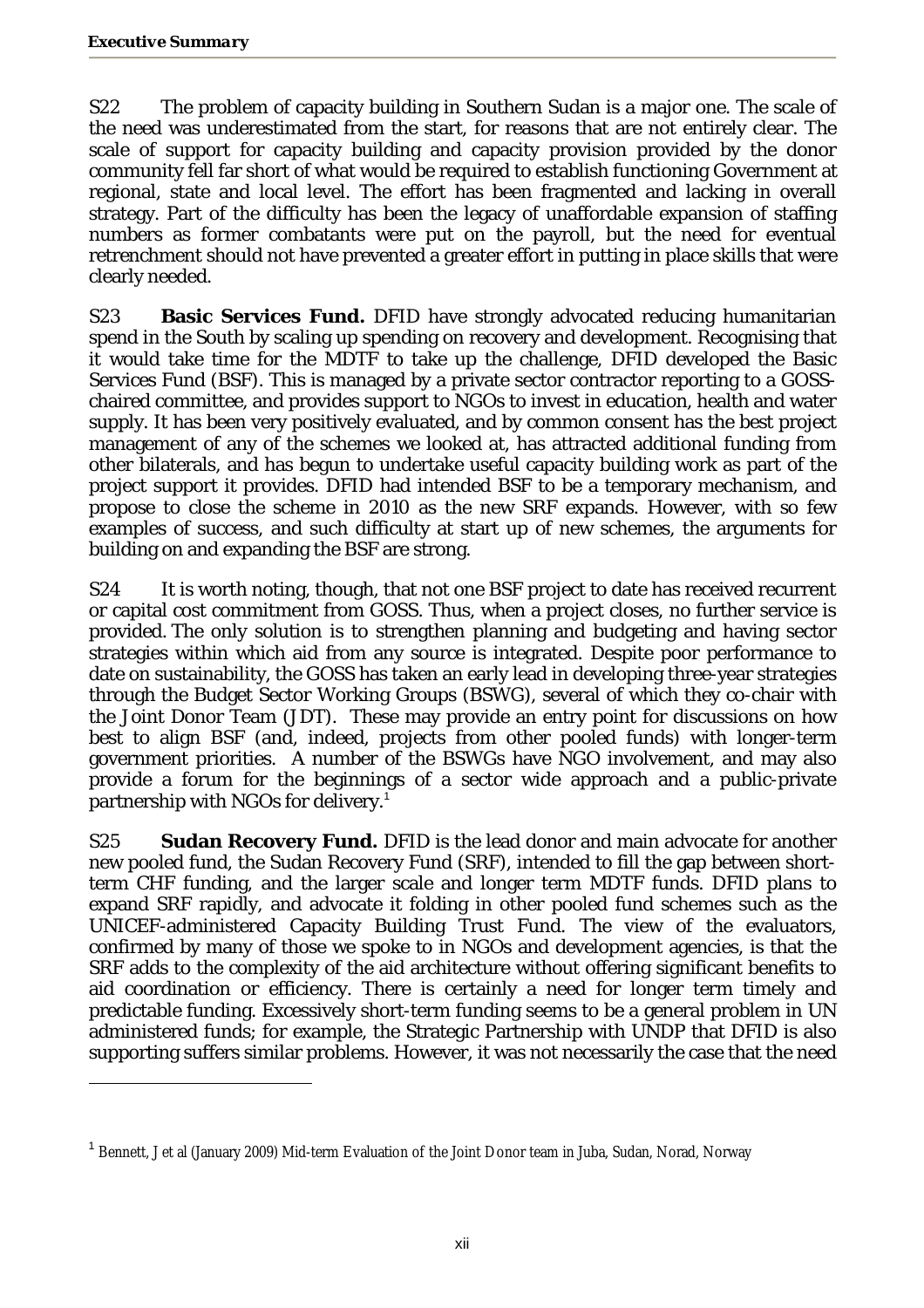for longer term and predictable finance is best met by establishing a new fund, nor that the previous track record of UNDP justified selecting them to manage it.

S26 The decision to establish the SRF reflects the distinction that DFID draws between humanitarian and recovery support. Others have argued that this distinction is to some extent artificial, and undermines the prospects for moving humanitarian aid towards sustainable recovery. The close linkage between, for example, peace building, state-level capacity building and the delivery of basic services is incontestable. The SRF third allocation plan (2009) awards \$10 million per state (devolved to state level alongside technical support teams) to assist GOSS to plan recovery and stability programmes.

S27 DFID's distinction between humanitarian and recovery support may also partly reflect a possibly unhelpful split of staff responsibility within DFID Sudan, with one adviser doing recovery and 'owning' the SRF, while the other does humanitarian support and owns the CHF. It is too late to reverse the decision (SRF is already established), but past start-up difficulties would argue for reviewing performance of the fund and of the existing phase one projects before funding major expansion.

S28 Although support for the **police and justice** sector is to be scaled up, the expenditure to date under the security safety and justice programme has been relatively modest, roughly £10 million over three years. It was scored with a Box 3 (benefits and shortcomings finely balanced) in the last review. The programme has financed managerial inputs such as new organisational plans and has supported training and the establishment of in-house training capacity. Observers and even beneficiaries question whether the project will have much discernible impact on those within the system, due to the lack of buy-in in the north of the country, and the low level of capacity in the south (where, for example, it is estimated that 75% of the police force is illiterate). Sustainability has not been well thought through, both for material inputs and capacity building. It is not clear that the proposed scaling up of activity meets the criterion proposed in the country plan of having an impact within the interim period leading up to the 2011 referendum. The links may exist, but they have not been clearly articulated.

S29 **Supporting the peace process** HMG to date has been seen as one of the leading bilateral supporters of Disarmament, Demobilisation and Reintegration (DDR) in Sudan and is watched closely by others in this and in security sector work – including by the national commissions with whom it works on a regular basis. It has funded advisers, programmes for child combatants, and support to UNMIS and to UNDP. DFID is in the process of further expanding targeted support to peace processes including support to DDR, and to Security Sector Reform. These more targeted interventions have been designed to seize opportunities as the situation evolves, and bolster critical drivers of peace.

S30 Effective reintegration of former combatants is essential to consolidate the peace which has been achieved to date in the Three Areas and the South and to build confidence for progress in the future. However both in the north and in the south progress has been hindered by conflicting political priorities and a severe lack of planning and process capacity in the defence sector. Membership of an armed group (including militia) is one of the few sources of cash income available to people in the South, and the lack of alternative livelihood opportunities makes it difficult to make demobilisation attractive. Reducing the capacity to return to conflict is also seen as a high risk strategy when many of the details of the final settlement have yet to be agreed, one reason for DFID interest in supporting to develop affordable (i.e. smaller) but more effective security services. Over the evaluation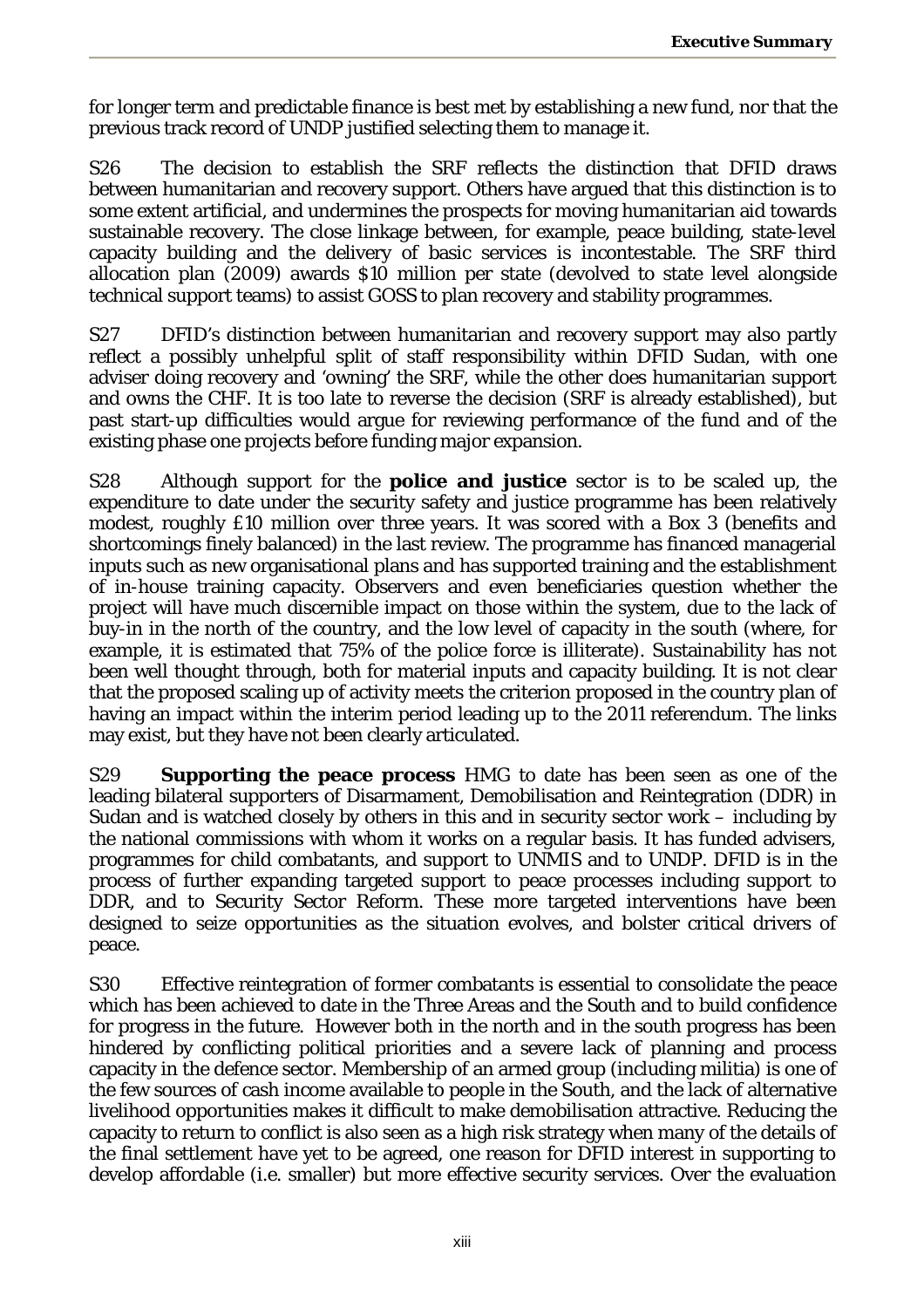period the number of people in armed forces has actually grown. The inputs provided by DFID are nevertheless credited with keeping the momentum of the process, and the preparatory work that has been done will permit faster progress when political conditions allow.

S31 The drastic reduction in state revenue in both North and South due to the falling price of oil has given both Governments an increased incentive to reduce their armed forces payroll, but the worsened economic conditions also make voluntary reintegration of former combatants more difficult.

S32 With unrivalled professional capacity available in the conflict related sectors, DFID is recognised as a lead donor, and its initiatives are endorsed by the larger bilateral agencies in country, creating a multiplier effect. The capacity to fully play this important role is limited by the need to spend time on project implementation. DFID interventions in the sector have used a wide range of modalities (grants to NGOs, funding through the UN, consultancy contracts, MDTF), but all of them have been subject to start up and implementation delays that undermine the quick and adaptable response that is essential for conflict programming. There is no single cause: the problems derive from a wide range of administrative and country factors. Although the channelling of aid via multilateral and UN channels is intended to save administration costs for DFID, in practice the need to tackle frequent institutional bottlenecks has absorbed a significant amount of staff time. The need to solve process problems has arguably reduced the focus on achieving impact. The pressure to develop multilateral mechanisms for responding to perceived problems has sometimes contributed to further fragmentation within the agencies themselves. For example the Strategic Partnership Arrangement supported by various donors for Rule of Law and Governance became divorced, in UNDP planning, from community security and arms control, in spite of an obvious overlap.

S33 The cessation of DFID led work on **debt management** for political reasons delayed progress on issues that will need resolution in the final CPA settlement – and may have damaged the credibility of the UK commitment to engage with GNU.

S34 **In summary**, our assessment is that DFID were correct to wish to provide aid in ways that were more efficient, better coordinated and more flexible and that involved lower transactions costs – but the way this was implemented has resulted in a proliferation of relatively small and inefficient aid instruments that have not supported these objectives. DFID has rightly provided support to promoting aid coordination around a common plan and budget, through mechanisms such as the common humanitarian work plan, and the budget sector working groups in Southern Sudan. However, we believe DFID has gone too far in disbursing such a large share of DFID aid through pooled and multilateral funding mechanisms, and encouraging other donors to do likewise, without sufficient questioning of whether the instrument as designed actually advances aid effectiveness objectives. DFID has a strong staff presence, flexible approaches, and is able to provide aid in forms that are quick and well adapted to local conditions, as the BSF demonstrated. The pooled and multilateral aid mechanisms have in contrast relied on the procedures and reflected the institutional characteristics of the less flexible agencies tasked with managing them, without sufficient adaptation, and without achieving the scale to make real progress on harmonisation. DFID might have held out more strongly for better designed instruments before committing resources to them. A different balance between multilateral and bilateral approaches might also have yielded better results, and could have been sustained at least until the pooled funding mechanisms had established their capacity to deliver as effectively.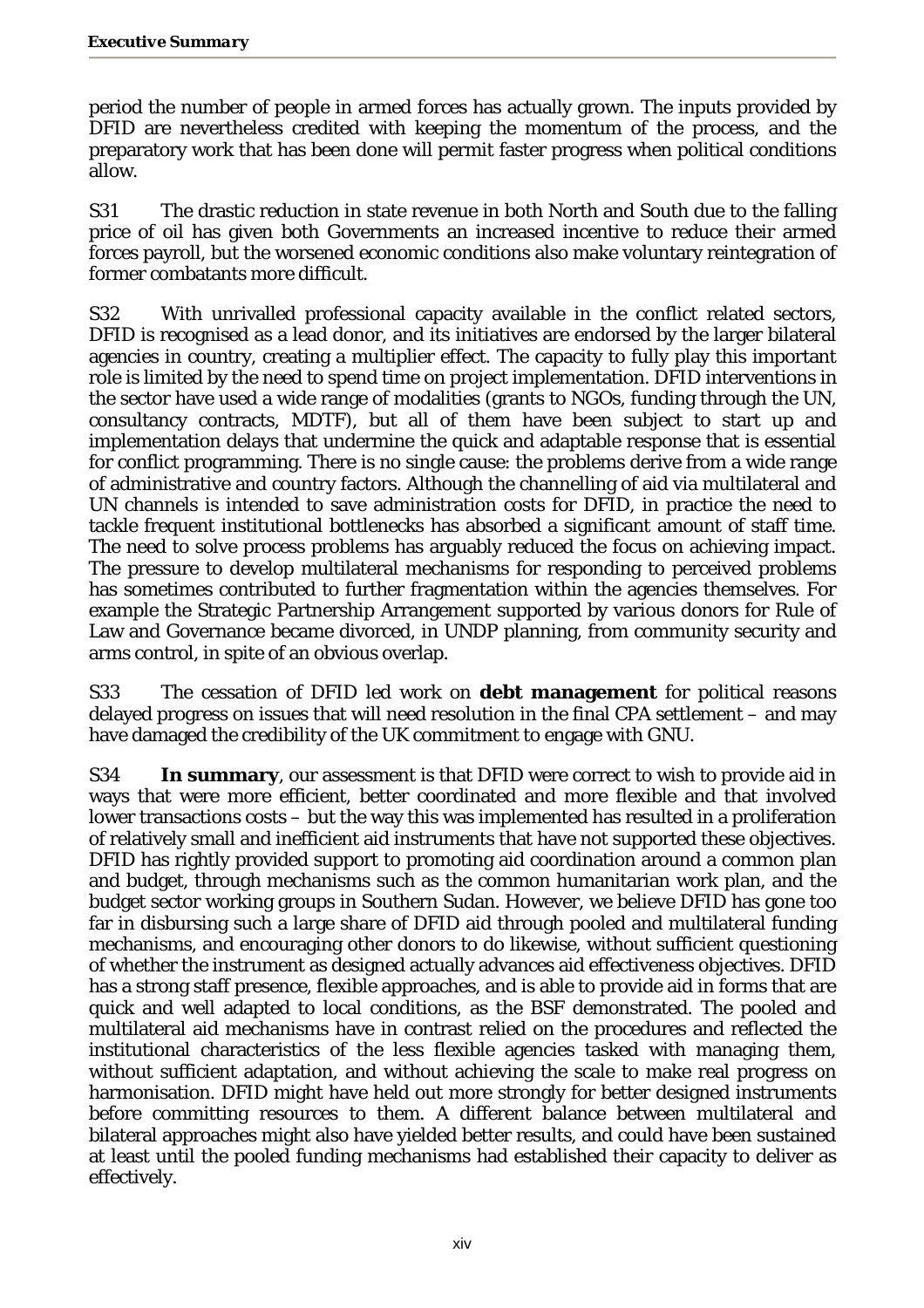#### **Programme Management**

S35 After initial problems following the establishment of DFID Sudan, management arrangements are operating effectively.

S36 Administration costs as a share of programme spending increased by about 50% since the opening of DFID Sudan, but limited comparative data we have looked at suggests that administration costs are not out of line with other countries in the region. We recognise that fragile states normally require more human resources to deliver a given development assistance programme. Unpredictable operating conditions and extremely low levels of counterpart engagement, call for greater intensity of effort and considerable responsiveness to circumstances. However, the current nature of the programme involves over two thirds of the aid being passed on to pooled funding mechanisms or to UNDP who in turn support NGOs or UN agencies, with management costs being incurred at each stage.

S37 DFID provides an important service in leading the donor community on many issues and providing 'development diplomacy', while helping to improve the effectiveness of the multilateral institutions that it supports, an approach that the country plan describes as 'multilateralism with edge.' DFID Sudan staff are undoubtedly hard pressed in filling these roles. However, the administrative burden in large part reflects a pattern of inefficient multilateralism:- too many instruments, too short-term, with managing agencies imposing unnecessarily demanding procedures, modelled on their own practice and in some respects poorly adapted to the needs of Sudan. Reform is needed not to save DFID management costs – but to release resources for more productive work, including increased focus on better aid coordination in support of common plans endorsed by the main donors and (where appropriate) national authorities. This has received less attention than it needed relative to the focus on developing pooled funding instruments.

S38 DFID has obligations to its donor partners, and can not simply walk away from funds that it had a major role in creating – though there would be scope for making space for more bilateral initiative by improvements to the design and operation of the pooled funds, and with further progress towards a smaller number of larger and longer term commitments. Although the reform of the portfolio might release management time in the longer term, it will require increased administrative effort in the short term, which will be hard to manage while still dealing with the inefficiencies of the current arrangements.

S39 Although staff in DFID Sudan appear to be generally hard pressed, we note that humanitarian aid, basic services, and livelihoods account for 70% of spending, but just 45% of staff time. We are not arguing for crude proportionality. We recognise that there is a case for allocating disproportionate staff time to difficult and growing areas such as supporting peace and governance, while DFID roles in 'development diplomacy' over issues such as oil and debt do not relate to the management of a spending programme. We also recognise that, even with the disproportionate allocation of staff to these areas, DFID has only partly equipped itself with staff resources for the required conflict risk monitoring and impact assessment work. Nevertheless, we have also shown that there are major issues to be addressed with respect to the humanitarian and development agenda. Humanitarian advisers appear to be hard pressed, and there is clearly a demand for increased professional support from DFID in livelihoods and service delivery, where there is a paucity of professional capacity in the donor community in Sudan. Those we interviewed repeatedly made the point that DFID were missing opportunities by not making more use of their bilateral capacity. There will always be difficult trade-offs to be made, but we feel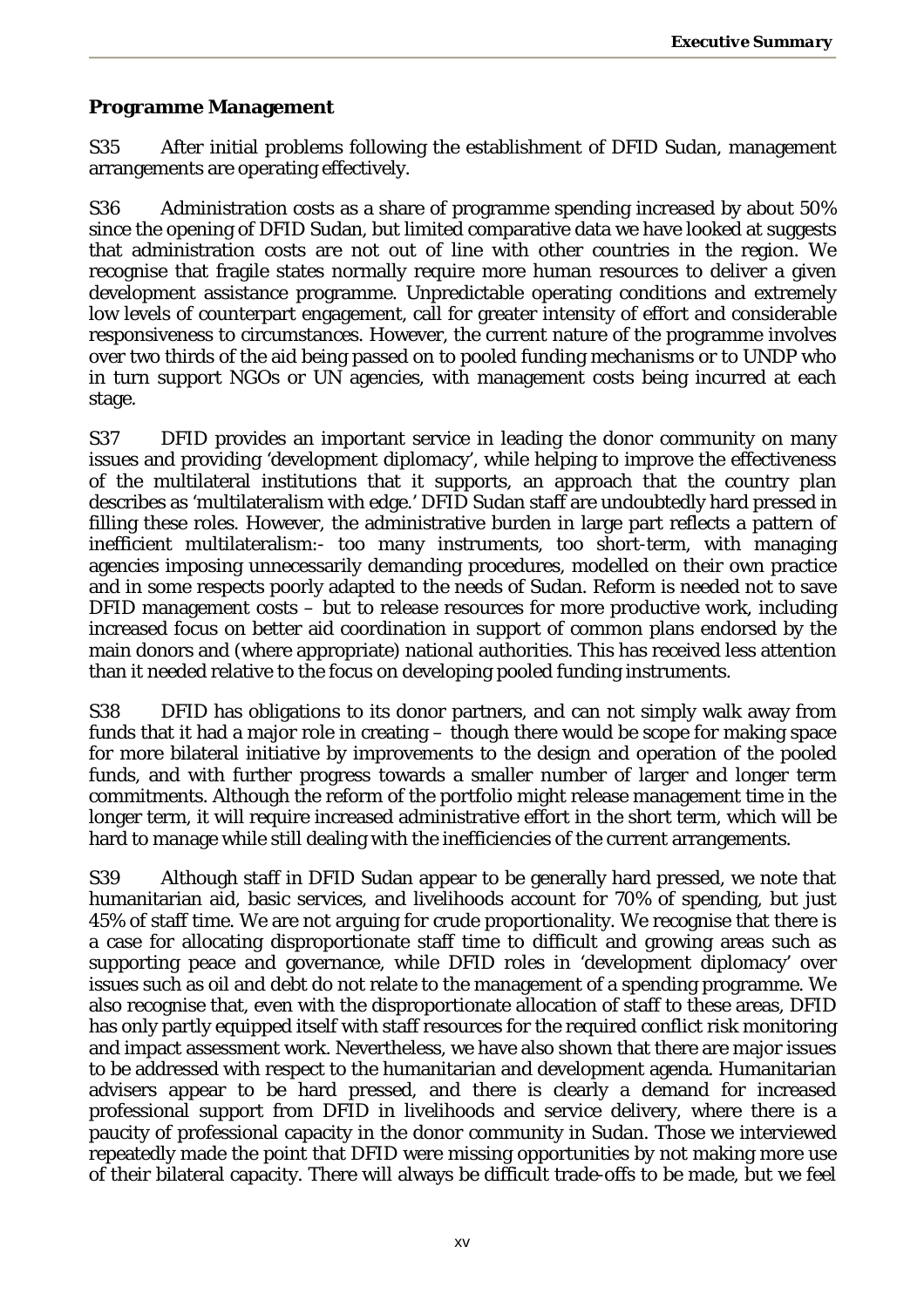there is scope for DFID to make better use of limited staff resources by doing fewer things on a larger scale through more functional routes. A good start has been made on consolidating the programme, but progress is uneven and there is further to go.

S40 There is particular scope for increased bilateral engagement in the South, where the development challenges are most acute, including for CPA implementation, while the Government would welcome and could greatly benefit from DFID's professional approach and flexibility to adapt to local needs. DFID needs to consider with partners the implications for the JDO of increased UK bilateral spending and presence in the South.

#### **Impact**

S41 The overall impact of the DFID programme is in summary positive, and improving since 2008, but less than it might have been, and is confronted by powerful countervailing forces.

S42 The international humanitarian effort in Darfur has brought clean water to 75% of the population and has avoided catastrophe, with acute malnutrition halved since 2005. Supported NGO humanitarian programmes across the country have achieved good results in providing food and basic services to target populations. Nevertheless, vulnerability to conflict-related risks is high, demonstrated by the recent expulsion of NGOs, raising questions over whether required levels of humanitarian assistance can be effectively sustained without them.

S43 The impact of both MDTFs has been limited, but is now improving after long start up delays. Road projects have achieved good results in the South, slashing journey times by 80% on 800 KMs of critical roads. Coverage of basic services interventions remains limited to partial interventions of an unsustainable and quasi-humanitarian nature (e.g. distribution of pharmaceuticals, bednets and school books), and has limited coverage (clean water to only 1% of population in South).

S44 BSF has built schools and health posts, and has brought clean water to more than twice as many people as MDTF-S.

S45 Capacity building is making some progress in building core budgeting and financial management functions, but Government spending in North and South is skewed towards defence, while fiscal crisis will limit the short to medium term prospects for making progress towards putting the financing of services on a sustainable basis less dependent on donors and NGOs.

S46 The impact of peace and security work is hard to assess, but capacity is being built to address drivers of conflict, and there is evidence of DFID influence on others e.g. increased commitments to the three protocol areas. The risks to peace have increased over the period under evaluation. The crisis in Darfur continues, while much faster progress will be needed if the CPA process is to reach agreement on the many outstanding issues within the timetable deadline of 2011. DFID's response with regard to supporting the peace and justice sector has been to lay the foundations of long term work, trying to build relationships and capacities that are capable of enduring under all scenarios for the country.

S47 DFID has had a major impact on aid architecture (humanitarian Workplan, CHF, SRF, BSF). Our main conclusion is that the proliferation and somewhat sclerotic performance of pooled fund and multilateral mechanisms has undermined their original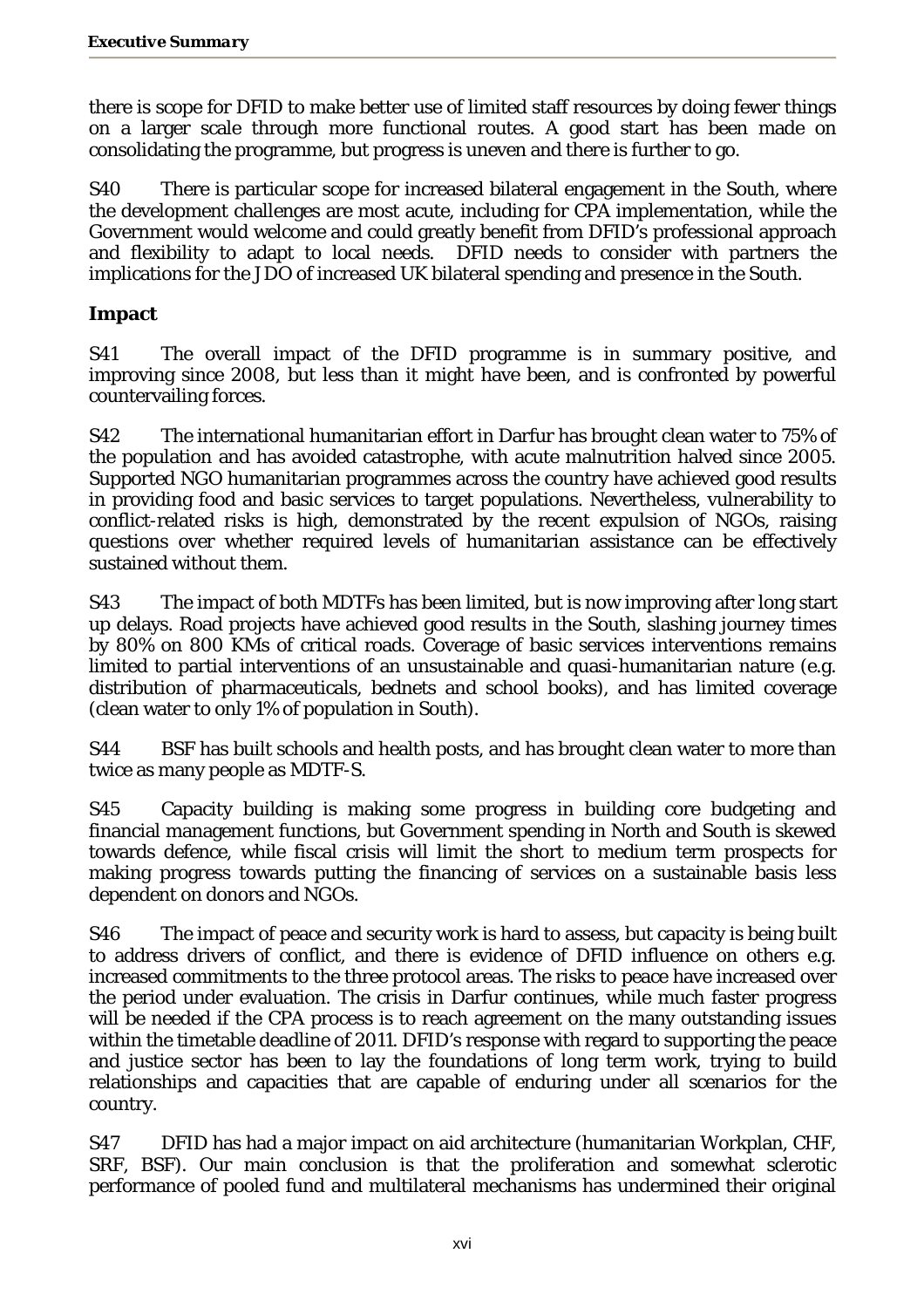intent. Management burden and transaction costs, for DFID as well as implementing partners, have increased. If the ultimate goal is more conventional government-owned aid architecture, this perhaps should have been done through fewer instruments on a larger scale and more closely aligned with existing government mechanisms.

S48 We support the principle of pooled funding, but achieving real benefits from it requires careful attention to issues of design. For example, the UN has major disadvantages as the manager of the SRF; yet the design and ambitions of the instrument seem to be built around what the UN can achieve rather than what is strategically desirable for Sudan. From the outset, DFID should have pressed for this more strategic approach: a smaller number of instruments, operating on a larger scale, with longer term commitments and more delegated management. Where appropriate, more emphasis might also have been given to building Government ownership and capacity, especially in the South.

## **Major Recommendations**

#### **Recommendations for DFID**

- In future post-conflict situations, and especially where starting capacity is very low, DFID should give far higher priority to working with other development partners to put in place a timely and appropriate response to capacity development and capacity provision. Capacity constraints in Southern Sudan were well-documented prior to the CPA and should have been at the top of all priorities since the knock-on effect of poor capacity has compromised all other programmes.
- DFID country policy in post-conflict states needs to retain a clear focus on the DFID 'mission' of reducing poverty and making progress towards the MDGs. Even if the judgement is that a strong focus on supporting a peace process is the most effective way for DFID to contribute, the assumptions and linkages to these core objectives should be explicit, including reviewing whether there is an appropriate balance between peace related programmes and more direct avenues for bringing material benefit to the population.
- DFID should ensure that its country offices apply appropriate DFID quidance on the choice of aid instrument<sup>2</sup>. This implies appraising different options for their impact on aid effectiveness, avoiding pre-conceived notions that pooled funding arrangements are to be preferred irrespective of their design and management. It also implies keeping an open mind on alternatives to relying on the management and procedures of the multilaterals, especially in fragile environments, where DFID flexibility and professionalism is rightly valued. The Sudan experience seems to indicate a somewhat uncritical preference for pooled funding mechanisms without sufficiently critical review of their design and underlying rationale.

<sup>&</sup>lt;sup>2</sup> DFID, Guidance on Aid Instruments, A DFID Practice paper, full draft. http://www.dfid.gov.uk/pubs/files/aidinstruments-guidance.pdf accessed 13 April 2009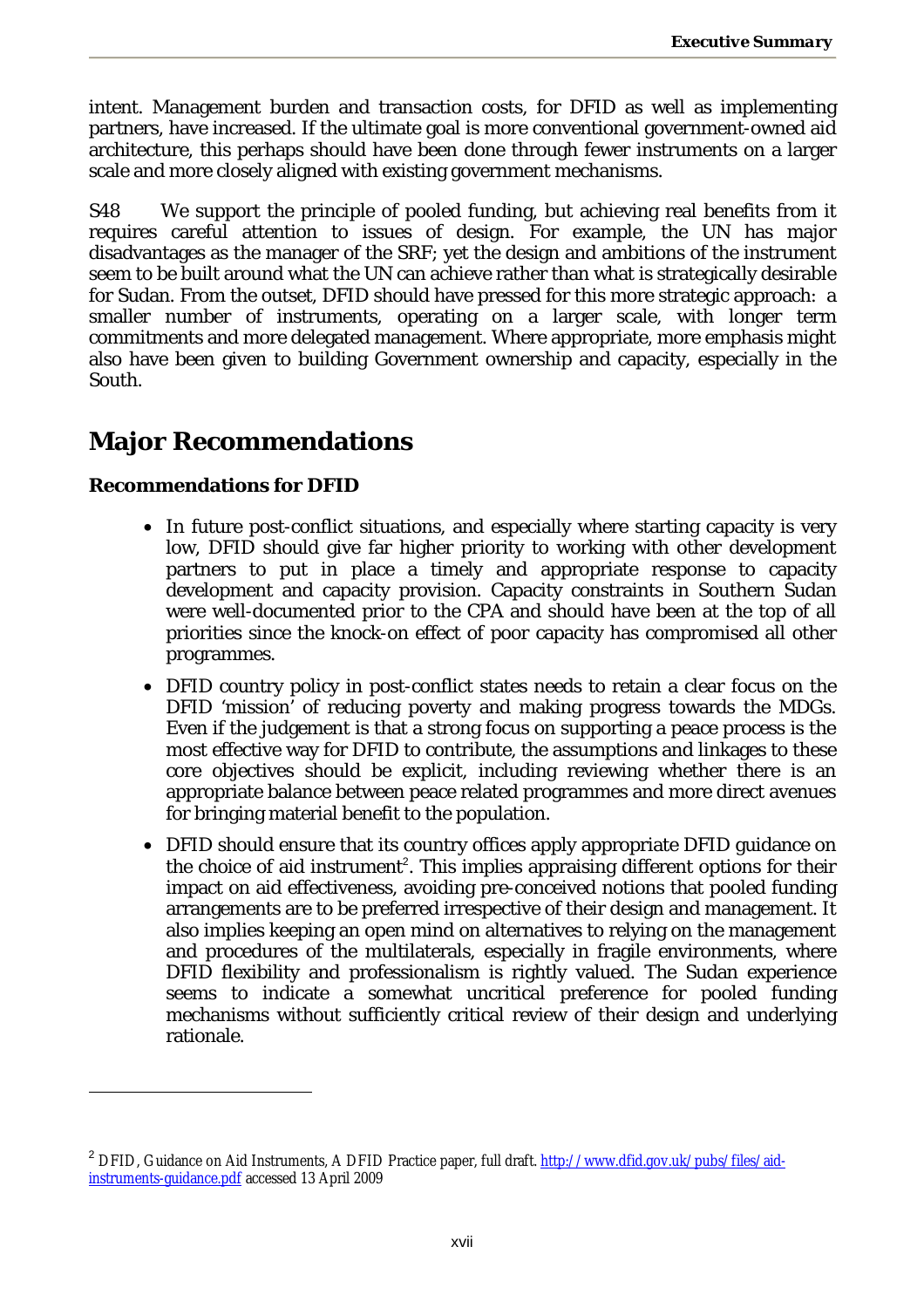• A review of CHFs in other countries should be undertaken, to see if they display the same problems as CHF Sudan. If yes, DFID should press for similar reforms through the UN to those proposed in Sudan.

#### **Recommendations for DFID Sudan**

- Consolidate the aid instruments through which DFID funds are disbursed, where possible phasing out support via those that do not meet the criteria of providing low management cost, predictable, timely, flexible, and longer-term funding, in larger and preferably programmatic packages.
- Work with the Humanitarian Coordinator, UNDP and other donors for reform of CHF Sudan to meet these objectives by introducing some multi-year programmatic grants for funding the predictable requirements of wellestablished agencies and NGOs – subject to progress reporting and to supported activities being included in the humanitarian Workplan. As the majority source of funds, DFID should provide multi-year commitments that would allow predictable annual needs to be financed in a more programmatic manner, even if other donors are unable to do so.
- Review the experience with SRF to date before pushing ahead with expansion. If the CHF moves in the direction proposed – recognising the need for protracted humanitarian assistance, including recovery elements - consider absorbing SRF within the CHF. The peace building and state building objectives of SRF can be accommodated within a wider remit of CHF. This would need to address issues such as the long-term evolution of the relative roles of OCHA and UNDP within an instrument that will shift over time towards providing an increasing share of support for recovery.
- As an effective aid instrument currently operating in Southern Sudan, reprieve BSF and if possible find ways to expand it. If the management implications for DFID are a concern, this might be possible to manage via the JDO, given that the contractor is experienced and the operating procedures well established.
- Initiate discussion with GOSS, JDO, MDTF-S, UNICEF and other partners on the development of a strategy, roadmap and coordination framework for capacity building in Southern Sudan, and promote a better resourced effort to both provide and build capacity at GOSS, state and local level.
- Review whether the staff allocation in DFID Sudan reflects priorities, given the balance of programme spending and the opportunities.
- Discuss with JDO partners how DFID needs for good quality staff in Southern Sudan can best be met, expanding DFID presence in the South without undermining the joint approach of the JDO.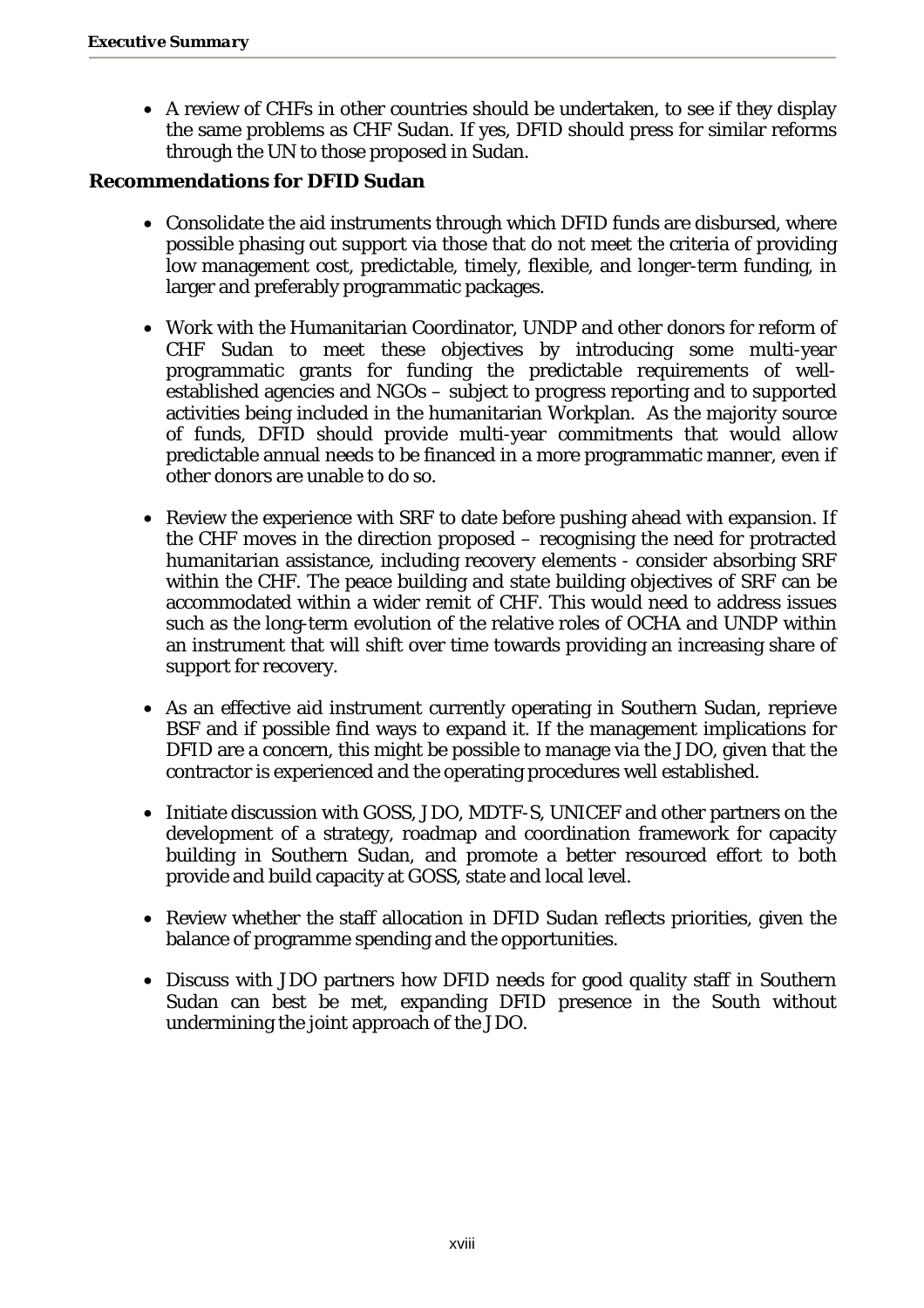# **1. Introduction and Methods**

- 1.1 This is one of a series of Country Programme Evaluations (CPEs) that DFID has undertaken in 2008-9 with a focus on fragile and conflict-affected states. It will feed into a synthesis report aimed at drawing lessons on how DFID can be most effective in such environments. Our Terms of Reference (TOR) are reproduced as Annex 2.
- 1.2 The methodology of the CPE is set out in an inception report prepared by the team leader following a round of discussions in London and telephone interviews with DFID Sudan. In common with other CPEs, key features of the methodology are:-
	- All CPEs use a matrix of questions derived from a common model, but adapted to the specific circumstances of the country. The Sudan matrix at Annex 3 takes account of suggestions by DFID Sudan and EvD. Each team member independently produced a version of the matrix in relation to the area of work for which they were responsible.
	- Review of DFID and external literature. We have referenced only those sources specifically referred to or used in the text (Annex 4).
	- Two field visits to Southern Sudan in February and March 2009.
	- An extensive programme of interviews conducted in Juba and London, in person and by telephone and video conference. These included past and present DFID Sudan staff, NGOs, UN, donors and Sudan government officials. For security reasons, the list at Annex 1 does not include names. The field trip to Khartoum that was envisaged in the inception report could not take place due to disruption following the indictment of President Bashir by the International Criminal Court (ICC). An extensive programme of video conference and telephone interviews was organised instead.
- 1.3 Although three of the team have significant previous experience of Sudan, the inability of the team to visit Khartoum for the current assignment was unfortunate, and needs to be borne in mind when reading this report. We have tried to avoid the most obvious dangers of a distorted perspective, by interviewing a wide range of those currently and previously involved with Sudan in DFID, NGOs, and other international agencies, by interviewing GOSS and Sudanese civil society contacts in Juba, and by reading a wide range of literature bearing on development assistance to Sudan. The main potential bias relates to the North, where the sources we have had to rely on have been heavily weighted towards the international development community, with few opportunities to interview Sudanese contacts inside or outside Government. This would have been difficult even had we visited, and the limited DFID engagement with the national Government for much of the period may make the absence of Government voices less critical than in other countries or in the South. Nevertheless, the lack of Sudanese sources for our findings on the programmes in the North is a limitation. Although we have tried to use multiple sources to cross-check and confirm our findings and the inferences we draw from them and the preliminary findings were discussed with DFID Sudan in a round-up meeting, we have been able to do little to offset the dangers of a shared bias coming from an expatriate-centred view.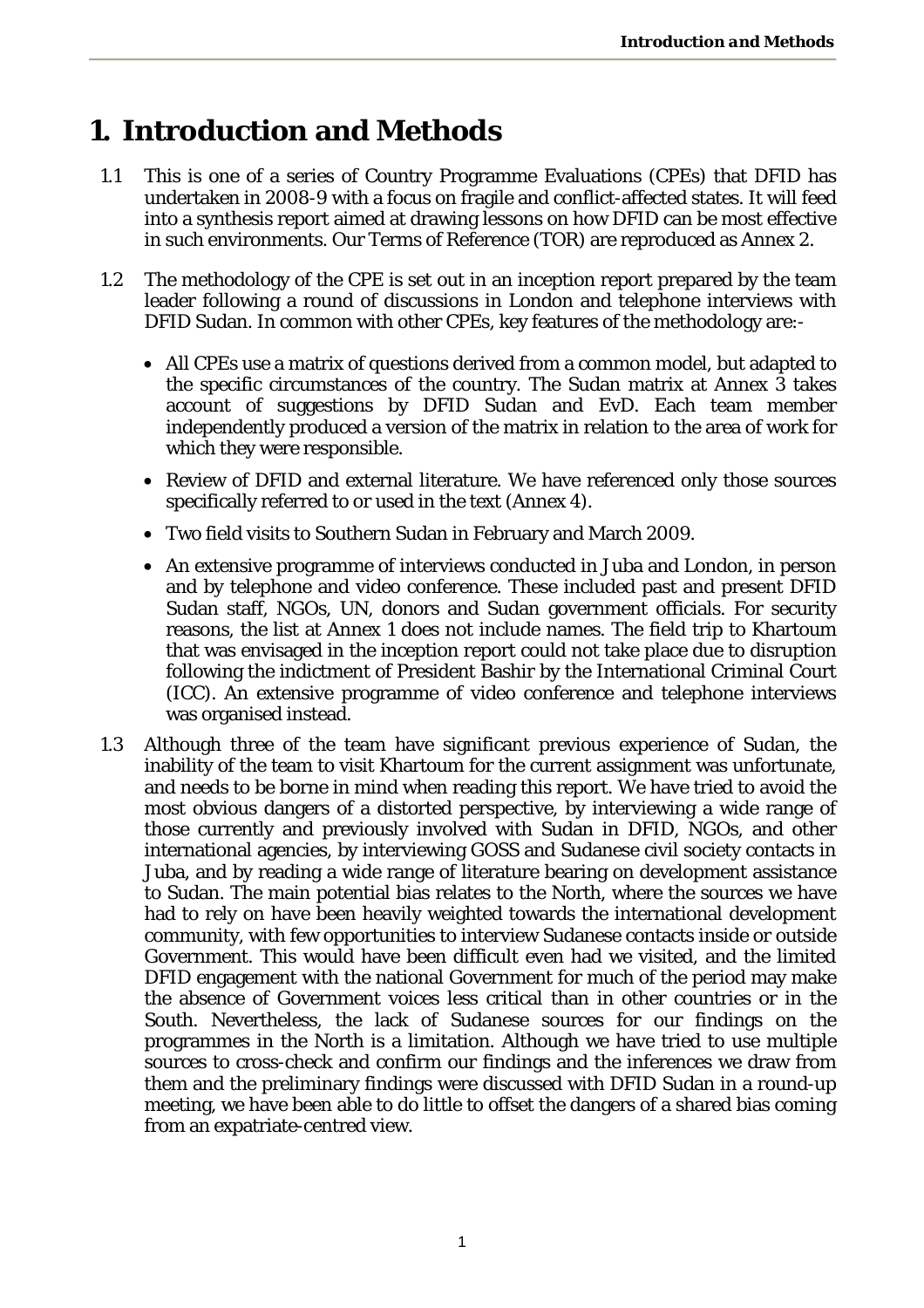# **2. Context<sup>3</sup>**

# **History**

- 2.1 Sudan is the size of Western Europe with a diverse population of 40 million. About 80% live in the arid and largely Arabic North, and 20% in the mainly tropical and African South<sup>4</sup>.
- 2.2 Sudan's post-colonial history since independence from joint Egyptian-British rule in 1956 has been characterised by the centralisation of political power and resources in Khartoum and neighbouring Northern regions to the detriment of the rest of the country, with marginalisation and conflict as a result. An Islamist Government under President Bashir has been in power since a 1989 coup, but the Government 'remains weak, with leaders preoccupied with factionalism and holding on to power.'<sup>5</sup>
- 2.3 There have been two major wars between North and South, the first between 1955- 1972 and the second 1983-2005. The 1983-2005 conflict between groups in the North and the South resulted in an estimated two million deaths, but was finally ended by the January 2005 Comprehensive Peace Agreement. This gave the Sudan People's Liberation Movement (SPLM) autonomy as the Government of Southern Sudan (GOSS). The National Congress Party continued in power in the North under President Bashir, but brought the SPLM into a Government of National Unity alongside their former enemies.

## **Poverty and the MDGs**

- 2.4 Sudan is a deeply unequal society. Sudan's economy has grown at 9% per annum since 2004<sup>6</sup>, mostly based on oil, and the country is approaching lower-middle income status. However, Sudan is characterised by a relatively wealthy Arab 'riverain' elite in the North, and deep poverty in the South and in the impoverished and marginalised farming and pastoralist communities in Darfur, Nuba Mountains and the Eastern states.
- 2.5 If the 10 states of Southern Sudan were seen as a country, it would be among the very poorest in the world – comparable with Sierra Leone on many indicators (Table 1). In June 2004, UNICEF described Southern Sudan as 'the worst place in the world for many key indicators of women's and children's wellbeing.' A girl born in the region is more likely to die in pregnancy or childbirth than to complete primary education. When the CPA was signed, the South lacked infrastructure and economic and social services, had no civil service or local Government institutions

 $^3$  This section draws heavily on the DFID Sudan Country Plan Framing Paper, July 2008.

<sup>&</sup>lt;sup>4</sup> Exact figures await the release of the 2008 census, results of which have been contested by GOSS.

<sup>&</sup>lt;sup>5</sup> DFID Sudan Country Plan Framing Paper, July 2008.

<sup>&</sup>lt;sup>6</sup> IMF (2008) "IMF Executive Board Concludes 2008 Article IV Consultation with Sudan, Public Information Notice".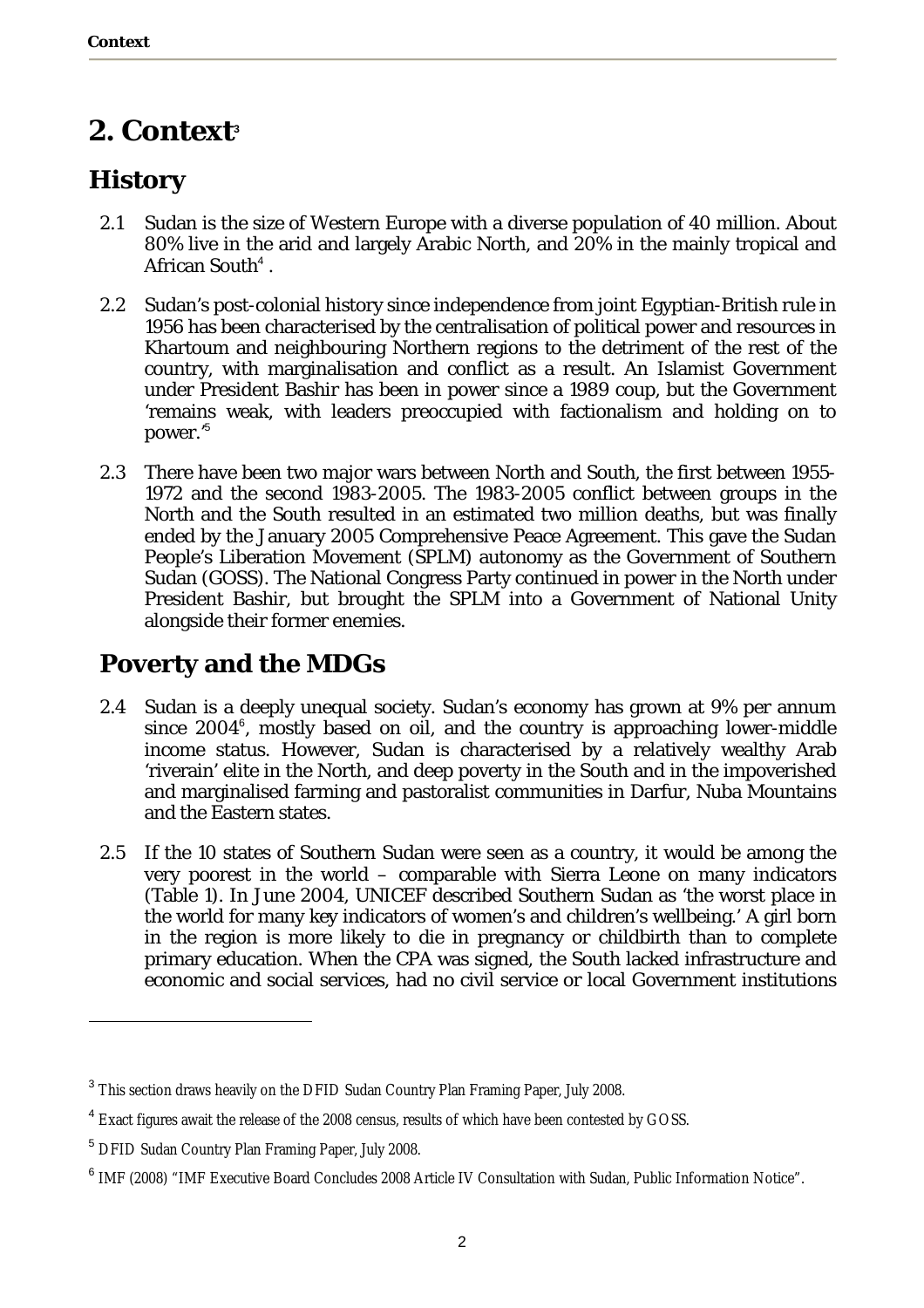in place, and very few people with any experience of how to begin to tackle the enormous problems it had inherited. Those in the South who had worked in regional or local Government were distrusted for their association with the opposing side in the civil war.

|                                                                                  | Northern Sudan |                 |               | Sierra Leone    |                  |
|----------------------------------------------------------------------------------|----------------|-----------------|---------------|-----------------|------------------|
|                                                                                  | 2008 Estimate  | 2015 target     | 2008 Estimate | 2015 Target     |                  |
| Poverty incidence<br>(% of population,<br>MDG \$1 per day<br>definition)         | 50%            | 45%             | 90%           | 45%             | 53%              |
| Gross primary<br>enrolment rate                                                  | 62%            | 100%            | 20%           | 100%            | 43%              |
| Under 5 mortality<br>rate (per 000)                                              | 105            | $\overline{35}$ | 126           | $\overline{83}$ | $\overline{270}$ |
| Maternal mortality<br>rate                                                       | 638            | 127             | 2054          | 425             | 2100             |
| Births attended by<br>skilled staff (%)                                          | 57%            | 955             | 5%            | 90%             | 43%              |
| HIV prevalence<br>$(\%)^{7}$                                                     | 1.6%           |                 | 2.3%          |                 | 1.6%             |
| Access to improved<br>drinking water<br>source (% of<br>population) <sup>8</sup> | 59%            | 85%             | 48%           | 75%             | 53%              |
| Access to improved<br>sanitation (% of<br>population) <sup>9</sup>               | 40%            | 67%             | 6%            | 53%             | 11%              |

**Table 1. MDG Status in Northern and Southern Sudan** 

Sources: Sudan data from http://www.sd.undp.org/mdg\_fact.htm; Sierra Leone from http://mdgs.un.org/unsd/mdg/Data.aspx Both accessed 10/4/2009.

# **The Peace Process**

 $\overline{a}$ 

2.6 The CPA requires national elections in 2009, implying democratisation of the whole of Sudan, followed by a referendum in 2011 on the future status of Southern Sudan

<sup>&</sup>lt;sup>7</sup> Sudan data are for 15-49 year old population, Sierra Leone is 15-24.

<sup>&</sup>lt;sup>8</sup> Sudan figures are for access to an improved source, Sierra leone figures are defined as using an improved source

<sup>&</sup>lt;sup>9</sup> Sudan figures are for access to an improved source, Sierra leone figures are defined as using an improved source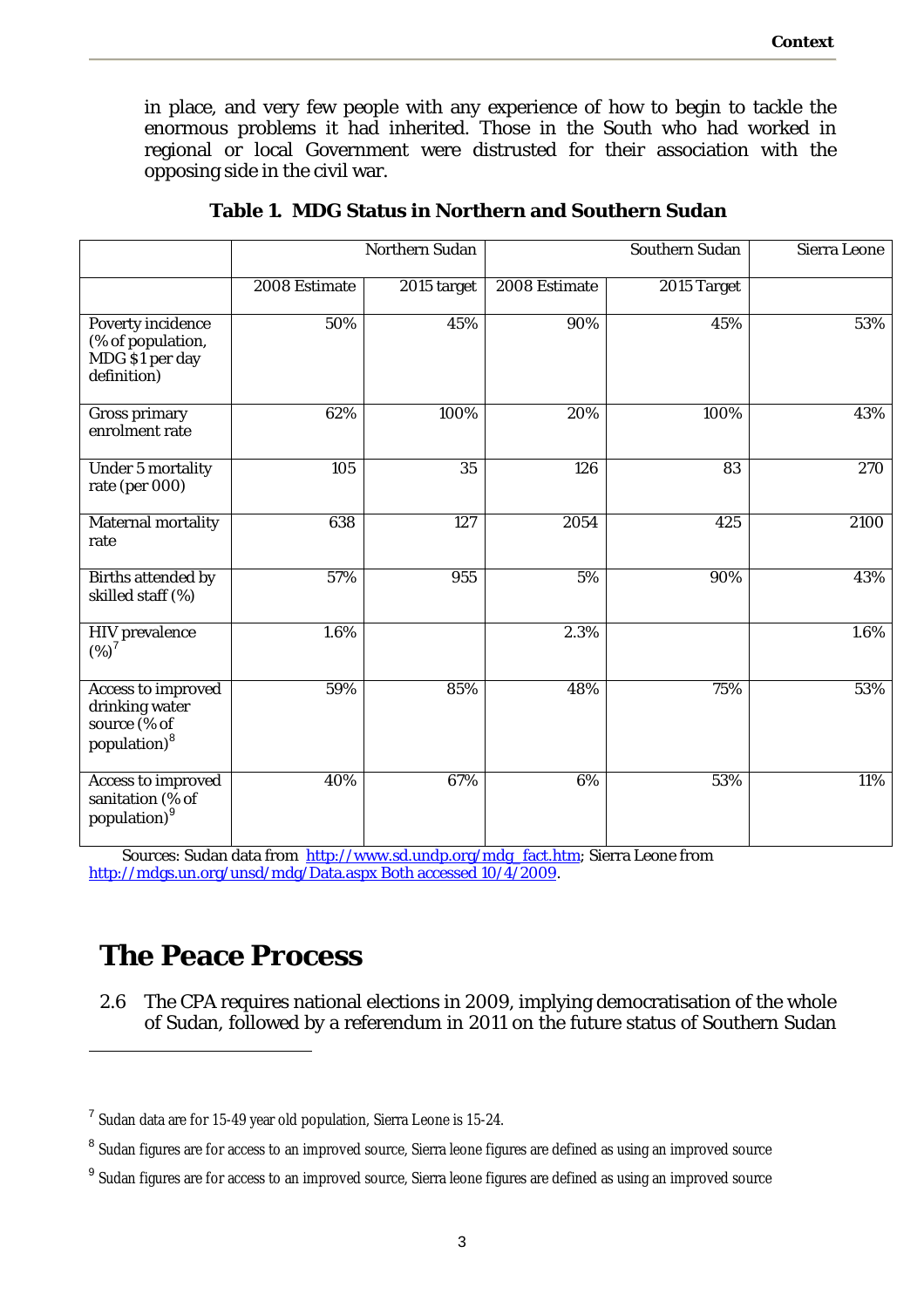$\overline{a}$ 

(see Table 3 time-line). In order to support the peace process, a Joint Assessment Mission (JAM) was undertaken to assess recovery and development needs. This reported in March 2005 following a year long process 'carried out jointly by the World Bank and the United Nations, with the full endorsement, guidance and participation of the Government of Sudan (GOS) and the Sudan People's Liberation Movement (SPLM)<sup>10</sup>.' It was followed by the April 2005 Oslo conference, at which \$4.5 billion was pledged to finance post war recovery.

- 2.7 Although the final status of Southern Sudan will be established by the referendum, the establishment of GOSS and effective autonomy in the South has created two distinct types of aid relationship. In Southern Sudan, donors are working closely with GOSS to overcome the enormous development challenges and build the institutions that will enable whatever form of Government eventually emerges in the South to assume responsibility for many functions that are currently performed by donors and NGOs or not at all. One key initiative has been the Joint Donor Office, established in Juba in May 2006, and having six OECD donors including the UK.<sup>11</sup> In the North, Government behaviour in Darfur has attracted strong criticism from the international community, including the UK, and has made a normal aid relationship impossible<sup>12</sup>.
- 2.8 Sudan has continued to experience rebellions amongst marginalised groups, especially in Darfur, but also in the East and other very poor areas, with the national Government reacting with harsh reprisals, often through proxy militias. The conflict in Darfur that started in 2003 has displaced an estimated 2 million people and caused upwards of 200,000 deaths. It is rooted in a range of factors, including concerns that the West of the country was being marginalised and growing resource conflict between settled populations and herders. The central government has been accused of arming the herders and setting them loose on the settled population. The US describes the killing in Darfur as genocide.
- 2.9 A joint UN-African Union Mission in Darfur (UNAMID) peacekeeping force is aiming to stabilise the situation. Government has been accused of war crimes in relation to the conflict, culminating in the indictment of President Bashir by the International Criminal Court (ICC) in March 2009. Providing humanitarian support to the region is made difficult by conflict, lack of transport infrastructure, and obstruction by the Government, including the March 2009 expulsions of 13 International Non-Governmental Organisations (INGOs) in response to the ICC decision.
- 2.10 Environmental deterioration is a major problem in its own right, and a contributory cause of conflict. Population growth of 2.6% per annum is intensifying pressures on land and water resources, and contributing to further depletion of natural resources.

<sup>&</sup>lt;sup>10</sup> JAM Sudan. Joint Assessment Mission. Framework for sustained peace, development and poverty eradication. March 2005. Volume 1, Synthesis.

<sup>11</sup> The JDO comprises UK, Netherlands, Norway, Sweden, Denmark and (since May 2007) Canada.

<sup>&</sup>lt;sup>12</sup> DFID Sudan framing paper, July 2008, 'we do not currently have a conventional partnership' with the federal Government.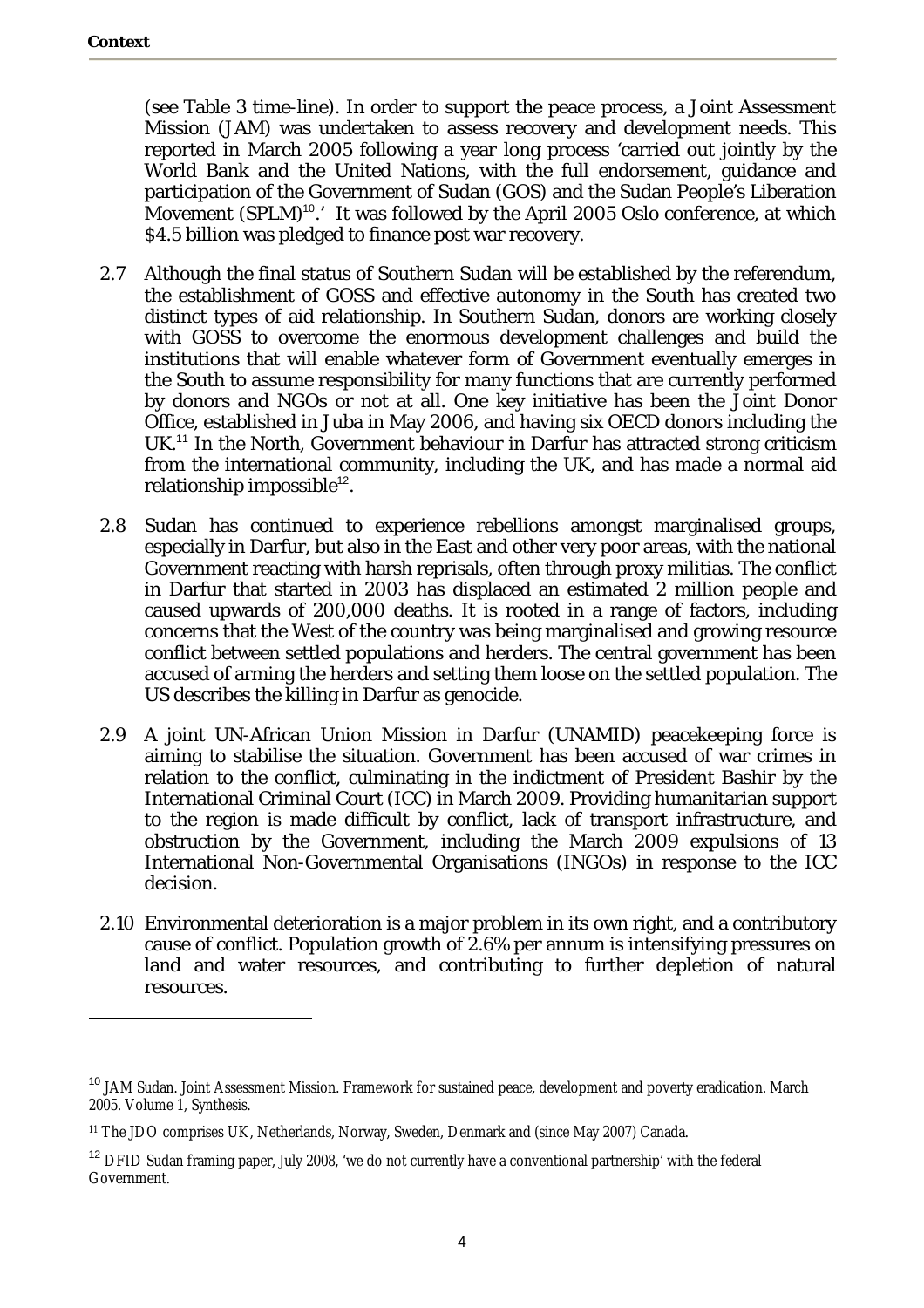## **The Economics of Peace**

- 2.11 Under the CPA, the oil revenues are shared, and increased revenues have flowed South in line with the agreement<sup>13</sup>. They have yet to deliver much of a peace dividend. GOSS was faced with the need to satisfy the expectations of those that had fought in the war, while it also wished to retain effective defence forces to guard against the risk of the CPA breaking down. The result has been a huge civil service payroll, with large numbers of ex-fighters retained in defence forces, or brought into the police or the wildlife service. The civil service is four times larger than the size thought to be optimal<sup>14</sup>. Spending on defence is increasing as a share of the budget in both North and South. Both North and South face an acute fiscal crisis in 2009 as a result of the collapse in oil prices and revenues.
- 2.12 According to the DFID framing paper<sup>15</sup>: 'The federal government performs poorly against DFID's partnership principles, with low levels of pro-poor spending, a weak strategy for addressing inequalities and marginalisation and a poor record on human rights. Sudan has only ratified two out of the sixteen major UN Human Rights instruments and is accused of widespread human rights abuses.' Military and security spending accounts for about a third of spending in both North and South (which compares with 20% of federal spending estimated by the World Bank to be pro-poor)<sup>16</sup>.
- 2.13 Although the CPA offers the hope of a durable settlement to the major North South conflict, it is fragile. Some of the most difficult issues have yet to be resolved, and there is little time left to resolve them before the referendum scheduled for 2011. How oil revenues and costs will be shared after 2011 has not been agreed. Oil is 95% of exports, 65% of national Government revenues, and accounts for almost all GOSS revenues. Oil revenues are expected to fall from \$11 billion in 2008 to just \$4 billion in 2009 due to the collapse in petroleum prices, and recovery will be slow given the global recession. Over three quarters of oil production is based in the South, a further 11% is in the disputed Abyei region. However, the North controls the sole refinery and pipeline route for export, and it would be expensive and timeconsuming to build alternatives.
- 2.14 The sharing of other assets and liabilities also has to be agreed, including the debt burden. Debt is 60% of GDP, which is not especially high by international

<sup>&</sup>lt;sup>13</sup> DFID 'Issues and Options' July 2008; see also DFID Sudan, Economic issues in Sudan: Beyond 2011 (2009, no date or author)

<sup>&</sup>lt;sup>14</sup> DFID framing paper, quoting World Bank, Public Expenditure Review: Volume II – Background Papers (June 07). Workshops held with Government in 2005, with WB and USAID technical assistance, agreed a civil service size of 55,000 rather than 40,000 proposed in the PER, but this is still only one third of current numbers (USAID, http://africastories.usaid.gov/search\_details.cfm?storyID=418&countryID=25&sectorID=0&yearID=6, accessed 10 April 2009) .

<sup>&</sup>lt;sup>15</sup> DFID Sudan Country Plan Framing Paper, July 2008.

<sup>&</sup>lt;sup>16</sup> Quoted in DFID Sudan Country Plan Framing paper, from figures provided to 2008 aid consortium.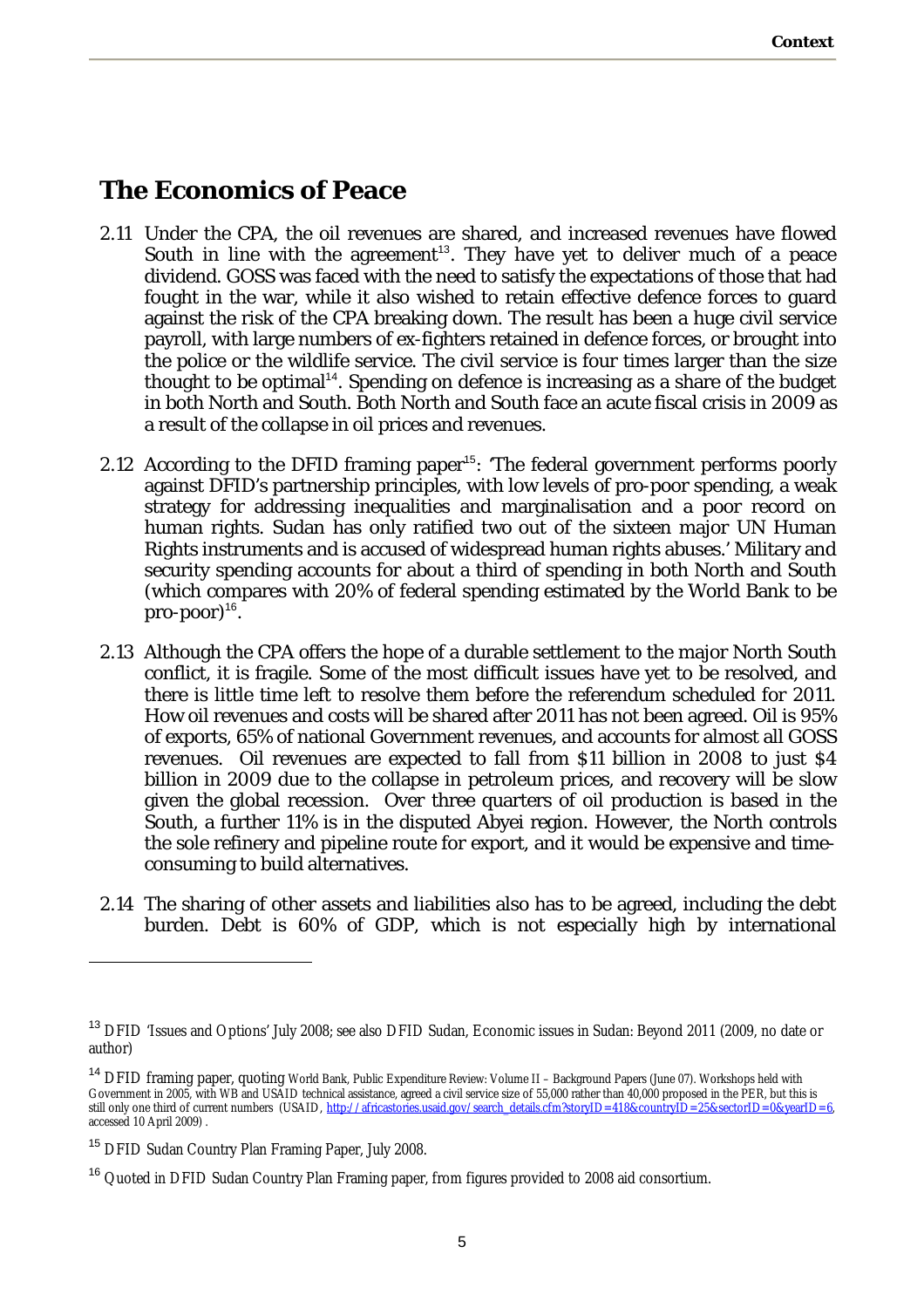$\overline{a}$ 

comparisons but much of it is in arrears and a negotiated agreement with creditors will be needed in order to open access to support from IMF, AfDB and WB. Other issues to be decided include water sharing under the Nile basin agreement, and arrangements for cross-border grazing rights. The bitter contestation over what are now known as the 'Three Areas' — Southern Kordofan, Blue Nile and Abyei — is associated with root causes that are similar to those in Southern Sudan, Darfur, and other underdeveloped regions. Major grievances include political disenfranchisement, lack of access to basic services, food insecurity and lack of investment in development. Location of borders and land rights are especially critical issues—for example seasonal access for herders to water and grazing lands in Abyei.

## **The Humanitarian Dimension**

- 2.15 Conflict has had a significant economic and social cost for Sudan. There has been very substantial population displacement, with over 5 million people still displaced in 2007/8, including 2.7 million in Southern Sudan and 2.5 million from Darfur. Around half a million refugees from Sudan are abroad, while Sudan itself hosts 400,000 refugees from neighbouring countries.
- 2.16 Many of the programmatic constraints for DFID and its partners are due to political and environmental obstacles over negotiated humanitarian access, particularly in Darfur, and the intransigence of the government in Khartoum. The UN reports that the Sudanese government has restricted humanitarian agencies' access to affected populations on more than 50 occasions. Since early February 2009, the UN Development Fund for Women (UNIFEM), UN Mine Action Organization, International Organization for Migration, and the Office of the UN High Commissioner for Refugees (UNHCR) have encountered bureaucratic impediments to international staff travel, preventing international personnel from visiting South Darfur. As of 2<sup>nd</sup> April 2009, the UN also reported that the GNU Humanitarian Assistance Commission (HAC) had not approved 93% of pending technical agreements – the document required for NGOs to obtain work and travel permits  $17$ .
- 2.17 It was the perception of poor performance of the UN in Sudan that provided the initial impetus for the UN humanitarian reform process. Poor performance in Darfur was highlighted by the then UK Secretary of State for International Development who specifically referred to the need to strengthen the humanitarian system because "vulnerable people deserve much better of us than we have given them in Darfur"18.

<sup>17</sup> Sudan: NGO Expulsions Fact Sheet #04 (FY 2009), http://www.reliefweb.int/rw/rwb.nsf/db900SID/MUMA-7QR2EC?OpenDocument&RSS20=02-P

<sup>18</sup> Benn, H. (2004). Reform of the International Humanitarian System, ODI: Speech by Hilary Benn, UK Secretary of State for International Development: 15 December 2004.

http://www.dfid.gov.uk/news/files/Speeches/bennaidsystemreform.asp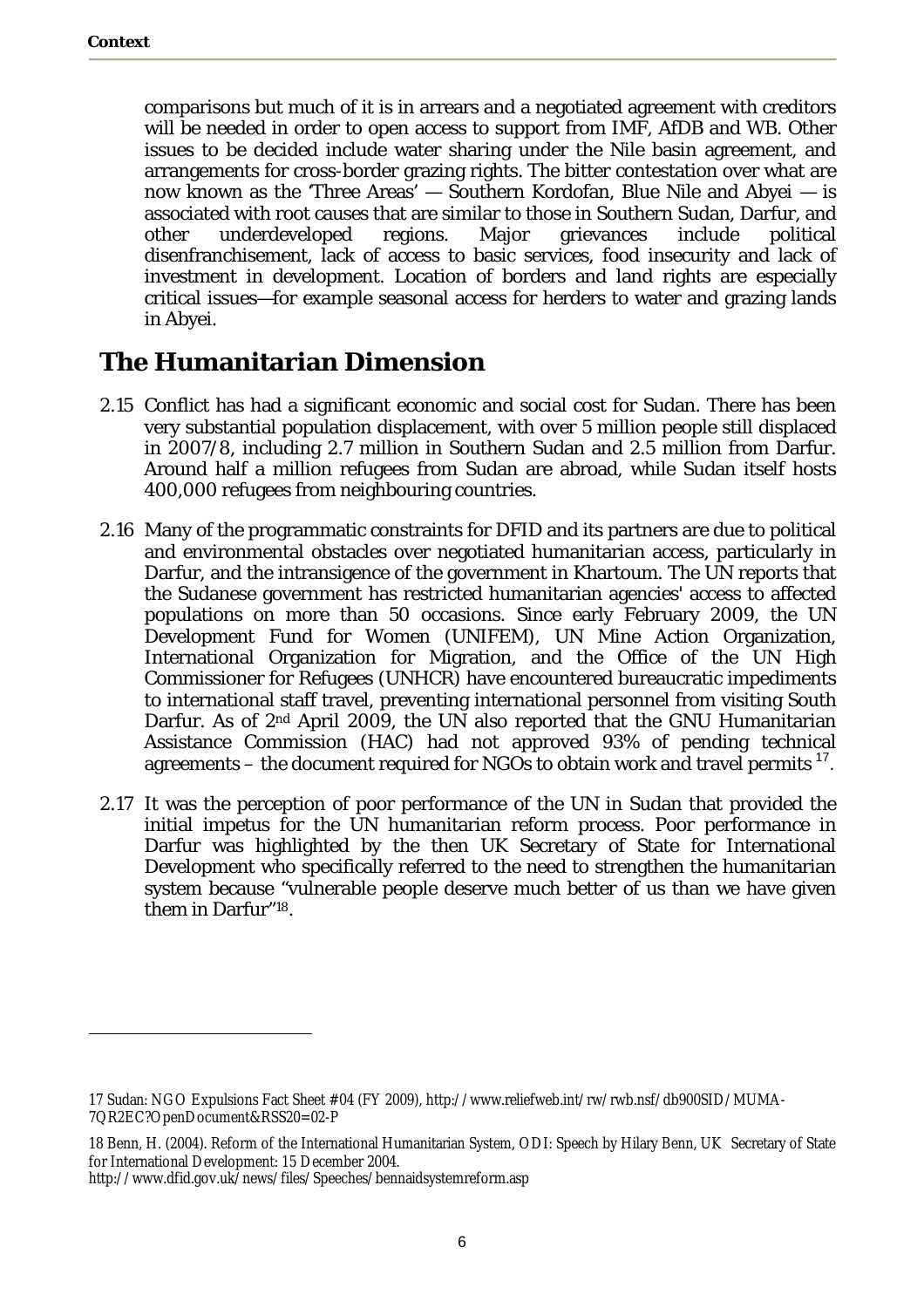- 2.18 In the same speech Hilary Benn called for six elements of reform which he summarised two months later (Benn, 2005) 19 as:
	- the need for more, and more flexible, funding to be available right from the moment crisis strikes;
	- better and stronger Humanitarian Coordinators, with the power and the funds to act;
	- greater clarity about who does what in a crisis;
	- the development of benchmarks to measure how we perform;
	- addressing unequal allocation of resources between crises; and
	- more investment in reducing the risk of future disasters.
- 2.19 The subsequent Humanitarian Response Review (a global exercise) brought the three pillars of the UN's Humanitarian Reform<sup>20</sup>:
	- the cluster coordination approach;
	- strengthened humanitarian coordinators; and
	- pooled humanitarian funding.
- 2.20 What is key in the reform process is the interlinking of the pillars. Pooled humanitarian funding increases the role of both the clusters and of the humanitarian coordinator. Stronger coordination is needed to manage the clusters and ensure equitable distribution of funding. The clusters system is needed to ensure effective distribution of pooled funds and to reinforce the humanitarian coordinator.

## **Aid to Sudan**

 $\overline{a}$ 

2.21 Net aid to Sudan was equivalent to 4.7% of gross national income in 2007. It has increased from humanitarian aid of \$377 million in 2003 to more than \$2 billion in 2006-7, though humanitarian aid still accounts for nearly 70% of the total. The US is by far the largest donor, accounting for one third of total aid, followed by the EC and then the UK, with the UK accounting for 10% of the total. The large US presence is entirely bilateral, focused in the South and Darfur, and mainly humanitarian<sup>21</sup>. The US has not taken a lead role in development coordination. It has had supreme influence in the South, much less so in the North where it does not wield influence proportionate to its size. The EC provides humanitarian support via

<sup>19</sup> Benn, H. (2005). Keeping our Promises: 2005 and Beyond: Speech by Hilary Benn MP: UK Secretary of State for International Development. London: DFID. http://www.dfid.gov.uk/news/files/speeches/un-benn-160205.pdf

<sup>20</sup> Loupforest, C. (2006, July), 'The Three Pillars of Humanitarian Reform. The UN Business Focal Point'

http://www.enewsbuilder.net/focalpoint/e\_article000614343.cfm?x=b11,0, w

<sup>21</sup> Summary comments on individual donor programmes mainly based on DFID framing paper July 2008.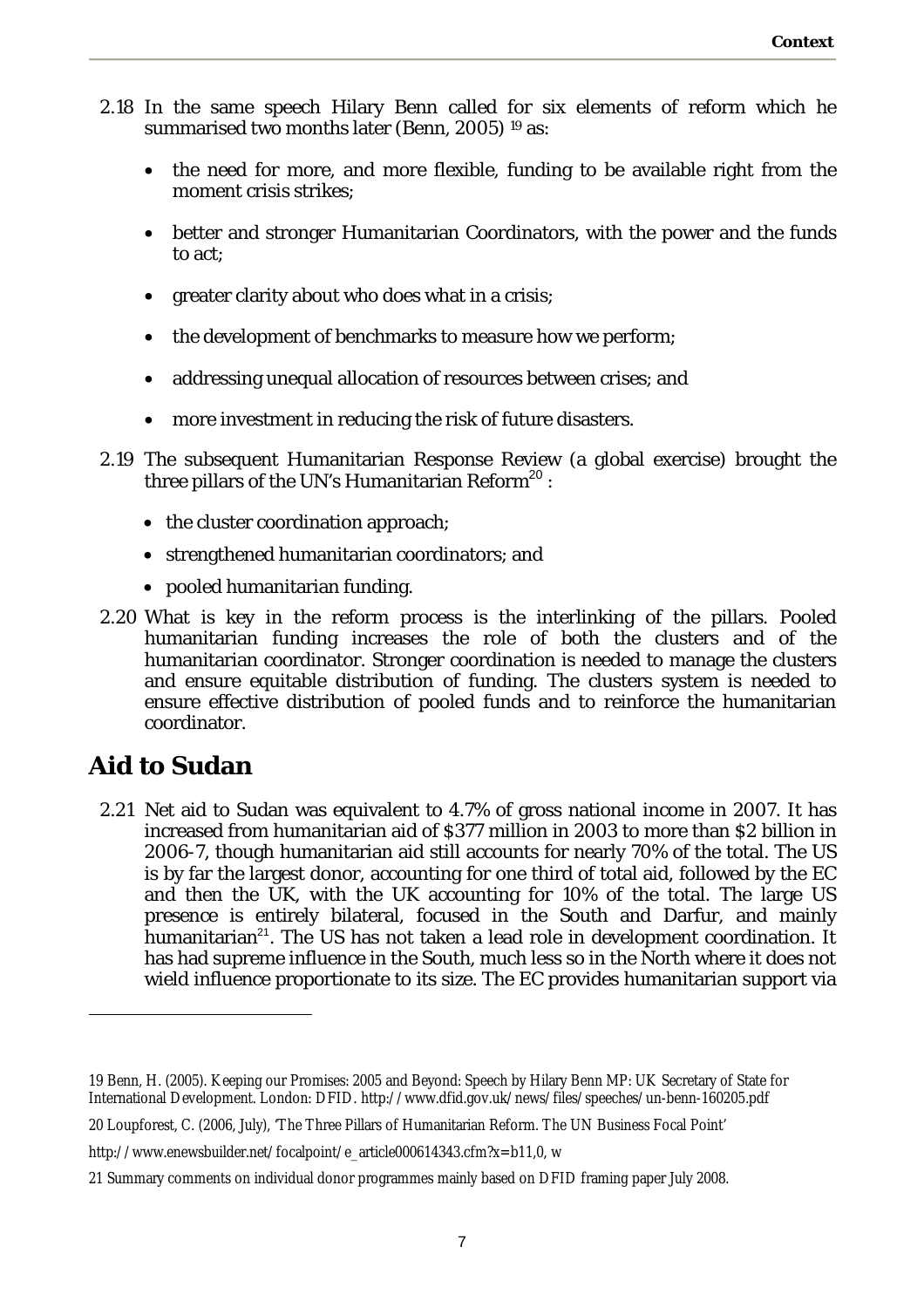$\overline{a}$ 

ECHO, helps finance the Multi Donor Trust Funds, and is also active in education and livelihoods and in the financing of recovery activities via a community based Recovery and Rehabilitation Programme<sup>22</sup>.

|                                              | 2003 | 2004           | 2005 | 2006 | 2007 |
|----------------------------------------------|------|----------------|------|------|------|
| <b>USA</b>                                   | 175  | 378            | 759  | 739  | 710  |
| UK                                           | 32   | 90             | 196  | 209  | 206  |
| Netherlands                                  | 21   | 98             | 155  | 96   | 203  |
| Norway                                       | 33   | 57             | 99   | 108  | 120  |
| Canada                                       | 5    | 13             | 7    | 75   | 64   |
| Sweden                                       | 8    | 20             | 41   | 44   | 68   |
| Japan                                        | 1    | $\mathfrak{D}$ | 2    | 43   | 52   |
| Germany                                      | 16   | 48             | 45   | 51   | 37   |
| TOTAL DAC BILATERAL                          | 325  | 799            | 1448 | 1492 | 1651 |
| EC                                           | 38   | 6              | 213  | 299  | 255  |
| UN agencies                                  | 14   | 27             | 36   | 31   | 35   |
| <b>TOTAL MULTILATERAL</b>                    | 52   | 41             | 269  | 365  | 308  |
| Total DAC and multilateral ODA disbursements | 377  | 840            | 1717 | 1856 | 1959 |
| Other donors                                 |      |                | 112  | 196  | 145  |
| <b>TOTAL</b>                                 | 377  | 840            | 1829 | 2052 | 2104 |

**Table 2. Aid Disbursements to Sudan, \$mn, 2003-2007** 

Source: OECD DAC CRS, http://stats.oecd.org/WBOS/Index.aspx?DatasetCode=CRSNEW, accessed 10 April 2009. DAC total for all bilateral donors, only top 8 (by volume) shown.

2.22 Alongside other donors, DFID stopped its long term development assistance programme to Sudan in 1991<sup>23</sup>. It continued a humanitarian programme of approximately £7 million per year delivered via the international 'Lifeline Sudan' programme via Nairobi. In 2002 and 2003, in line with progress towards peace, the DFID programme was broadened. Support to the peace process included providing funding for the IGAD Secretariat; input into monitoring missions; and supporting the peace talks by financing experts on areas including demobilisation, demilitarisation and reintegration (DDR). DFID also supported local peace-building initiatives, DDR and support for human rights. As a peace agreement drew closer and the parties became more involved in planning for government after a peace agreement, DFID started some further preparatory work, including support for the Joint Assessment Missions (JAM), for the UNICEF administered Capacity Building Trust Fund for the SPLM, for road rehabilitation in the South via World Food Programme, for debt management, for police training and for the UN plan for the return of internally displaced people (IDPs). Following agreement to the CPA, DFID

<sup>&</sup>lt;sup>22</sup> DFID CP framing paper, and http://ec.europa.eu/delegations/delsdn/en/eu\_and\_sudan/10.htm accessed 10 April 2009

<sup>&</sup>lt;sup>23</sup> DFID Sudan Country Engagement Plan, January 2005 is the main source for this paragraph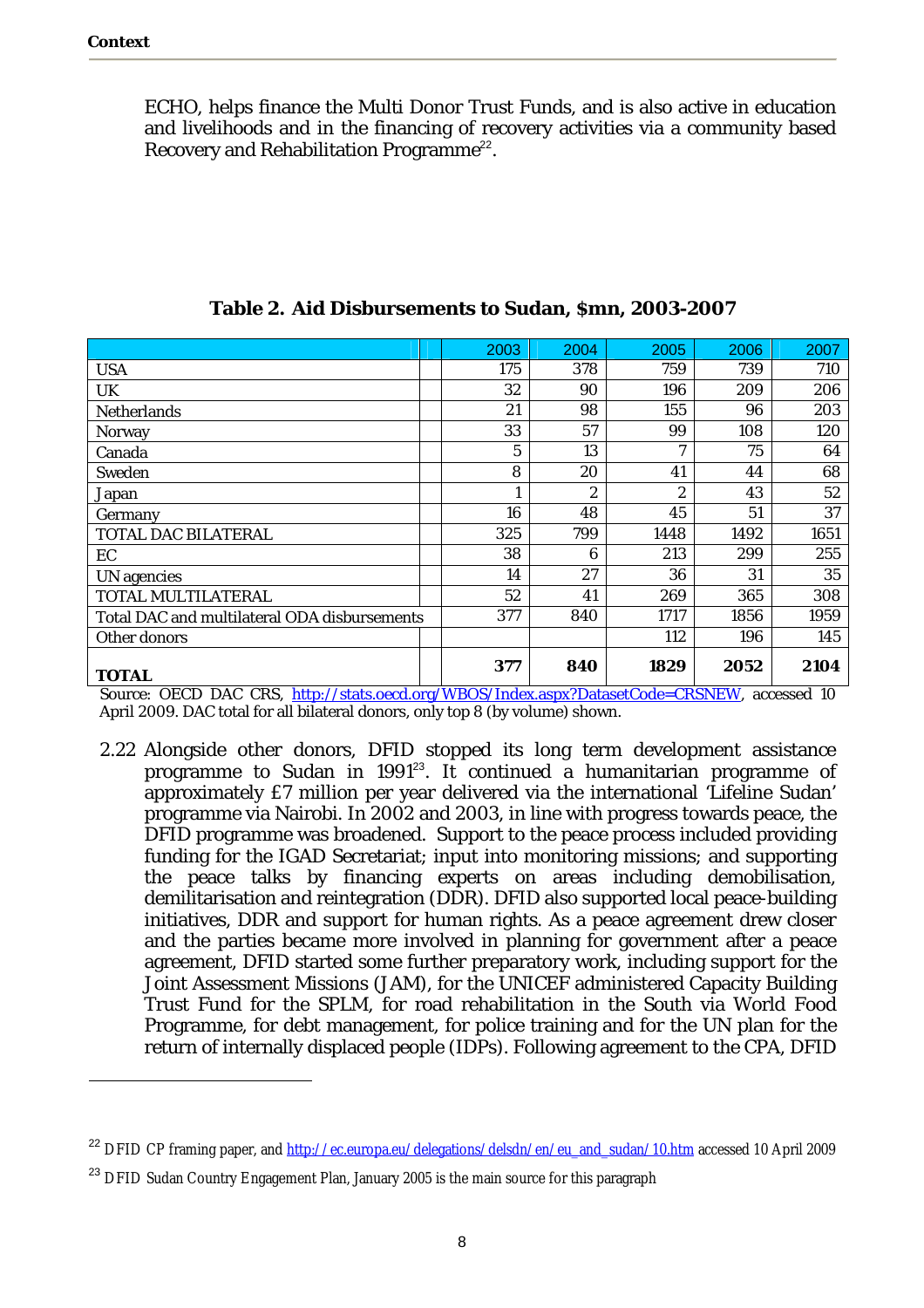assistance increased still more dramatically from £25 million in 2003-4 to reach £133 million by 2007-8.

- 2.23 HMG has long recognised the importance of 'joined up Government' in Sudan, where DFID needs to work closely with FCO and MOD in supporting progress towards peace. An early manifestation of this was the establishment in 2002 of a Joint Sudan Unit, to promote close working between DFID and the FCO. The unit was composed of both DFID and FCO staff, and reported jointly to the Africa Directors of the two Departments.
- 2.24 It was decided in late 2004 that the expanded aid programme that would follow the CPA justified expanding the DFID presence from a small number of staff seconded into the Embassy to a full DFID office. The office was duly established in early 2006, with the head of the new DFID Sudan office initially reporting to the head of the Joint Sudan Unit. This arrangement changed in early 2007 with the appointment of a senior civil service grade head of DFID Sudan, who reported to the DFID Africa Director, and had greater delegated authority over the Sudan country programme. The Joint Sudan Unit remained in being as the Whitehall interface between DFID and FCO and their respective Ministers.
- 2.25 Within Southern Sudan, DFID saw an opportunity for working jointly with other donors in a way that would reflect the principles enshrined in the Paris declaration on aid effectiveness<sup>24</sup>, and that would avoid imposing on a new GOSS the complications of dealing with large numbers of donor agencies. The Oslo conference had agreed the establishment of two World Bank managed Multi Donor Trust Funds, one for the South and another for the rest of the country<sup>25</sup>. MDTF-South was expected to be the main source of funding for the recovery and development of Southern Sudan. Several of the major donors had decided that their recovery and development support to the South would be channelled mainly through MDTF-South, and saw the opportunity to further simplify aid relationships by also pooling their representation in the South. The Joint Donor Office for Southern Sudan was opened in 2006, on behalf of DFID, Netherlands, Norway, Denmark, Sweden, with Canada joining in 2007. The JDO was intended to $26$ :
	- Promote policies in support of sustainable peace, poverty reduction and the attainment of Millennium Development goals in Southern Sudan;
	- Support the World Bank managed Multi-Donor Trust Fund (MDTF-S) and cooperate with the Government and other stakeholders in South-Sudan
	- Manage programmes which cannot be implemented under the MDTF-S;
	- Encourage donor harmonisation in Sudan, as well as to act as a pilot for donor integration elsewhere.

<sup>&</sup>lt;sup>24</sup> Paris Declaration on Aid Effectiveness, ownership, Harmonisation, Alignment, Results, and Mutual Accountability. High level Forum, Paris, February 28 – March 2, 2005.

<sup>25</sup> http://www.norway-sudan.org/Norway+in+Sudan/giverlandskonferansen.htm, accessed 11 April 2009.

<sup>&</sup>lt;sup>26</sup> Jon Bennett, Jups Kluijskens, James Morton, Derek Poate, Mid-term evaluation of the Joint Donor team in Juba, Sudan, January 2009.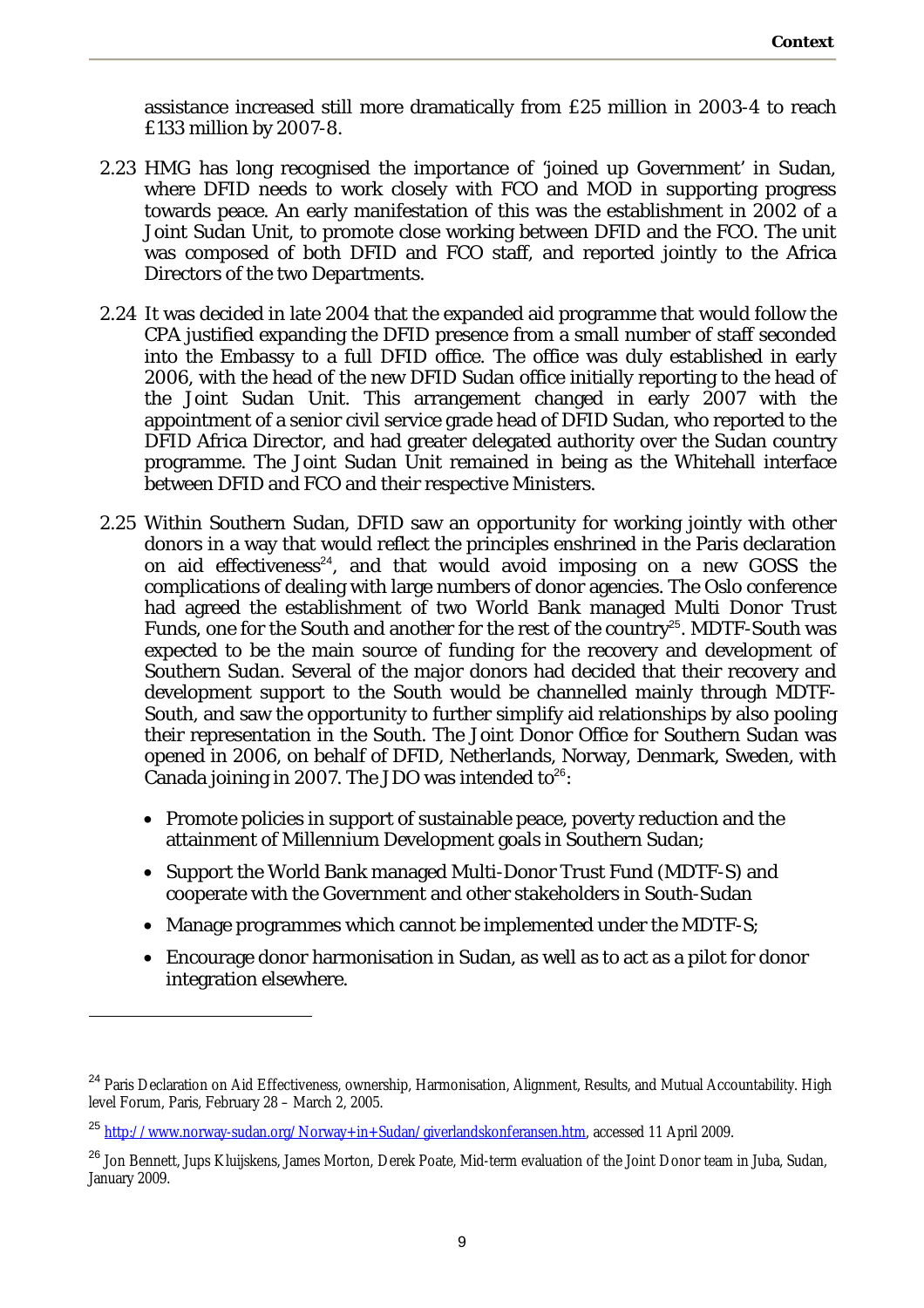2.26 The main institutional pillars of DFID support to Sudan were thus established:- a DFID Sudan office in Khartoum with overall responsibility for the Sudan programme; DFID representation in Southern Sudan primarily via a Juba based joint office arrangement with other bilateral donors; HMG Sudan policy and the interface with Ministers handled via the Joint Sudan Unit.

| Date | Event                                                                                                                                                     |
|------|-----------------------------------------------------------------------------------------------------------------------------------------------------------|
| 2005 | January - NCP and SPLM sign landmark Comprehensive Peace Agreement - includes a ceasefire and<br>protocols on security, wealth sharing and power sharing. |
| 2005 | January, DFID Country Engagement Plan                                                                                                                     |
| 2005 | April - donors pledge \$4.5bn (£2.38bn) in recovery aid at first Sudan Consortium in Oslo                                                                 |
| 2005 | 30 July - SPLM leader John Garang is killed in a plane crash.                                                                                             |
| 2005 | September - Power-sharing Government of National Unity is formed in Khartoum.                                                                             |
| 2005 | October - Government of Southern Sudan (GOSS) formed headed by Salva Kiir                                                                                 |
| 2006 | Drafts of new Country Engagement Plan prepared, never finalised                                                                                           |
| 2006 | Multi-donor trust funds established in North and South, administered by World Bank                                                                        |
| 2006 | March, Joint Donor office in Juba opens                                                                                                                   |
| 2006 | April, DFID country office established, reporting to head of JSU                                                                                          |
| 2006 | Common Humanitarian Fund established                                                                                                                      |
| 2006 | May - Darfur Peace Agreement includes one major rebel group- but most rebels do not sign                                                                  |
| 2006 | ICC indictments of Haroun (subsequently made humanitarian affairs minister)                                                                               |
| 2006 | Eastern peace agreement signed, conflict ends as Eritrean funding ceases                                                                                  |
| 2007 | Early 2007, WB changed MDTF procedures with more devolution of procurement responsibility                                                                 |
| 2007 | August, terrorist plot to attack US, UK                                                                                                                   |
| 2007 | August-September - severe floods in Nile basin and Khartoum                                                                                               |
| 2008 | 1 January - joint UN/AU force UNAMID takes over Darfur peacekeeping from African Union.                                                                   |
| 2008 | Terrorist killing of USAID staff member                                                                                                                   |
| 2008 | April - National census completed; GOSS contests it                                                                                                       |
| 2008 | May/June, UN withdraws all dependents,                                                                                                                    |
| 2008 | July, President Bashir named by ICC                                                                                                                       |
| 2008 | July, DFID Country Plan ('issues and options') finalised and submitted to Secretary of State                                                              |
| 2009 | March, President Bashir indicted by ICC                                                                                                                   |
| 2009 | March, 13 INGOs expelled                                                                                                                                  |
| 2009 | National elections to be held (CPA requires by July 2009)                                                                                                 |
| 2011 | Referenda on independence for Southern Sudan and status of Abyei                                                                                          |
|      |                                                                                                                                                           |

**Table 3. Timeline**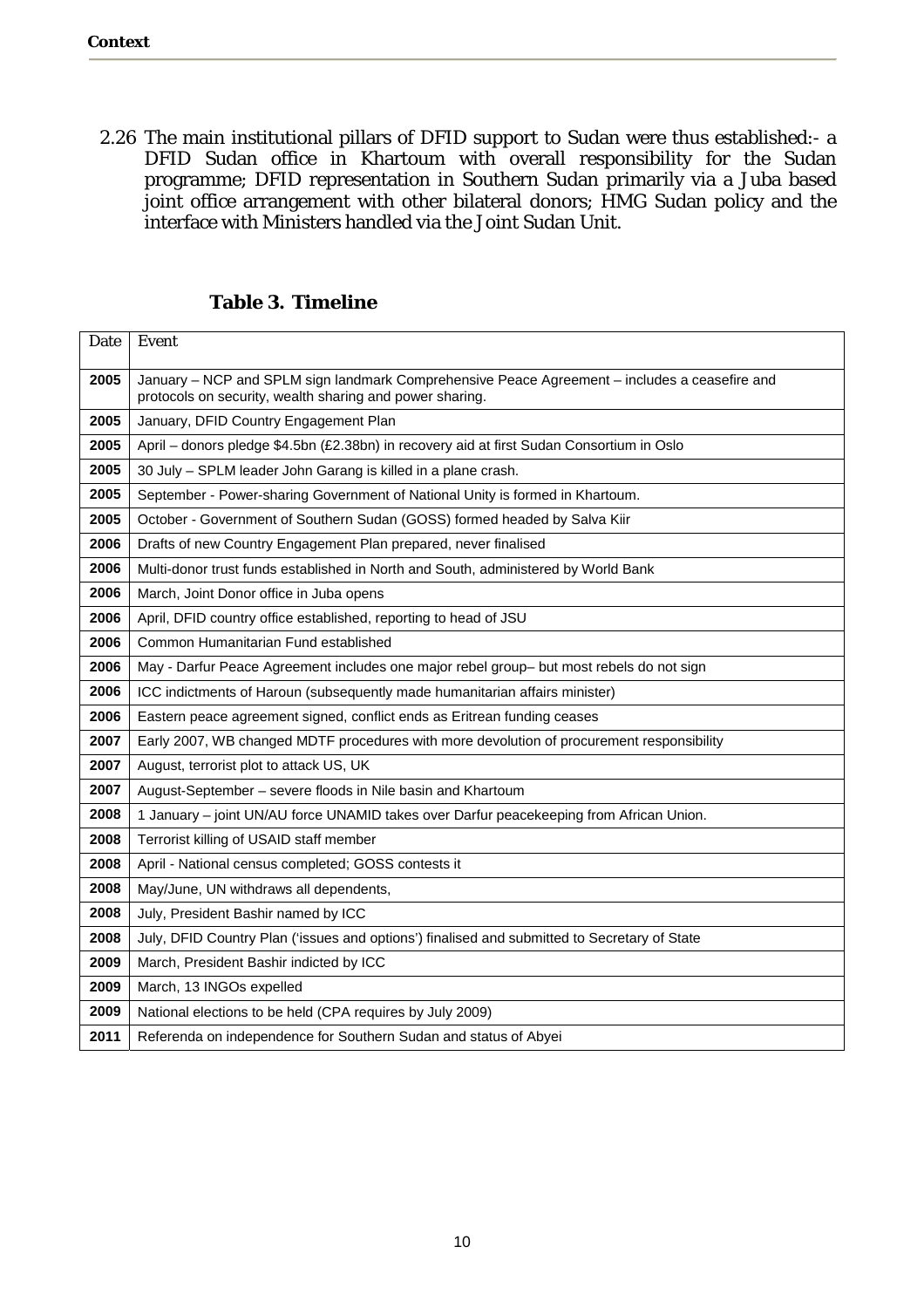# **3. Relevance**

## **DFID Country Strategy**

#### **Criteria for Relevance**

- 3.1 In assessing the relevance of the Sudan programme, we referred to the DFID Mission Statement, which is entirely concerned with poverty reduction and achieving the MDGs<sup>27</sup>. Other objectives, such as supporting the peace process, are relevant in so far as they contribute to this broader DFID 'mission' of achieving improvements in the material wellbeing of the population. This suggests a hierarchy of evaluation questions:-
	- Was the programme informed by a sound evidence-based assessment of the situation at the start of the evaluation period, and of the critical constraints on achieving sustained improvements in the welfare of the poorest and most vulnerable groups within the population?
	- Was the programme based on a sound assessment of how DFID can best contribute to relieving those constraints?
	- How did the programme plan to deal with risk and uncertainty, and how did it react in practice to changes in the environment and new knowledge?

#### **DFID Policy Documents on Sudan**

 $\overline{a}$ 

3.2 Prior to 2005, DFID did not have an overall strategy for Sudan. There was a humanitarian strategy that was periodically updated, and a separate forward humanitarian strategy for Darfur, originally developed in July 2004 and reviewed each quarter<sup>28</sup>. From 2005 onwards, the two humanitarian strategies were integrated, and brought within an overall Country Engagement Plan for Sudan<sup>29</sup>. This reflected recognition by DFID that 'Darfur needs, though acute, are receiving significantly more attention that those in other parts of the country<sup>30</sup>. Ministerial and official UK lobbying had helped the UN to mobilise 80% of the appealed amount for Darfur in 2004, significantly higher than the average of 60% received

<sup>27</sup> http://www.dfid.gov.uk/aboutdfid/missionstatement.asp, accessed 11 April 2009.

<sup>&</sup>lt;sup>28</sup> Sudan and Eastern Chad: humanitarian strategy 2005, http://www.dfid.gov.uk/pubs/files/sudan-echad-hum-strat05.pdf accessed 11 April 2009.

<sup>&</sup>lt;sup>29</sup> DFID, Sudan Country Engagement Plan, January 2005. http://www.dfid.gov.uk/pubs/files/sudan-country-engagementplan0105.pdf accessed April 11th 2009.

<sup>&</sup>lt;sup>30</sup> Sudan and Eastern Chad: humanitarian strategy 2005. The point is echoed in the January 2005 CEP: 'There is a risk that so much attention on one part of the country means problems elsewhere are not addressed'.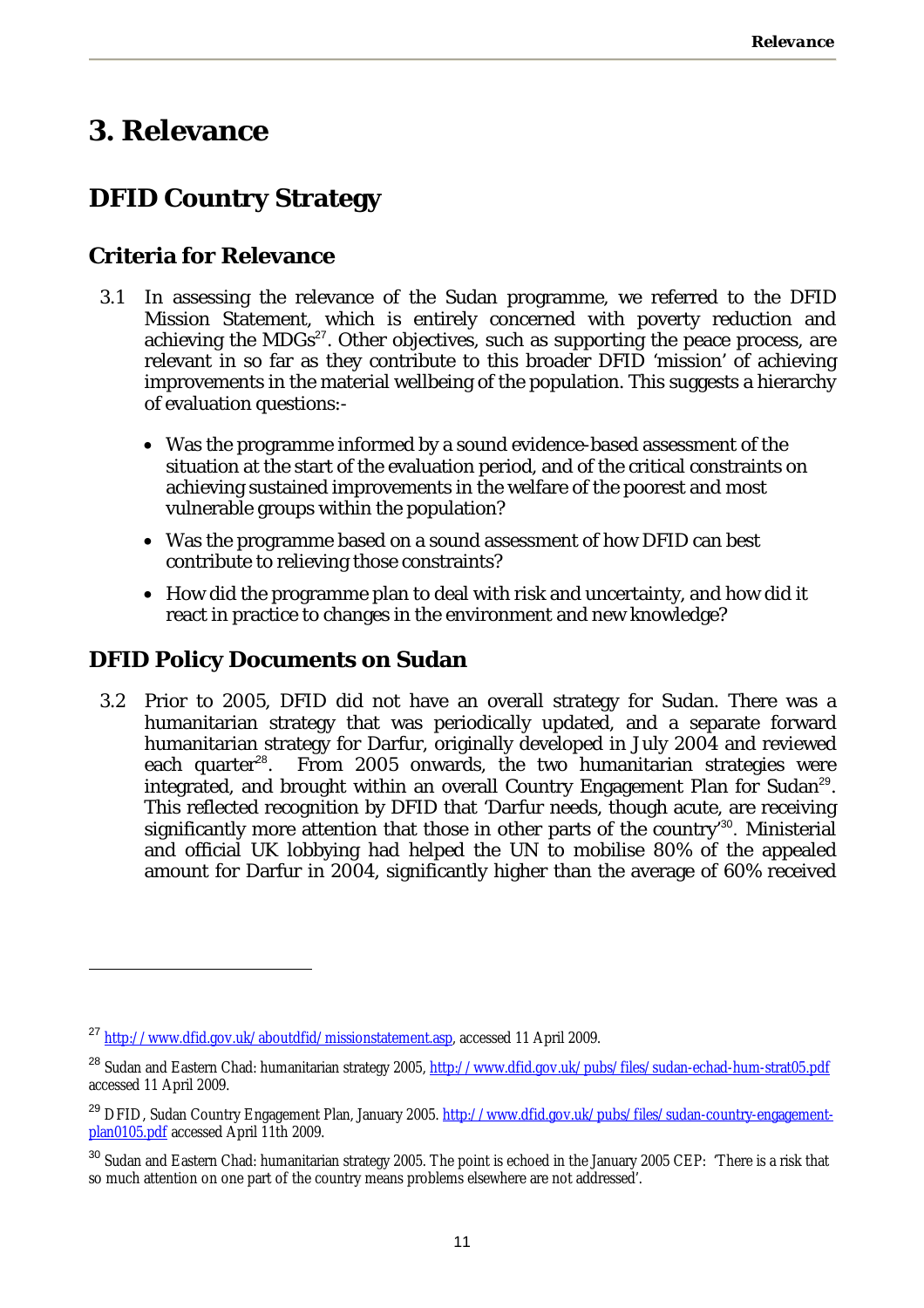from other consolidated appeals $31$ , but the humanitarian strategy says that this was achieved by diverting resources away from the rest of the country.

3.3 The Joint Sudan Unit (JSU) was a DFID-FCO joint venture established by the Secretary of State in 2002. A London-based unit, it was initially set up as the focus of the UK's political dialogue within the CPA and the unfolding events in Darfur. We comment further on the Unit in 3.10 and 3.49 below.

#### **The Country Engagement Plan**

- 3.4 The January 2005 Country Engagement Plan (CEP) was produced on the eve of the signing of the CPA, and set out DFID strategy for the short and medium term, though there is no explicit time-frame.
- 3.5 The CEP emphasis was on supporting future needs for Sudan as set out in the Joint Assessment Mission report which was at the time of drafting expected to be the key guide for Government and external agencies over the six and a half years leading up to the 2011 referendum. The CEP stated that UK commitment to a substantial humanitarian response and to Darfur would continue, but humanitarian spending would be phased down in favour of development spending, depending on progress with peace and security. In the wealthier North, the CEP envisaged a focus on poor communities in marginalised areas, linking service delivery to peace-building. In the South, it recognised the need to build sustainable services at State level, working with GOSS and state and local authorities as well as NGOs. Given the lack of institutional and financial capacity, the envisaged transition was from humanitarian support to 'community-led and – maintained services.'
- 3.6 The CEP goal was entirely consistent with the DFID Mission of poverty reduction. It was stated as: 'to support Sudan to reach a just and lasting peace and so lay the foundation for poverty reduction and progress towards the MDGs.' This was to be achieved via programmes aimed at four objectives:-

**Humanitarian recovery and reintegration**, to help the poorest people and communities.

**Assistance to implement the peace agreement**. Possible areas included helping with the running costs of peacekeepers, support for demobilisation, demilitarisation and reintegration (DDR) and possibly eventually security sector reform, demining, and work on advocacy via the media and civil society.

**Improved governance** – including support to the justice and security reform sectors as well as strengthening public administration.

**Poverty reduction** – envisaged to be undertaken in the context of putting in place a Poverty Eradication Strategy (meeting the role of a poverty reduction strategy paper). The GOS and the SPLM had started work on a joint strategy in 2004. Under this objective, DFID would take the lead in chairing a debt group which would

<sup>&</sup>lt;sup>31</sup> Sudan and Eastern Chad: humanitarian strategy 2005, paragraph 28.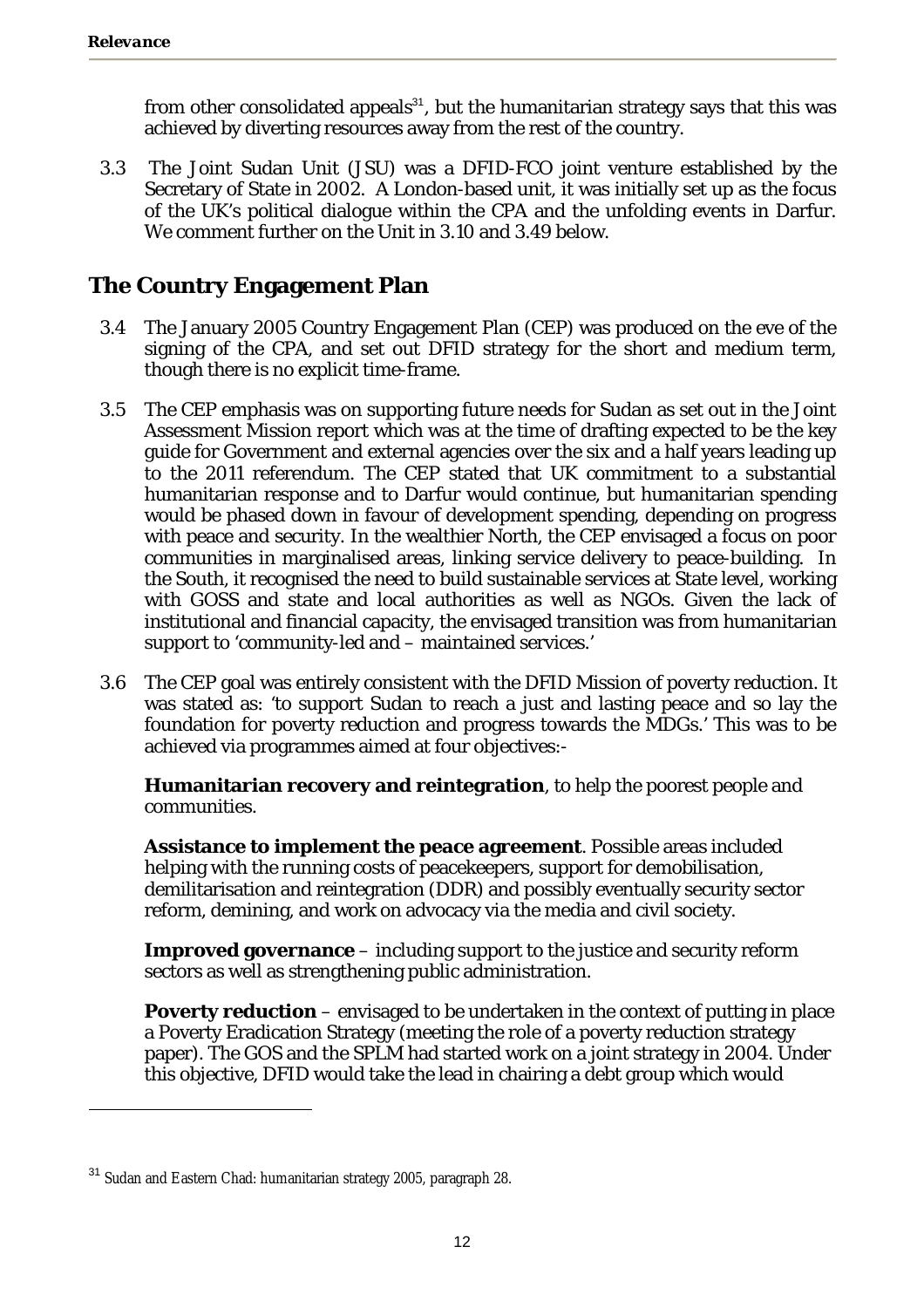prepare the ground for comprehensive debt relief linked to poverty reduction, and the resumption of World Bank and IMF lending (which the CEP envisaged would take 'a year or two'). Strong emphasis is also given to putting in place budget and public expenditure systems in both North and South in order to support progress towards pro-poor budgets.

- 3.7 The CEP stated that there would be a big premium on working jointly or in a complementary way with other donors. There would be a 'coherent and coordinated programme of support for a multilateral (World Bank and UN) national framework<sup>32</sup>.' However, it does not contain a commitment to disburse the bulk of funding via pooled mechanisms. It envisaged instead that DFID would work within the joint framework but would make full use of UK comparative advantages, identified as 'speed of response, flexibility, and preparedness to work in difficult policy areas.' The commitment to establish a DFID country office is seen as central to realising these advantages. The CEP envisaged that donors would agree which of them would take the lead in specific areas, with the CEP tentatively suggesting that possible lead sectors for DFID would be drawn from the security sector and justice, demobilisation disarmament and reintegration, debt relief, the poverty reduction strategy, and possibly some areas related to basic services.
- 3.8 For humanitarian aid, the CEP states that the UN Workplan provides the coordinating framework, but the envisaged approach for reducing transaction costs is 'to work by preference through fewer, larger grants to agencies working on the ground', and using where possible a programmatic approach, 'providing funding to key partners up-front against a jointly agreed set of objectives<sup>33</sup>'. For the development agenda, the emphasis seems to be on coordination around a common framework with the long-term aim in the South being to provide direct budget support once capacity has been built.
- 3.9 The CEP pre-dates the Oslo conference and the establishment of the two major pooled funding mechanisms - the multi-donor trust funds administered by the World Bank and intended to finance development spending, and the common humanitarian fund controlled by the UN High Commissioner for Humanitarian Affairs and administered by the UNDP. Neither fund is mentioned by name in the CEP, yet DFID quickly committed to disbursing the bulk of assistance via these pooled mechanisms. They accounted for more than one third of DFID disbursement in 2005-6, rising to nearly 60% in the following year. Although the CEP includes a commitment to establishing a DFID office in Khartoum in 2006, the JDO in Juba had yet to be agreed, and is not mentioned in the CEP. The January 2005 CEP thus became quickly out of date. It had nothing to say about DFID policy towards the key institutions through which DFID funds would be spent, nor on a crucial and novel aspect of the management arrangements.
- 3.10 The DFID Sudan country office that was established in April 2006 clearly needed a more relevant strategy to work to, and the head of DFID Sudan started work on a revised CEP. This was also motivated by continuing concern that the media and

<sup>33</sup> Ibid.

<sup>&</sup>lt;sup>32</sup> DFID Sudan, draft Country Engagement Plan, January 2005.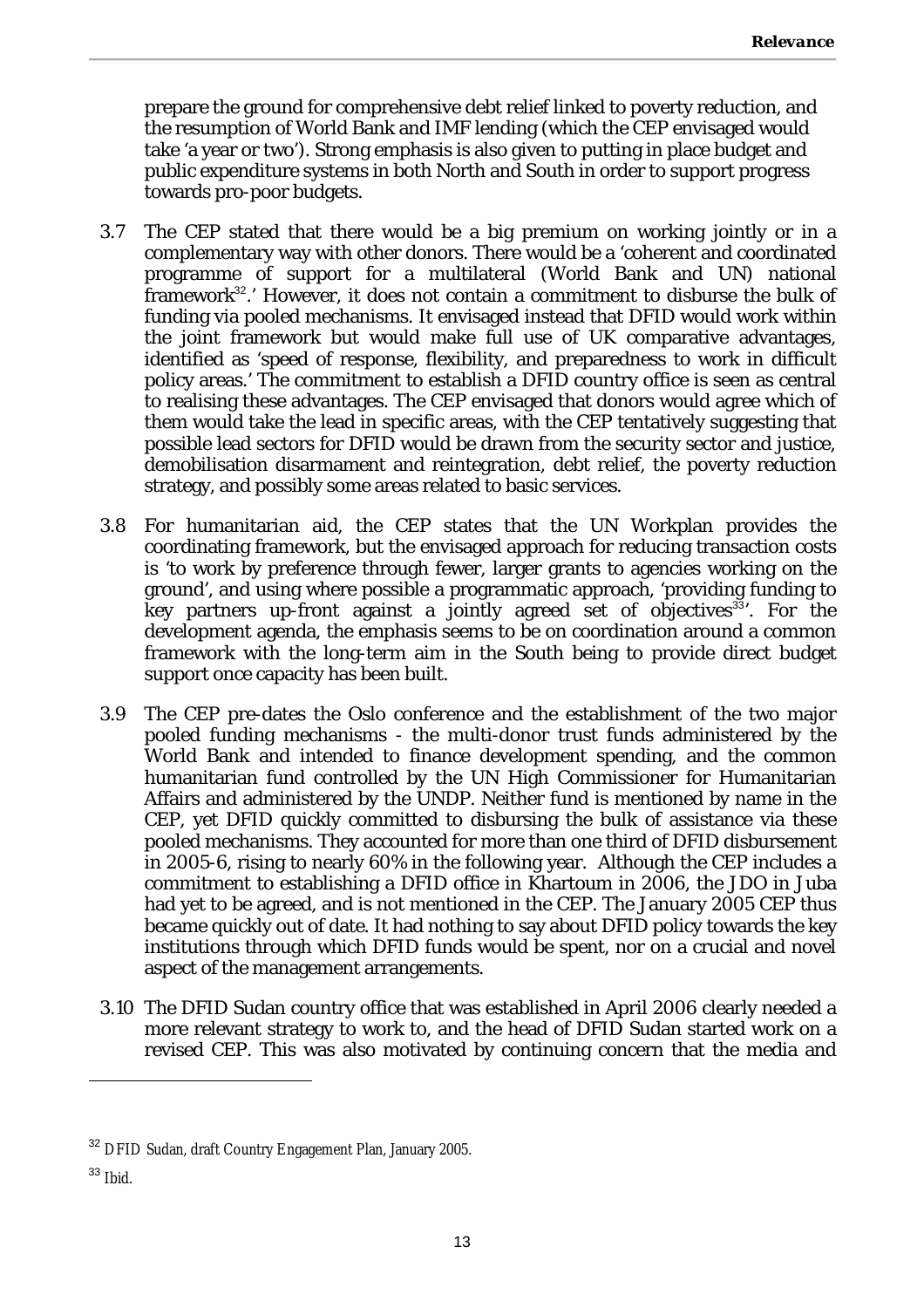political obsession with Darfur was still leading HMG to lose sight of the bigger picture. The Joint Sudan Unit in London, on the other hand, felt there was no Ministerial demand for a statement of strategy, particularly one that sought to modify the approach to a country in which the then Secretary of State had been very heavily involved. It proved difficult to get agreement in London to the draft, which was never put to Ministers. With a new Senior Civil Service head taking over the DFID Sudan office in early 2007, the decision was taken to defer work on a new country plan until she had arrived.

#### **The DFID Country Plan: Issues and Choices**

- 3.11 The new head of the DFID Sudan office appointed in 2007 started work on a new DFID Country Plan<sup>34</sup>. This paper was approved at official level and was submitted to the Secretary of State, but the process of drafting and getting agreement was time consuming. The paper was only finalised in July 2008. Comments have been received from the Secretary of State, and the document is used as the roadmap for country policy, but the business plan has yet to be produced, and there is still no final and authoritative 'country plan.' For more than three years, DFID therefore operated in Sudan with no approved country plan. It is important to nuance this statement:- the CEP did provide guidance on overall objectives even if not on instruments, and the strategy underlying the Country Plan existed in draft and informed DFID Sudan policy long before the plan was finalised. Nevertheless, the lack of a formal strategy for addressing some of the major issues faced in 2005- 2007 may have contributed to some of the problems that were encountered.
- 3.12 The goal of the DFID Sudan 'issues and choices' paper is 'poverty reduction through a sustainable peace', and the purpose is 'to create the enabling environment for transition from relief to recovery to longer term equitable development<sup>35</sup>.' It describes itself as embedded within the overall HMG country strategy<sup>36</sup>, which was developed through a joint FCO/MOD/DFID process in which DFID was heavily engaged, including organising a July 2007 joint workshop. The DFID paper characterises four changes in emphasis in the HMG strategy:
	- From a focus on Darfur towards giving due emphasis to the CPA as the best means of making progress towards peace, including in Darfur;
	- From a humanitarian focus towards recovery and development;
	- From a short-term security and peacekeeping focus towards longer term focus on the transition to the 2011 referendum and beyond;
	- From reliance on pressure/hostility, towards increased engagement with the Government.

<sup>&</sup>lt;sup>34</sup> DFID had replaced Country Engagement Plans with Country Plans and associated business plans as the key tools for planning and managing the country programme.

<sup>&</sup>lt;sup>35</sup> DFID Sudan Country Plan, Issues and Choices, July 2008.

<sup>&</sup>lt;sup>36</sup> UK/Sudan: A Five year Strategy. {Undated].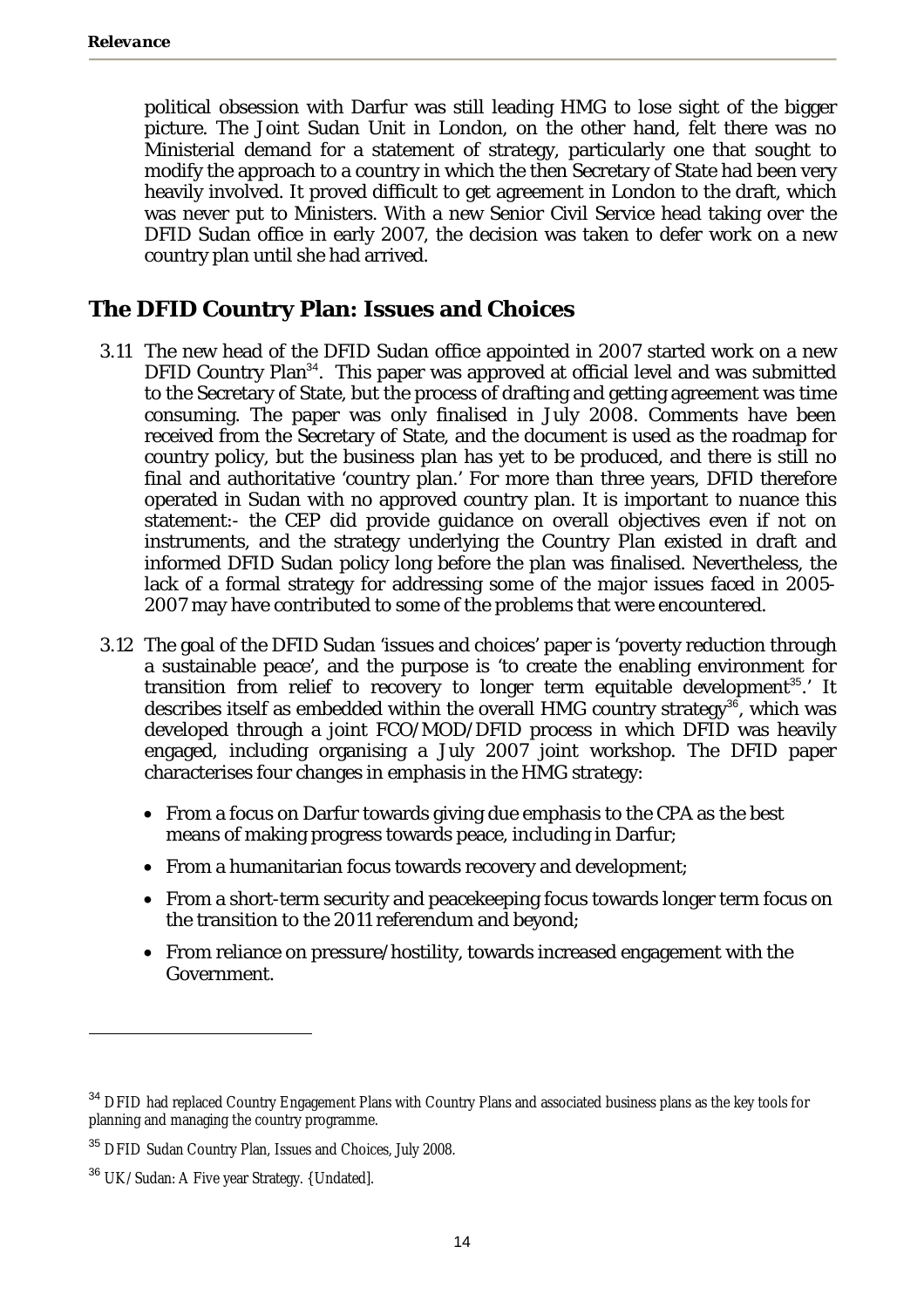- 3.13 The new country plan has a much stronger emphasis on supporting the peace process as the key to achieving poverty reduction. It reflects an increasing focus on conflict from 2007, moving beyond the civilian-military monitoring missions in 2005, to support DDR and the rule of law. The UK as a whole has fielded two conflict advisers (one from DFID and one from the Stabilisation Unit), and DFID has an additional governance adviser. There have also been increasingly high bids presented to the Conflict Prevention Pools (CPP), increased cooperation with Embassy personnel (Defence Attaché, and subsequently the FCO Conflict Adviser), and above all a strategy of closer engagement with all parties and authorities in Sudan. This shift has been accompanied by recognition of the shortcomings of pooled and multilateral funding for issues relating to conflict, which requires timely, well targeted and managed interventions.
- 3.14 The country plan contains an analysis of future options for the DFID programme in Sudan. Options are analysed entirely in terms of their potential impact on the peace processes, the criteria being: engagement with the key players, the GNU and the GOSS; impact over the period leading up to the referendum; tackling underlying drivers of conflict; and building on DFID comparative advantage. Although the goal is 'poverty reduction through a sustainable peace', the likely impact on poverty or on the MDGs is entirely absent from the selection criteria. The analysis of alternative areas of focus in terms of these criteria is somewhat subjective, but the authors of the plan judge that it confirms the focus on the five themes of the existing programme. Compared to the CEP, it is striking that poverty has entirely disappeared from the themes, and is barely mentioned in the draft. This mirrors a similar loss of focus in overall development policy within Sudan since the JAM, with the joint poverty eradication strategy never having been finalised.
- 3.15 The plan contains a useful table showing how resources are expected to be allocated. Only £17.5 million is shown as already committed to expenditures carried over from 2007-8 – an indication of the very short commitments that are a feature of the Sudan programme – and a further £18.6 million is unallocated. Excluding these sums, but including the £22.5 million expected to be available from the Conflict Prevention Pool, and the additional £5.3 million per annum for humanitarian operations for Sudanese refugees in Chad that is included within the Sudan programme figures, gives a figure of £332.3 million for the 2008-9 to 2010-11 period, which the plan notionally allocates as follows:-
	- Security, justice and reconciliation: £85.6 million (25.8%) composed of £63 million from the bilateral programme plus £22.6 million from CPP
	- Power-sharing and democratisation: £21.6 million (6.5%)
	- Building sustainable service delivery: £75.3 million (22.7%)
	- Oil, debt and wealth sharing: £2.4 million (0.7%)
	- Natural resources management: £25.5 million (7.7%)
	- Humanitarian assistance: £121.9 million (36.7%) composed of £106 million inside Sudan plus £15.9 million in Chad.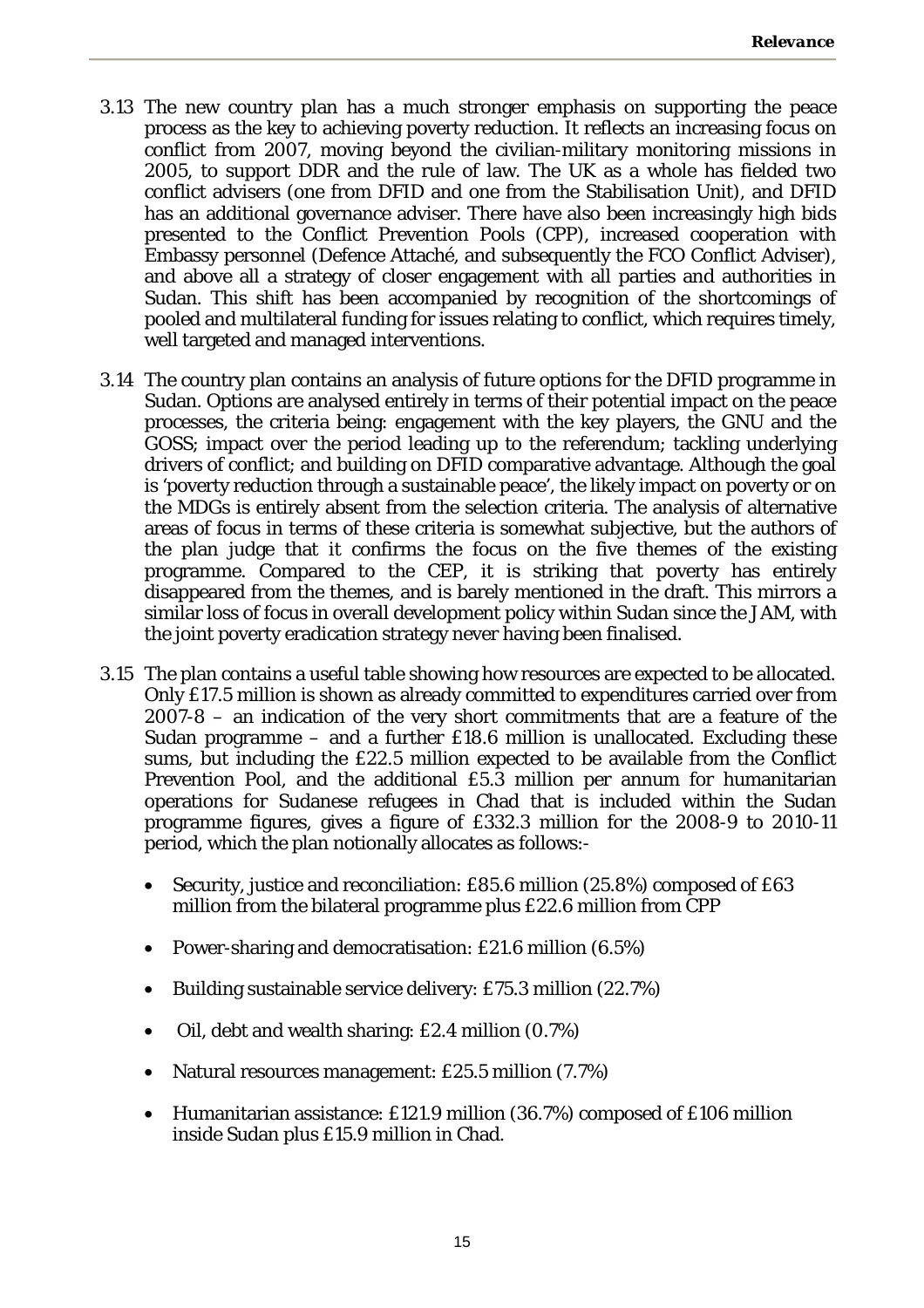- 3.16 The country plan argues that DFID should focus on **security and justice and on support to the peace processes**, based on DFID's comparative advantages. These are acknowledged to be difficult and high risk areas in which to work, but it is argued that such work is vital to the sustainability of development work and poverty reduction, and that DFID is able to support them in ways that other donors are unwilling or unable to do, at least not alone. DFID also has the ability to access funding for activities which are non-ODA related, and to create a joined up approach with defence and diplomatic wings.
- 3.17 The DFID approach is informed by identification of the underlying conflict drivers through a cascade of conflict assessments, such as the Sudan Development Fund Study on the Three Areas<sup>37</sup>, and the Sudan Country Governance Analysis. The drivers or key issue areas have subsequently been addressed through a multipronged approach combining DDR, rule of law, support to the Darfur mediation, community conflict resolution, and small arms.
- 3.18 The sharper analysis and more engaged response has been bolstered by subsequent finer assessments and monitoring provided by conflict advisers and the governance advisers (2 in DFID) who have worked until now on conflict issues. Contracts have been drawn up with NGOs, contractors, and UNDP, while close cooperation has been achieved with the EC, Netherlands, Canada and Norway missions for funding synergies on specific initiatives.
- 3.19 The focus on supporting a secure environment is in line with the objective of the DFID Country Plan on security, justice and reconciliation, and with DFID's Departmental Strategic Objective 3 ('respond effectively to conflict and humanitarian crises and support peace in order to reduce poverty'). It responds to the overarching objective of the HMG Strategy on Sudan to support the implementation of the CPA and the AU-UN led Darfur Peace Process. It also contributes to the CPP strategic objectives to support conflict prevention, management, peace building, post-conflict reconstruction, political dialogue, peace processes, and grassroots peace building initiatives in sub-Saharan Africa.
- 3.20 **Sustainable service delivery** is in future to be pursued entirely via pooled funding mechanisms - the World Bank administered Multi Donor Trust Funds (MDTF) and the UNDP administered SRF. The one bilateral vehicle for funding service delivery, the BSF, was conceived as a transitional measure to deliver some quick support in the period before MDTF and the SRF were fully operational. It will be phased out in 2010. Investment in infrastructure, a very high priority in the South, is similarly left to the pooled funds and the Government. It receives little discussion, and is shown as not receiving any DFID funds – though in practice a large share of the MDTF to which DFID provides unearmarked funds is rightly used for supporting infrastructure investment. There is little emphasis on expenditures directly aimed at achieving material improvements in people's welfare.
- 3.21 Decentralisation is another focus of the CEP and a priority identified in the HMG strategy that is not strongly picked up by the July 2008 country plan. The HMG

<sup>&</sup>lt;sup>37</sup> Vaux, T., Pantulianos. and Srinivasan, S. (2008).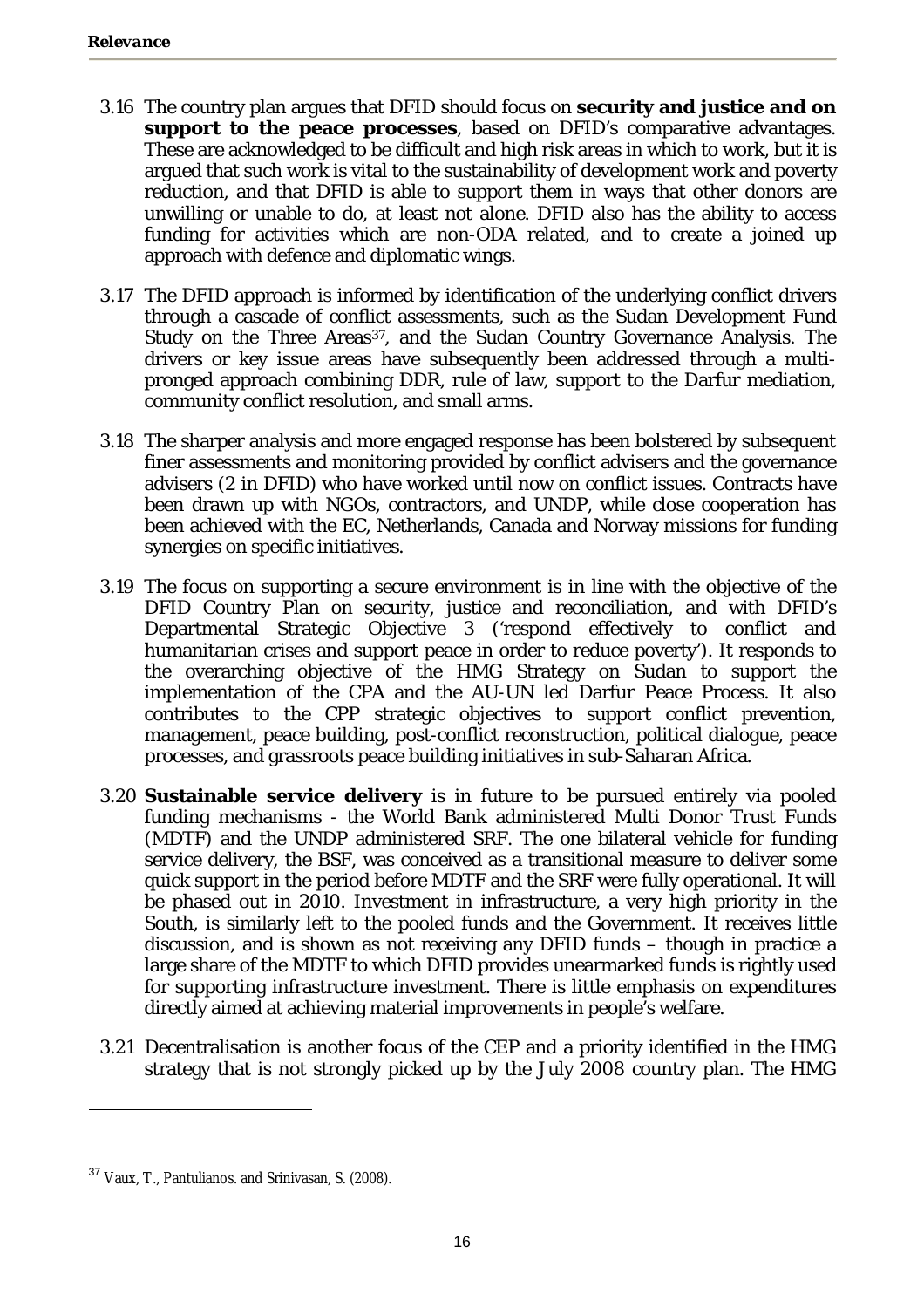strategy places considerable emphasis on issues of decentralisation, including fiscal decentralisation under the Financial and Fiscal Monitoring and Allocation Commission. The DFID CP mentions the issue only twice, once as an area the World Bank should focus on, and once in the context of Southern Sudan. Although it may be an area where bilateral involvement by the UK would not be welcome, it clearly is a central issue that will require substantial technical assistance and might merit fuller discussion. Many of our interviewees agreed that community based approaches and working to build capacity at State and local level are the key to improving service delivery and have been underemphasised in the South, although there are some successful pilots of community based schemes in the North. Former DFID advisers argued that technical assistance with decentralised public expenditure management allied to financial and technical support to State and local Government might have been a stronger focus for the national MDTF.

- 3.22 **Oil debt and wealth sharing** is more a focus for technical assistance and development diplomacy than for significant development spending. There is a need for technical support to help the parties to the CPA reach agreement on how assets and liabilities should be shared. DFID have developed some innovative ideas on how agreement might be facilitated.
- 3.23 **Natural resources management** mainly supports UNEP work on environmental sustainability with respect to water resources and development assistance.
- 3.24 **Humanitarian aid** takes 37% of total aid over the period to 2011, but the share declines from 42% in 2008-9 to 30% in 2010-11. The humanitarian objectives were restated in the plan:
	- Transition from humanitarian to recovery, shifting funding into recovery instruments in line with changing needs;
	- More effective and accountable humanitarian financing and better leadership at cluster/sector level;
	- Improved planning, coordination and needs assessment and greater harmonisation among humanitarian donors<sup>38</sup>.
- 3.25 The objective of 'shifting funding into recovery instruments' could be questioned in a situation of 'protracted emergency' like Sudan, where rigid distinctions between humanitarian and early recovery work can be unhelpful. There is significant potential for achieving the critical CPA 'peace dividend' within disbursements through humanitarian agencies, particularly in areas of return for IDPs and refugees. The 2005 CEP correctly recognised that a substantial part of the burden of providing basic services (food, water, shelter, health, education), particularly in the South, would fall to the humanitarian agencies. UN and NGO providers rarely distinguish between this and life-saving activity. We return to this issue in our discussion of the effectiveness of different aid instruments in Chapter 4.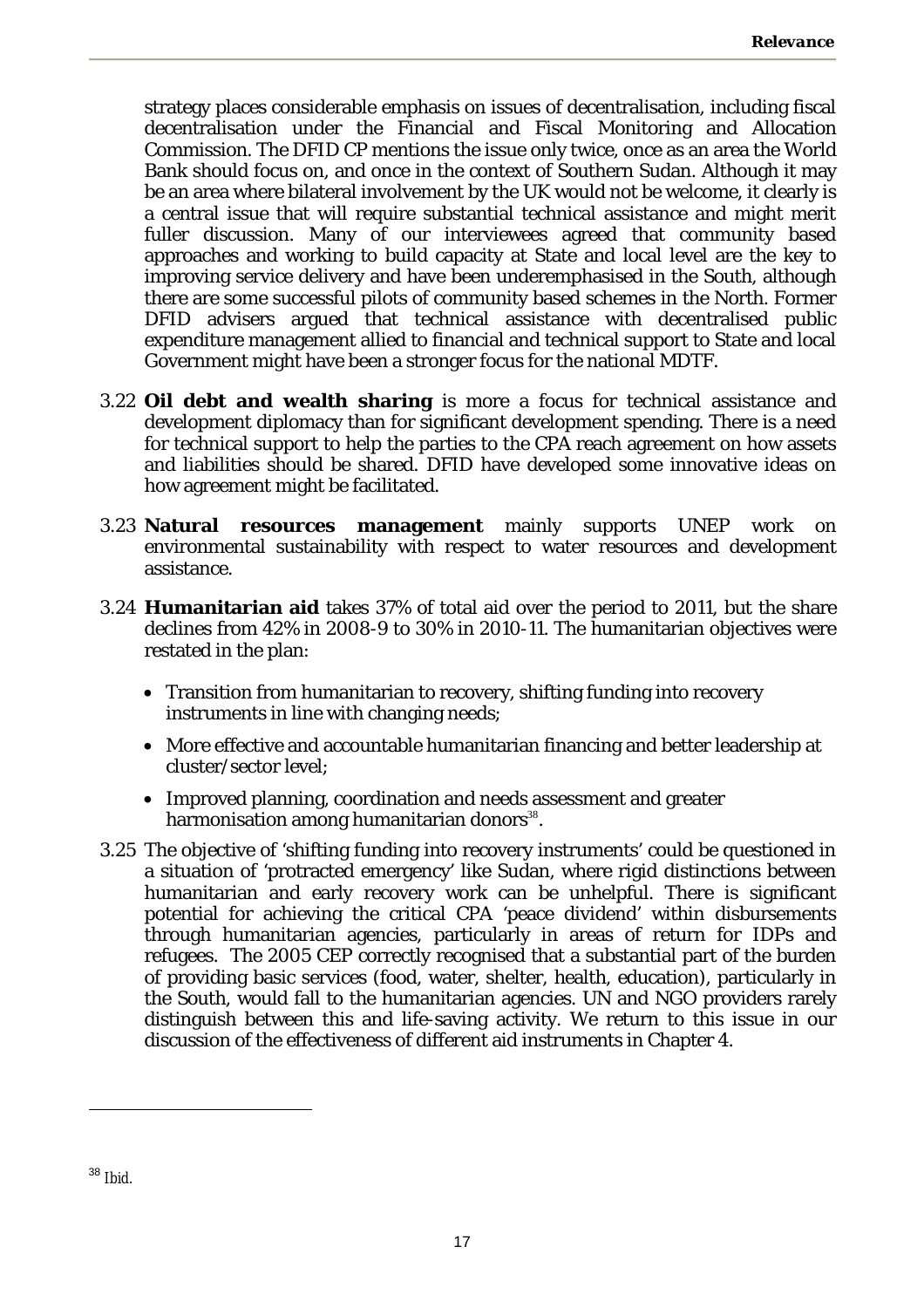- 3.26 Turning to the instruments by which DFID support is delivered, humanitarian support would continue to be provided mainly via the Common Humanitarian Fund administered by the UN, but established with DFID urging and with DFID the largest donor, providing over half of the funding<sup>39</sup>. The use of the Common Humanitarian Fund was part of a DFID policy of improving the coordination of humanitarian aid that went beyond Sudan (there were pilots in both Democratic Republic of Congo and Sudan), and the DFID Sudan office saw little scope for changing the modality and limited scope (for reasons of need as well as policy), for reducing the humanitarian share more quickly in order to release funding for other programme priorities.
- 3.27 Support for the development effort would continue to be supported via the pooled funding mechanisms, particularly the MDTFs. For the funds not committed to humanitarian aid or the MDTF, the thinking was that the UK would have the best impact on poverty reduction by supporting peace security and justice, areas where the UK was believed to have greater expertise and experience, and where other donor agencies were unwilling to work. The assumption was that more mainstream development work could be left to the pooled funds and to other development agencies.
- 3.28 Of the five priority areas, support for service delivery will be entirely via pooled funds after 2010: power sharing and democratisation will finance support for the election via UNDP; natural resources and climate change will be implemented via UN Environment Programme (UNEP) and the pooled funds, as will most of the support to justice and reconciliation. The main bilateral programmes will be in the security sector and community reconciliation, plus some support to the justice sector, a small project financing capacity building in GOSS, and the modest but potentially important bilateral technical assistance on oil, debt and wealth sharing – aiming to help de-link the distribution of oil revenues from the physical location of the border as a way to unlock one of the most intractable issues in implementing the CPA.
- 3.29 Some of the large bilateral programmes, such as support to the National DDR Commissions, are tied to multilateral mechanisms. Although support to the national DDR Commissions is provided bilaterally, it is in support of a common strategy and programme coordinated by the National DDR Commissions and subsequent bodies and uses common processes agreed in the peace agreements on behalf of all donors supporting the programme.
- 3.30 The share of the DFID country programme that is implemented via the World Bank or UN agencies is over 70%. The plan states that the pooled funds alone account for 64% of the programme, and envisage that the share spent via pooled funding mechanisms will increase further. The weakness of existing multilateral channels is acknowledged, but the argument is that DFID has been and will continue to be involved in helping to improve them ('multilateralism with edge'). Nevertheless, the plan asserts rather than arguing the case that the further proliferation of pooled

<sup>&</sup>lt;sup>39</sup> In 2008, DFID committed and paid \$79.5mn from \$152.2mn of new pledges, 52% of the total. See http://Workplan.unsudanig.org/chf/2008/docs/misc/CHF2008\_Donor\_Contributions.pdf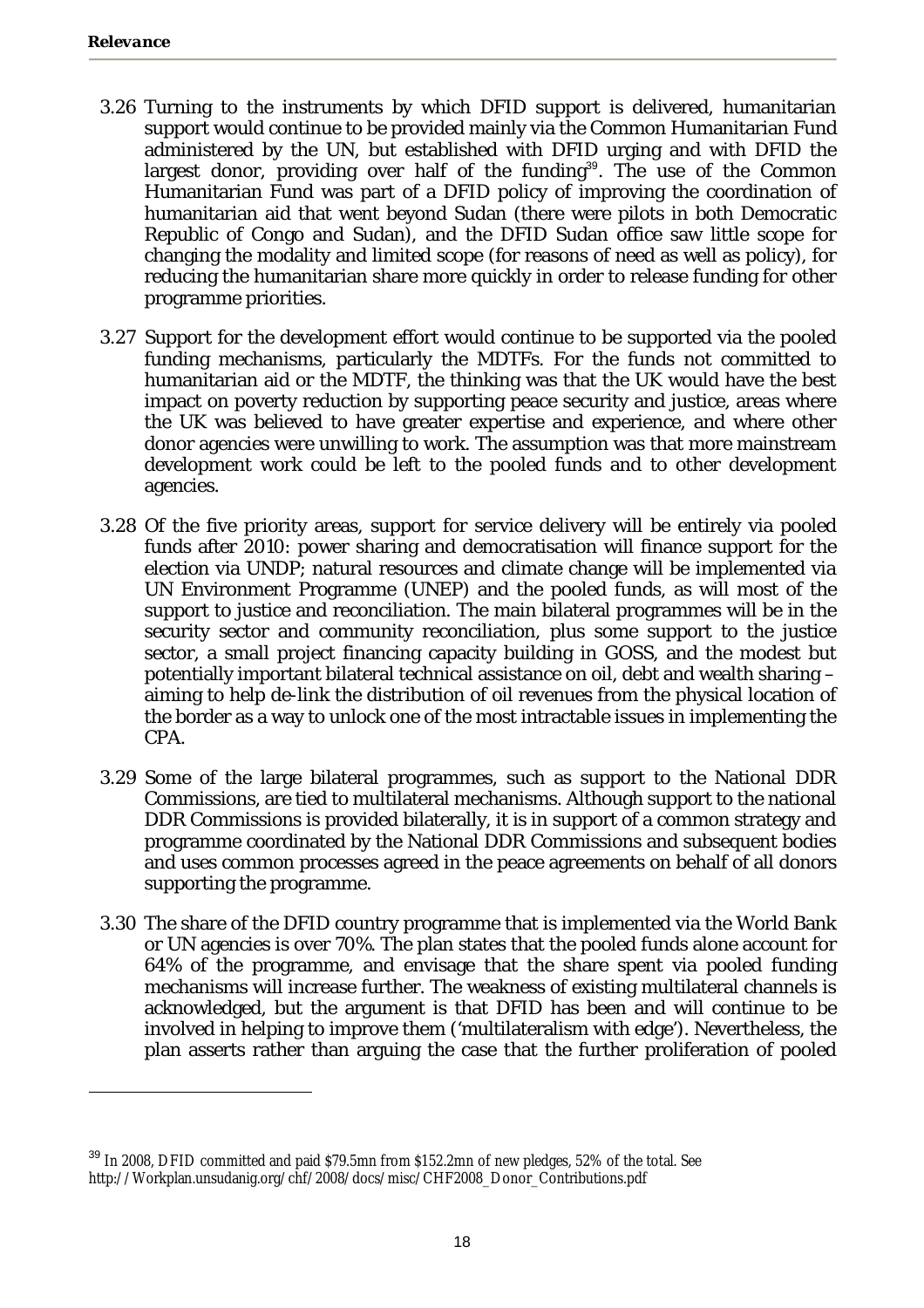funding mechanisms that DFID is supporting will improve 'efficiency, donor coordination and operational flexibility.'

- 3.31 Geographically, about half of DFID spending is in the Southern Sudan, with further expansion proposed. As one of six donors, DFID participates in the Joint Donor Office, opened in 2006 in Juba. DFID plans to move 2-3 additional DFID staff to Juba, keeping open the possibility of establishing a larger bilateral presence to manage existing programmes and encourage closer engagement with GOSS. Currently, DFID has only one staff in the JDO as an associate member of its team; this person reports to DFID. If new staff are assigned to Juba, their relationship to the JDO is yet to be decided.
- 3.32 Darfur is the main focus of humanitarian aid, and is also a focus for support to build an inclusive and sustainable political settlement and for 'the transition to early recovery where security allows'. DFID has paid for five people (not core staff) to be placed in the Darfur-Darfur Dialogue and Consultation to work from El-Fasher. The three Protocol Areas (Abyei, Nuba Mountains and Southern Blue Nile State) while not foreseen in the 2008 planning, have been supported through DFID projects after a strategic review, recognising their central importance as obstacles to CPA implementation.
- 3.33 Although parts of the North and East are undoubtedly poor and the peace in the East is said to be fragile, DFID will have only a small programme because the pooled funds are present, and the East is less critical than other areas to the success of the CPA.

# **Cross-Cutting issues**

- 3.34 Gender equality is a high corporate priority for DFID. There is a Gender Equality Action Plan for 2007-2009, championed at senior level by the Director General for Policy and International<sup>40</sup>. Despite this high level of corporate commitment, the good analysis of gender and social exclusion issues that is provided in the JAM report and in the CEP is not reflected in subsequent DFID policy statements, nor in the bilateral and multilateral programmes that it is supporting.
- 3.35 The JAM stated that attention to gender issues has been integrated throughout the proposed programmes. On the institutional side, the JAM includes, for example, capacity building for women's community groups, and support for increasing women's participation in decision making. Reforms to ensure that internationallyacknowledged principles of gender equity are respected – both in principle and in practice – are important components of rule of law programming. Investments in women's health and education through programmes such as scholarships for girls and support for safe motherhood initiatives are integral components of the basic social services strategy. The Infrastructure Action Plan includes studies to assess the best ways to integrate gender sensitivity and employment concerns, while women

<sup>40</sup> DFID Gender Equality Action Plan 2007-2009, Making faster progress to Gender Equality, February 2007. http://www.dfid.gov.uk/pubs/files/gender-equality-plan-2007.pdf accessed 11 April 2009.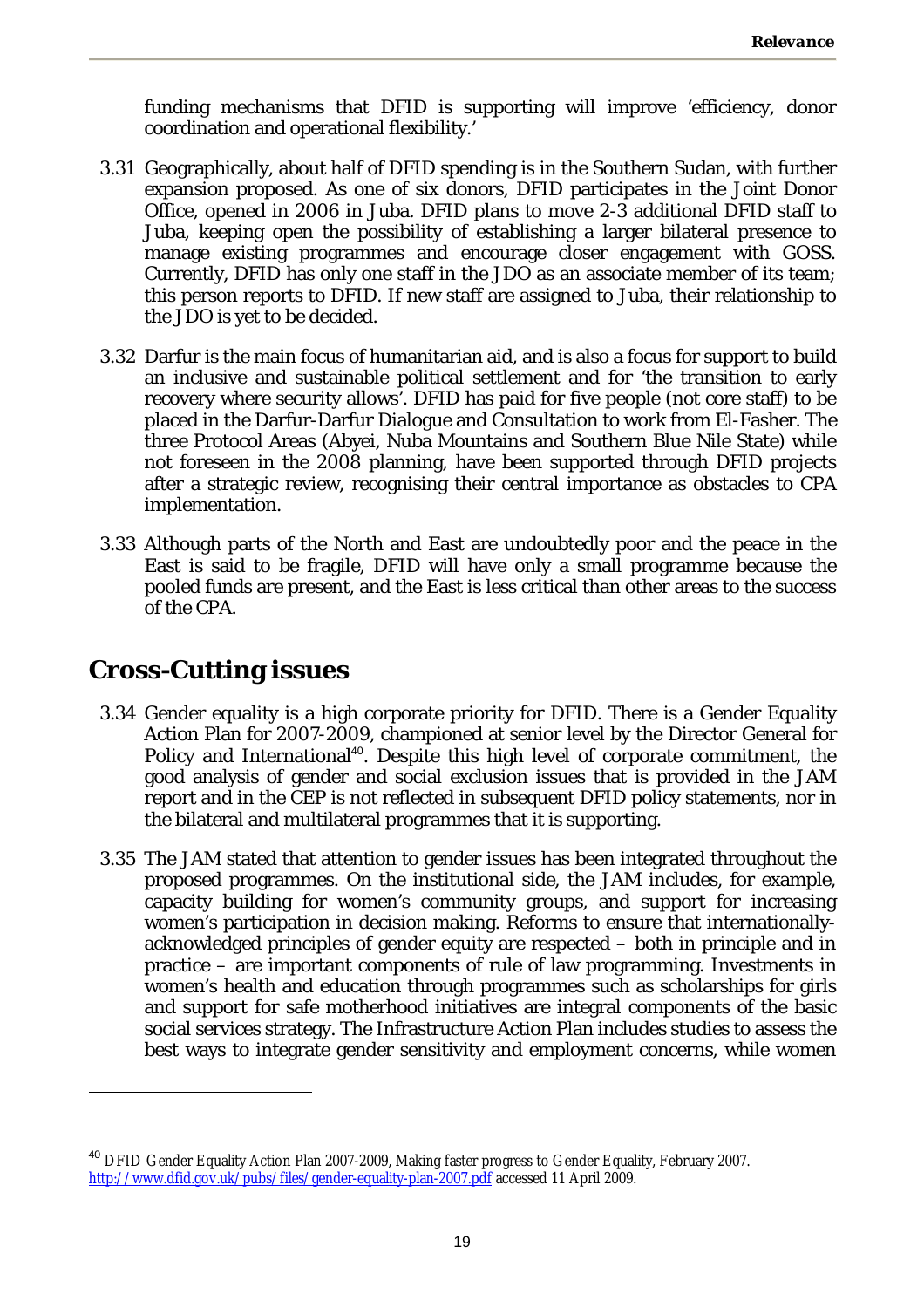constitute a majority of targeted beneficiary groups in the livelihoods programme. Collection of quantitative and qualitative information that can be disaggregated by sex will be key to monitoring and evaluating activities across all sectors, and is included as part of the overall information strategy.

- 3.36 The January 2005 CEP also highlights the problems of inequality and social exclusion, and inadequate responses to them in Government policies in both North and South. It draws attention to lack of operational detail in the September 2004 draft poverty eradication strategy that was the outcome of discussions between GOS and the SPLM. It mentions issues of social exclusion of women and children in the context of access to justice, and gender only in the context of civil society capacity building, and ensuring gender balance in training programmes for GOSS.
- 3.37 The early joint work by SPLM and GOS on a joint poverty eradication strategy was not completed, and both Governments lack a credible approach to addressing poverty, reflected in low spending on poverty-related programmes. The July 2008 DFID country plan does not address this lack of emphasis in GNU and GOSS policies, but rather reflects it. There are remarkably few references in the document to poverty, inequality, gender, and only one passing reference to the MDGs. This does not necessarily mean that these themes are not regarded as important, but the main priority is seen as supporting the peace process, as the key to making progress on the conventional development agenda. It is nevertheless arguable that the key DFID policy document might have been expected to say a little more about how issues of inequality and social exclusion would be addressed through the aid programme, and a little more about issues of social protection and the consequences of past abuse in a country where rape has been a major weapon in the conflict. Both in the humanitarian programmes, and in the line taken with regard to the MDTF, and in the bilateral activities, the 'issues and choices' paper is largely silent on what if anything DFID will seek to do to ensure that cross-cutting issues are addressed.
- 3.38 Lack of attention to gender and social exclusion in the policy document appears to carry through into the design and monitoring of individual programmes. These issues all appear in the project documents as appraisal paragraphs but it appears that they were not systematically treated. For example, the 2008 BSF reviews, MDTF reviews by PWC, and KPMG reports on the performance of the CBTF, do not report on gender equality or other aspects of social exclusion. The humanitarian Workplan is something of an exception, appointing specific responsibility to agencies to work with those proposing projects for inclusion to ensure that crosscutting issues are adequately addressed $41$ . It is unclear whether this has been effective in improving practice in implementation.
- 3.39 On environmental issues, DFID has taken a lead and has committed significant funding. DFID financed the establishment of a UNEP office in 2007, and is financing UNEP to work with development agencies to mainstream environmental concerns in their work, as well as supporting more sustainable water and sanitation in Darfur. Within the CHF, the 2007 evaluation notes the inaugural special

<sup>41</sup> Humanitarian Workplan, 2008 Guidance note, July 2007.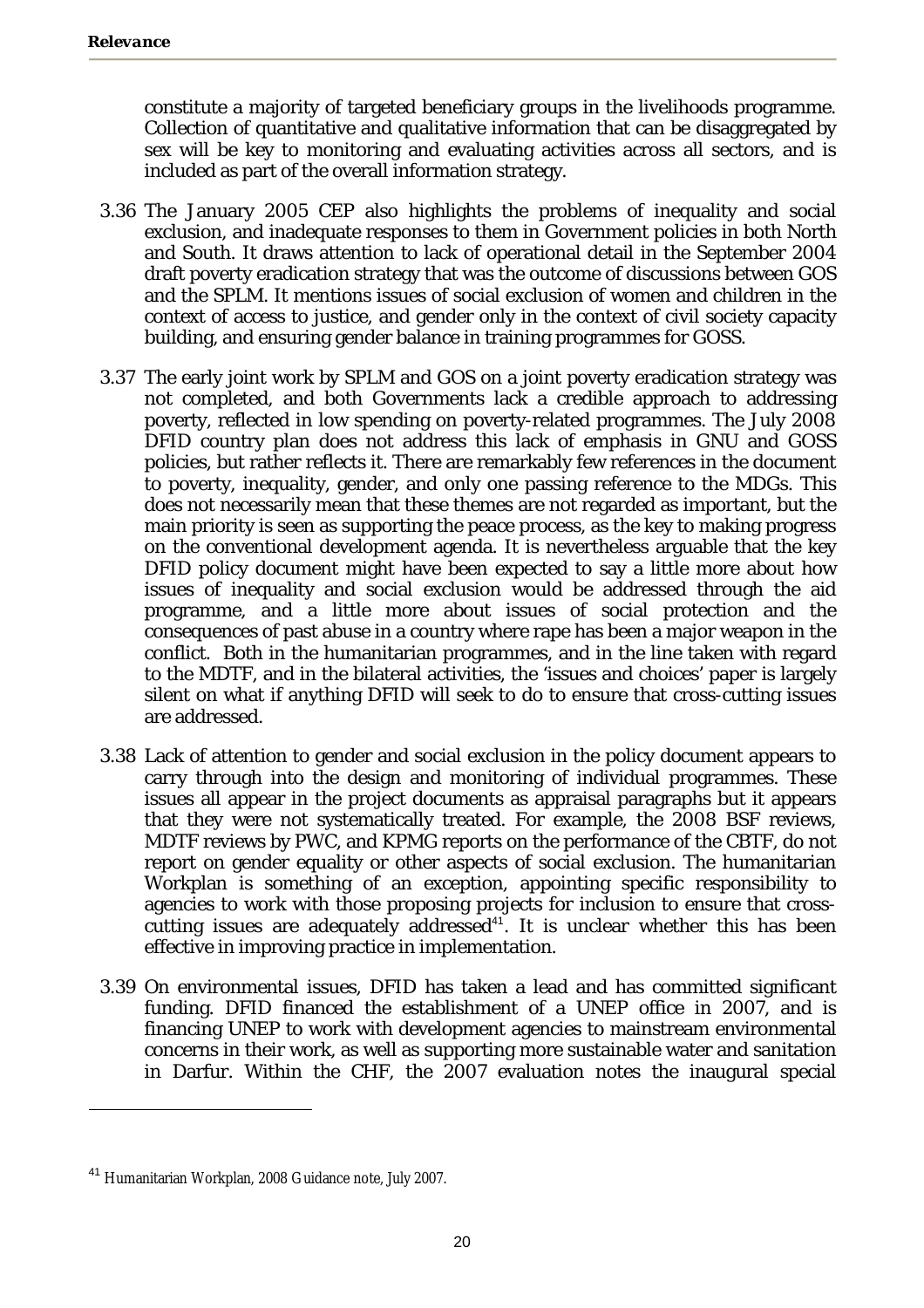allocation to the environment made within the first round of CHF allocations. Onethird of all CHF projects were approved by UNEP as contributing to environmental objectives, with compliance and impact aspects integrated into the M&E systems under the Workplan. DFID has championed a special allocation in 2009 to be made from the CHF to support rapid environmental assessments of IDP camps and promote projects using environmentally sustainable technologies such as fuel efficient stoves and timberless construction.

3.40 DFID's 2008 'Issues and Options' paper displays a surprisingly Khartoum-centric view of civil society which depicts the sector as GNU-controlled and very weak. Consequently, the argument runs, DFID has little influence on civil society and the sector will have little impact on DFID objectives. This may be so in the North, but is inaccurate with respect to the South. Here, the indigenous NGO and CBO sector is certainly very weak, but its development is not inhibited by GOSS. Rather, there will need to be an extended period of shadow partnership from international NGOs combined with community-level capacity development before civil society is adequately represented in the broader polity. Already DFID directly supports Secretariat costs of the NGO Forum in Southern Sudan<sup>42</sup>, a loose membership of international and national NGOs. Within this is a 'branch' specifically for national NGOs claiming a membership of some 50 NGOs. The definition of NGO is very imprecise, but GOSS has encouraged the development of the sector through registering organisations under the Ministry of Legal Affairs and drafting the NGO Bill, yet to be ratified by Parliament<sup>43</sup>.

## **Treatment of Risk and Uncertainty**

- 3.41 The January 2005 CEP contains a risk annex with a comprehensive list of risks to the strategy, and of measures to mitigate them. In addition to a full treatment of risks to the peace process, it also includes risks related to poverty reduction policies, Government capacity to implement them, public expenditure management, humanitarian disaster, inadequate donor funding and weak donor coordination of that funding. Many of the proposed mitigation measures have featured strongly in DFID policy:- engagement with parties to the conflict and capacity building of institutions of conflict management, support for DDR and military re-organisation, local reconciliation measures, support to institutions of justice and to policing, and support to strengthen the peace dividend through improved donor coordination and help to build Government capacity and improve public expenditure management.
- 3.42 The CEP risk annex is not supported by any discussion in the text, and the brief descriptions of mitigation measures could be thought to be somewhat cursory, but the comprehensiveness of the risks discussed does contrast with the treatment in the July 2008 Country Plan, which is deeper but covers a narrower list of risks, limited to risks to the peace process.

 $^{42}$  This is a two-year project, beginning April 2008, with funds administered through?/ by? the Catholic Relief Services. The NGO Forum consists of a Coordinator, Assistant Coordinator and a Security Officer (suggested by DFID).

<sup>&</sup>lt;sup>43</sup> The NGO Association Bill responds to the freedom of association guaranteed by the Interim Constitution for Southern Sudan. It was drafted by the Southern Sudan Relief and Rehabilitation Commission (SSRRC) in 2005.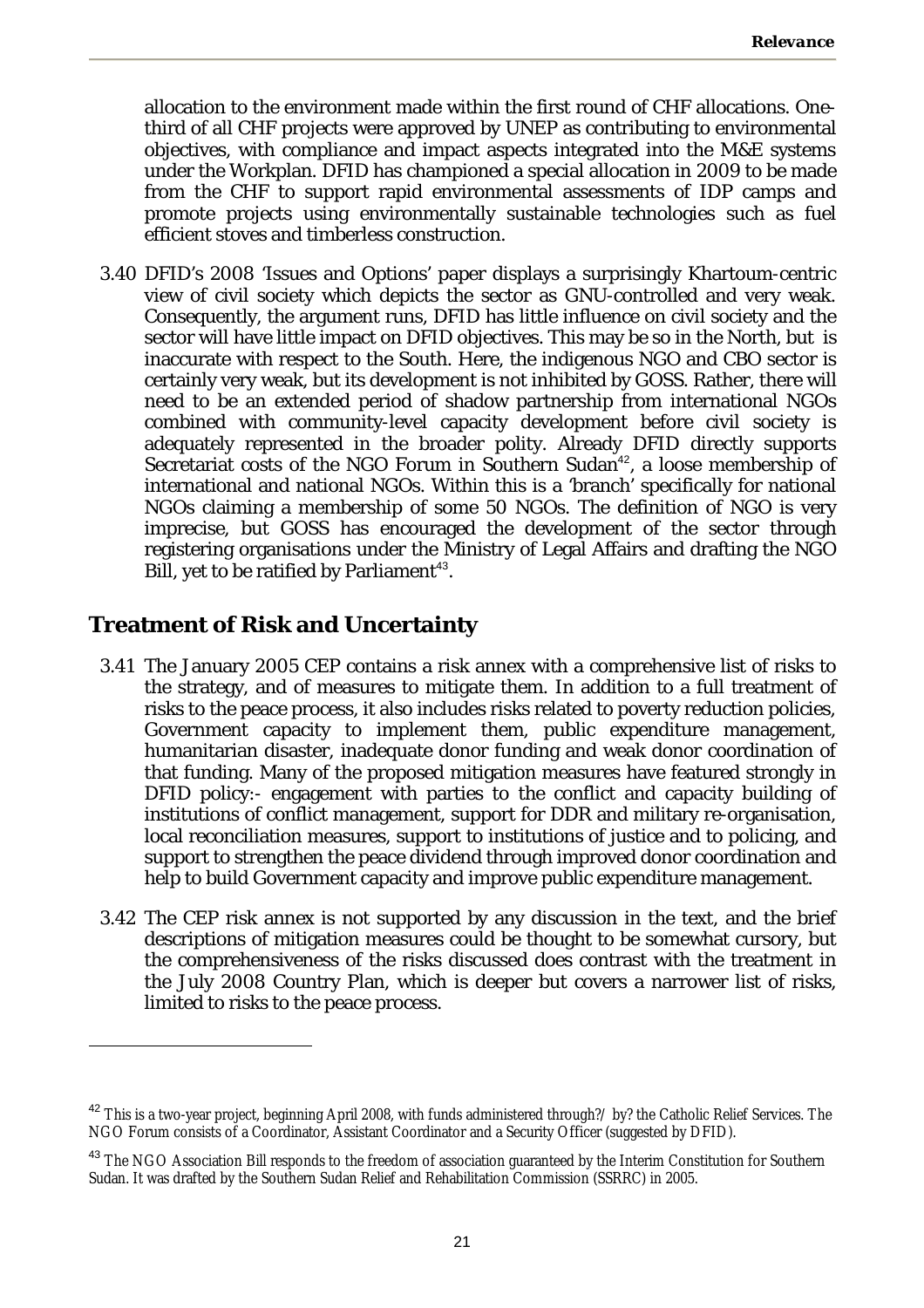- 3.43 The July 2008 country plan assesses the implications for the Sudan programme of risks related to progress on peace and security, with scenarios based on future prospects for the CPA, and the outcome of the referendum and how the different parties react to it.
- 3.44 DFID posits the first 'super risk' as the ICC's decision to indict the President and high level figures in the National Congress Party (NCP) for war crimes in Darfur. This is precisely what has happened. If not quickly resolved, the subsequent expulsion of NGOs (and one US commercial contractor) in reaction to the ICC decision will have major implications for not only the ability to meet humanitarian need, but also for the availability of experienced partner agencies for much of the recovery work. The collapse of the CPA (DFID's second 'super risk') is the greatest threat to peace, but so too are the many 'flashpoint' geographic and ethnic tensions around this. The resumption of conflict in Abyei, for instance, has a high probability; so too does inter-ethnic conflict in other areas of the Southern Sudan where the slow unrolling of CPA promises threatens to unravel the precarious peace 'contract' between the SPLM and minority tribes.
- 3.45 Even in ostensibly 'stable' areas such as Western Equatoria there have been setbacks. In 2005 donors were confident that this would be a prime recovery area; yet Lord's Resistance Army (LRA<sup>44</sup>) incursions in 2006-07 soon put agencies back on an emergency footing, precisely when UN-OCHA was reducing its staff due to declining funds. There has been since the beginning of 2009 a series of clashes of increasing intensity in various areas of the south. These risks are well recognised in the high priority that DFID gives to supporting peace processes through the bilateral programme and the conflict pool. There is explicit discussion of what action DFID will take in the event that the specified risks materialise.
- 3.46 DFID has also established a rolling process of conflict risk assessment, using the Sudan Development Fund<sup>45</sup> for a strategic conflict assessment in the Three Areas, launching a UNDP programme on Threat and Risk Mapping Analysis, or commissioning NGO conflict impact assessments. The deployment of conflict advisers to focus on the critical areas is also an asset, although a large amount of their time is absorbed in dealing with implementation detail.
- 3.47 More conventional development risks are not formally discussed in the country plan, yet have had profound consequences for the success of the programme in the past. A critical risk is that the pooled funding mechanisms through which DFID is disbursing the bulk of its aid may continue to perform poorly, and that DFID efforts to improve their performance may not succeed. There is no discussion of alternatives.
- 3.48 The risk that the new policy of engagement may be undermined by domestic politics is not explicitly discussed, for obvious reasons, but experience suggests that this is a real threat. The technical assistance work on debt for example was abandoned

<sup>&</sup>lt;sup>44</sup> The LRA are a Ugandan rebel group of notorious brutality, operating in Northern Uganda and sometimes from bases in Southern Sudan. They are responsible for the long and bloody conflict in the North of Uganda.

<sup>&</sup>lt;sup>45</sup> See Annex 5 for a description of SDF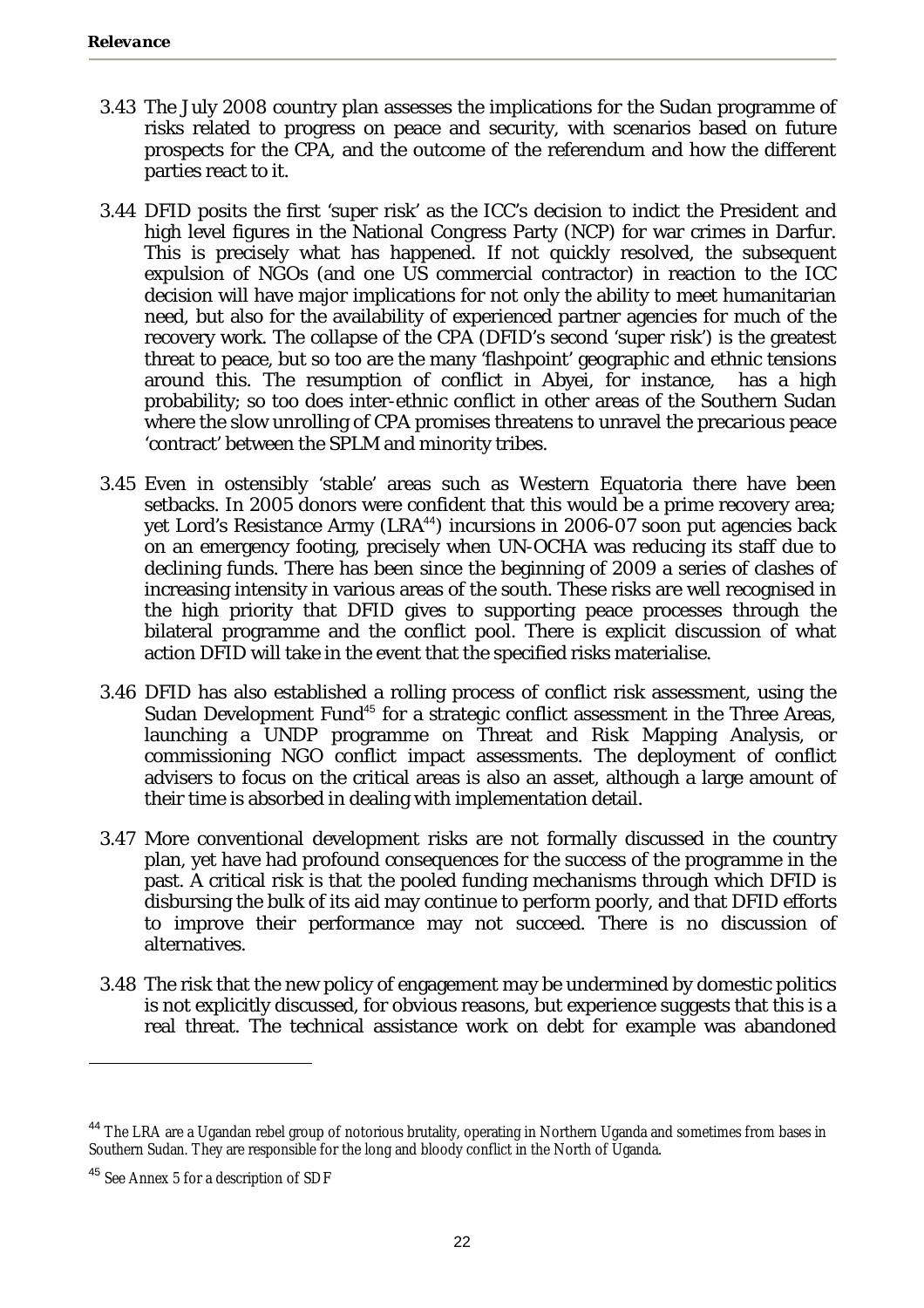because of perceived political sensitivity, even though it was a vital input into the CPA implementation, and involved HMG going back on a promise to lead it (see chapter 4). There are lessons for the increased commitment to engagement in even more sensitive areas such as policing and the reform of the armed forces. The policy will need to be supported by a political willingness to react to criticism by explaining the rationale, and to resist calls to abandon promising initiatives at the first breath of controversy.

3.49 DFID Sudan and the UK's Joint Sudan Unit (JSU) will need to continue giving serious attention to managing risks at the London end. Some in DFID have argued that the JSU may be unhelpful in this respect. It is in the nature of a joint unit to reflect a balance of the views of the two departments, and it is inevitable that the FCO and DFID will not give equal weight to issues of longer term development. An alternative approach would be to have dedicated DFID staff managing Whitehall relationships, as is done for the Zimbabwe and Afghanistan programme. Coordination of views between the two departments can then take place with confidence that DFID views are properly represented in Whitehall, without the danger of too early a recourse to bland compromises.

# **Summary Chapter 3**

- January 2005 CEP had a relevant strategy for achieving poverty reduction through transition from humanitarian to recovery and development assistance, support for the peace process, and for governance and service delivery.
- But CEP was produced before the Oslo conference, did not anticipate that most aid would be delivered via pooled funding or overseen by the innovative JDO. These developments were in line with the stress on aid effectiveness – but the way the programme developed from 2005 was very different in detail, and the lack of clarity on their implications was to lead to problems later (see Chapter 4).
- A successor country plan was only finalised in July 2008. It focuses on supporting the CPA with Darfur less dominant in UK policy, on transition from humanitarian to recovery, and on supporting service delivery via pooled funding arrangements – while seeking to improve their effectiveness.
- The country plan develops clear approaches to supporting the CPA and a clear strategy for addressing risks related to the peace process but the country plan is very weak on analysis of poverty, gender equality, and social exclusion, considers no analysis of risks other than those to the peace process.
- The strategy seems unbalanced: the focus on the CPA is good, but there is no analysis of the options in terms of their likely contribution to sustained poverty reduction and progress towards the MDGs.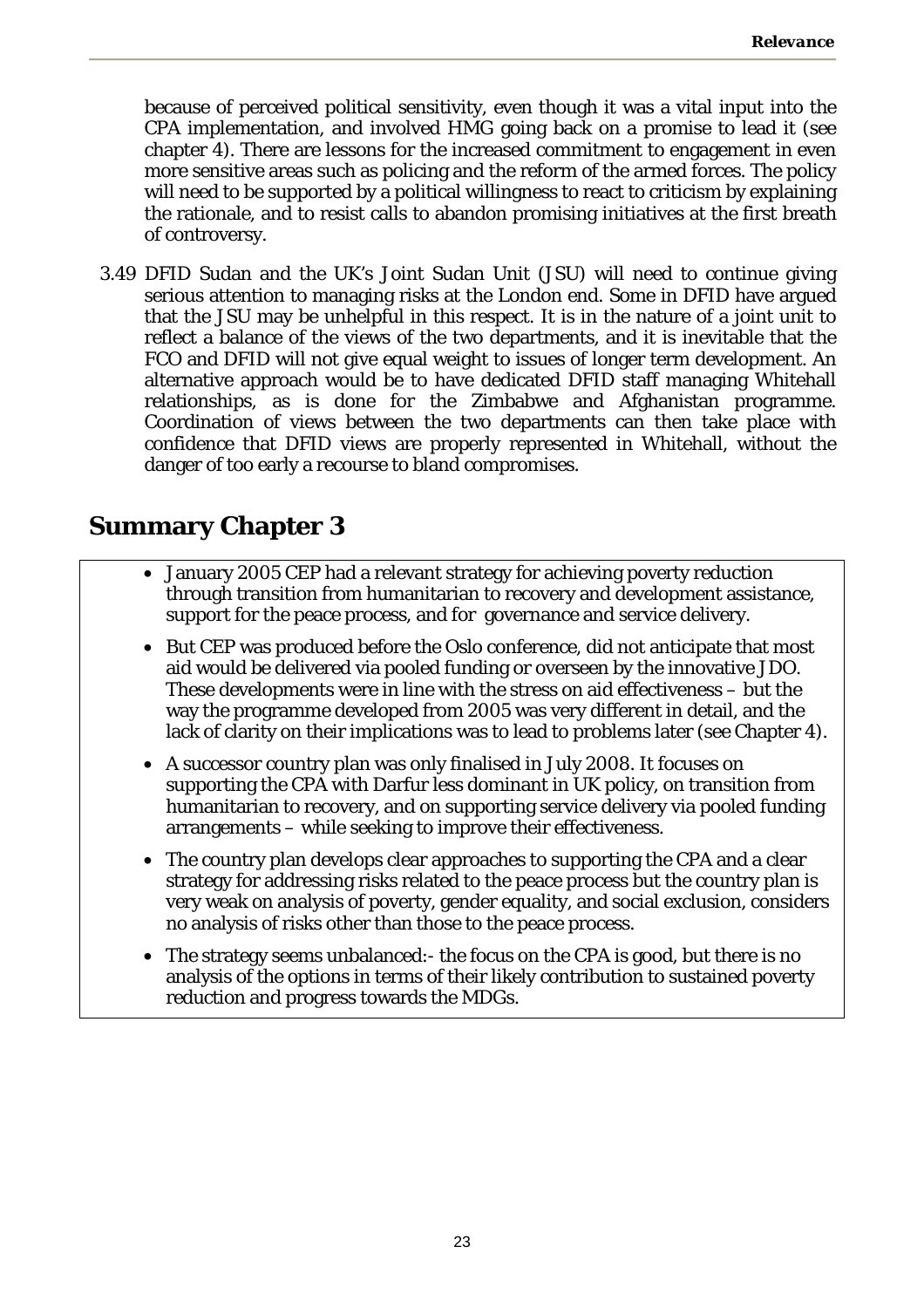# **4. Efficiency and Effectiveness**

# **UK Development Assistance to Sudan**

- 4.1 Table 2 presents data on DFID expenditure over the last five years. As envisaged in the CEP, the share of humanitarian aid has gradually declined, although the extent of the decline depends on how expenditures are classified, which varies between sources. On a narrow definition, which allocates peace and conflict spending and some social sector spending to the specific sector, the humanitarian spend has fallen from an average of over 80% in 2003-4 to 2004-5 to 63% of DFID aid in 2007-8<sup>46</sup>.
- 4.2 In light of the anticipated shift from a humanitarian to a recovery response in Southern Sudan following the CPA, there was an overall reduction in the Sudan Aid Framework from FY 05/06 to FY 06/07, concentrated on humanitarian aid. The ambition to build national ownership and move from humanitarian response to more sustainable systems and approaches was laudable, but (with the benefit of hindsight) many evaluation respondents question whether the pace was too fast. In the South, the progress of returnees was slower than anticipated and facilities in key areas of return were below bare minimum requirements, resulting in a substantial shift of populations towards urban centres and an increasing strain on infrastructure. The over-optimistic appraisal of the post-conflict recovery potential was not unique to DFID but was widely shared at the time, reflecting the prognosis presented by the JAM, and unrealistic World Bank promises of rapid disbursements through the MDTF.
- 4.3 Comparing the recent trends in the distribution of DFID aid in Table 4 to the priority areas of the new Country Plan, as summarised in paragraph 3.12, suggests that a substantial re-allocation of spending is envisaged. Although the share of humanitarian aid is expected to be cut from over 60% in 2007-8 to less than 30% by 2010-11, this will depend on an ongoing assessment of humanitarian needs. If we include the conflict pool and assume that spending shown in the table as conflict, peace and governance can be associated with the themes of 'power sharing and democratisation' and 'security justice and reconciliation', then the annual level of spending on these themes is planned to double from about £20 million in 2007-8 (about 14% of the total) to over £42 million in 2010-11 (32% of the total).
- 4.4 The CHF (£40mn or 30% of spending in 2007-8) and the MDTF (£20mn or 15% of the total) are the two largest pooled funds, but there has been a proliferation of other pooled funding intermediaries financed by DFID, analysed in tabular form at Annex 5. The largest include a strategic partnership arrangement with UNDP that funds UNDP work on governance, rule of law and post conflict recovery, and the Capacity Building Trust Fund administered by UNICEF. Two important new pooled funds have come on stream in 2008-9, both developed with DFID encouragement

<sup>46</sup> These figures for humanitarian aid have been adjusted to show expenditure under code 60570 as conflict/peace spending or against the specific sector on which it is spent.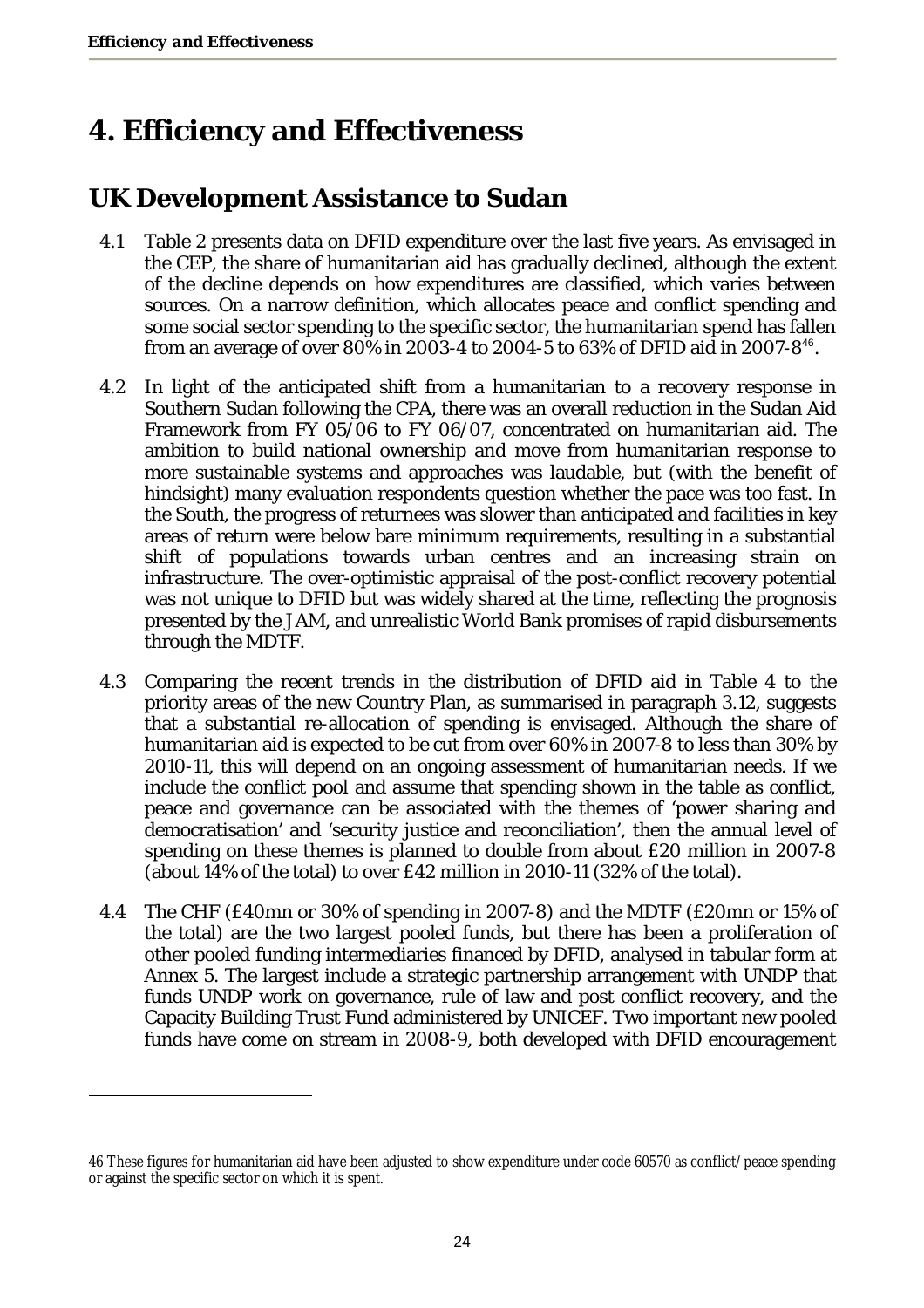and a strong input into the design:- the Sudan Recovery Fund for financing recovery in Southern Sudan, and the Darfur Peace and Stability Fund.

|                                                                | <b>DFID Expenditure information from SID</b><br>and expenditure cubes* |            |            |         |            |  |  |  |  |
|----------------------------------------------------------------|------------------------------------------------------------------------|------------|------------|---------|------------|--|--|--|--|
|                                                                | $2003 - 4$                                                             | $2004 - 5$ | $2005 - 6$ | 2006-7  | $2007 - 8$ |  |  |  |  |
| <b>BSF</b> service delivery                                    | 0.000                                                                  | 0.016      | 0.139      | 2.157   | 0.000      |  |  |  |  |
| <b>MDTF</b>                                                    | 0.000                                                                  | 0.000      | 13.000     | 17.000  | 19.600     |  |  |  |  |
| <b>Sub-total Financial</b>                                     | 0.000                                                                  | 0.016      | 13.139     | 19.157  | 28.150     |  |  |  |  |
| Education                                                      | 2.117                                                                  | 0.085      | 0.427      | 0.532   | 3.775      |  |  |  |  |
| Health                                                         | 0.364                                                                  | 3.699      | 2.677      | 2.399   | 1.512      |  |  |  |  |
| Social                                                         | 0.043                                                                  | 0.782      | 1.008      | 1.007   | 0.397      |  |  |  |  |
| Livelihoods                                                    | 0.000                                                                  | 0.170      | 0.000      | 0.000   | 0.000      |  |  |  |  |
| Sub-total                                                      | 2.524                                                                  | 4.736      | 4.112      | 3.938   | 5.684      |  |  |  |  |
| Conflict and peace                                             | 4.003                                                                  | 7.462      | 9.232      | 10.013  | 10.577     |  |  |  |  |
| Governance including security and justice, public admin        | 0.003                                                                  | 0.851      | 1.589      | 2.248   | 4.116      |  |  |  |  |
| Sub-total                                                      | 4.006                                                                  | 8.313      | 10.821     | 12.261  | 14.693     |  |  |  |  |
| Humanitarian                                                   | 17.869                                                                 | 70.442     | 88.560     | 73.601  | 84.544     |  |  |  |  |
| Unallocated                                                    | 0.264                                                                  | 0.457      | 0.482      | 0.905   | 0.000      |  |  |  |  |
| <b>TOTAL</b>                                                   | 24.663                                                                 | 83.964     | 117.114    | 109.862 | 133.074    |  |  |  |  |
| Memo: conflict prevention pool (not included in above figures) |                                                                        |            |            | 3.6     | 5.0        |  |  |  |  |

#### **Table 4. UK Aid to Sudan 2003/4 to 2007/8, £millions47**

4.5 There has been a clear tendency since 2004 for DFID to consolidate the Sudan programme. New commitments have been fewer in number, for longer periods, and larger in scale, resulting in a gradual decline in the number of projects in the project portfolio (Table 5). In 2004, nearly one hundred new commitments were made, more than two thirds of them for less than £1 million, and 60% for a year or less. In the

<sup>&</sup>lt;sup>47</sup> Sectoral analysis from SID is only available to 2006-7, and will no longer be provided on DFID's new system - ARIES. Data have been adjusted by the authors for consistency with ARIES data used for 2007-8, especially to move some spending from 'humanitarian' to conflict and peace. Remaining differences relate to different classification of humanitarian and development spending, and a lack of project level detail in available ARIES data. Spending from the conflict prevention pool is not captured: - it was £3.6mn in 2006-7 and roughly £5mn in the following year.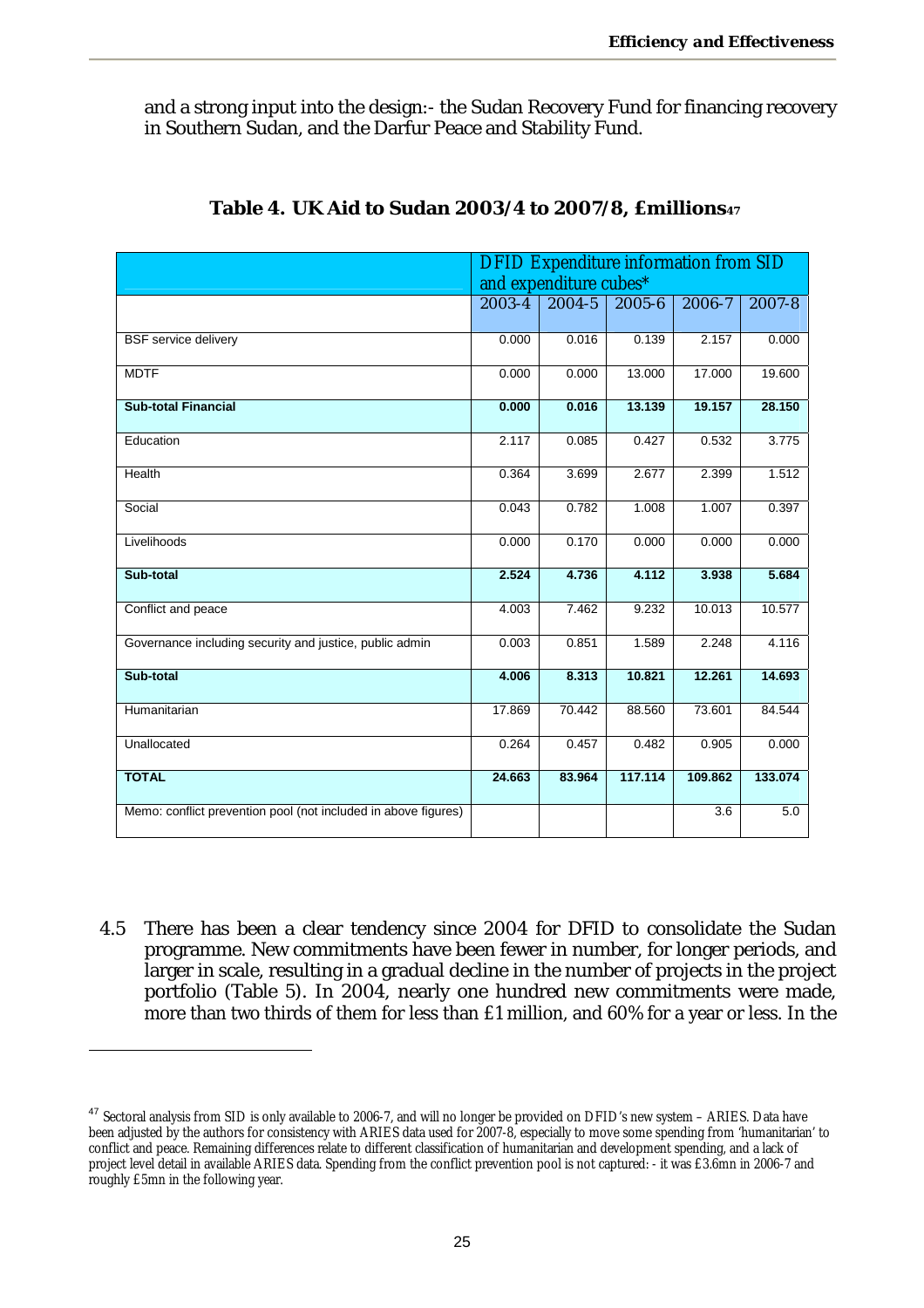two most recent years, there have been just over 20 new project commitments per year, more than half have been for more than £1 million, and nearly two thirds have been commitments of more than a year. Although progress is being made, in 2007-8, there were still 42 active projects with total DFID commitment of less than  $£1$  million<sup>48</sup>.

|                                                                          | 2004            | 2005             | 2006             | 2007            | 2008            |
|--------------------------------------------------------------------------|-----------------|------------------|------------------|-----------------|-----------------|
| Number of New Commitments, Over £1mn by Expected Duration                |                 |                  |                  |                 |                 |
| Less than one year                                                       | 18              | 22               | 4                | 1               | 5               |
| 1-2 years                                                                | $\overline{9}$  | $\overline{3}$   | $\overline{3}$   | 1               | $\overline{5}$  |
| 2-3 years                                                                | 3               | $\overline{5}$   | $\overline{4}$   | 6               | $\overline{4}$  |
| Over 3 years                                                             |                 | 3                | 4                |                 | 1               |
| Total                                                                    | $\overline{31}$ | $\overline{33}$  | $\overline{15}$  | $\overline{8}$  | $\overline{15}$ |
| Percentage less than one year                                            | 58.1            | 66.7             | 26.7             | 12.5            | 33.3            |
| New commitments, less than £1mn, by expected duration                    |                 |                  |                  |                 |                 |
| Less than one year                                                       | $\overline{42}$ | $\overline{20}$  | 17               | 7               | $\overline{2}$  |
| 1-2 years                                                                | $\overline{22}$ | $\overline{7}$   | 4                | 6               | $\mathbf{1}$    |
| 2-3 years                                                                | $\overline{2}$  | $\overline{9}$   | 1                |                 | $\overline{2}$  |
| Over 3 years                                                             | $\overline{2}$  | $\overline{2}$   |                  | $\mathbf{1}$    | $\mathbf{1}$    |
| <b>Total new Starts</b>                                                  | 68              | 38               | 22               | 14              | 6               |
| Percentage less than one year                                            | 61.8            | 52.6             | 77.3             | 50.0            | 33.3            |
| Grand total of new commitments in year                                   | 99              | 71               | $\overline{37}$  | $\overline{22}$ | $\overline{21}$ |
| Percentage less than one year                                            | 60.6            | 59.2             | 56.8             | 36.4            | 33.3            |
| Percentage less than £1mn                                                | 68.7            | 53.5             | 59.5             | 63.6            | 28.6            |
| Number of projects active in year                                        |                 | $\overline{115}$ | $\overline{125}$ | $\overline{91}$ | 78              |
| Average Annual spend per active project, excluding CHF and<br>MDTF, £mns | 0.468           | 0.726            | 0.624            | 0.489           | 0.789           |

### **Table 5. Trends in DFID Project Portfolio: new projects by Expected Duration of project**

Source: Calculated from PRISM data.

<sup>48</sup> Analysis of PRISM data on project portfolio.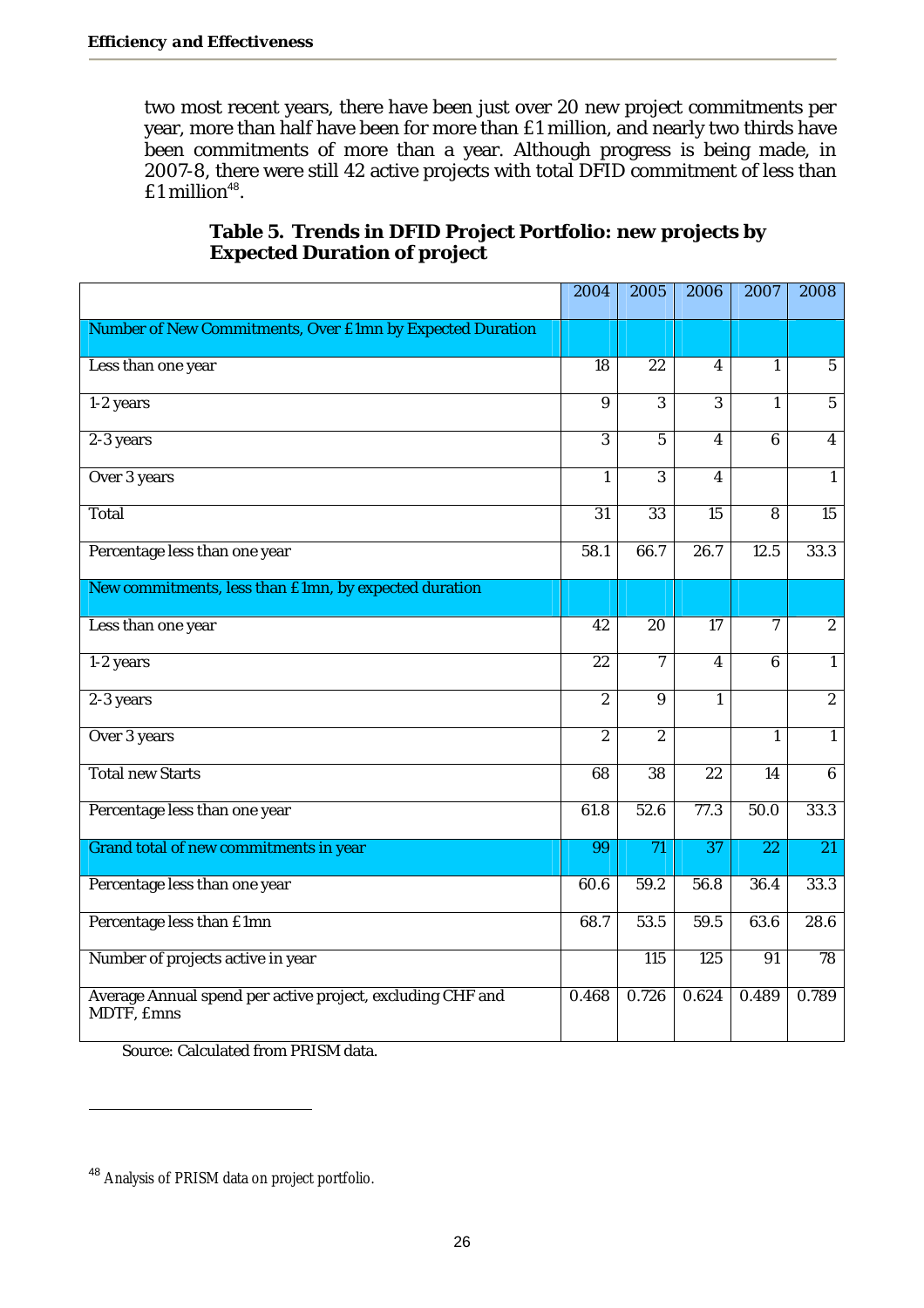# **Overall Scores**

- 4.6 Table 6 summarises data on the rating of DFID funded activities according to the extent to which they achieved their purpose, based on PRISM scores as reported in annual reviews of the projects. Ratings are available for 55 projects, representing about 63% of DFID spending over the last five years.
- 4.7 Of the projects scored, 70% by value and 64% by number are judged to have fully or largely achieved their objectives. This is a good performance compared to similar assessments in other CPEs, and especially for a conflict-affected country. The purpose ratings by number of projects are comparable to Indonesia (62.5% by number) and better than Sierra Leone (56% by number). However, the positive assessment in terms of the share of total spending is heavily influenced by the Box 2 given to the CHF in a 2006 assessment. We argue below that more recent information would suggest at best a Box 3, which would imply just 34% of project expenditure that is scored would be rated as satisfactory (Box 1 or 2), though 62% of projects by number would still be rated positively.

#### **Table 6. PRISM Scores, Achievement of Purpose: most recent rating, projects spending over £1mn and Completing After January 2005**

|                                 | $1 = fully$<br>achieved, very<br>few or no<br>shortcomings                      | $2 =$ largely<br>achieved, despite a<br>few shortcomings                                                           | $3 =$ only partially<br>achieved, benefits<br>and shortcomings<br>finely balanced                                                    | $4 = very limited$<br>achievement,<br>extensive<br>shortcomings                                                    | $5 = not$<br>achieved             | <b>TOTAL</b> |
|---------------------------------|---------------------------------------------------------------------------------|--------------------------------------------------------------------------------------------------------------------|--------------------------------------------------------------------------------------------------------------------------------------|--------------------------------------------------------------------------------------------------------------------|-----------------------------------|--------------|
| Percentage<br>of Total<br>spend | 3.5                                                                             | 41.1                                                                                                               | 18.3                                                                                                                                 | 0.4                                                                                                                | 0.1                               | 63.4         |
| By number                       |                                                                                 | 28                                                                                                                 | 17                                                                                                                                   | 2                                                                                                                  |                                   | 55           |
| Main<br>projects<br>scored      | <b>WFP</b><br>emergency<br>roads; others<br>are NGO<br>humanitarian<br>projects | CHF; BSF; others<br>are humanitarian<br>interventions, plus<br>some social sector<br>and peace related<br>projects | MDTF; capacity<br>building, SSAJ,<br>the UNDP<br>strategic<br>partnership, some<br>peace and<br>humanitarian<br><i>interventions</i> | The suspended<br>debt<br>management<br>project; UNDP<br>support to local<br>Government<br>and<br>decentralisation. | One NGO<br>project in S<br>Darfur |              |

# **Humanitarian Aid Effectiveness**

4.8 Many humanitarian interventions have more immediate and in some ways less challenging objectives (deliver immediate relief to keep people alive), which may explain why most of the directly supported NGO humanitarian interventions that have been assessed are judged to have fully or largely achieved their objectives.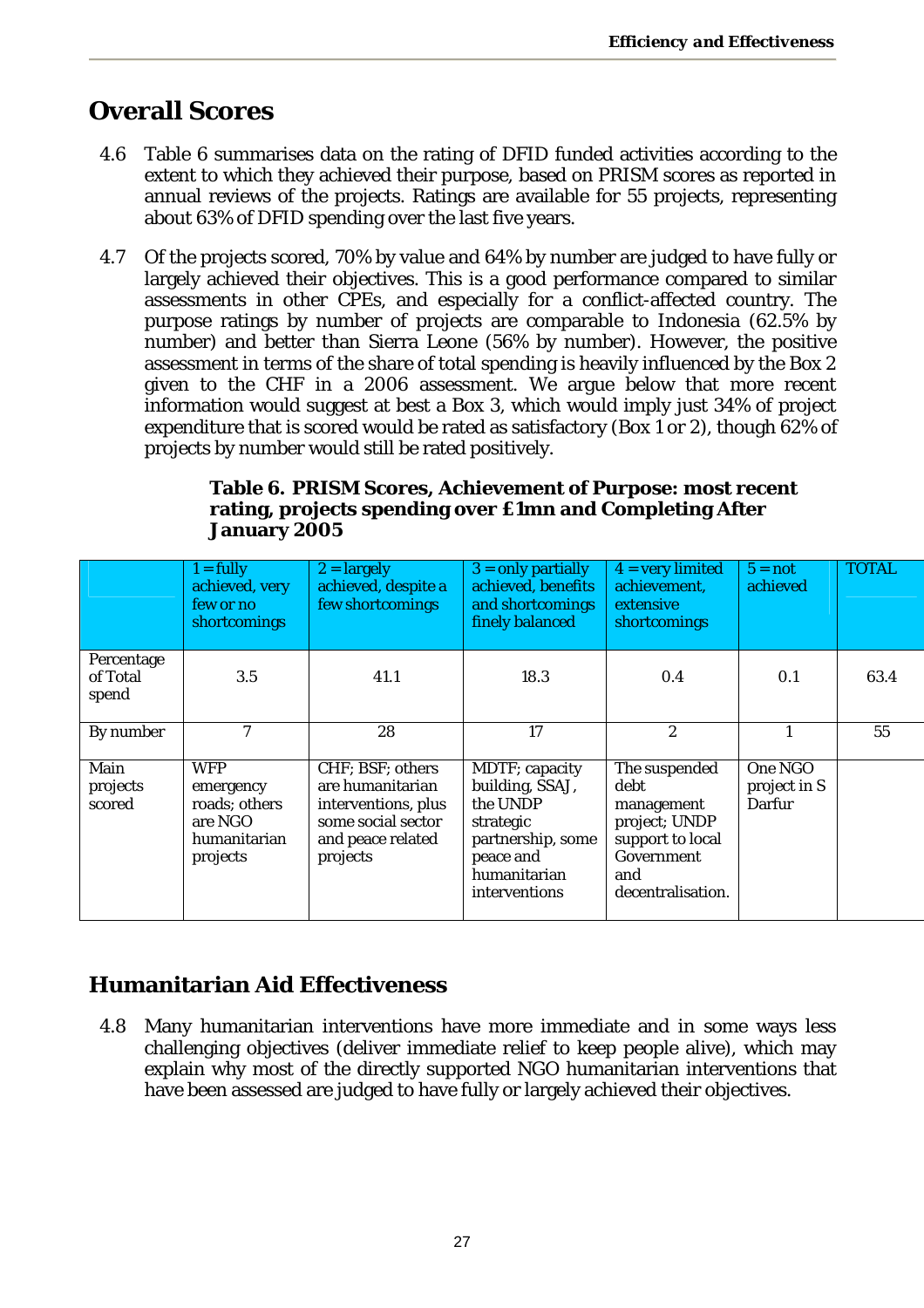- 4.9 DFID was instrumental in creating the CHF as part of a broader process of reform of the UN and of humanitarian aid<sup>49</sup>. DFID has played a key role, driving forward the Good Humanitarian Donorship initiative, the Central Emergency Response Fund (CERF) and CHF pilots in Sudan, Democratic Republic of Congo (DRC) and Central African Republic. In March 2005, the Secretary of State asked the Joint Sudan Unit to work with the UN to establish a single fund for UN humanitarian activities to support the 2006 UN Work Plan for Sudan. DFID contracted Crown Agents to field a team of consultants to work with the Humanitarian Coordinator to develop the mechanism. The design built on ideas provided by a study undertaken by Development Initiatives in 2005, commissioned by Canada, Denmark, the Netherlands and the UK.
- 4.10 Sudan was the first country to have a Common Humanitarian Fund, a second pilot was later conducted in DRC. There are significant differences in the design and performance of the two pilots. In Sudan the fund ran at about \$150 million per annum from 2005, but is expected to be at least 20% less for 2009 (due to the fall in the value of the currencies of the contribution nations in dollar terms).

|                               | 2006 | 2007 | <i><b>2008</b></i> |
|-------------------------------|------|------|--------------------|
| CHF as % of Work Plan request | 9.1% | 8.0% | 6.6%               |
| CHF as % of Work Plan funding | 16%  | 14%  | 11%                |

### **Table 7. The CHF as a funding source<sup>50</sup>**

- 4.11 DFID's contribution to the Sudan CHF rose from £28 million (32% of DFID Sudan humanitarian aid) in 2005-6 to £48 million (63%) in the following year and £40 million (48%) in 2007-8. In financial terms, this is the most important single instrument through which DFID policy in Sudan is implemented. In 2008, UN agencies received 65% of total CHF Sudan allocations, international NGOs 33% and national NGOs 2%. NGOs (INGOs and NNGOs) have seen their share of CHF allocations increase from 15.2% to 33.9% (including 1.5% for NNGOs) of CHF funds from 2006 to 2008<sup>51</sup>. The NGO share in final delivery would be significantly higher if account is taken of implementation that was carried out by NGOs as implementing partners of UN agencies. The main sectors were food security and livelihoods (20%), health and nutrition (20%), and water and sanitation (20%).
- 4.12 All CHF projects have to be included in the humanitarian Workplan, which captures 70-75% of all humanitarian aid to Sudan. DFID was the largest devolved donor

<sup>49</sup> 'In Larger Freedom: Towards Security, Development and Human Rights for All', September 2005, UN.

<sup>50</sup> OCHA Financial Tracking Service and www. Unsudanig.org

<sup>&</sup>lt;sup>51</sup> Cosgrave, 'Sudan Mapping Study: Review of the Engagement of NGOs in Sudan with the Humanitarian Reform process in February 2009', Channel Research, March 2009.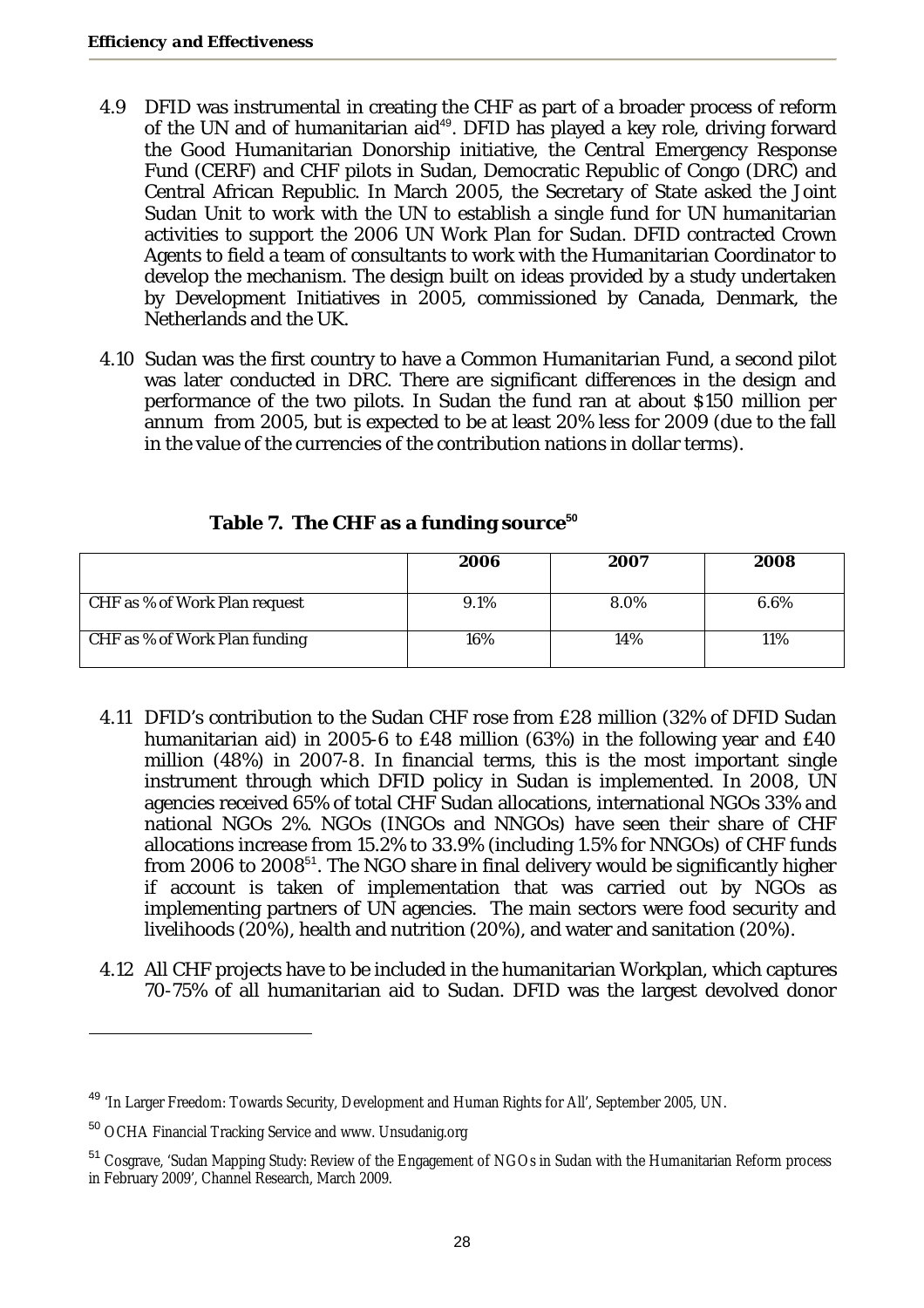office in Khartoum and, with at least two humanitarian advisors at any one time since 2006 was able to work closely with OCHA in the preparation of each subsequent annual Workplan. This included needs assessment, analysis, and the importance of obtaining ratification by the Government (GNU and GOSS). But the Workplan was never a strategic plan as such, and although prioritisation and assessment has improved over the years it is still something of a shopping list, particularly for UN specialist agencies<sup>52</sup>.

- 4.13 On the positive side, the CHF has helped overcome the limited capacity of implementation agencies to absorb and use aid effectively, by enabling the Humanitarian Coordinator (HC) to secure adequate financing for improved coordination, research, logistics, infrastructure and security. DFID financed substantial technical assistance via the CHF to enhance the capacity of delivery agents. However, it has not succeeded in achieving the wider objectives of reducing transactions costs and providing early and predictable funding to the most critical humanitarian needs of Sudan, as identified in the humanitarian Workplan.
- 4.14 Transactions costs are high, requiring the participation of large numbers of actors in a multi-stage process. A review of the CHF conducted in 2006 indicated that the Fund had improved the humanitarian response planning, prioritisation and coordination processes, and strengthened the position of the HC<sup>53</sup>. However, it also highlighted the additional layers of bureaucracy and transaction costs created by the CHF, which resulted in significant delays and fewer benefits reaching people on the ground<sup>54</sup>. It is somewhat difficult to understand how a programme that reduced benefits could nevertheless be given a Box 2 PRISM score.
- 4.15 Those wishing to access CHF funds first have to ensure that their proposals are included in the Workplan, which involves a rather complex planning process that captures all project proposals in a formidable document that is intended to be completed by end November for launching in the appeal in Geneva in December. Agencies report that the process for inclusion in the Workplan is not onerous, but they then have to enter a separate process for allocating CHF funds. Those UN agencies and NGOs wishing to apply for funds submit project concept notes for consideration. Funds are allocated geographically according to need, priorities by sector are proposed by sector groups or clusters, final decisions are taken by the UN HC. The process takes 120 days from application to disbursement of funds (compared with 84 days in DRC $55$ ).

<sup>&</sup>lt;sup>52</sup> This is perhaps unavoidable when each specialist UN agency is obliged to submit projects solely through the Workplan and not to pursue individual appeals.

<sup>&</sup>lt;sup>53</sup> Abby Stoddard, Dirk Salomons, Katherine Haver, and Adele Harmer (2006) 'A Review of the Common Humanitarian Fund' Center on International Cooperation (CIC) & Humanitarian Policy Group (Overseas Development Institute), London.

<sup>&</sup>lt;sup>54</sup> As an example, a Save the Children request for CHF funding was approved so late in the proposed implementation period that an extension had to be requested.

<sup>55</sup> Willetts-King, B., Mowjee, T. and Barham, J. (2007), Evaluation of Common/Pooled Humanitarian Funds in Sudan and DRC, OCHA EES, United States.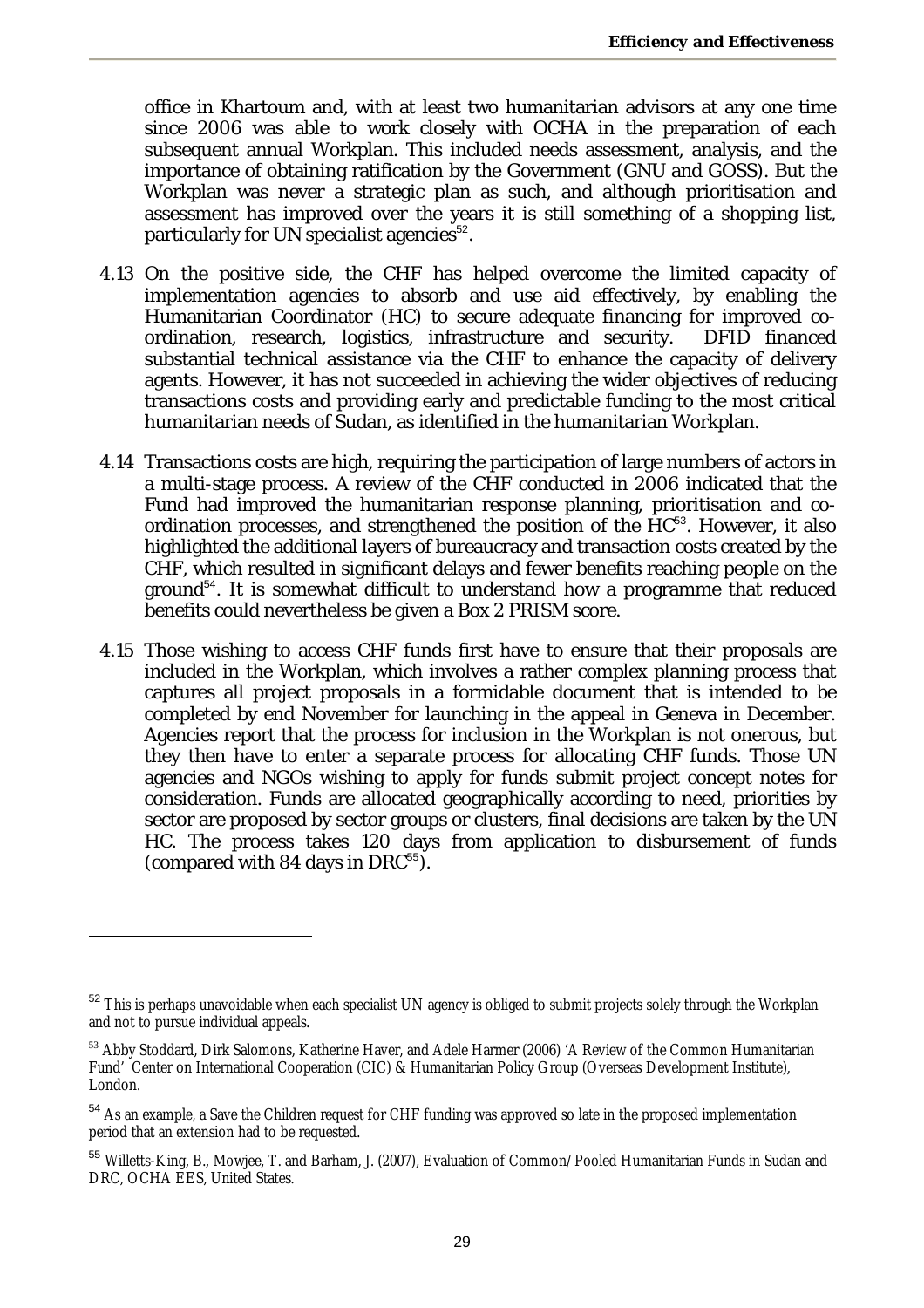- 4.16 The 2007 evaluation<sup>56</sup> argues that quality control and monitoring is weak, a point confirmed by many of our NGO and development agency interviewees. There is no evidence to suggest that the complex and time consuming allocation process provides any assurance of the underlying quality of the funded proposals. DFID seconded three officers to the M&E Unit of OCHA from April-October 2006. A new reporting format for the CHF was produced for 2008, which began to provide better information on impact. Monitoring nevertheless remains a key weakness. Part of the problem is that multiple funding sources require different types of reporting. CHF funding is marginal for most projects, and it is both onerous and somewhat meaningless to report on what CHF funds have achieved. Improvements are in train following the introduction of the Inter Agency Standing Committee's Cluster System (an outcome of the UN Reform Plan) which began to produce a more coherent, strategic sector coordination plan. SMART Workplan indicators were being developed for sectors in 2009, which should allow enhanced M&E and lesson learning.
- 4.17 The cumbersome process allocates small average amounts of short term funding for a huge number of projects (550 allocations in 2008 with average size of just \$270,000). All approvals are basically for a single year, though there can be provision for 'no cost extensions', necessary because delays mean that funding is often available too late to be used during the dry season. In 2008, because of late approval of some donor funding, the process for allocating CHF funds was done twice. This approach is very different from that envisaged in the draft Country Engagement Plan, which proposed the principle that humanitarian aid should be provided in the form of fewer, larger grants in programmatic form.
- 4.18 The probability of receiving funds is both low and uncertain. An NGO commented that the CHF is used for supplementary funding, with the bulk of the finance for the projects that CHF supports coming from other sources. The lack of predictability and timeliness means that the objective of serving the most critical needs can not be achieved.
- 4.19 CHF represents only 11-16%<sup>57</sup> of the humanitarian effort because the two largest sources (the US and the EC) are outside, while the agencies that do support CHF (including the UK) also provide assistance directly to UN agencies and NGOs. The 2007 evaluation<sup>58</sup> found no evidence of any increase in the share of humanitarian aid that supports the Workplan.
- 4.20 In short, CHF appears very bureaucratic and inflexible, while not meeting the CHF terms of reference<sup>59</sup> objectives of 'predictable and timely funding', minimising transaction costs, and using the Workplan as the primary allocation tool. None of these objectives are met:- the Workplan is a necessary but not sufficient condition for access, and the additional procedures to access funds involve a large time input

<sup>56</sup> Ibid.

<sup>57</sup> Ibid.

 $58$  Ibid.

<sup>59</sup> Sudan Common Humanitarian Fund, Revised terms of Reference, July 2008.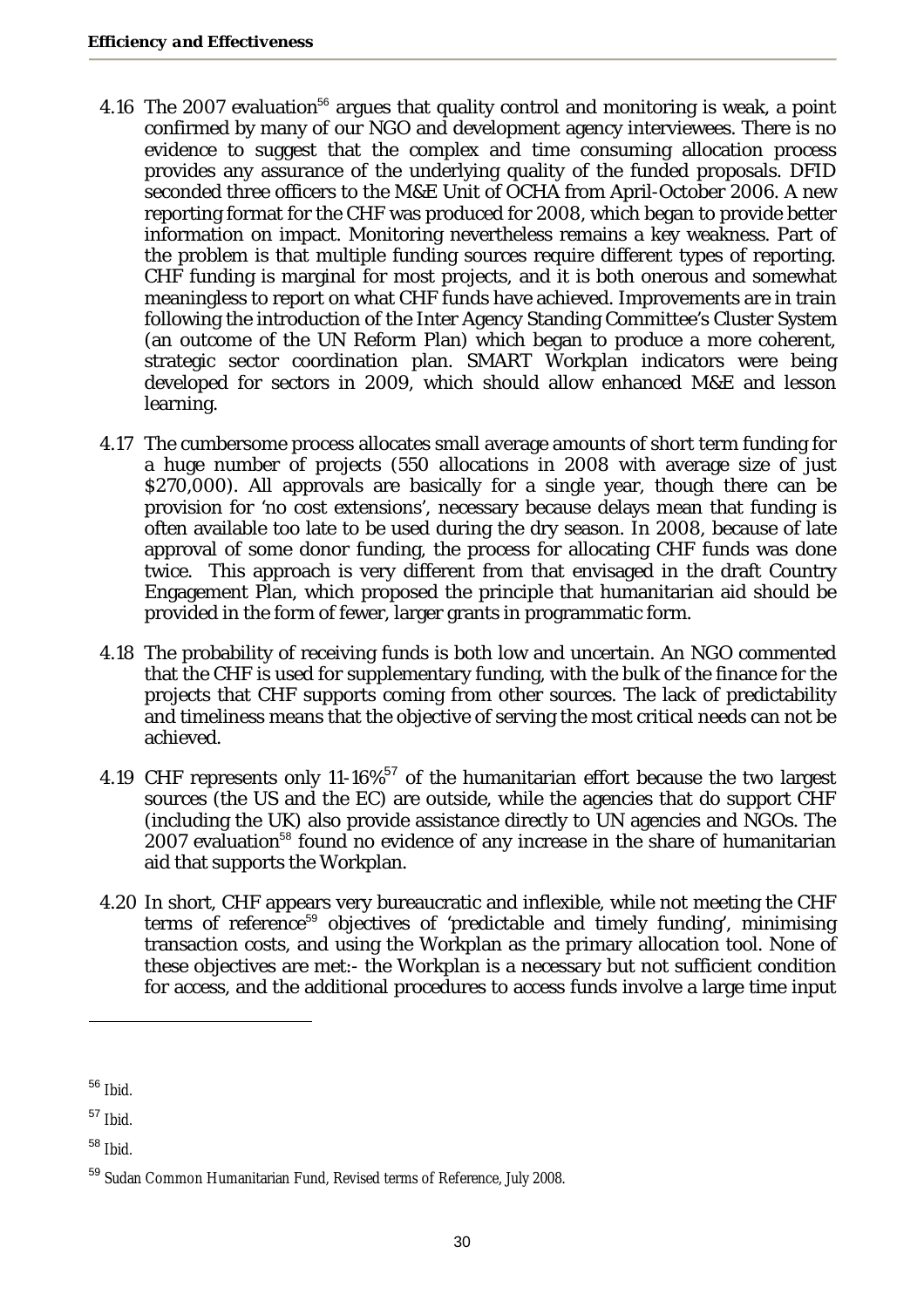from many people in order to produce a funding stream that is unpredictable, shortterm, and often received too late for procurement action to be completed in the dry season.

- 4.21 CHF has never come close to being a common fund that most donors would use; instead, it has been one more source of funds with few advantages compared to the alternatives. DFID Sudan has worked with the HC and the UNDP to press with some success for procedural improvements, but flaws in CHF are fundamental and require a radical re-design.
- 4.22 DFID has retained a capacity to provide direct humanitarian support via NGOs and UN agencies. In 2007-8, this accounted for more than half of the spending recorded as 'humanitarian.' We were told that a process of consolidation is now underway, implementing the approach first proposed in the CEP of providing a smaller number of programmatic grants to a limited number of NGOs. In 2008/9, DFID has provided humanitarian funding through the International Committee of the Red Cross (£6.25 million) and £10 million in bilateral grants to NGOs.

## **The Multi-Donor Trust Funds**

- 4.23 The two World Bank managed Multi-Donor Trust Funds were intended to be the main aid instruments for supporting post-war recovery, coordinating the overall development effort on the model pioneered with some success in Afghanistan. However, of the \$4.5 billion pledged at the 2005 Oslo conference, only \$500 million was for the two Multi-Donor Trust Funds, increased to \$626 million in pledges post-Oslo.
- 4.24 In DFID partner countries not regarded as fragile, pooled funds are used as a mechanism to enable donors to jointly support a single policy plan and budget, either at national level through some form of budget support, or in support of sector plans through a sector wide approach. In the case of Southern Sudan, the initial thinking was that the Joint Assessment Mission report would provide the overall plan. It was recognised that Government planning and budgeting mechanisms in the South would initially be very weak. It was therefore envisaged that the Multi Donor Trust Fund administered by the World Bank would help Government to articulate policies and plans and would support it to build the necessary systems for budgeting and financial management, with Government providing two thirds of the finance for MDTF projects from it's own funds. MDTF would initially work through parallel systems and by contracting in core functions, but capacity would be built within Government, and functions transferred as Government was able to take them on.
- 4.25 In the North, the situation was different. The North was acknowledged to be in less need of general development finance, and the national MDTF was envisaged to be focused on supporting the peace process through investments and delivering a peace dividend in the Three Areas, as well as supporting national projects of benefit to North and South.
- 4.26 The UK has delivered on the pledges made at the April 2005 Oslo conference, and payments to MDTF have accounted for 14% of DFID Sudan spending over the three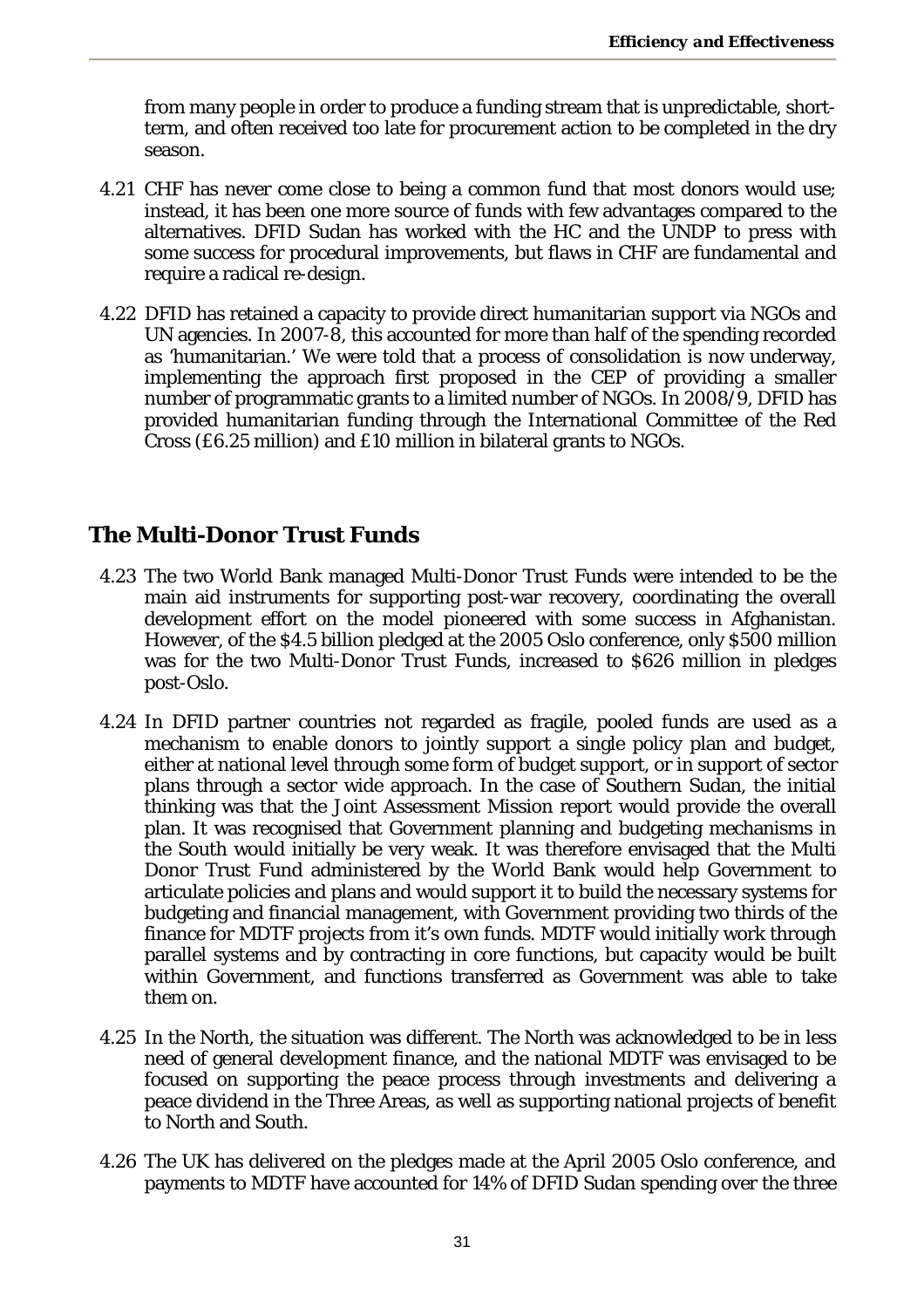years to 2007-8. However, payments to MDTF have been slow to be converted into development spending on the ground:

- Disbursements by donors to MDTF-S reached \$392 million in 2008, but spending by MDTF-S on projects to end December 2008 was just \$134 million – or \$264 million including the GOSS financed component of MDTF spending. The donor financed MDTF spending represents just 2.5% of total GOSS spending since 2005, and only 10.8% of capital expenditure. When included the GOSS contribution broadly doubles these figures, but it still implies that MDTF is financing less than 5% of total spending and only 21% of GOSS capital expenditure<sup>60</sup>.
- Of \$234 million paid in to MDTF North, \$186 million has been committed to projects, \$86 million disbursed to implementing partners, and \$69 million actually spent on development activities $61$ .
- 4.27 The two MDTFs have delivered less than expected, and more slowly than expected, at all levels, whether improvements in public services or the building of Government systems and capacity. The MDTF scores only a Box 3, in both of the two most recent DFID assessments (objectives only partially achieved, benefits and shortcomings finely balanced). This partly reflects unrealistic expectations and time horizons, but has left substantial gaps to be filled. MDTF has supported a portfolio of projects, and has provided some useful policy analysis and support to develop core systems, but (despite recent progress in accelerating disbursements) it has fallen far short of becoming the leading source of external funding or the partner that would lead the policy dialogue and coordinate external aid in the context of a coherent set of policies and programmes. DFID and other donors have emphasised the need for the WB to build up their in-country staffing in order to improve implementation performance in a situation where both North and Southern Sudan have lacked staff with any recent experience of working with international donors. The WB have responded by bolstering technical staffing in technical areas such as procurement and financial management, but have yet to meet the demand for a locally resident country director (recruitment action was suspended due to the ICC ruling).
- 4.28 The MDTFs rating of their own performance as reflected in the Price Waterhouse Coopers (PWC) monitoring reports is broadly consistent with this assessment. Both have an overall rating of their portfolio as 'moderately satisfactory' which, given the slow pace at which projects have come on stream, would be consistent with a Box 3 DFID marking for the performance of the institution. Specific problems with the portfolio in both MDTFs relate to procurement and to counterpart funding from GOSS and GOS. In terms of individual projects:-
	- MDTF North scores satisfactory for three projects (the community development fund, support for the census, and the small decentralised health system project);

 $60$  Price Waterhouse Coopers, Report to the Southern Sudan Multi-donor trust fund coordinator,  $4<sup>th</sup>$  Quarter 2008, February 2009, http://siteresources.worldbank.org/INTAFRMDTF/Resources/MDTF-S-Q4-2008-Report.pdf

<sup>&</sup>lt;sup>61</sup> Price Waterhouse Coopers, Report to the national Multi-Donor trust Fund Coordinator, 3<sup>rd</sup> Quarter report, November 2008, http://siteresources.worldbank.org/INTAFRMDTF/Resources/MDTF-N\_Q308\_FINAL\_report.pdf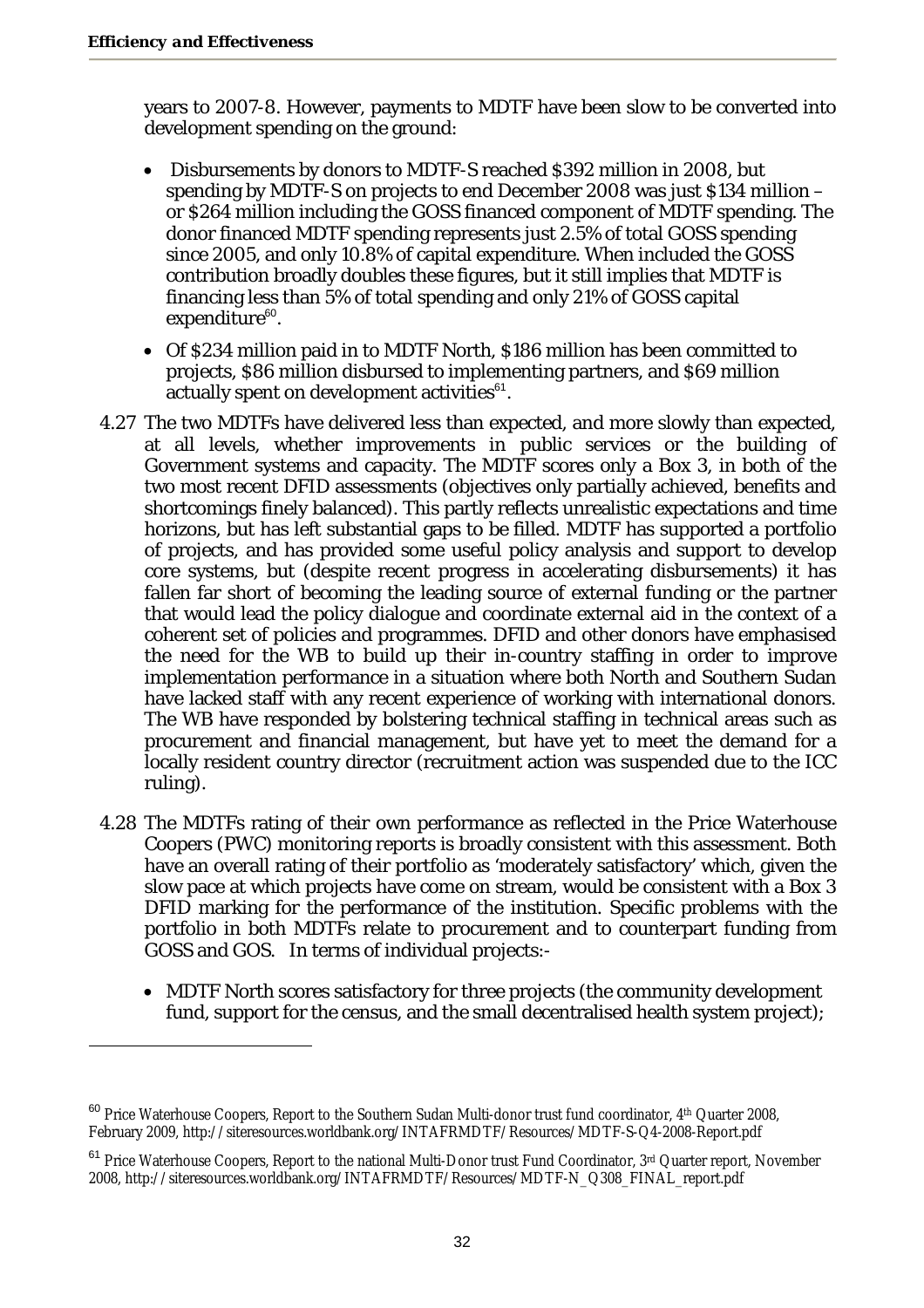moderately satisfactory for the transport project and for interventions in microfinance, livestock, and emergency interventions in South Kordofan; and moderately unsatisfactory for the technical assistance facility and for support to the judiciary, and for Blue Nile emergency start up operations.

- MDTF South scores half of the projects as satisfactory, all in areas of service delivery or with clear outputs (transport, education, water and sanitation, rapid impact projects, and the census). The moderately satisfactory markings are for health, livestock and fisheries, private sector development, and for areas raising particular institutional and capacity challenges - the building of core fiduciary systems, and the project for capacity building.
- 4.29 One source of delay and frustration with regard to the MDTF has been legal wrangling over the terms on which MDTF could contract UN agencies for implementing development programmes. For example, several interviewees, both WB and staff from other agencies, mentioned that the shift from direct support of the World Food Programme (WFP) roads programme to putting the funds via the MDTF delayed disbursement by about six months due to disputes between World Bank and WFP over the audit and other legal requirements. When funded directly by DFID and other donors, the WFP roads programme received a DFID Box 1 marking, confirmed by other sources that recognise the major contribution this programme has had in reducing transport costs and times, and opening the country as a pre-requisite for improved livelihoods and access to services. This had significant development costs in terms of avoidably delayed benefits from one of the few major programmes that had been delivering significant benefits on a large scale. The continuing legal difficulties in contracting UN agencies via the MDTF are one of the critical factors that have driven pressure for a UN managed development facility in the South, the Sudan Recovery Fund<sup>62</sup>.

### **The Basic Services Fund and the Sudan Recovery Fund**

- 4.30 DFID recognised quite early that MDTF would take time to get established, and introduced a bilateral 'Basic Services Fund' to help fill the gap in service delivery in the South, working under a steering committee chaired by GOSS and managed by a private sector contractor. The BSF is small, with DFID disbursing £15 million between the October 2005 launch and the end of 2008. However, it has been very positively reviewed in January 2008 by two independent consultants (Box 2 marking, objectives largely achieved), it is well regarded by the NGO recipients we interviewed and has attracted additional support from other bilateral donors. It has the potential to be scaled up based on proven procedures that could be adapted to give more emphasis to capacity building and to sustainability. However, DFID plan to phase it out in 2010 in favour of yet another pooled fund administered by a multilateral agency, the UNDP administered Sudan Recovery Fund. NGOs that we interviewed ranked the BSF above either the SRF that is to replace it, or the CHF.
- 4.31 The Sudan recovery fund for Southern Sudan is intended to fill a perceived gap between CHF and MDTF-S by providing quick support to projects with a medium-

<sup>&</sup>lt;sup>62</sup> Interview with bilateral donor.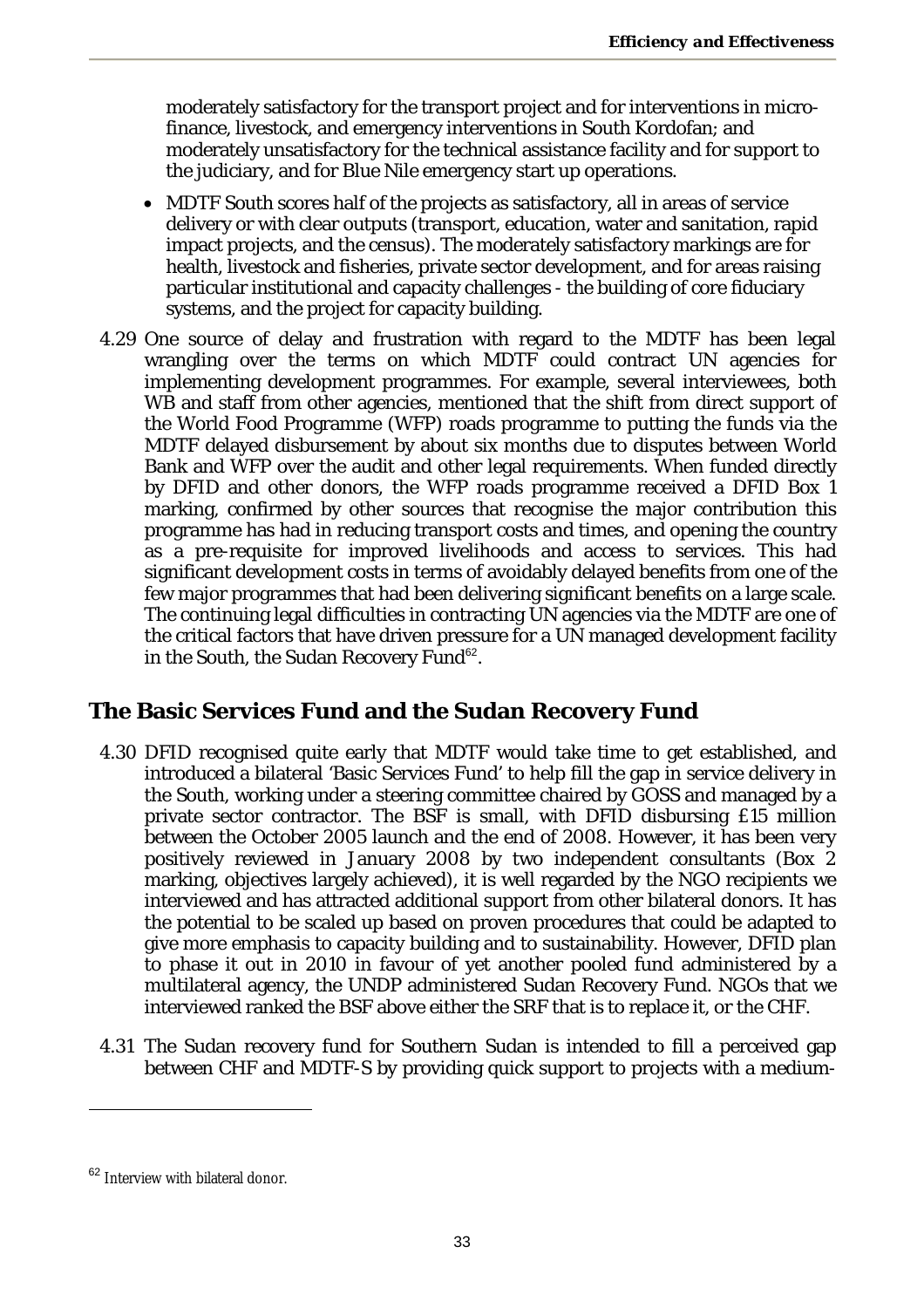term time frame (one-three years compared to MDTF which is typically five years plus), and of medium size (\$500,000 to \$3 million compared to over \$3 million for  $MDTF)$ <sup>63</sup>. DFID envisage that other schemes would be rolled into SRF, including the Basic Services Fund, the UNICEF administered Capacity Building Trust Fund and the recently started SEADGOSS capacity building project which runs from 2008- 2010. So far, SRF has only attracted support from DFID and the Netherlands, with the UK commitment representing over 80% of the funding. Other bilaterals are looking at the possibility of providing funds.

- 4.32 Many whom we interviewed had mixed feelings about the SRF. It will be one more fund operating in the already complex aid architecture in Southern Sudan, and it does not appear to offer any clear benefits in terms of transaction costs or coordination. DFID have committed to substituting the untried SRF administered by the UNDP (which, as we have seen, does not have a positive track record in Sudan) for the flexible and responsive BSF, a fund that is widely regarded as effective and that has overcome initial teething problems and could usefully be scaled up and adapted to work more closely with Government.
- 4.33 Donors who are not supporting the SRF argued that the gap it was intended to fill could have been addressed by adapting existing mechanisms, for example by introducing longer term and more programmatic commitments into the CHF. Others questioned the decision to vest management within the UNDP without any competition to test alternatives such as private sector management – as with BSF.
- 4.34 Some locally resident donors do not accept the sharp distinction that DFID draws between the humanitarian and the recovery phase, arguing that Government lacks capacity, and services will continue to rely on NGOs to deliver them for some years to come. The NGOs, the key implementers, argue that what was needed was not a new mechanism for recovery, since this was already an integral part of projects funded under existing mechanisms. Rather, what was needed was to reform these mechanisms to make available funding that was more predictable and longer term, to enable them to respond more appropriately to a situation in which there was a need and an opportunity to give more emphasis to building the capacity of local institutions to assume responsibility. Those NGOs who were willing to move in this direction have been frustrated by the short-term nature of their funding. NGO projects in remote areas funded through CHF and BSF have been subject to continuous rounds of short-term funding and in the case of CHF a disruptive reduction in funding as DFID launched the new Sudan Recovery Fund.
- 4.35 In that view, what is needed is to build towards greater sustainability and to build capacity in GOSS and at state level to plan and coordinate, while putting services on a sounder footing through longer term and more predictable funding. The BSF had already begun to move in this direction, and has the potential to do more if the secretariat is kept in being (Box 1). Some development agency staff that we interviewed argued from their own experience of difficult start-ups in Sudan that SRF should prove itself before rapid expansion, criticising the call for funds for Phase 3 before evidence was in of the effectiveness of Phase 1.

<sup>&</sup>lt;sup>63</sup> Strategic framework of the Sudan recovery fund for Southern Sudan, March 2008.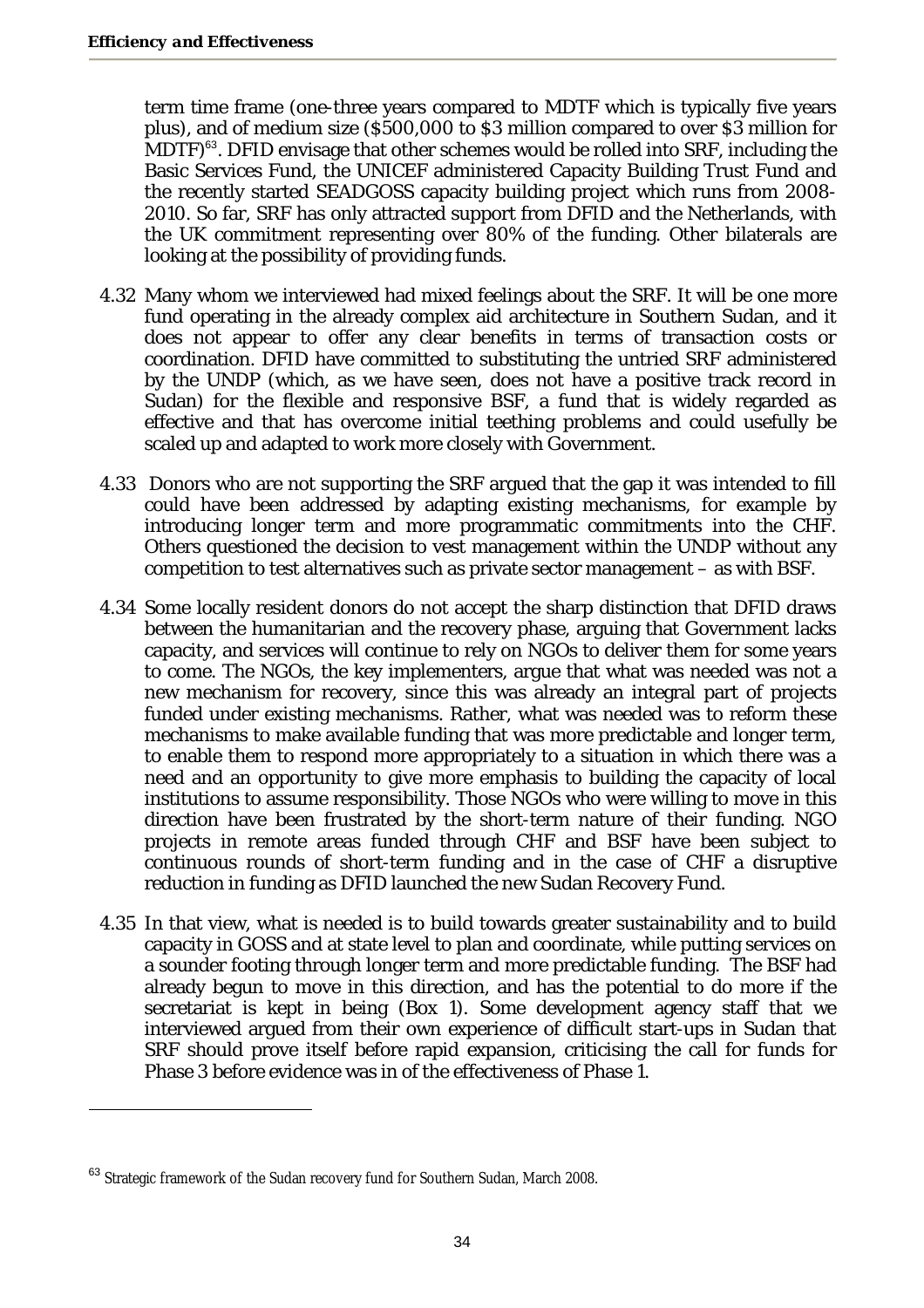#### **Box 1. Lessons from the Basic Services Fund**

'BSF has something to teach the other funds...BSF has joint objectives of service delivery and capacity building...The BSF secretariat has been strong enough, and well enough directed from the beginning, to move the project forward ...The projects have been managed properly, been helped to overcome their capacity problems and encouraged to engage with GOSS. In effect, they have been assisted to make the transition from relief to development. Government at several levels has been involved in allocation decisions. A strong monitoring team is fully integrated into the management of the programme and reporting directly to the GOSS steering committee...the reviewers see considerable potential to develop the BSF model in two areas: in lesson learning, i.e. development of policies, standards and approaches; and in giving GOSS a clear role in directing programme implementation. This learning by doing approach will assist GOSS, just as much as the NGOs, to make the transition from relief to development. The key has been...a relatively small but well-qualified secretariat which integrates all aspects of the task: from project management to technical support and M&E.'

External review of BSF

### **UNDP Strategic Partnership Arrangement**

4.36 Although MDTF and CHF are the two largest pooled funds, there has been a proliferation of other pooled funding intermediaries financed by DFID, analysed in tabular form at Annex 5. The largest include a Strategic Partnership Arrangement with UNDP that funds UNDP work on Governance, rule of law and post conflict recovery. This receives a Box 3 PRISM marking. An internal UNDP review is more positive than this rating would imply. According to the findings of the Review, projects funded under the partnership got off the ground much quicker than other jointly funded initiatives and it has therefore filled an important gap in Sudan's aid architecture. An important element of this faster implementation is reported to have been extensive DFID involvement in project appraisal, selection, and performance tracking<sup>64</sup>. The Strategic Partnership Arrangement (SPA) is also said to have considerably reduced administrative and transaction costs and has allowed for more strategic and concerted interventions in the area of governance and the rule of law. Less positively, the review identifies weak monitoring focused on activities rather than outputs, and short term and late donor commitments leading to 'SP projects locked into short term cycles of annual funding, budgeting and work plan revisions, which has created a process of constant shifting targets that are very difficult to gauge and monitor<sup>'65</sup>. DFID was criticised for earmarking support to

<sup>&</sup>lt;sup>64</sup> End of SPA Review, page 18.

<sup>&</sup>lt;sup>65</sup> UNDP, Strategic partnership for Sudan, Annual progress Report 2007, Khartoum February 2008.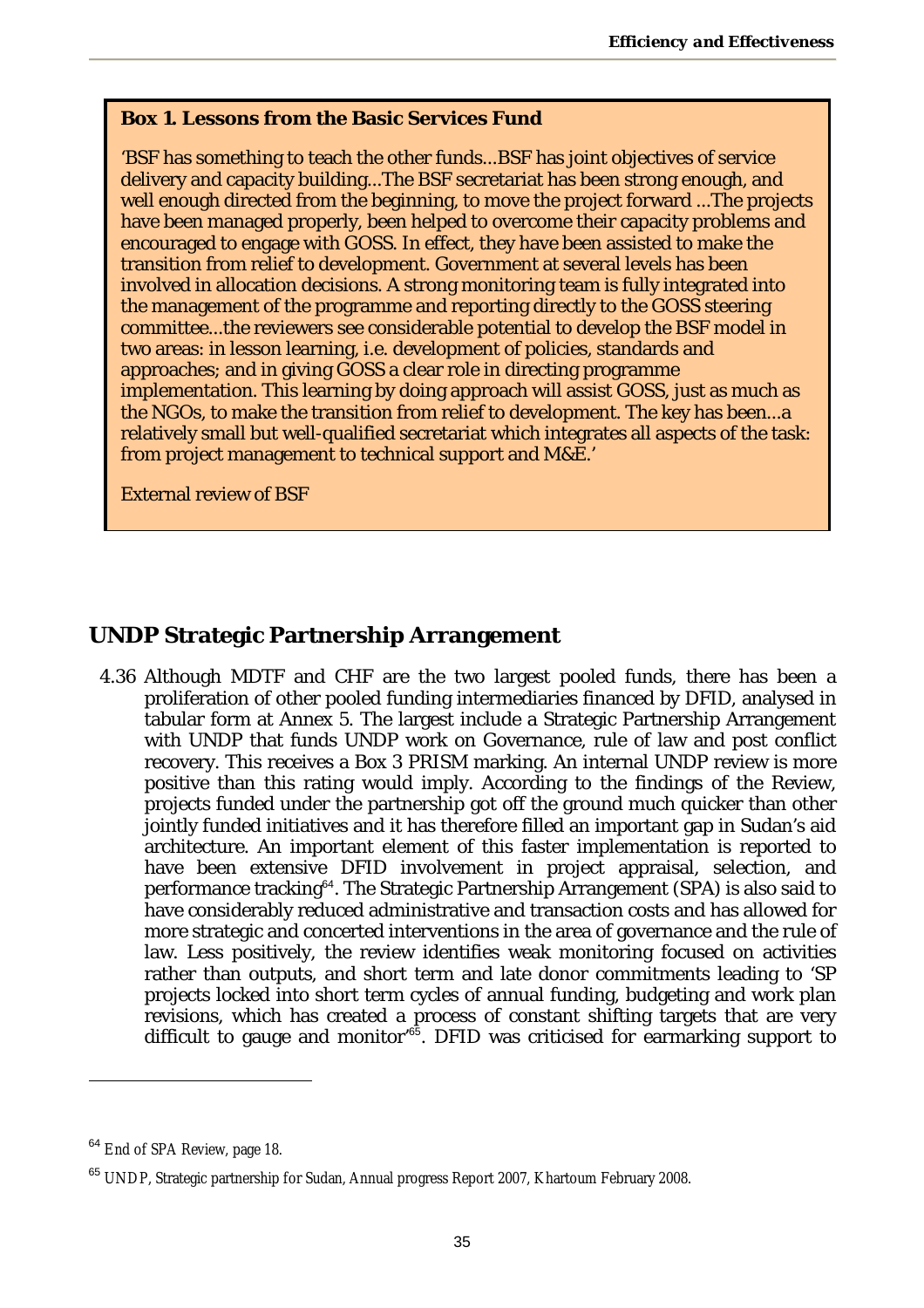specific projects, but has provided unearmarked funding from March 2008. Our interviews revealed additional donor criticisms of perceived weak UNDP management of the partnership.

4.37 There is a general pattern of low ratings for DFID support via UNDP, with the UNDP local Government programme scored as Box 4, one of the lowest ratings.

# **Support for Capacity Building in Southern Sudan**

- 4.38 DFID has supported capacity building in Southern Sudan via a number of different multilateral and bilateral routes, although total spending to date has been modest (Annex 5). It is important to acknowledge that much has been achieved from a very weak starting point, notably helping to put in place basic budget and financial systems with significant DFID technical assistance via the UN and via the support provided by the JDO. Nevertheless, a critical issue for all donors in Southern Sudan has been the initial underestimation of the scale of capacity building and capacity provision that would be needed, and the lack of any overall strategy or framework.
- 4.39 The limited capacity building support that has been given has focused mainly on the centre rather than the states and local Government where services are delivered. Too much of the focus has been on the serious problem of over-staffing with largely unqualified staff taken on at the end of the war, with too little emphasis on creating the capacities required of a modern state. The UNICEF Capacity Building Trust Fund was small and intended to fill the gap until the MDTF came on stream. It did not engage in policy dialogue. World Bank did finance various policy related studies but there was no overall strategy endorsed by Government. For whatever reason, there seems to have been a collective failure of will or vision to take on the challenge on anything like the scale required. The effort from all the parties has remained fragmented and partial. The various capacity building interventions score Box 3 in previous PRISM assessments.
- 4.40 In Southern Sudan the focus on building capacity from the top down, with a concentration on institutions in Juba and on building administrative capacity has resulted in less attention being given to issues of building legitimacy and accountability. Relatedly, in the concerted international efforts at coordination and alignment, there are dangers that civil society may be left out or relegated to having only a service-delivery role, while the importance of creating a strong civil society to press for good governance is overlooked.
- 4.41 Building a new regional government in the South is not only a matter of capacity and resources; it is also a question of adjusting deeply embedded approaches and attitudes of government officials who for 25 years had 'controlled' rather than 'administered' areas under their jurisdiction. For 25 years the SPLM outsourced its social safety net programme to NGOs under Operation Lifeline Sudan. Despite a strong adherence to the CPA, the GOSS has yet to demonstrate a coherent crossministerial approach to recovery principles. Indeed, there is a profound disconnect between some ministries such as Health whose primary health care and staffing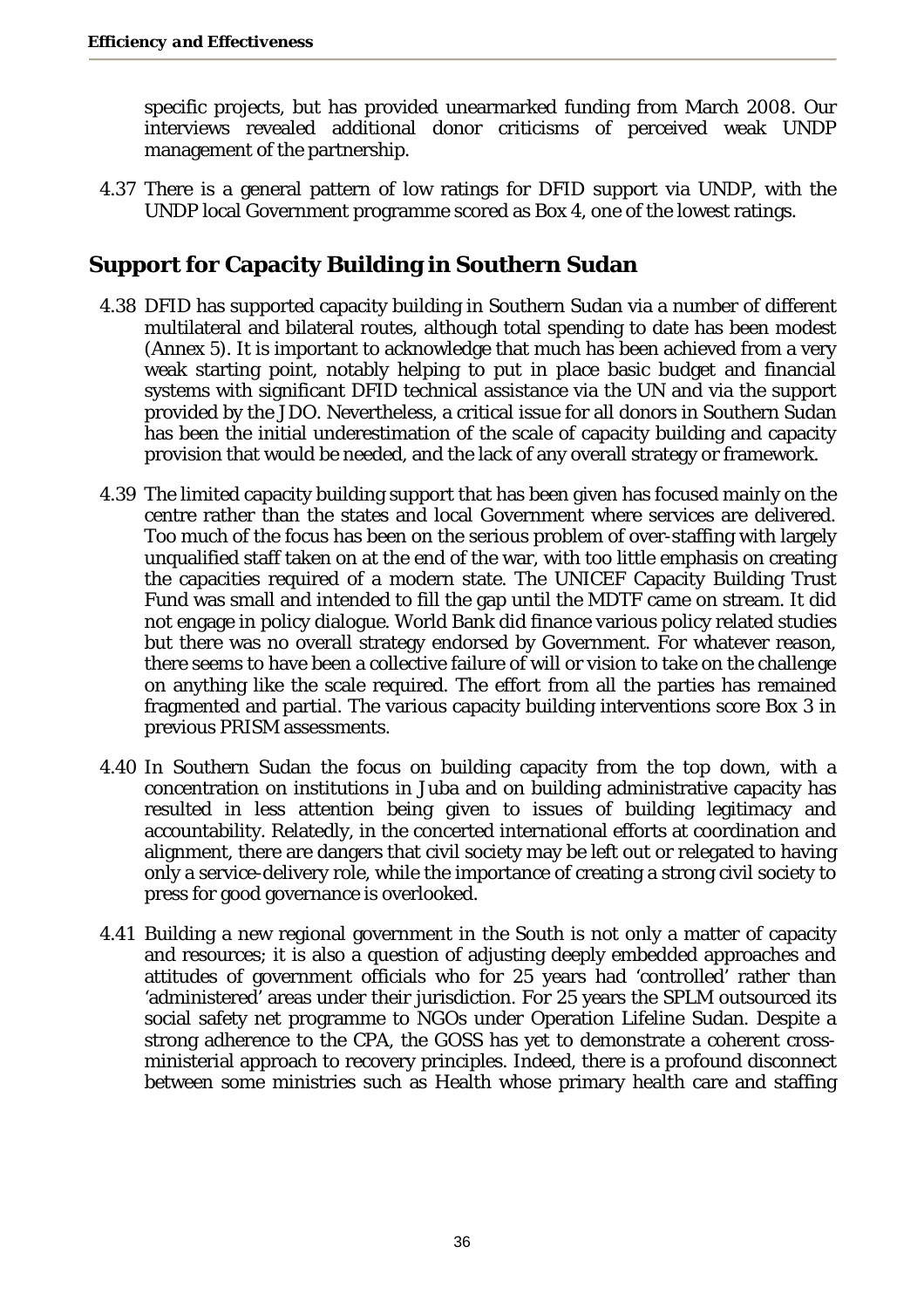budget has been reduced in favour of large infrastructure projects, and Social Affairs and Gender whose approach is largely 'projectised' through NGOs<sup>66</sup>.

- 4.42 The fragility of government structures at all levels in the South points to broader lessons for DFID. Capacity constraints were incontestably evident before the signing of the CPA. Channelling large funds to pooled mechanisms could be no substitute for the human resources required to enable those funds to be efficiently and effectively used. DFID has responded to the inertia of the MDTF by the proliferation of further pooled funds, but has not matched this with appropriate levels of capacity assistance to administer and create true GOSS ownership of these funds.
- 4.43 There has been a related lack of leadership on policy dialogue with the Government. Although the JDO has policy dialogue within it's mandate, this is limited to technical issues, with no mandate to confront the more politically sensitive areas. Policy leadership is a function that would in other circumstances fall to the World Bank. The Bank has taken this on to some extent, but the WB has had less funding available for the necessary analytical work that underpins policy dialogue than would be the case in a country where it had a lending relationship, and faced resistance from some donors (though not DFID) to spending money on research. Other factors have been the lack of a WB resident country manager, the limited leverage over sector policy when disbursements are still a small percentage of Government spending, and understandable reluctance to take on the more difficult issues when CPA is still fragile. DFID-S might have sought more of a leadership role on policy dialogue through more frequent interactions at a high level. For understandable reasons, it did not do this, preferring to work through the established joint mechanisms. It focussed instead on lobbying with JDO partners for the WB to strengthen their presence and leadership.
- 4.44 The consequence of lack of effective policy dialogue has been that a largely compliant international community has been slow to challenge skewed GOSS spending priorities that have left responsibility for basic services with the donors and NGOs.

### **Effectiveness in Rule of Law**

- 4.45 The development of an independent police and prison service are essential in creating a climate favourable to individual and community development, removing the security and armed forces from direct involvement in everyday life.
- 4.46 The safety, security and access to justice programme disbursed approximately £10 million over the three years to end 2008. Difficult relations with the GNU affected what could be achieved in the north, although there has been progress in community policing; there have also been some procurement problems and a general issue of low starting capacity in the South. It was implemented via contractors (Atos Consulting, British Council and International Procurement Agency) providing training and study tours, equipment and technical advice. The

<sup>&</sup>lt;sup>66</sup> Comment based on interviews.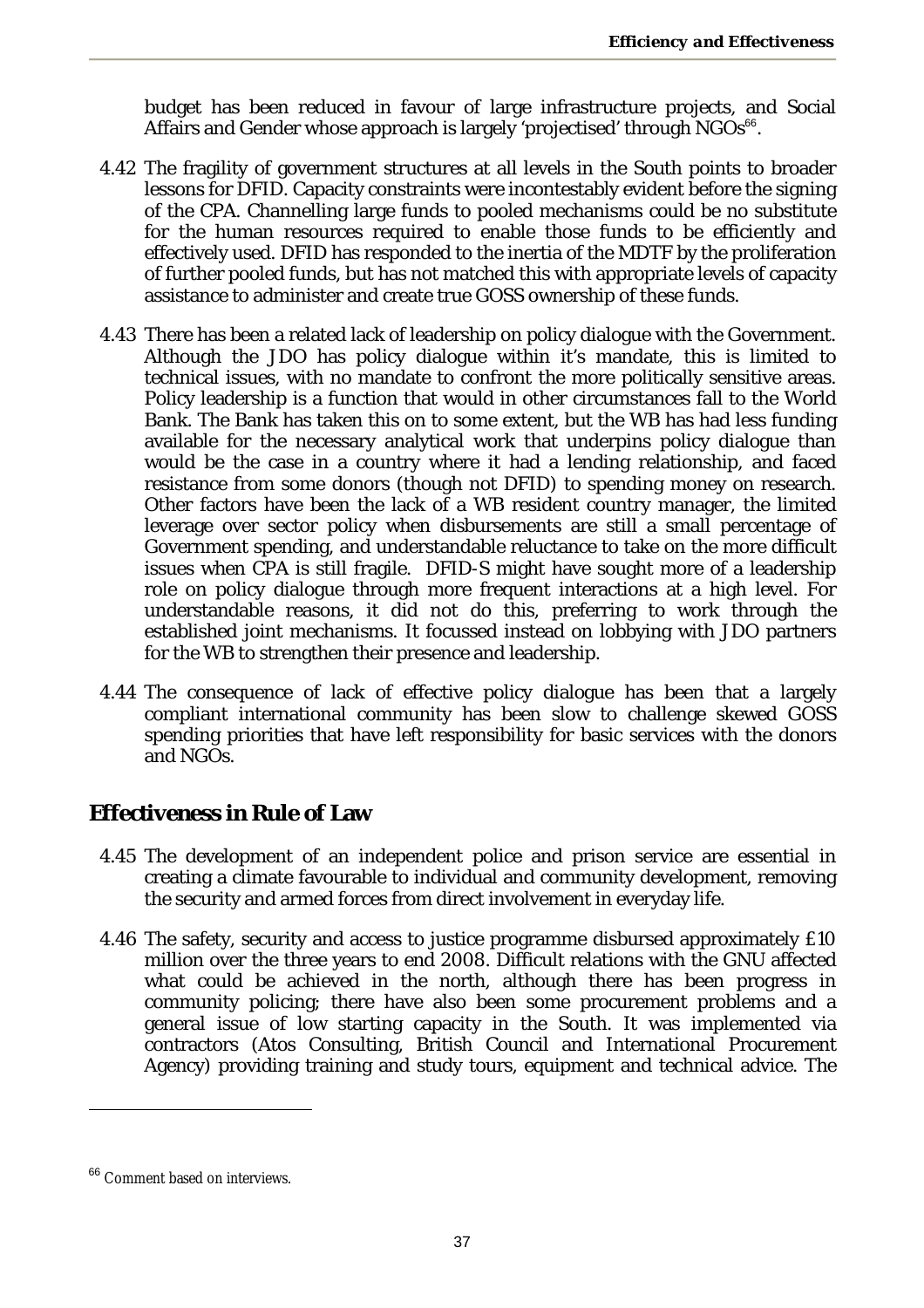activities have been on the whole efficient and effective in terms of outputs, but the programme received a Box 3 rating in its review.

- 4.47 The CPA provides a planning framework for improvement in Rule of Law, but the implementation of the provisions has been extremely slow in starting. Access to resources and to appropriate models to develop the police and judiciary is extremely limited, while a dual system of formal and customary courts has emerged, the former steeped in Sharia law.
- 4.48 Other support has been provided through the Strategic Partnership Arrangement referred to above (paragraph 4.36-4.37). It has assisted the different spheres of justice and law enforcement, and the local administration, through technical assistance and small scale procurement. This mechanism was also used for providing joint support to the census, a critical element of the CPA (carried out in 2008, though the results have not been accepted by the South). The strategic partnership also received a Box 3 PRISM score. They stumble on similar issues to the bilateral DFID projects.
- 4.49 Although the strategic partnership has provided a joint funding mechanism for support to the Rule of Law, there remains an unmet need for improved coordination in the sector. Support provided through the strategic partnership has not been well coordinated with the DFID bilateral programme, and internal compartmentalisation within UNDP has meant that rule of law has until now been separated from conflict sensitivity work (Threat and Risk Mapping Analysis), also funded by DFID.
- 4.50 Achieving sustainable outcomes is a major challenge for interventions in this sector. Focused on advisory roles, the transfer of skills through short term, off the job training, and on the delivery of equipment, the programmes have struggled against the absence of strategic plans, systems and structures amongst counterparts. There has been very low buy-in from the north, and a very low initial starting point in the south.
- 4.51 The Inspector General of Police estimated in February 2007 that three quarters of the police officers in Southern Sudan were illiterate<sup>67</sup>. They are in effect demobilised SPLA soldiers. Some 90% of day to day criminal and civil cases in Southern Sudan are handled by customary law (which is recognised in the Interim Constitution as a source of law<sup>68</sup>). The reach of the formal justice system is therefore limited.
- 4.52 The submission for the successor Justice and Peace Development Programme (JPDP)69 includes a brief section on Safety, Security and Access to Justice

<sup>67</sup> http://www.ssrnetwork.net/documents/PractionersCourse/Jun08/Bruce%20Baker%20- %20Southern%20Sudan%20Handout.pdf Accessed 11 April 2009

<sup>68</sup> A study of customary law in contemporary Southern Sudan. Justice Aleu Akechak Jok, LLB Robert A Leitch, M.BE Carrie Vandewint, B.Hum M.A. World Vision International And The South Sudan Secretariat of Legal and Constitutional Affairs, March 2004.

<sup>&</sup>lt;sup>69</sup> DFID Khartoum, Justice And Police Development Programme, 2008/9 - 2012/13, Project Memorandum And Logical Framework, 15 October 2008.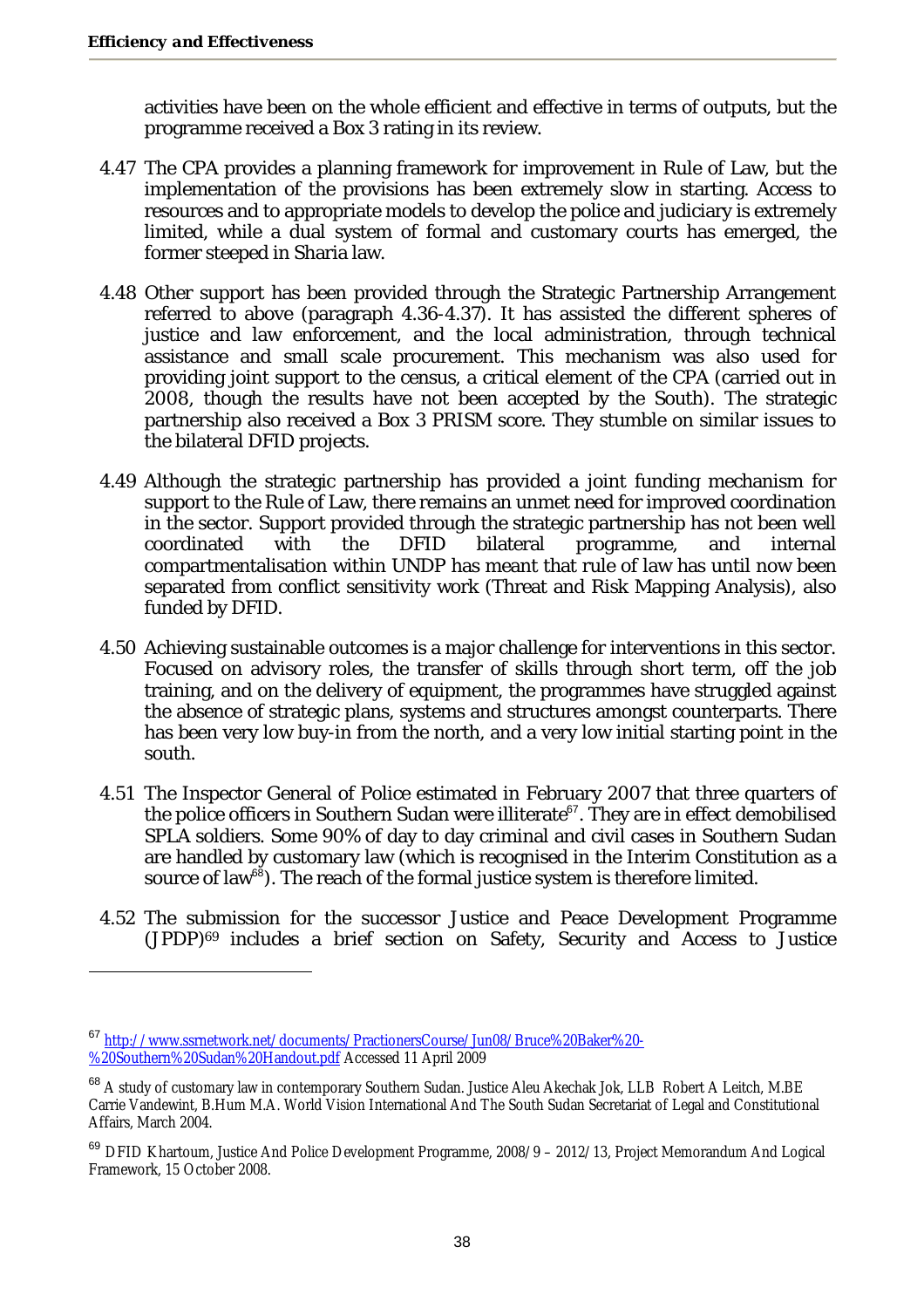programme 'achievements'. These are high level, and are linked to peace or the reinforcement of the rule of law in the very long term: strategic plans are produced for Ministry of Justice (MoJ) and the national police, training units established in both police forces, some management communication and language training provided for the MOD and the judiciary, and family and child protection units established in Khartoum.

- 4.53 This approach assumes considerable compatibility of the legal and security agencies to western governance. There is no evidence that it has durably affected behaviour, let alone the experience of justice by the mass of the population. What it may have done is to create a privileged relationship which had not existed until then. A new generation of law enforcement officials is emerging, with which the UK will share elements of an operational culture and language.
- 4.54 The JPDP does bring in some additional elements, including some attempt to strengthen oversight of and accountability to communities. However, the submission lacks strong analysis of the current community experience of the police and justice system. The assumptions as to the reach of the formal justice system are not explicit, but the bulk of the population is clearly outside it. It is not clear how the largely technical and managerial inputs proposed will address the major causes of injustice or have more than marginal impact on the behaviour of the police and justice system over DFID's own proposed time frame of achieving impact in the period to 2011. It is in the nature of support in this area of work that progress is slow and requires long term commitment. The question is one of priorities, whether long term, risky investment in the justice sector should be preferred to investments with a more predictable and immediate benefit to livelihoods, a 'peace dividend' that will also help to reduce threats to personal security.

### **Effectiveness in Security Sector Reform and Disarmament, Demobilisation and Reintegration**

- 4.55 Respondents have described the security sector as central to the implementation of all peace processes (an importance ranking comparable only to natural resources). The most immediate priority for Disarmament, Demobilisation and Reintegration (DDR) and Security Sector Reform (SSR) is the move by the Sudanese People's Liberation Army (SPLA) and the Sudan Armed Forces (SAF) to restructure themselves into more professional military forces capable of maintaining stability and implementing political directives.
- 4.56 The CPA provides a framework for DDR in Sudan although not covering the Darfur conflict, where DDR and SSR are premature.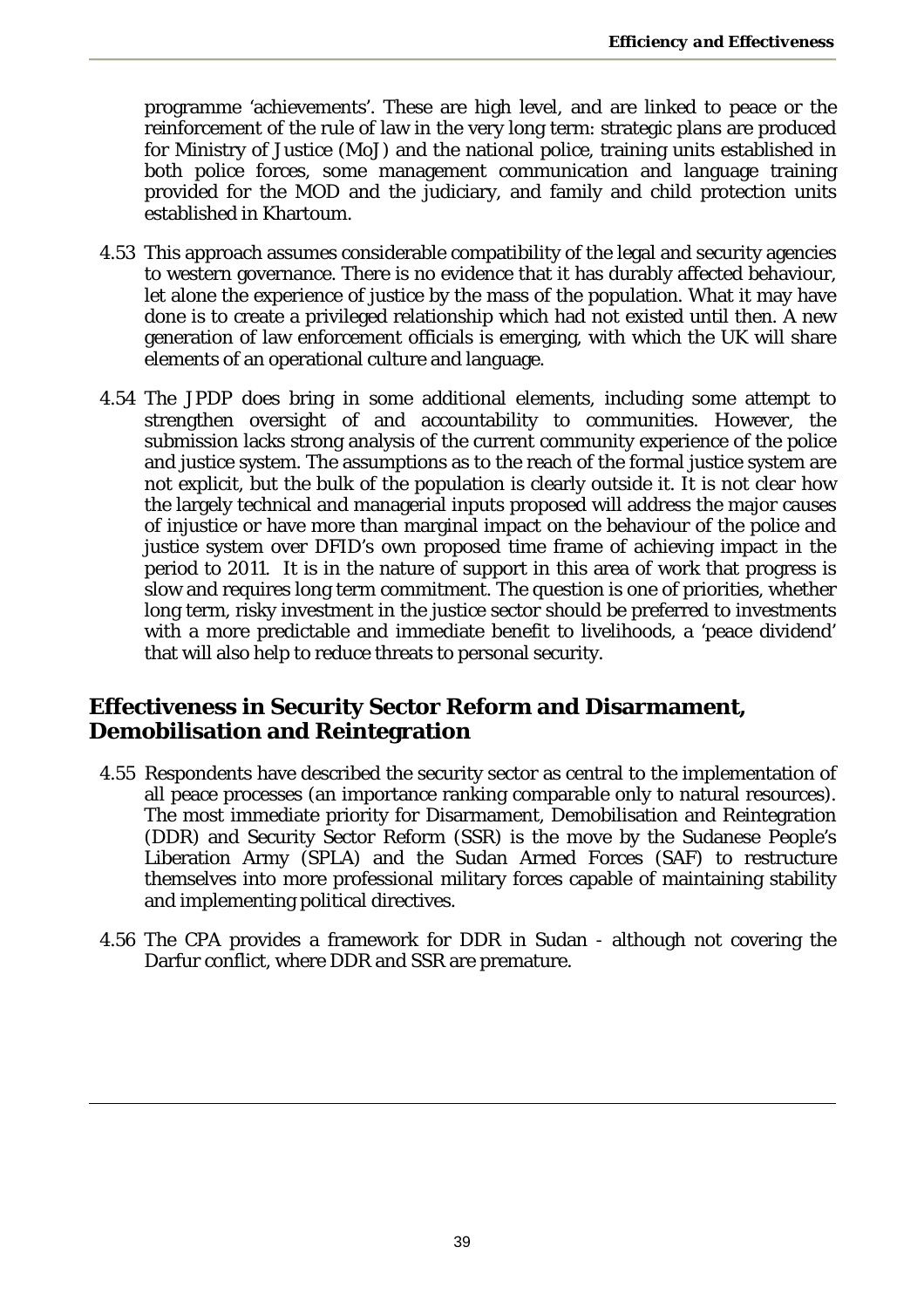- 4.57 Reviews and evaluations<sup>70</sup> show that progress is heavily influenced by broader issues, such as the 2011 referendum on the status of Southern Sudan. The more direct political influences on DDR are:
	- Its prevalent management by political rather than professional criteria and
	- The tensions around the disarmament of Other Armed Groups (OAGs) which are not stably aligned with the dominant groups in the South and North and represent a significant risk in the medium term.
- 4.58 The SPLA continues to bear primary responsibility for internal security in the South, while police and rule of law structures are nascent and civilian oversight of the security sector is weak. The SPLA, undergoing a fundamental force transformation process, is itself confronting the challenges involved in moving from a largely volunteer-fed, payroll-less rebel army, into a professional force. In 2009 the SPLA takes over one-third of the GOSS budget (mostly on salaries) at a time when the GOSS is in the midst of a fiscal crisis.
- 4.59 Over time the UK has provided a series of advisory services, supported the Joint Integrated Units through the MoD, plus provided funding for the demobilisation of child soldiers by UNICEF, amounting to a total of approximately £5 million. With UK support, the Ministry for SPLA Affairs and the SPLA have drafted a Defence White Paper that lays out the strategic vision of the SPLA and the basic policy framework for strategic planning for the next several years. With the SPLA Act it provides the fundamental legal, policy and planning frameworks to develop a force that can contribute to peace and security in Sudan.
- 4.60 The DDR programme was formally launched in June 2009 with an ultimate target of 180,000 demobilised personnel. \$88 million was pledged at the DDR Roundtable Conference in Juba in February 2009, and in the first quarter of 2009, some 5,000 SAF, Popular Defence Forces and SPLA soldiers were demobilised, mostly from Blue Nile province<sup>71</sup>. Prior to the formal DDR process, disarmament lacked clear analyses of the current situation, and was very partial. Indeed, the overall number of troops under the SPLA has grown, and the SAF is engaged in active operations in Darfur.
- 4.61 A new DFID project for SSR for £6.75 million spread over three years was launched in 2009, after a delay of nine months due to procurement difficulties. It is more clearly linked to the strategic level of decision making in the SPLA, providing for two broad streams dealing with force structure and with democratic accountability. It is highly probable that it will establish new milestones thanks to a very good level of access.
- 4.62 However this will take place in a context dominated by increasing strategic concerns. In the period up to the 2011 referendum, there is a reluctance to embrace changes that might pose risks such as demobilisation leading to possible sedition by

<sup>&</sup>lt;sup>70</sup> For example "Every DDR is unique: A Review of DFID Support to the Disarmament, Demobilization and Reintegration Programme in Sudan", November 2006, Morse et al. Is there a more recent ref than this?

<sup>&</sup>lt;sup>71</sup> UN News Centre, June 2009, http://www.un.org/apps/news/story.asp?NewsID=30636&Cr=unmis&Cr1=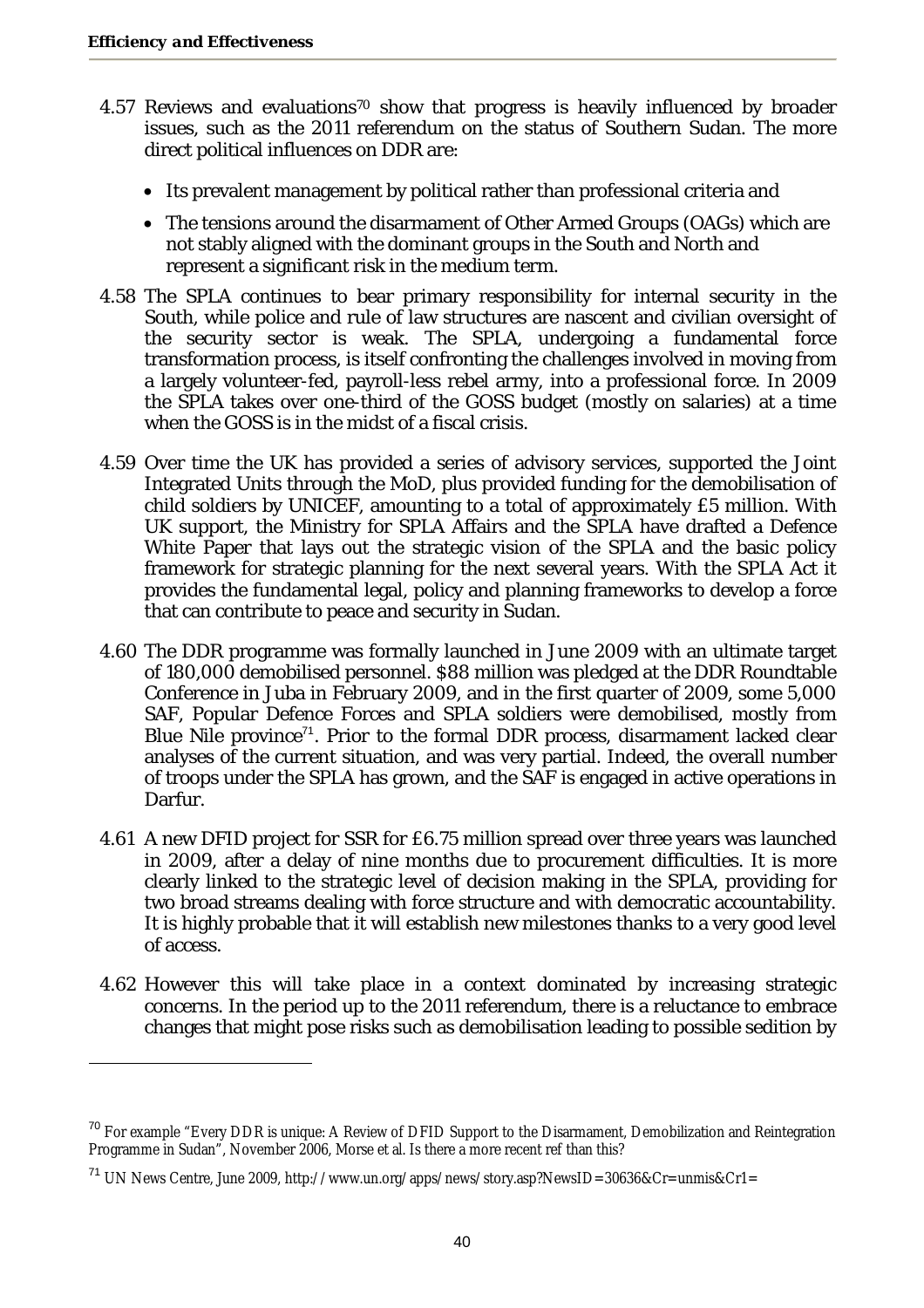rogue SPLA units, or damaging the ability to respond militarily to incidents. Moreover, according to UNMIS, discipline in the SPLA is deteriorating. The sharper approach to DDR and SSR, begun in 2007, is only beginning to bear fruit in 2009, at a time when the strategic climate has become more challenging.

### **Effectiveness in Support to National Peace Processes and to Local Level Peace and Reconciliation**

- 4.63 There is a dangerous combination of high levels of civilian gun ownership in Southern Sudan, on-going tensions between ethnic groups, frequent resource scarcity (grazing land, cattle, water), and very limited security provision. However, there is a lack of clear policy on how these issues should be addressed. There is no regulatory framework that establishes arms controls within a broader framework of security and development.
- 4.64 DFID has led donor efforts to tackle this complex field which combines recovery, conflict resolution and work on small arms. It has helped new organisations to become involved or develop their work in new areas, most notably UNDP, and the NGOs PACT and Safer World, and has deployed contractors such as Coffey and Albany to link strategic processes to civil society.
- 4.65 DFID has for example supported the design of a combined UNDP NGO programme called Community Security and Arms Control (CSAC) jointly funded by Norway. The first stage is a £1.45 million pilot programme for the unstable area of Jonglei in the eastern part of Southern Sudan (funded by the Conflict Prevention Pool (CPP) but to be picked up in later stages by the SRF). This supports a series of interdependent interventions involving arms control, recovery, with development and community support to the rule of law.
- 4.66 CSAC is designed to improve the security environment of communities and thus to contribute to the consolidation of peace. This is part of a broader UNDP strategy that includes:
	- enhanced cooperation within Sudan and regionally to address cross-border security concerns;
	- Supporting GOSS security decision-making structures (in particular a new peace commission) and policies to ensure community-focused security provision.
- 4.67 In Darfur DFID has administered support to the peace process (mostly in the form of analytical inputs by key specialists), and initiated two projects by contractors to enhance the capacity of UNAMID. The first by Albany Associates was aimed at the Department of Public Information (DPI), to ensure UNAMID is capable of managing press and information operations adequately by July 31 2008. It was to help UNAMID coordinate its activities with the wider effort on public information and outreach, including with the military side of the UN mission, the Joint Mediation Support Team (JMST), and the Darfur-Darfur Dialogue and Consultation (DDDC). Finally it aimed to develop the capacity of the local outreach and local media outlets which the contractor set up in Khartoum and Darfur.
- 4.68 This project has been reviewed and given a DFID score of 4 (very limited achievement, extensive shortcomings), mainly due to severe delays caused by the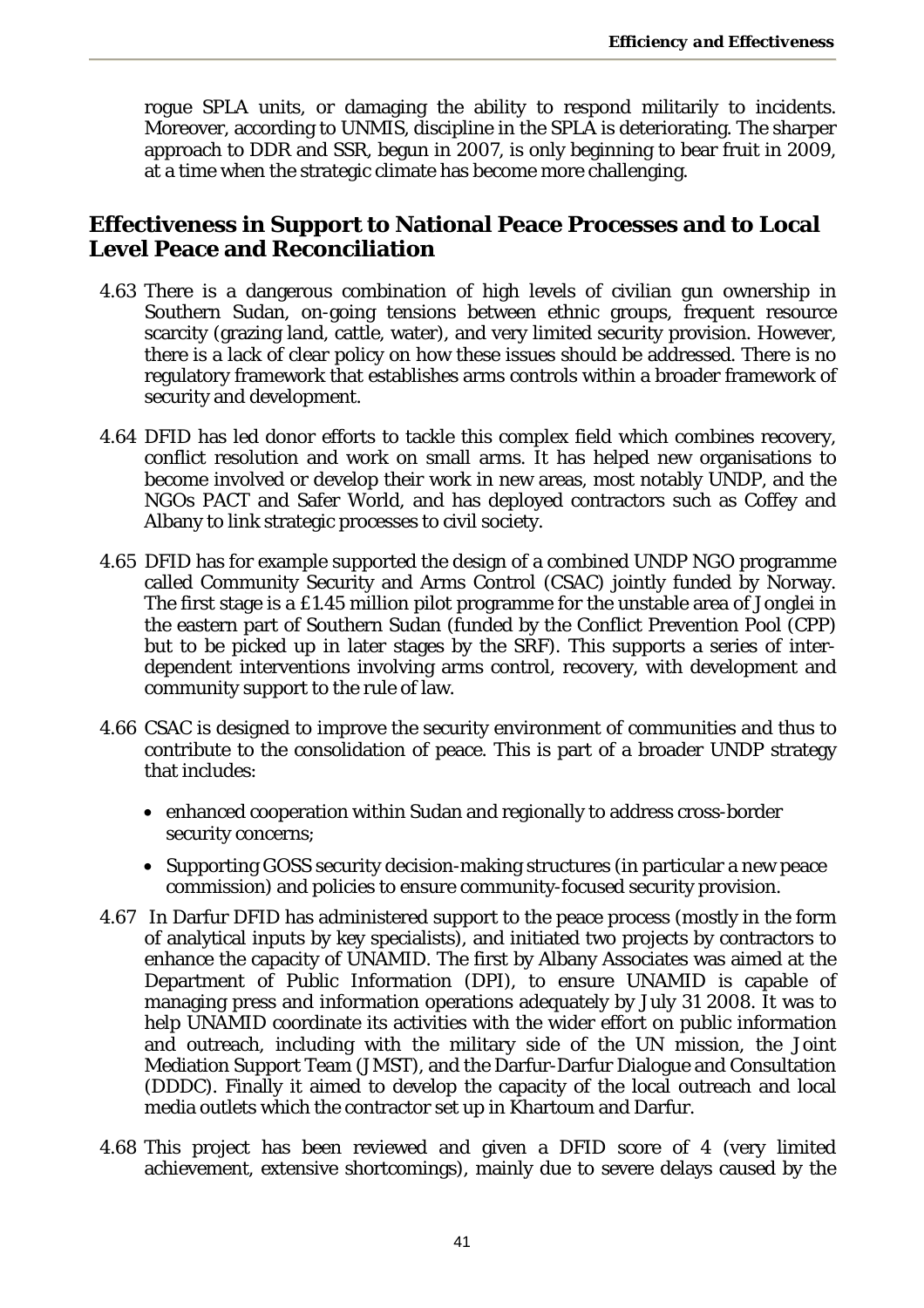slow procedures of the UN and its restrictive security guidance, and to low sustainability and outreach to key political stakeholders.

- 4.69 A subsequent DDDC Coffey project is to make the DDDC increasingly operational, active and effective, and its outputs are for the DDDC to conduct regular dialogue and consultation in Darfur, a dialogue which is inclusive and driven by the grassroots. It is making local voices, needs and perspectives heard in the political process. It also works with key institutions supporting dialogue, and peace-building to deliver shared goals. The project is still ongoing and is appreciated by the DDDC. It has allowed contacts to be made with local groups, but was also severely delayed due to the public tender process.
- 4.70 Abyei, Blue Nile State, and Southern Kordofan/Nuba Mountains are known as the Transitional or 'Three Areas'. CPA protocols recognise the special status of the Three Areas, due to their contested nature over the war period, and the existence of significant oil and mining resources. Lying on the border between the north and the south, the population is ethnically diverse.
- 4.71 After considerable lobbying DFID has managed to attract greater operational and donor interest in the Three Areas - a potential flash point of future conflict. This was achieved by establishing a donor steering committee with a single strategy matrix, and directly encouraging the EC to deploy a conflict adviser based in the Abyei region. Links were established with the USAID Office for Transition Initiatives (OTI) programme, which would have allowed the implementing partner – the NGO PACT - to sustain outcomes achieved by OTI (the partner was however asked to leave as part of the Government sanctioning certain agencies after the ICC ruling).
- 4.72 PACT meanwhile began to carry out comprehensive conflict assessments. It has received funding from the Peace-Building Fund for the Three Areas (which takes over from the Sudan Peace-Building Fund managed by the FCO and re-targeted jointly with DFID after an evaluation showed it to be poorly prioritized) and leads to a programme to design models of Community Early Warning Systems, local dissemination of information on the CPA, development of community capacity to resolve conflict peacefully, and targeted support to civil society organisations. It operates alongside the support the Southern Sudan Peace Commission to lead south-south conflict resolution dialogue.
- 4.73 The Threat and Risk Mapping Assessment (TRMA) tool developed by UNDP is another initiative funded by DFID for £1.1 million. It provides an approach to identify key issues and needs in an inclusive and participative process by local communities and in partnership with authorities at national, state, province, and local levels. Its focus has been on the border areas between the South and the North, as well as to a lesser extent in the East and Darfur. It aims to enable constructive dialogue around key socio-economic risks to recovery, as well as prioritising and informing peace-building activities around reconciliation and confidence building.
- 4.74 The final output from this process is very developed at this stage, and is a georeferenced map which charts key security threats and socio-economic risks, and helps coordinate constructive responses. It is intended to help address the key issue of non-implementation of peace agreements at the local level. The planning tool highlights key needs and should improve institutional memory across a range of actors and promotes effective sharing of information. Although it still needs to be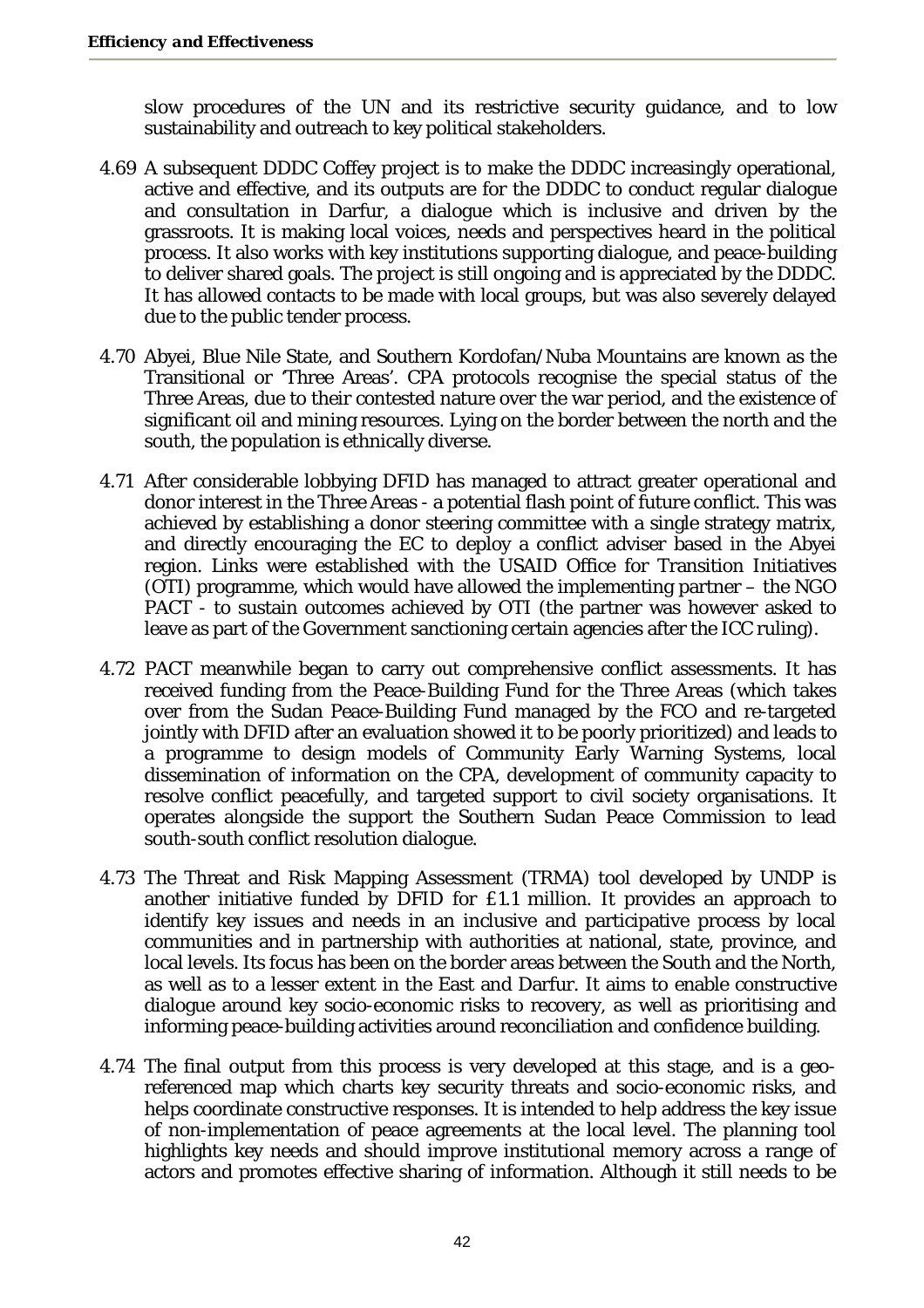evaluated, it has deployed in an impressive manner, but still has to demonstrate how well it has engaged state and local level authorities, to whom the tool should be handed over

4.75 An important area of work related to the CPA should have been DFID leadership of technical work on debt management. This is important because allocation of debt liabilities between GNU and GOSS will need to be agreed as part of a final settlement, while debt relief will be needed to permit re-establishment of lending relations with World Bank and the IMF, key players in future reconstruction and development in North and South. The access to credit that debt relief will open up is a potentially important incentive that can be used as a bargaining chip in brokering the final deal. Although the politics throughout the period would not have permitted progress on debt relief, the technical assistance project was funding essential preparatory work in establishing the stock of debt, and improving debt management. It was unfortunate that the project was suspended by DFID HQ because of perceived political sensitivity. This interrupted important and necessary preparatory work, and by not following through on a commitment to take the lead, potentially makes it harder for DFID to be successful in future efforts to engage GNU.

# **Aid Effectiveness: The dilemma of pooled funding**

- 4.76 The large share of aid that is provided via pooled funds and other intermediary arrangements means that the opportunities for DFID to follow the approach proposed in the CEP and capitalise on its comparative advantages of staff on the ground and flexible procedures is limited. It has had to work on improving the performance of the multilateral institutions through which the majority of support is delivered. This would not matter at all, and would indeed be a positive finding, if DFID resources were being disbursed via pooled fund arrangements that were themselves being flexibly managed in support of a common programme – although it might prompt questions as to what type and size of office DFID needs in order to channel money to other development agencies. However, as we have seen, the chosen pooled and multilateral funding mechanisms have not developed to fulfil the roles envisaged when they were established.
- 4.77 The July 2008 country plan asserts that pooled funding will improve efficiency, donor coordination and operational flexibility. However, with the proliferation of pooled funds that DFID has helped to encourage, it seems unlikely that any of these benefits are currently being achieved to any significant extent, and there seems little reason for confidence that they will be in future.
- 4.78 The joint instruments through which DFID policy was to have been implemented the MDTF, and the CHF - have not developed to fulfil the roles initially envisaged for them. This has left DFID with a dilemma. It has allocated the bulk of its funding to instruments that have proved inadequate to the task assigned to them, and has delegated some of the policy influence functions to a joint team that lacks the professional capacity to exert influence proportional to the collective weight of the donors supporting it. Meanwhile, with one of the strongest cadres of professional staff in the country, and with a capacity to move quickly and to adapt management systems to provide flexible support, DFID has been constrained to work mainly by seeking to improve the multilateral channels to which it has committed itself.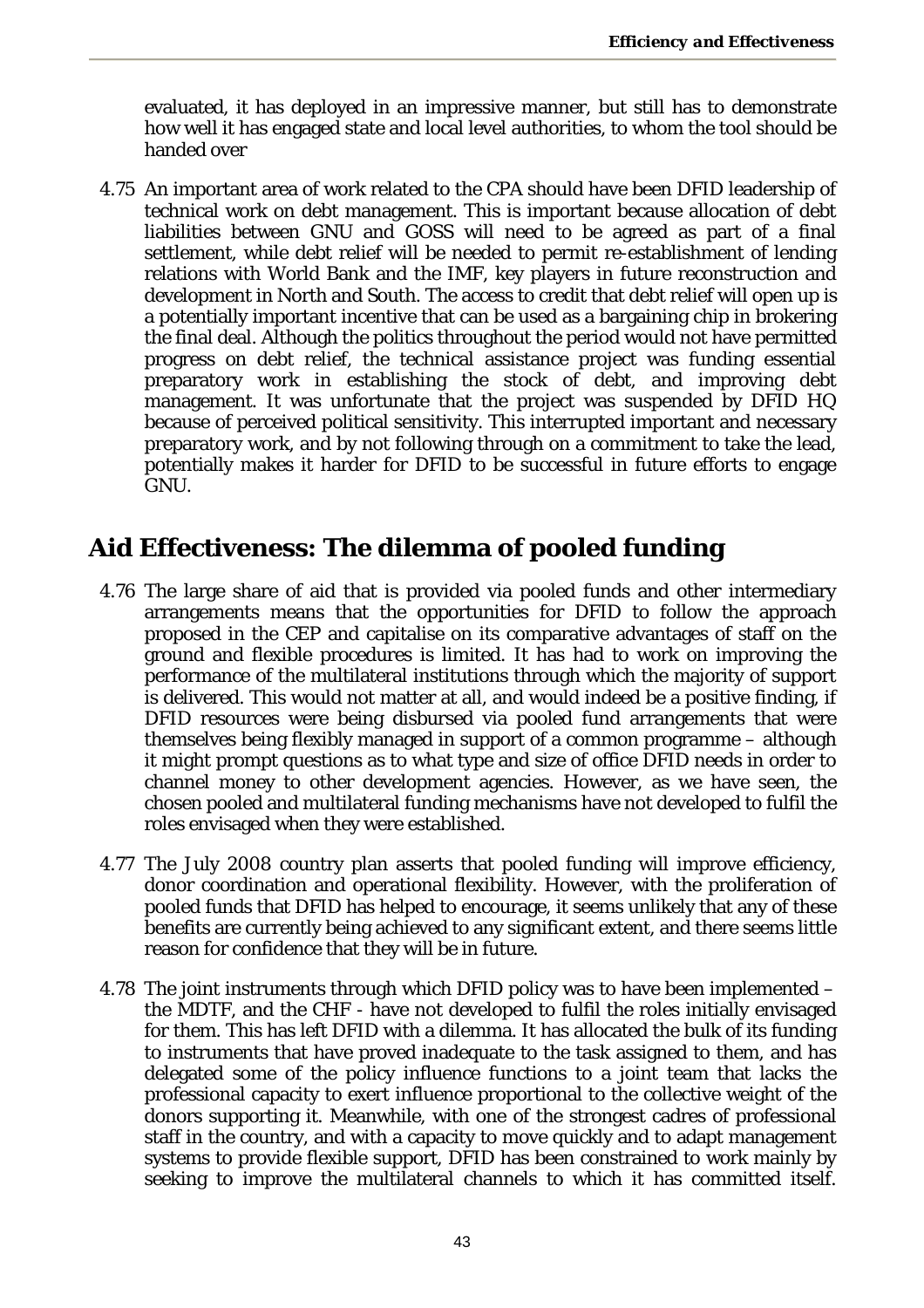Significant bilateral channels of support have been used to fill some gaps but many of our interviewees talked of lost opportunities. It is interesting to compare the weak performance of the CHF with bilateral support provided by DFID to the 2005 Humanitarian Workplan, before the CHF was established. The OCHA Review of this Workplan expressed particular appreciation for DFID's early funding that enabled, for example, seeds and tools to be distributed on time for the planting season, the first time that this had been accomplished $72$ .

- 4.79 DFID Sudan can not simply walk away from these instruments. The CHF is part of a global initiative in which DFID has taken a lead role, and the Sudan Recovery Fund was set up with DFID technical assistance in design. The JDO was something of a flagship for aid harmonisation, launched at the initiative of five development cooperation ministers from the sponsoring countries. As the largest donor to CHF and third largest to the MDTFs, DFID has obligations to the agencies charged with managing the funds, and to donor partners in financing the three organisations. DFID does however have choices regarding the share of resources that it devotes to the three institutions, while the combination of professional and financial resources it has available place it in a uniquely strong position to influence how the three institutions develop.
- 4.80 In the case of the MDTFs, they are playing a useful role and improving portfolio management, even if not able to completely fulfil the role originally envisaged; the approach of continuing to press for improvements with other donors is sound, with emphasis rightly placed on appointing a resident World Bank country manager and on bolstering the WB role in policy and sector strategy. The WB is now applying the more flexible procedures that it developed for use in fragile state situations and has increased local staffing; a case could probably be made for further adaptation, but the WB procedures are decided at corporate level, and there is limited scope for further progress within Sudan.
- 4.81 In the case of the CHF, the pilot schemes in the different countries have developed in different ways. The need is for reforms to enable CHF to meet the original objectives, and those reforms are not incompatible with the overall policy. As the largest donor, DFID has the leverage to press for the necessary changes, and can provide its own aid to CHF in ways that facilitate them. We return to this issue in our recommendations.

# **Efficiency of Management Arrangements**

# **Staffing Levels and Allocation**

 $\overline{a}$ 

4.82 Table 8 shows how the staffing of the Sudan programme has evolved since the establishment of DFID Sudan. Since December 2006, there have been around 20 UK staff and 10 locally appointed staff (SAIC) working in the DFID office in Khartoum. The table also shows DFID staff working in the JSU. It does not include

<sup>&</sup>lt;sup>72</sup> Barnaby Willitts-King et al, (2007) ' Evaluation of Common/Pooled Humanitarian Funds in DRC and Sudan', OCHA, 17 October 2007.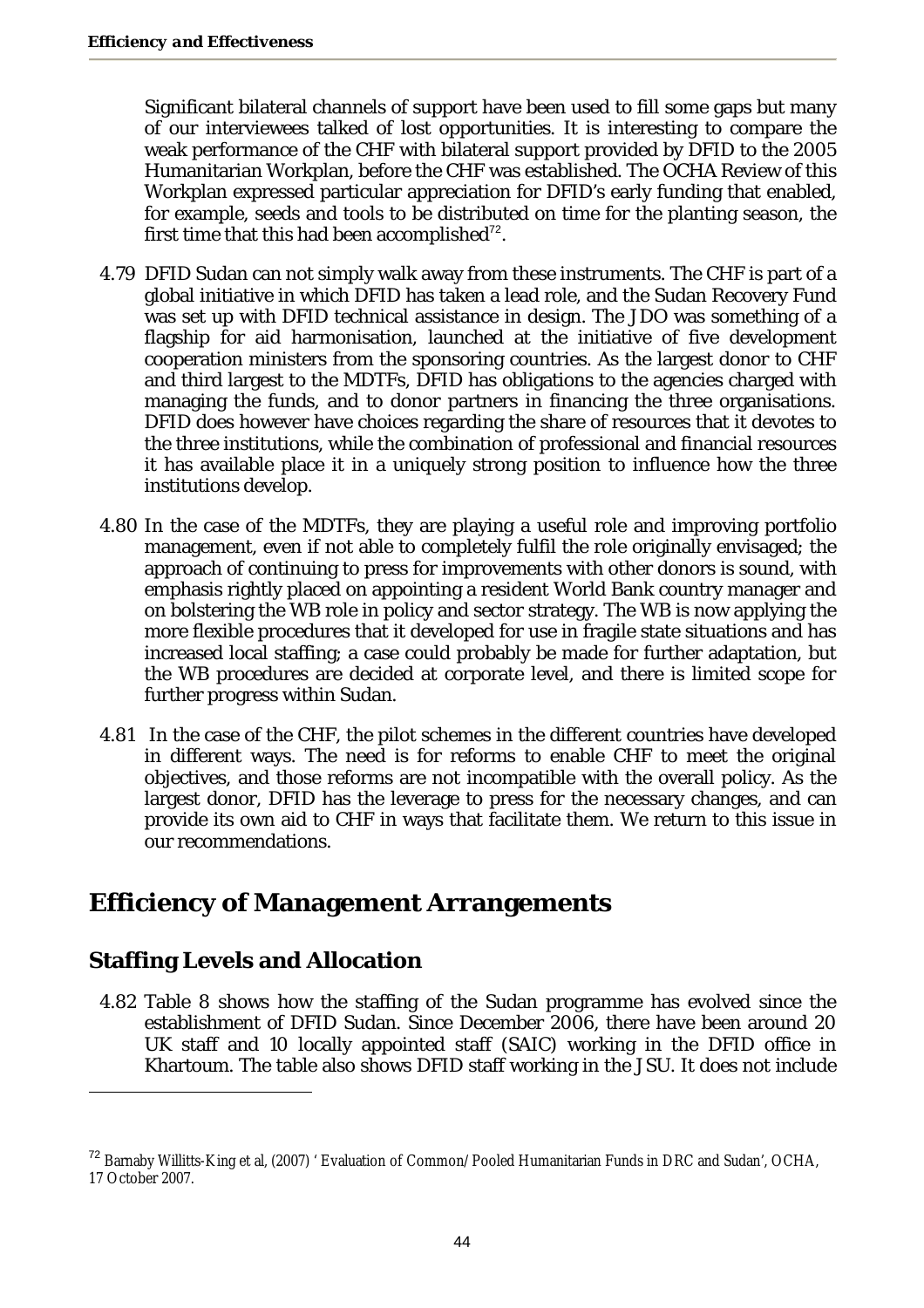the time of UK based advisers working on the Sudan programme, accounting for roughly two more full time equivalent staff. It does not include staff seconded to the JDO.

|                 | <b>Dec-05</b> |            |             |       |                | <b>Dec-06</b> |             |       |    | <b>Dec-08</b> |             |       |  |
|-----------------|---------------|------------|-------------|-------|----------------|---------------|-------------|-------|----|---------------|-------------|-------|--|
|                 |               | <b>HCS</b> |             |       | <b>HCS</b>     |               |             |       |    | <b>HCS</b>    |             |       |  |
| <b>Location</b> | UK            | Ovs        | <b>SAIC</b> | Total | UK             | Ovs           | <b>SAIC</b> | Total | UK | Ovs           | <b>SAIC</b> | Total |  |
| Kenya           | 0             | 11         | 35          | 46    | 0              | 8             | 35          | 43    | 0  | 9             | 34          | 43    |  |
| <b>Sudan</b>    | 15            | 8          | 0           | 23    | 4              | 21            | 9           | 31    | 2  | 19            | 11          | 32    |  |
| Tanzania        | 0             | 13         | 29          | 42    | 0              | 10            | 28          | 38    | 0  | 9             | 19          | 28    |  |
| <b>Ethiopia</b> | 0             | 12         | 32          | 44    | 1              | 14            | 32          | 47    | 0  | 18            | 34          | 52    |  |
| Total           | 15            | 44         | 96          | 155   | $\overline{2}$ | 53            | 104         | 159   | 2  | 55            | 98          | 155   |  |

| Table 8. DFID Sudan Programme Staffing |
|----------------------------------------|
|                                        |

4.83 Compared to other country offices, the staff complement in Sudan is more heavily weighted towards UK staff, as would be expected in a country afflicted by civil conflict and with serious personal security issues, factors that limit the potential for deploying local professionals. Because UK staff have to be used in roles that in other countries can more easily be localised, more of them are needed to deliver a given programme, and the spend per UK staff member is slightly below average. Overall spend per staff member is higher (Table 9).

| Country         | DFID Spending 2007-8 Emn |                                                   | Spending Per Staff member, Emn         |  |  |  |  |  |
|-----------------|--------------------------|---------------------------------------------------|----------------------------------------|--|--|--|--|--|
|                 |                          | <b>Total</b><br>including<br>locally<br>appointed | Home Civil Service, UK and<br>Overseas |  |  |  |  |  |
| Kenya           | 45                       | 1.0                                               | 5.0                                    |  |  |  |  |  |
| <b>Sudan</b>    | 135                      | 4.2                                               | 6.4                                    |  |  |  |  |  |
| <b>Tanzania</b> | 123                      | 4.4                                               | 13.7                                   |  |  |  |  |  |
| <b>Ethiopia</b> | 140                      | 2.7                                               | 7.8                                    |  |  |  |  |  |
| <b>Total</b>    | 443                      | 2.9                                               | 7.8                                    |  |  |  |  |  |

### **Table 9. DFID Spend per Staff member**

- 4.84 DFID Sudan office is organised into three teams, one of which (Team 3) has responsibility for office management and corporate services.
- 4.85 Team 1 deals with humanitarian and recovery issues. There are separate advisers dealing with humanitarian aid and with the support for recovery, as well as a deputy programme manager, two locally recruited programme officers, and an admin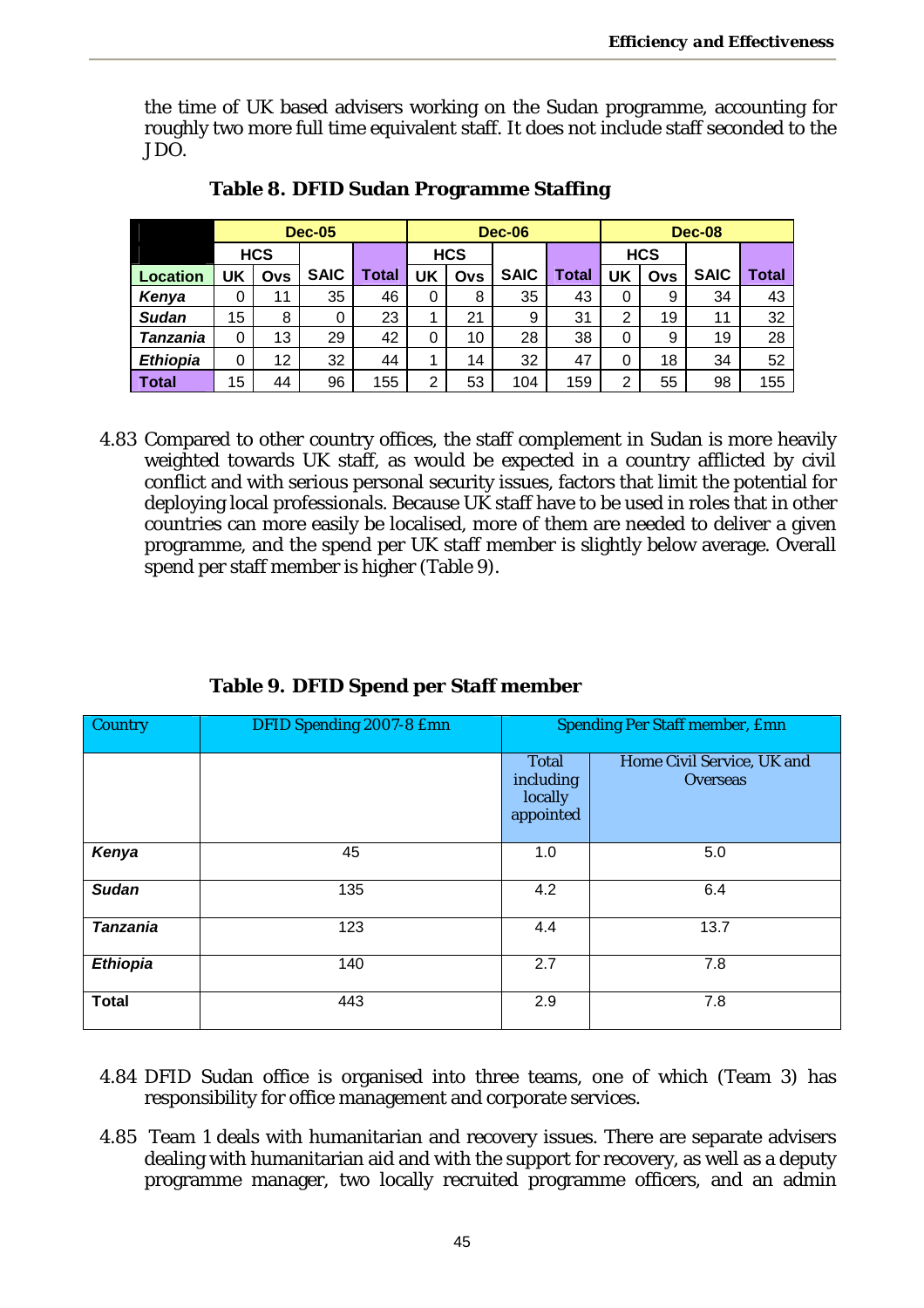assistant. Although the humanitarian and recovery work is in principle integrated at the level of the team leader, the separation of the advisory roles in this way does carry some risk of compartmentalising 'recovery'. There is a respectable argument to be made that all activities, including humanitarian aid, should be continually challenged to look for opportunities to build capacity and make progress towards sustainability.

- 4.86 Team 2 deals with 'governance, security and development.' There are advisers on peace and security, two Governance advisers (one of them based in Juba), an economics adviser, two UK deputy programme managers supported by programme officers, and admin support. The team is able to call on some of the time of UK based regional advisers on health, education, livelihoods, the environment, and statistics.
- 4.87 All the conflict programmes managed by this team have taken place in the context of very high (and well identified) risks. Many of the worse case scenarios have come true recently, but the problems have developed over a longer period:- an increasing number of incidents in the south, the protracted ICC process contributing to difficult relationships and eventually resulting in organisations being banned from the country, fiscal crisis further delaying the peace dividend just as progress was finally beginning to accelerate. This leads to extremely complex implementation conditions, and the need to constantly adjust objectives, as well as to a considerable loss of energy. The recruitment and deployment of personnel has been very difficult, for DFID as well as its partners. Staff retention is low, particularly in the UN which has played a leading role for DFID in the conflict area (UNDP and UNMIS). In spite of these odds the staff deployed have been well motivated, and the institutions and partners are relatively permanent (partnerships tend to lead to new and more interconnected phases of programming).
- 4.88 The difficulties confronted by some organisations (most notably UNDP) to rapidly initiate and administer programmes, the multiplication of funding mechanisms and of coordination bodies, and the complexity of funding flows, require an inordinate amount of time spent by DFID advisers on process issues. This is also complicated by the scale of the country, as, similarly to humanitarian work, conflict and security programming requires frequent visits on the ground.
- 4.89 The country plan includes some analysis of how staff are deployed by programme area. The analysis shows that staff allocated to humanitarian aid and to sustainable service delivery and to natural resources and climate change are responsible for higher spending per head than are staff in security justice and power sharing and democratisation. Some bias in this direction is to be expected. These are the areas scheduled for increased spending over the period of the country plan. They are also the areas that are especially difficult, requiring a high level of engagement with counterparts in Government and the parties to the peace. Similar arguments apply to oil wealth sharing and debt, where the main inputs are technical advice from the economic adviser, not directly related to programme spend, but with a potentially big pay-off to the peace process. While accepting these arguments, we would at least question whether the emphasis has gone too far towards these areas of the programme. In 2008-9, the humanitarian basic services and livelihoods programmes were expected to account for more than 70% of spending, yet were allocated just 45% of staff time. Even by 2010/11, these areas were still expected to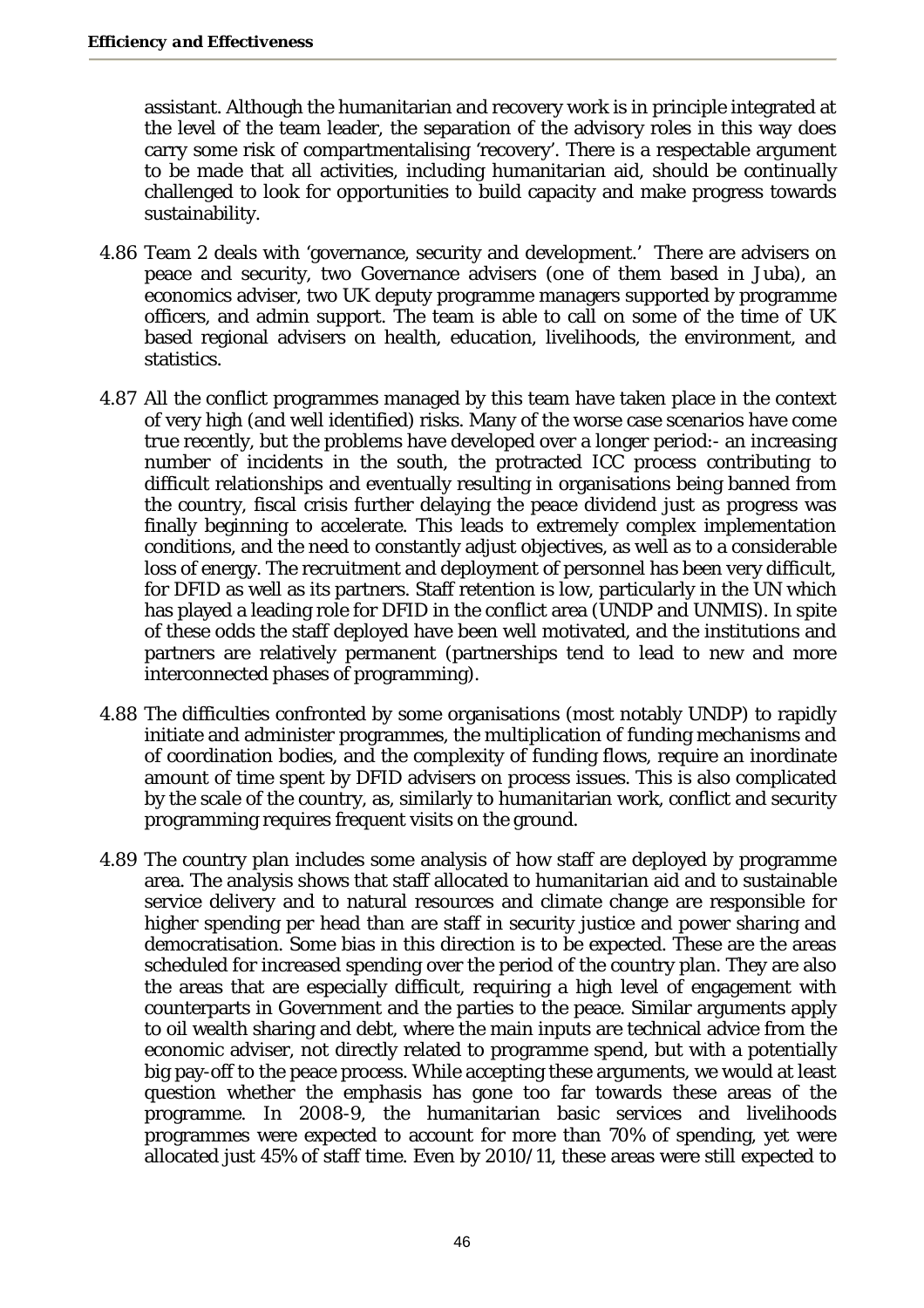take 65% of spending. As we have seen, they are not without serious problems of their own.

|                                          |                  |                  | <b>Planned Spending £ millions</b> |                  | <b>Spend per FTE £millions</b> |
|------------------------------------------|------------------|------------------|------------------------------------|------------------|--------------------------------|
|                                          |                  |                  | (absolute spend)                   |                  | (spend per DFID staff caput)   |
|                                          | <b>FTE</b> staff | 2008/9           | 2010/11                            | 2008/9           | 2010/11                        |
| Humanitarian2                            | 5.4              | 40.0             | $\overline{29}$                    | 7.4              | $\overline{5.4}$               |
| Security, justice and<br>reconciliation3 | 8.2              | 15.2             | 26.2                               | 1.9              | 3.2                            |
| Power sharing and<br>democratisation     | 5.3              | 6.2              | 8.2                                | 1.2              | 1.5                            |
| Sustainable service<br>delivery          | $\overline{6}$   | 25.8             | 25.8                               | 4.3              | 4.3                            |
| Oil wealth sharing<br>and debt           | $\overline{2}$   | $\overline{0.8}$ | $\overline{0.8}$                   | 0.4              | 0.4                            |
| Natural resources &<br>climate change    | $\overline{2}$   | 6.5              | 10.5                               | 3.3              | 5.3                            |
| <b>Total</b>                             | 28.9             | 94.5             | 100.5                              | 3.3<br>(Average) | 3.5<br>(Average)               |

**Table 10. Planned Spending per Staff member** 

Source: DFID Issues and Choices July 2008, Figure 3. Totals exclude spending not allocated by theme, and do not add to the aid framework totals.

# **Institutional Relationships and Performance**

4.90 The devolved DFID Sudan office went through some initial teething problems. The internal audit report found evidence of rather casual approaches and failure to adhere to fundamental DFID procedures, for example in relation to lack of evidence of formal approval of two major commitments, and (in the case of the BSF) a project memorandum lacking detail on implementation arrangements, such as procurement, accounting and financial management, and audit. There was no basic project plan, the approval process for sub-projects was unclear, the logframe outputs confused, and the deliverables not sufficiently specified to enable DFID to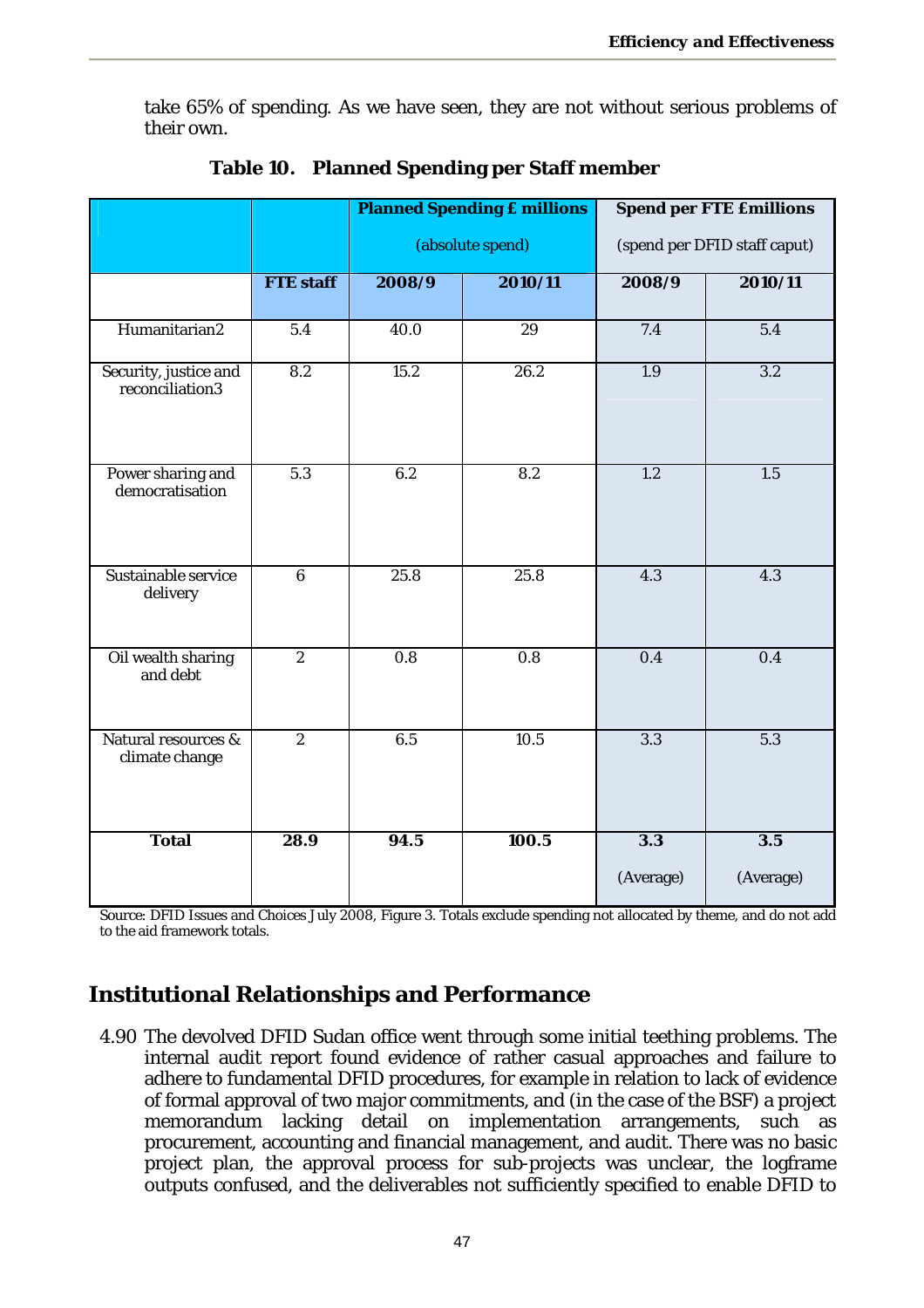hold the implementation consultants accountable. Annual audited accounts were not available<sup>73</sup>. The audit report comments that the weaknesses identified reflected the establishment of a new office in a difficult environment, and compliance did subsequently improve. In the specific case of the BSF, weaknesses on the DFID side did not prevent it developing into an effective programme, well managed by the implementation consultants (see Box 1).

- 4.91 Although the Joint Sudan Unit (JSU) arrangement received an award as an example of joined up Government, it had a number of problems. The JSU gravitated towards the foreign office style of Whitehall-centred decision-making, reflecting the priorities of Ministers, which were driven by Darfur and by humanitarian concerns. The unit was overwhelmed by the volume of Parliamentary Questions on Darfur and intensively lobbied by NGOs. During the crucial early years of establishment of DFID Sudan office, the JSU lacked staff with overseas experience, which was unhelpful to mutual understanding. The initial arrangement of a DFID Sudan office with limited delegated authority reporting to the JSU inevitably caused a certain amount of friction, and responsibilities had not been established as clearly as they needed to be. DFID Sudan felt frustrated that short-term pressures were driving policy, and felt that the need to filter everything through the JSU meant that DFID Sudan concerns and priorities were not being fully represented to Ministers.
- 4.92 Problems in the relationship eased following the appointment of a Senior Civil Service head to the DFID Sudan office in early 2007, reporting direct to the DFID Africa Director, and with increased delegated authority. There are still occasional small niggles regarding whether DFID Sudan voices are adequately reflected in briefing by the JSU, and DFID staff question whether they get value for money from the (quite small) share of the administration budget that goes to JSU, which has a high opportunity cost given the controls on the administration budget.
- 4.93 The JDO role in managing programmes has been limited to two very small programmes (less than \$1 million), but it plays an important role in sector dialogue, especially via the budget working groups, and DFID and other donors delegate to JDO the monitoring of the MDTF South, including co-chairing the Oversight Committee. However, the staff seconded to the JDO by the donor partners have not always had the qualifications and experience needed to fulfil the roles they are required to perform in sector dialogue and in appraisal and monitoring of the MDTF programmes and projects. The solution of expanding the JDO staff by open recruitment faces some resistance from donors who regard it as important to have some national representation in the JDO.
- 4.94 DFID faces a dilemma. The JDO has never been responsible for running bilateral programmes but was predicated on the assumption that the donors supporting it would provide their aid to Southern Sudan via pooled mechanisms. With half of DFID spending taking place in the South, and likely to increase, including bilateral programmes in conflict and justice areas, DFID-S needs to allocate more staff time to the region. It shares the view of some of those we interviewed in agencies that are not part of the JDO, that it is difficult to run programmes in the South from

<sup>&</sup>lt;sup>73</sup> DFID Internal Audit Report No 474/12/07, DFID Sudan programme.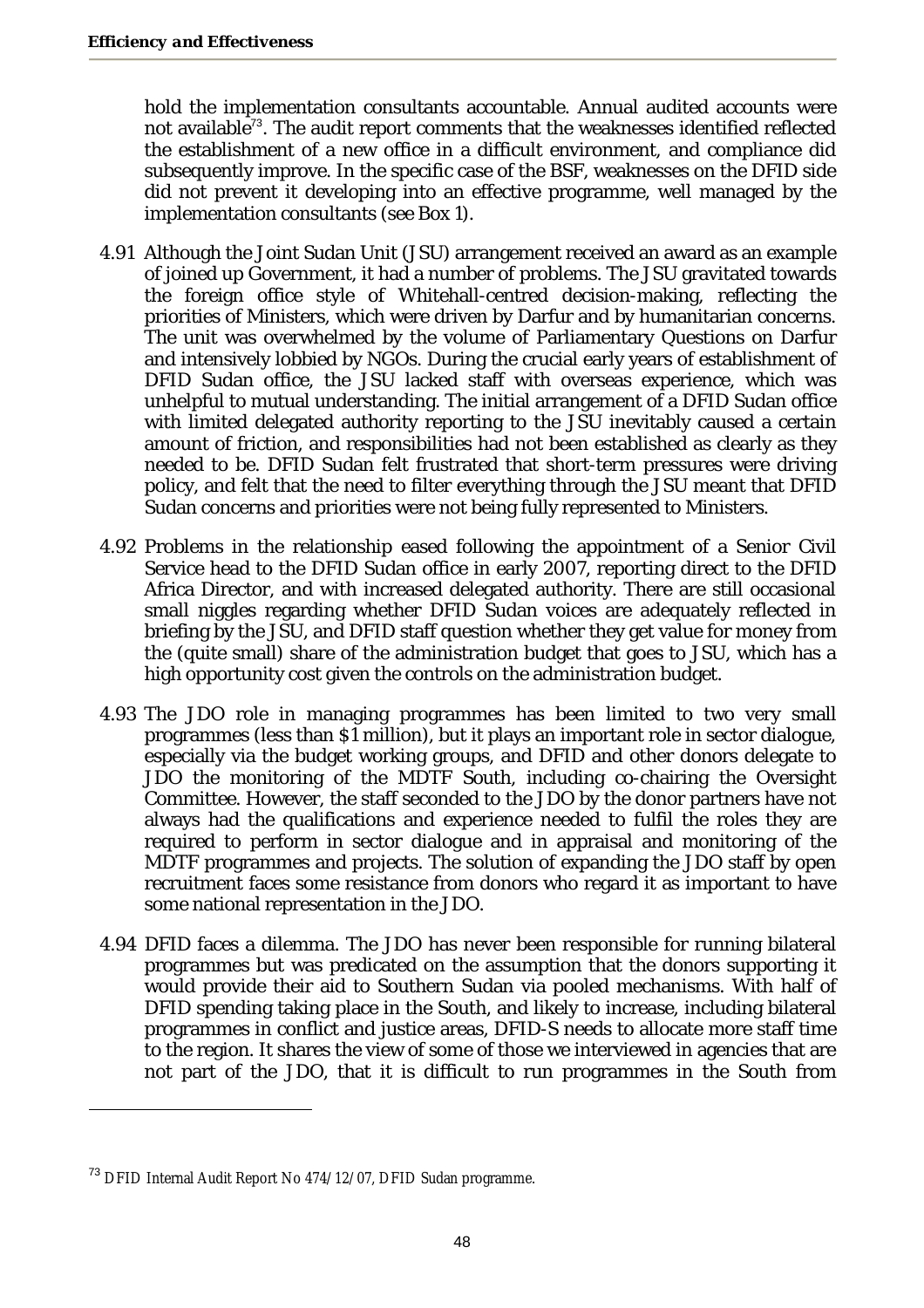Khartoum. The deployment of competent contractor expertise at a strategic level has since late 2008 helped address the perceived absence of a UK input (particularly for the peace processes in Darfur and in security sector reform in Southern Sudan). This is not fully effective, since contractors can not represent DFID positions in policy discussion.

4.95 DFID are therefore increasing their staffing in the South, initially by placing a governance adviser in Juba. He has been located with the JDO, but is not part of it, reporting to DFID Khartoum rather than to the head of the JDO. This is controversial with some JDO donors, who argue that proliferation of bilateral projects and bilateral staff undermines the aid effectiveness objectives of establishing the JDO. However, there is by no means universal hostility to an expanded DFID presence in the South. The JDO team and some of the partner donors see advantages in increased access to DFID professional support and advice. They welcome the associate adviser model, and closer engagement with visiting DFID advisers, provided they work in a collegiate way with JDO. There may be scope for negotiating a future role for JDO and for an enhanced DFID presence in ways acceptable to all and compatible with the objectives for which JDO was originally established.

## **Administration and Management Costs**

4.96 DFID administration costs have increased by 50% since the establishment of the devolved DFID office and the JDO (Table 11). They are significantly higher than Tanzania, where the bulk of the programme is disbursed as budget support, but below Kenya, where there is still a significant project portfolio. The heavy reliance on pooled funding might, other things being equal, be expected to be reflected in relatively low administration costs, closer to the Tanzania end of the spectrum. It ought not to require more DFID staff per pound spent to make effective use of aid provided via professional multilateral development agencies than via national budget systems. Pooled funding mechanisms are chosen with the aim of reducing management costs by delegating them, whereas budget support is a process in which financing is supported by policy dialogue and capacity building support, in order to help build effective state institutions. In the case of Sudan, pooled funding has not reduced administration costs to the extent it should have done because there are too many instruments preventing economies of scale, too short a commitment cycle resulting in continuous work on new submissions, and weaknesses in the managing institutions prompting a high level of involvement by DFID in implementation issues. We would not argue that the level of administration costs is excessive given the nature of the country, the security and logistical challenges, the lack of capacity in the South and the difficulties of the relationship with Government in the North. However, we do believe that changes in the composition of the portfolio and in the procedures of the pooled funds could enable DFID to make more effective use of the available staff resources. Too much emphasis has been given to developing inefficient forms of pooled funding, and too little attention to developing the broader framework of aid coordination in support of common plans and budgets. This is not to deny that there has been very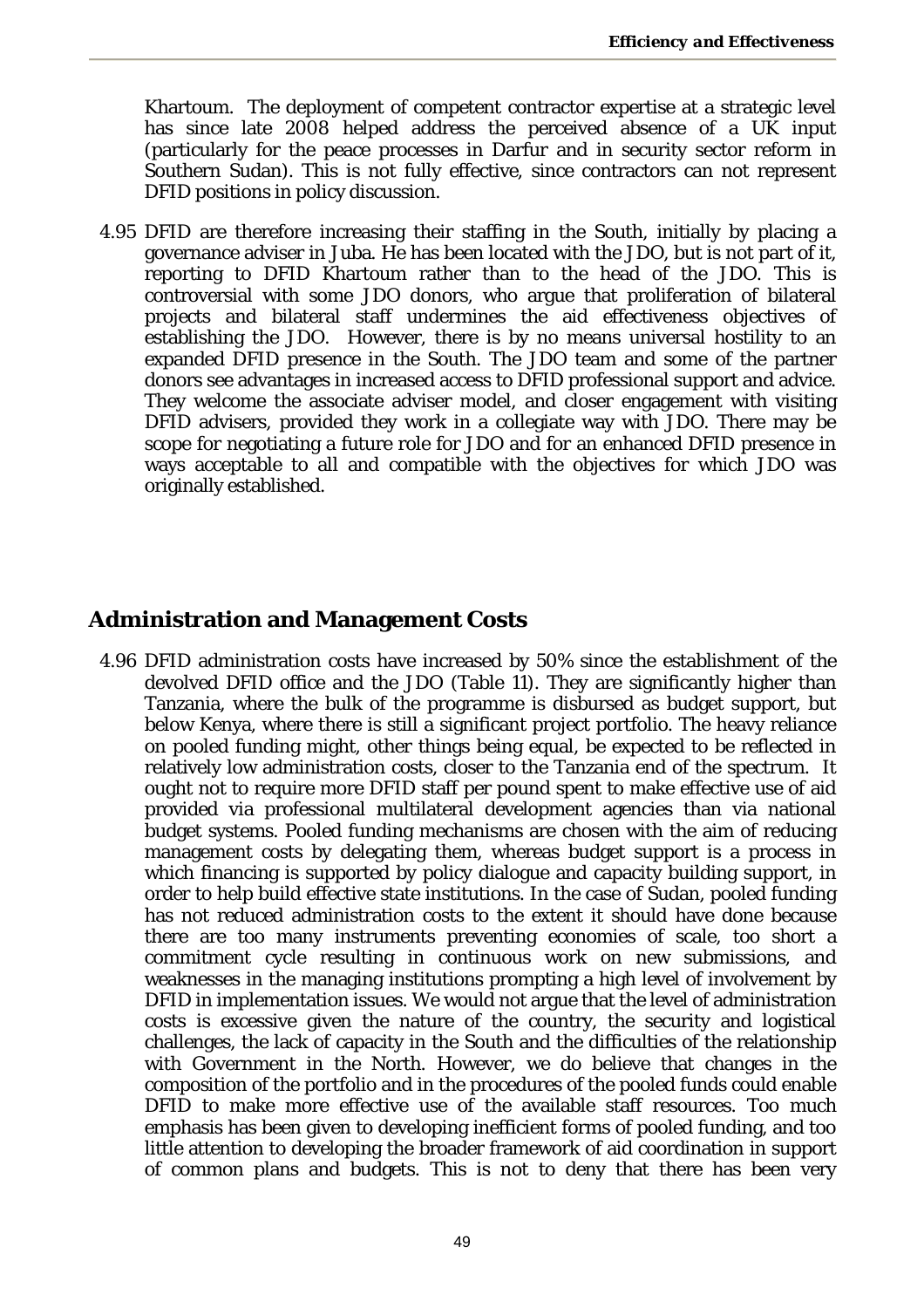substantial progress via approaches such as the common Workplan for humanitarian aid and the development of the budget sector working groups in the South. The argument is that the pooled funds need to focus more effectively on how they work together to support these broader processes of coordination, including the implications for their own procedures.

|                         | Admin<br>2005/06<br>(E) | <b>Prog</b><br>2005/06<br>(f.m) | Admin/<br>Prog % | Admin<br>2006/07<br>(f) | Prog<br>2006/07<br>(f.m) | Admin/<br>Prog % | Admin<br>2007/08<br>(E) | Prog<br>2007/08<br>(E) | Admin/Prog<br>% |
|-------------------------|-------------------------|---------------------------------|------------------|-------------------------|--------------------------|------------------|-------------------------|------------------------|-----------------|
| <b>DFID</b><br>Sudan    | 2.5                     | 115                             | 2                | 4                       | 109                      | 3.7              | 4                       | 137                    | 3.0             |
| <b>DFID</b><br>Kenya    | $\overline{2}$          | 81                              | 2.5              | 3                       | 81                       | 4.6              | 3                       | 67                     | 4.4             |
| <b>DFID</b><br>Ethiopia | $\overline{2}$          | 63                              | 3                | 3                       | 89                       | 3.4              | 3                       | 139                    | 2.2             |
| <b>DFID</b><br>Tanzania | 2                       | 109                             | $\overline{2}$   | 3                       | 109                      | 2.8              | $\overline{2}$          | 120                    | 1.7             |

**Table 11. DFID Administration Costs** 

- 4.97 These figures relate solely to DFID administration costs. They include the country office, the DFID share of costs of the JSU and the JDO and the share of the time of UK based regional advisers, but do not include the administrative costs of the pooled fund mechanisms themselves nor of the NGOs who deliver the expenditure programmes. In cases such as the Capacity Building Trust Fund, total management costs include DFID administration costs, UNICEF costs for managing the fund, and the costs of KPMG as managing agent. The CHF and the UN partnership agreement and the BSF also have multiple management costs for the intermediary fund and the NGO responsible for implementing the individual projects.
- 4.98 Some of the high transaction costs are intrinsic to the need to operate via NGOs in a difficult environment. However, the current portfolio of aid instruments is dominated by approaches involving application, approval, monitoring and accounting processes for small projects and short funding periods, typically one year, rarely more than 18 months even for recovery projects. This could be very substantially reduced, even for humanitarian funding, where much of the requirement represents fairly predictable needs being met by experienced agencies that could easily be shifted to multi-year programmatic funding – as was envisaged in the CEP. This has begun to be implemented in DFID bilateral support, but remains the exception in the pooled funding arrangements other than MDTF.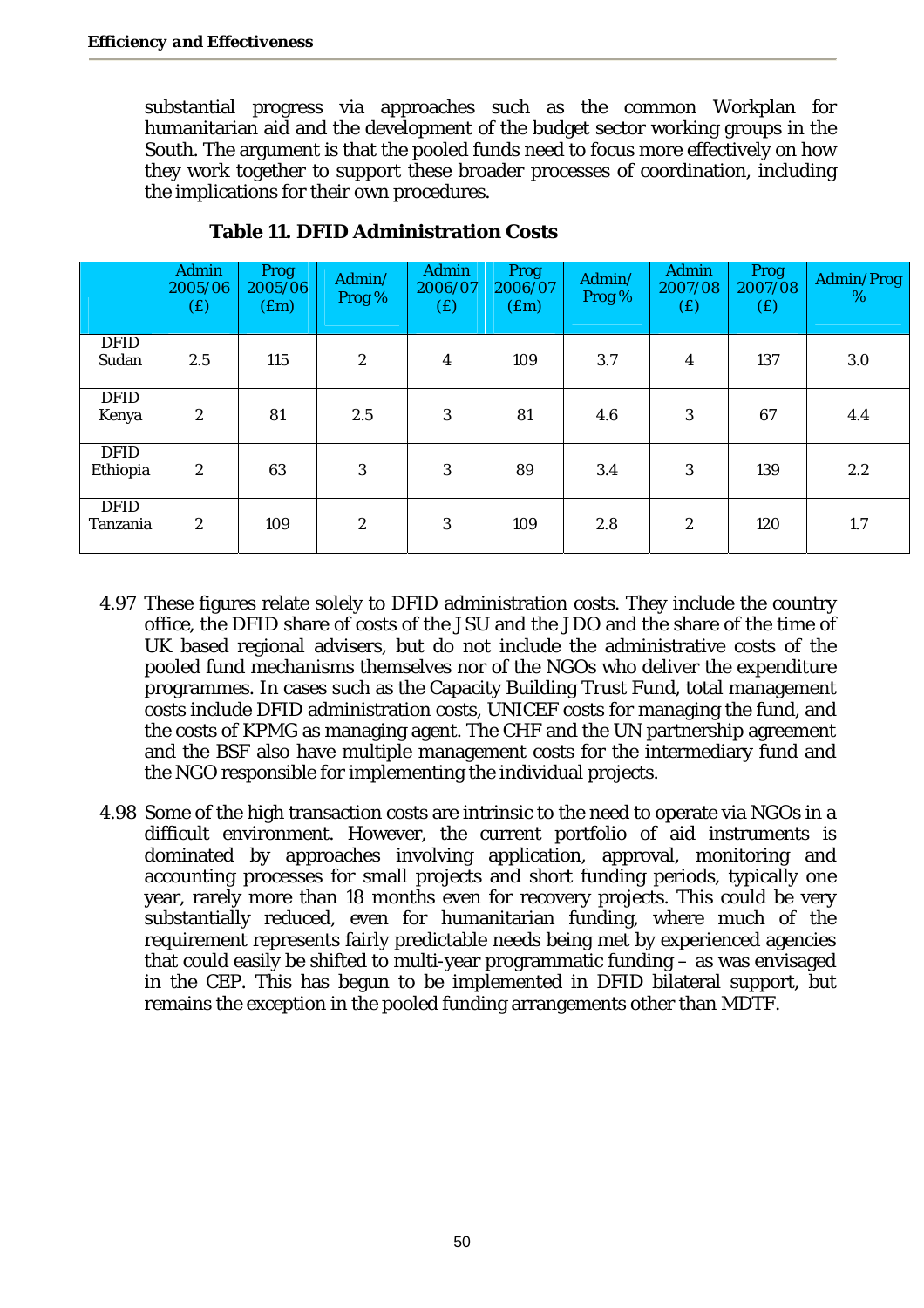# **Summary Chapter 4**

- DFID Sudan has made good progress in consolidating the programme with fewer active projects, for larger amounts, and longer commitment periods
- 64% of projects with PRISM scores fully or largely achieve their purpose but most of these are bilaterally managed and humanitarian. Pooled and multilateral instruments that account for 70% of spending have worse performance.
- The MDTFs have been slow and have yet to acquire the leadership role on policy dialogue originally envisaged – but DFID lobbying with others for increased WB management attention had some effect; disbursement is picking up, and portfolio performance is moderately satisfactory
- CHF Sudan, UN managed but in response to a global initiative led by the UK, has not achieved the objectives set for it: - it is not focussed on critical needs, imposes high management costs, provides unpredictable and short-term funding too slowly and often too late in the year, has poor quality control and weak M&E. The objectives remain relevant, but the procedures need reform.
- SRF is a new instrument to finance recovery, but may be tackling the wrong problem if the main issue is the terms on which funding is available from existing instruments like CHF. DFID commitment to fund rapid expansion may be premature given past start-up problems on new instruments.
- Bilaterally managed BSF fund has been assessed as well managed and effective in supporting basic education, health and water and sanitation services via NGOs.
- The capacity building needs in Southern Sudan were under-estimated by all donors, and the effort remains fragmented.
- UK support to the rule of law has been top-down and technocratic in approach, effectiveness in addressing the major issues is in doubt.
- Progress on security sector reform and DDR has been limited during the CPA interim period when risks of a return to conflict remain significant, but support seems well directed and should permit faster progress as conditions permit.
- Increased DFID support to national and local peace processes has been well informed by conflict analysis, well directed to address risks, and influential e.g. increased donor attention to the 'Three Areas.' Problems have related to UN procedures and the proliferation of instruments.
- Stopping of DFID led work on debt management for political reasons delayed progress on issues that will need resolution in the final CPA settlement – and may have damaged the credibility of the UK commitment to engage with GNU.
- After initial problems following the establishment of DFID Sudan, management arrangements are operating effectively – though DFID needs to consider with partners the implications for the JDO of increased bilateral spending and presence.
- Management costs reflect inefficient multilateralism: too many instruments, too short-term, with unnecessarily demanding procedures, managed by partners using their own procedures that are poorly adapted to the needs of Sudan.
- Reform is needed not to save DFID management costs but to release resources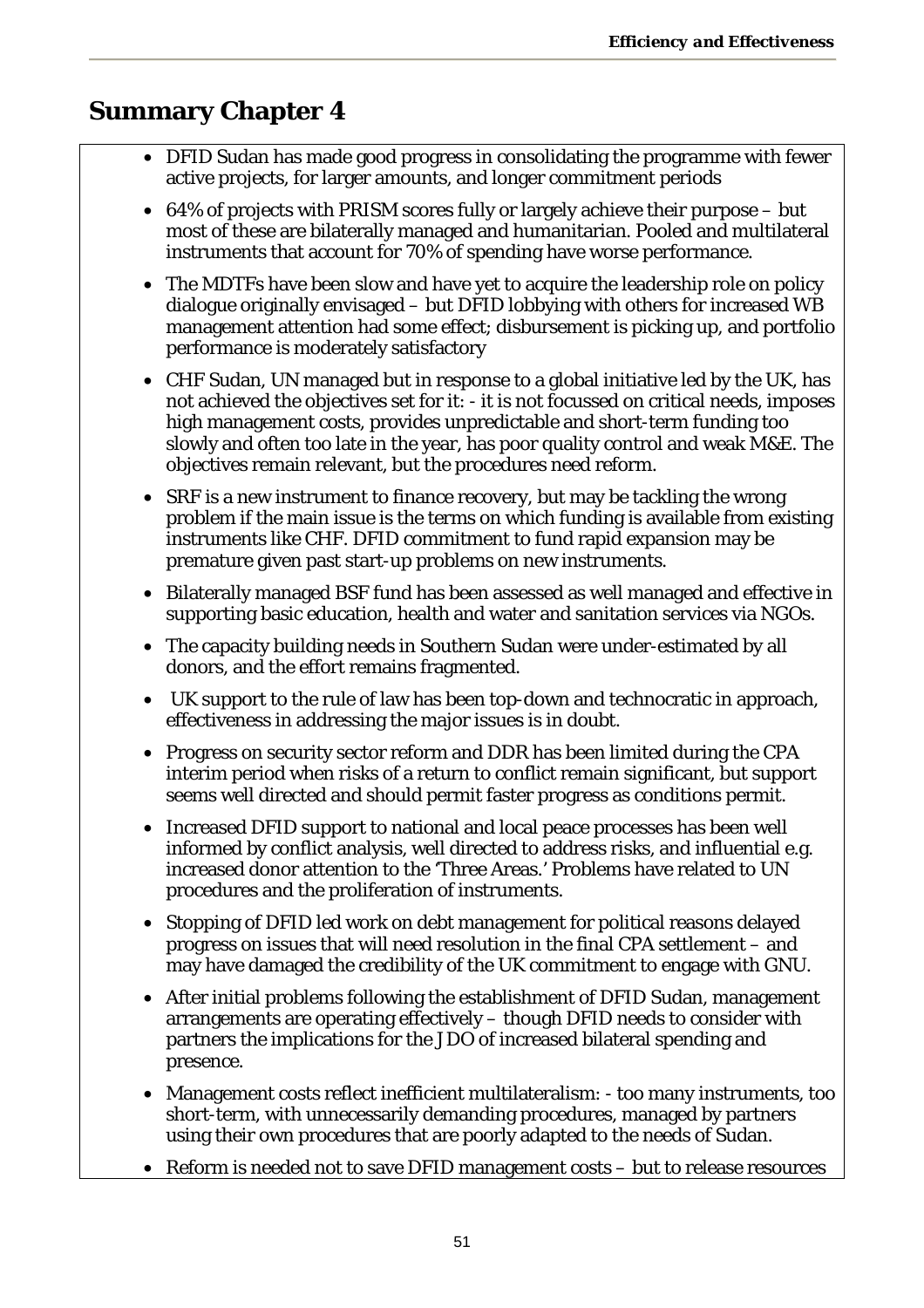for more productive work, including increased focus on better aid coordination in support of common plans endorsed by the main donors and (where appropriate) national authorities. This has received less attention than it needed relative to the focus on developing pooled funding instruments.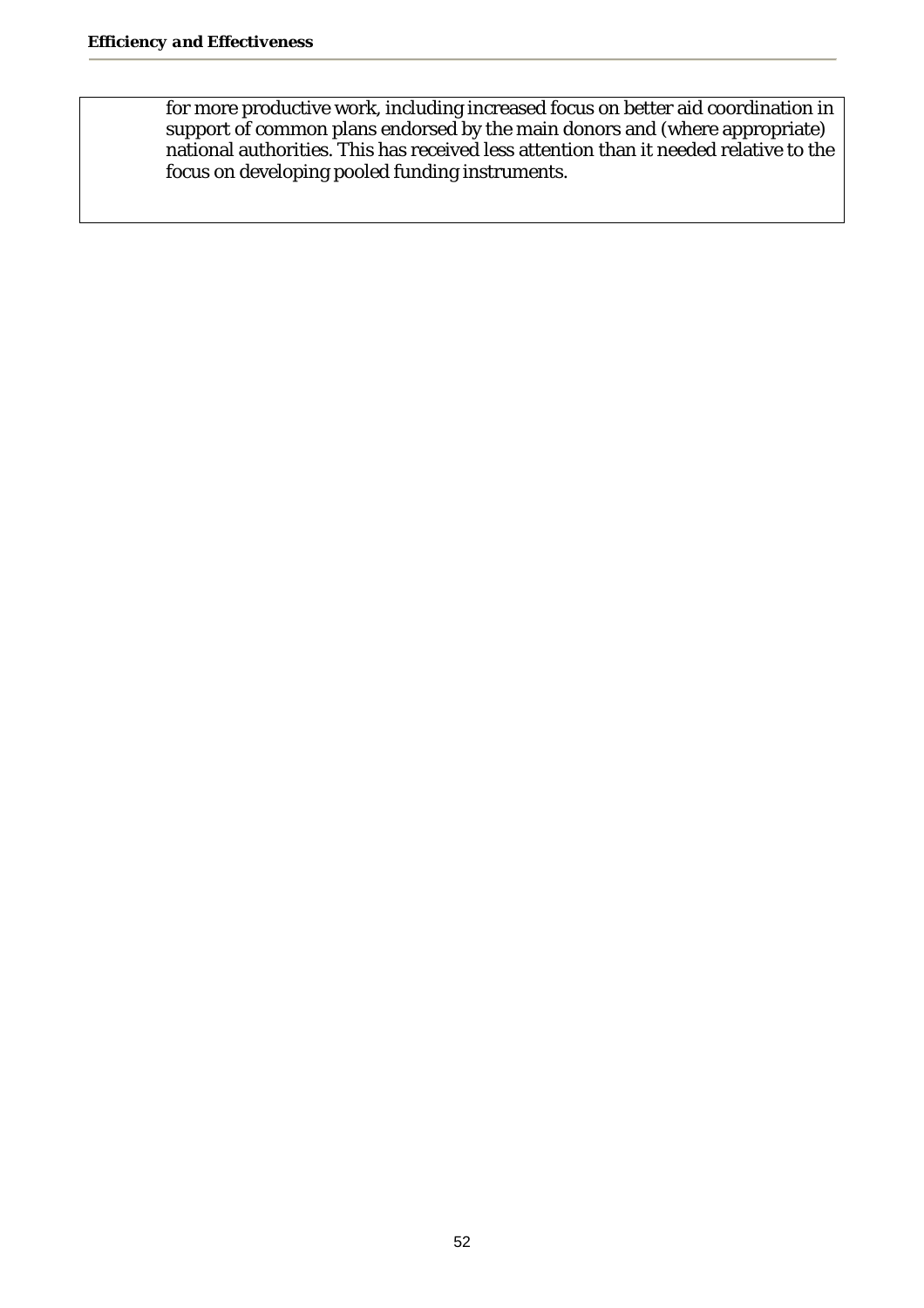# **5. Impact and sustainability**

5.1 DFID is indirectly supporting a huge number of interventions, mostly via intermediaries. It is dependent on those intermediaries to generate adequate monitoring and evaluation material to be able to show impact. DFID has identified poor monitoring and evaluation as a weakness of many of the pooled funding instruments it is supporting, and of many of the NGOs. It has invested considerable effort in trying to improve monitoring, but the verifiable material available for assessing impact is largely missing, and much of the material that is available reports activities rather than outputs or contribution to outcomes.

### **Humanitarian**

### **Darfur**

 $\overline{a}$ 

- 5.2 Darfur remains the world's largest humanitarian operation. Over 4.5 million people are affected by the conflict, with some 2.7 million internally displaced and 250,000 Darfuri refugees in eastern Chad. Widespread and continuing violence has displaced over 310,000 people since the start of 2008. The humanitarian response has nevertheless demonstrated tangible achievements in reducing loss of life and suffering. Acute malnutrition rates halved between 2004 and 2007. More than 75% of the conflict affected population now has access to clean water $74$ .
- 5.3 The 2007 Darfur Food Security and Nutrition Assessment noted little change between 2005 and 2006 in terms of proportions of food insecure households (70%) and acute malnutrition among children under-5 (12.9%). The situation was worse for IDPs in camps than for IDPs in communities and resident populations. Localised nutrition surveys reported levels of Global Acute Malnutrition (GAM) ranging from 6% to 39%; however, these rates had decreased considerably in 2005- 2006 and remained steady in 2007. Variants were also very seasonal<sup>75</sup>.
- 5.4 A closer look at results achieved through DFID's bilateral funding of relief agencies reveals relative successes in achieving set objectives, and a notable improvement since 2004-05. For example, £1.58 million (mid-2007 – mid-2008) provided through the International Rescue Committee (IRC) for health, environmental health and safer communities for both displaced and host communities in Darfur shows some marked improvements. Populations received both the curative and preventative treatment required to meet their immediate health needs, reducing the risk of spreading communicable diseases and increased knowledge on healthy behaviour.<sup>76</sup> DFID Project scores were all above 3, and some as high as 1. There

<sup>74</sup> CHF Submission, 15 December 2008, DFID. Sustainability of water supply improvements is an issue:- DFID is supporting UNEPA to work with agencies to begin to address the issue.

<sup>&</sup>lt;sup>75</sup> Food Security and Nutrition Assessment of the conflict-affected population of Darfur, Sudan 2007, WFP, UNICEF, CDC, FAO, June 2008.

<sup>&</sup>lt;sup>76</sup> Annual Review, IRC Project AG4825, 9 September 2008, DFID Sudan.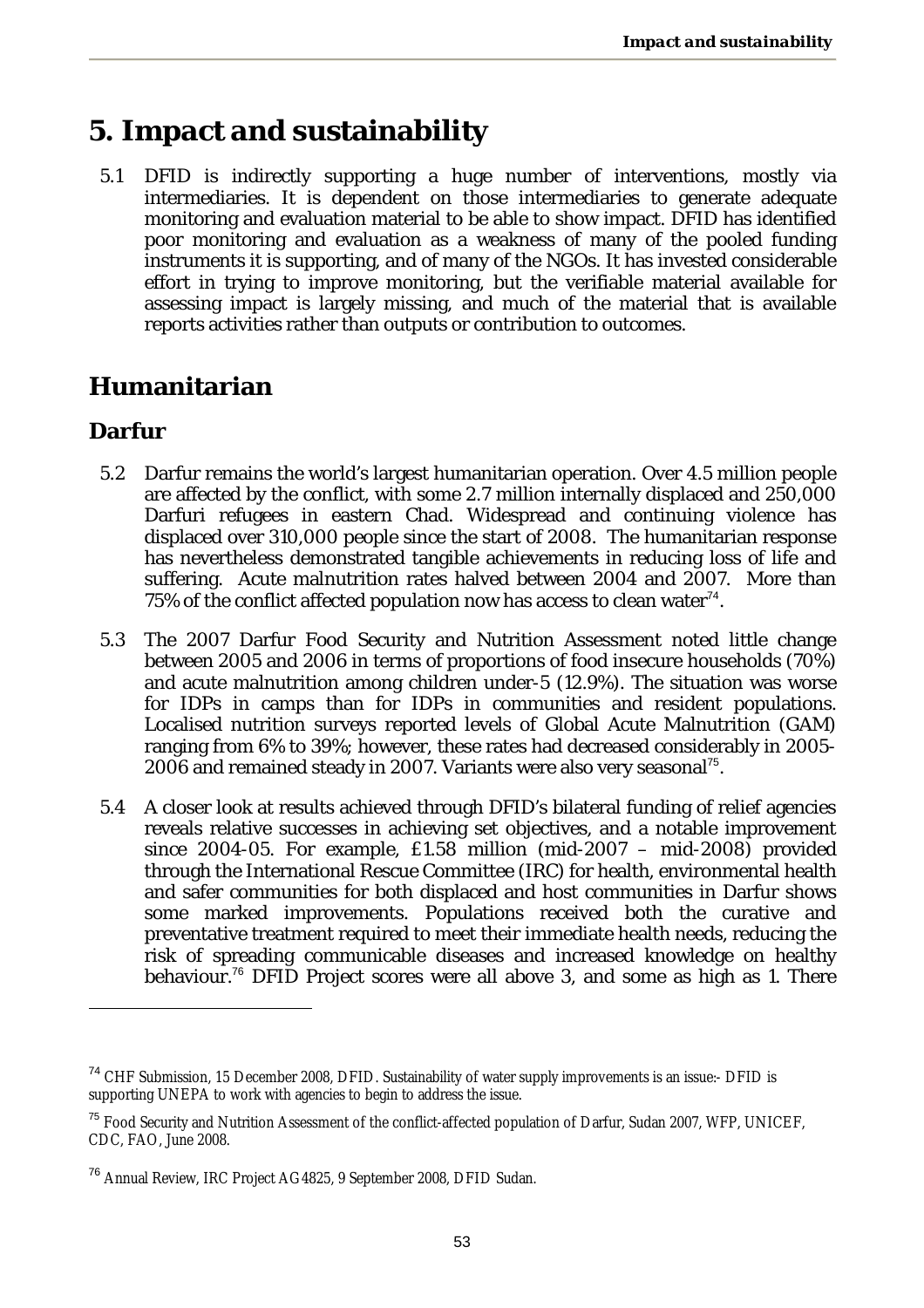were, of course, some obvious caveats: First, targets and data are based on entire camp populations and monitored as such, and hence the activities of IRC contribute only in part to the overall achievement along with several other health providers including NGOs, MoH, etc. Second, IRC was in 2008 singled out for review by Humanitarian Aid Commission (HAC) due to the protection and gender-based violence (GBV) nature of some of their programmes and their high profile. This forced a refocusing of IRC priorities, mainstreaming of some protection/GBV activities and closure of some programmes. Combined with increased security risk, the risk category to such a programme has remained high.

5.5 Similar measured successes – and high scores on project completions - within the same time period were recorded for GOAL (in Darfur) and Oxfam (across the border in Eastern Chad). However, the expulsion of all three agencies in March 2009 following the ICC ruling will again compromise medium-term improvements in these sectors. The UN agencies will not themselves be in a position to selfimplement targeted programmes of this level of complexity and, despite claims to the contrary, neither will the Government's HAC. The UN estimates that 1.5 million people will be affected by reduced access to health care $77$ .

### **Southern Sudan**

 $\overline{a}$ 

5.6 There is a lack of recent data for assessing poverty trends since 2005. The Price Waterhouse Cooper reports on MDTF-S do include some data on cumulative benefits but they are mostly of an intermediate output nature (pharmaceuticals and textbooks distributed, rather than enrolment rates or health facilities without stockouts, let alone numbers treated). Where quantification is given, the reach is quite limited: - 100,000 or so with access to clean water is about 1% of the population. There have been some notable achievements in rehabilitation of roads, where journey times on over 800kms of roads have been reduced by 80% for example, but overall the 'peace dividend' has been much slower than it need have been. DFID has been instrumental in developing the BSF, which has made some significant inroads into improving education, health and water and sanitation (Table 12). It is of interest that the BSF reports drilling more boreholes serving more people than the much larger MDTF, though overall the BSF is too small to offset the slow progress of the MDTF.

<sup>77</sup> See USAID report on recent expulsions, http://www.usaid.gov/locations/sub-saharan\_africa/sudan/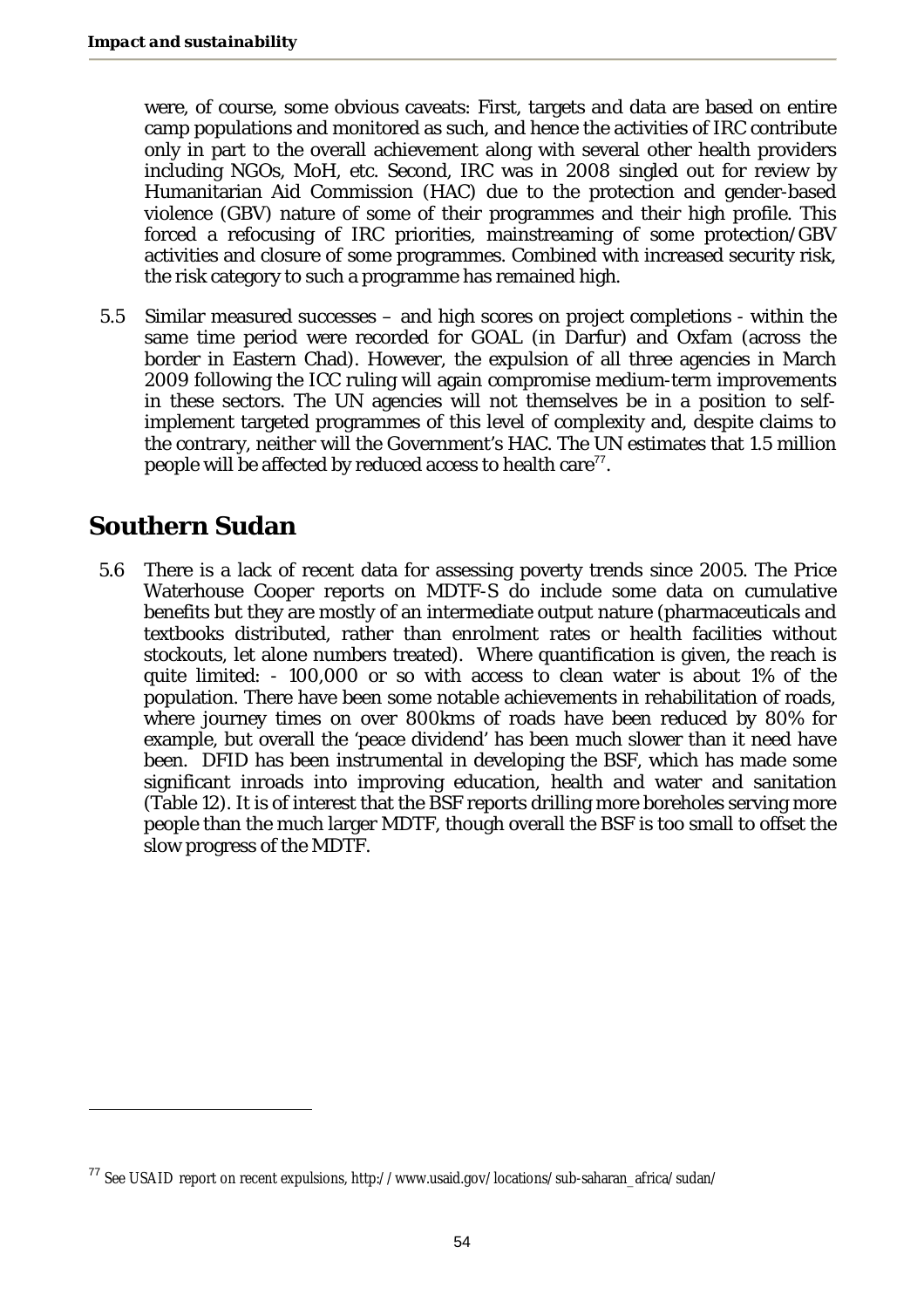|            | <b>NGOs Working</b> | <b>Principal Services</b>     | <b>Estimated Beneficiaries</b> |
|------------|---------------------|-------------------------------|--------------------------------|
| Education  |                     | 20 primary schools built      | 4,480                          |
|            |                     | 800 teachers trained          |                                |
| Health     |                     | 14 health centres built       | 1 million                      |
|            |                     | 32 health posts built         |                                |
|            |                     | Medical staff and supplies    |                                |
|            |                     | Training                      |                                |
| Water      |                     | 227 boreholes installed       | 227,000                        |
| Sanitation | h                   | 795 latrines built            | 7,950                          |
|            |                     | Hygiene & sanitation training |                                |

**Table 12. Basic Services Fund Outputs** 

Source: Review of Basic Services Fund for South Sudan. January 2008.

5.7 Progress in building the capacity of GOSS and of state and local Government has also been slow, reflecting a fragmented approach by donors and inadequate resources allocated to the task. As one example, progress in the health sector in the South has been painfully slow. The approach of contracting NGOs is being used in a couple of states (Medecins Sans Frontieres and Norwegian People's Aid), and there is an attempt by GOSS to build up State Government to take responsibility for health services, but there are huge gaps. Budgets are not regularly reaching health facilities, and there is some evidence of ad hoc introduction of user fees, likely to exclude the poor<sup>78</sup>. Health sector budgets have been under-spent and returned to treasury, an indicator of lack of capacity and lack of required technical support on the scale required. The BSF is widely regarded as quite successful in keeping NGO health services functioning, but Government funds are not flowing for a variety of capacity and other reasons. There has been recent progress in distributing bed nets – but this is an exception. There is need for more regular coordination between Ministry and health donors, with more professional representation and ability to engage from the donor side to support a better dialogue on the sector policy and performance. This is ironic because WB point to health as an example of one of the better sectors for donor coordination, reflecting the work of the budget working group. The individual who was a critical driving force behind that group has now left the country.

# **Peace, Security and Justice**

5.8 It is difficult to measure positive impact with respect to conflict work, since conflict averted can not be observed. What can be said, referring to the conflict assessments carried out by a wide range of analysts on issues that are amenable to influence by a development assistance programme, is that DFID has tackled all the priority drivers of conflict in Sudan - there are no identifiable gaps since there has been a ramping up of the conflict and security programming in 2007. Progress is currently being made in all the issue areas, with the exception of rule of law programmes, where progress is less visible.

 $\overline{a}$ 

<sup>78</sup> Visit reports.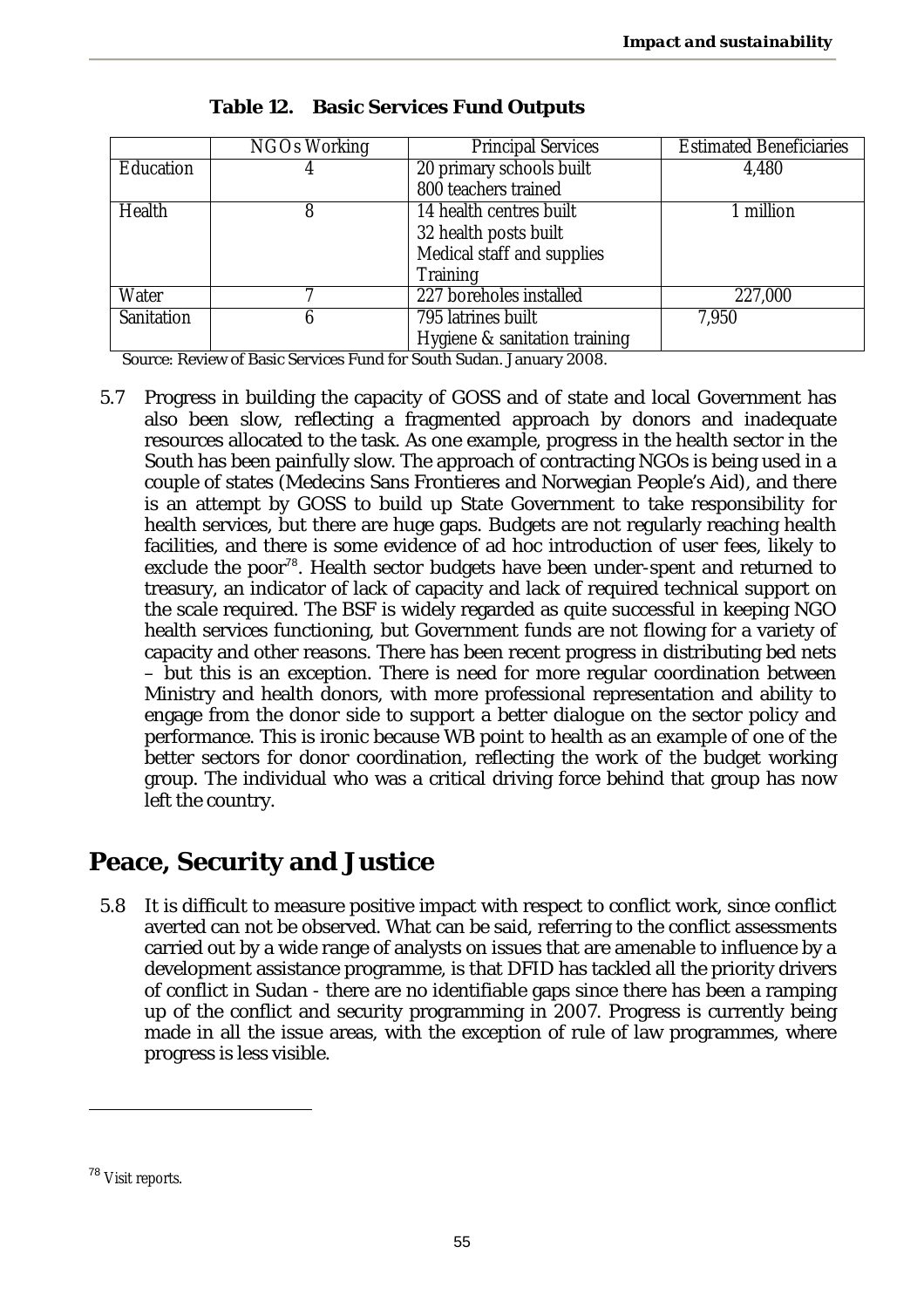- 5.9 There is also a concerted effort by DFID staff to integrate previously disconnected initiatives (within UNDP, or between Security Sector Reform (SSR) and community issues, or community peace initiatives and the Darfur peace process), and to encourage other donors to intervene (the EC, US, Canada, Netherlands and Norway).
- 5.10 There is a general agreement that monitoring and evaluation by partners is still of limited quality, while the indicators remain very focused on activities and processes. DFID programme reviews and scoring in particular focus on the degree of implementation, rather than relevance and impact. While there is an increasing effort to define outcomes and impact at a strategic level, it is difficult in the current information systems to aggregate results to the national level. One way of doing this, which has not been used, would be to carry out periodic mapping of conflict drivers and focus on key actors and key capacities.
- 5.11 DFID has in particular laid the foundations of more long term work, by weaving relations and developing capacities that will endure under all the possible conflict scenarios for the country. Starting from a low point, the HMG presence inside Sudan has considerably increased. While policy tensions remain (regarding Darfur, the south, engagement with an increasingly confident national government), the transition from a period dominated by reactive rather than proactive humanitarian objectives has been achieved.
- 5.12 The flurry of initiatives described in the previous sections, and broader efforts, such as the deployment of the European Commission Adviser for the Three Areas, have however all been delayed, for different reasons. This slow ramping up of the DFID effort from 2005 to today, in spite of the acceleration since 2007, and the obligation to work through unwieldy UN structures, led stakeholders to complain that DFID have remained un-engaged. Key relationships have been established (particularly in SSR and in engaging local groups in peace processes), which could indeed have been established earlier.
- 5.13 The main factors limiting the impact have been beyond the control of the development assistance effort (continued lack of agreement on the border areas, fragmentation of the conflict in Darfur, the ICC indictment and arrest warrant), but avoidable delays in implementation have not helped. Timing is an important aspect of intervening in conflict. Intervention at the community level to engage with insecurity, strategic engagement with the SPLA, the creation of shared understandings of the stakes for peace and conflict, if applied earlier, would have rendered the environment less permeable to conflict, and would have demonstrated HMG's engagement.
- 5.14 It has to be recognised that a better timing or an acceleration of the procedures and mobilisation of the projects would have required more staffing and administrative capacity than was available to DFID. The available funding and staff time is committed to the current annual funding cycle of the Conflict Prevention Pool, the complexity of funding of UNDP, and use of other funds such as MDTF or SRF. It would not have been possible for DFID to launch more contracts, nor to ensure a strong sub-contracting body that would have had the necessary legitimacy or institutional capacity.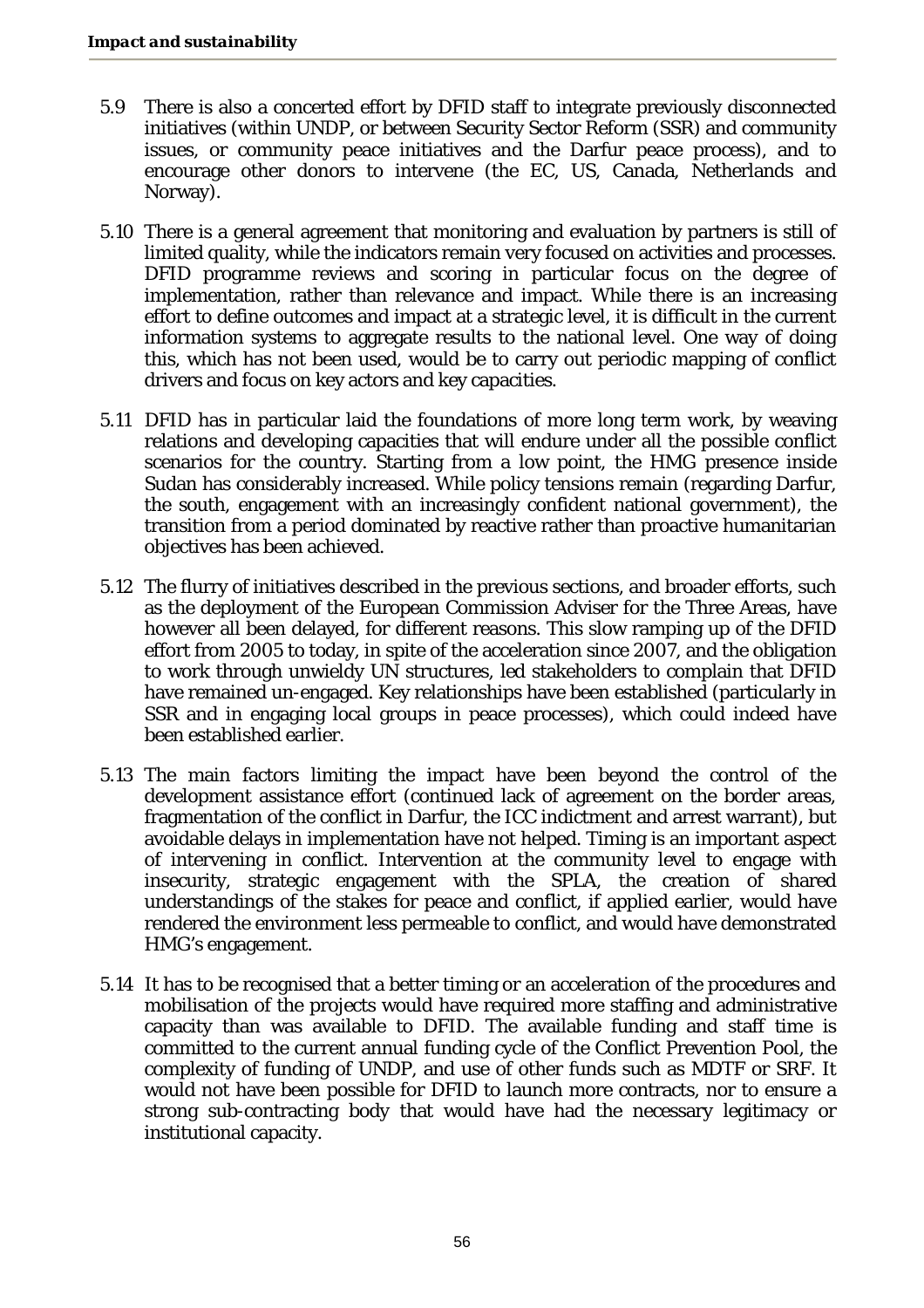### **Aid harmonisation**

- 5.15 DFID has had a significant impact on aid architecture and aid harmonisation, not all of it positive. DFID bears some responsibility for the fundamentally flawed design of the CHF in Sudan, and for a proliferation of pooled funding instruments.
- 5.16 More positively, DFID support to the GOSS through the budget sector working groups has begun to have a significant positive impact on GOSS planning and budgeting, though the collapse in revenues due to oil price decline are putting it under strain. The BSF has also been a real addition that has attracted support from other donors as well as DFID.
- 5.17 In the peace and security area DFID has been an innovative force, helping to generate investments in the police and prison services, and in community security and reconciliation. Of particular note is the role it has played in encouraging other donors, particularly the European Commission and Norway, to bring greater emphasis to the Three Areas, which had been neglected in development assistance terms until 2008. The creation of an adviser post by the EC, and the launch of a series of new projects bears testimony to this.
- 5.18 Similarly DFID has pushed for extensive reviews and adjustments to multilateral and NGO mechanisms. There is a clear pattern of integration or at least increased coordination in the funding arrangements in specific areas (for example amongst the programmes of the NGO PACT or in UNDP programming) where previously donor projects had run in parallel, as a result of the critical dialogue established by DFID staff. Better linkages are also made between large conflict resolution (Darfur) and DDR programmes (south and east) and the community based initiatives, including those that pre-existed in humanitarian aid.

# **Summary Chapter 5**

- Measurement of impact by multilaterals and pooled funds is generally weak
- Humanitarian effort has saved lives, reduced malnutrition since 2005, and extended safe water to 75% of Darfur population – but sustainability is threatened by NGO expulsions
- Impact of both MDTFs has been limited. Good impact of road projects in South slashing journey times by 80%, but clean water to only 1% of population
- BSF has built schools and health posts, brought clean water to more than twice as many people as WB
- Capacity building limited, uneven, threatened by fiscal crisis- sustainability of services is still dependent on NGOs
- Impact of peace and security work is hard to assess, but capacity is being built to address drivers of conflict, there is evidence of DFID influence on others e.g. commitments to the three protocol areas
- DFID has had impact on aid architecture (humanitarian Workplan, CHF, SRF, BSF). Could have been more positive with more analytical approach to advancing aid effectiveness.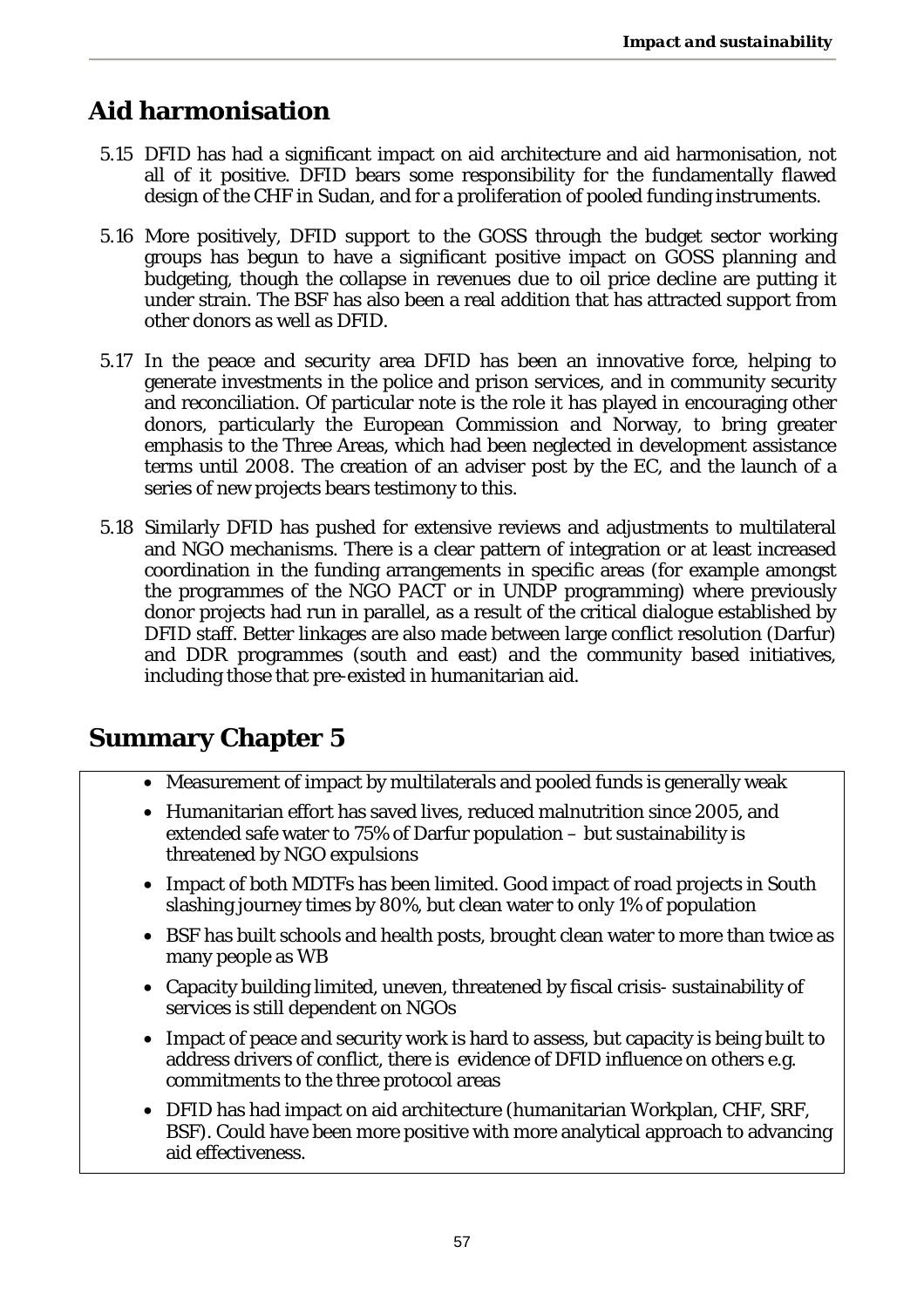# **6. Lessons and Recommendations**

# **Strengths and Weaknesses of DFID**

#### 6.1 Strengths:

- Policy analysis embedded in a global context, including clear and professionally well informed institutional policies and approaches, notably reflected in policy papers on working in fragile states. DFID brings a global and regional perspective to the policy discussion and to the Sudan programme.
- DFID is an initiator and key player in the donor world in Khartoum, Darfur and Juba, showing strong leadership skills. DFID leads easily on the "bigger questions" and on strategic issues.
- DFID is well endowed with well trained and experienced staff, with numbers second only to the US, but with greater capacity to deploy them in cooperative ways that bring wider benefits to the donor effort as a whole.
- DFID has a large programme, giving it the financial means to support its policies and programmes.
- Some observers comment that the FCO/DFID combination is useful, including the FCO presence in Juba. Although others did comment that the programme has at times been excessively driven by the politics, especially in Darfur.
- Flexibility in approach and in general readiness to develop programmes in cooperation with others, allowing DFID to be committed and prepared to take risks.
- 6.2 Weaknesses:
	- The key weakness is that the strong pressure to support donor harmonisation has resulted in a large share of the available financial and staff resources being committed to supporting a range of multilateral and pooled funding channels, all with serious problems.
	- There was initially a weak relationship with the Government of Southern Sudan and no continuous interaction with authorities at all levels. This is beginning to be addressed by increasing the presence in Juba, although it remains limited, with no DFID staff except the associate arrangement of one staff member to the JDO.
	- The avowed policy of engaging with all parties to the peace agreement has had to confront strong media and political pressures that have resulted in practice in a more hesitant approach that has stalled progress in some areas (debt is the main example, but all engagement with GNU has been subject to careful scrutiny for the political and reputational implications). This may be a simple fact of life of working in a conflict affected state, rather than a weakness as such.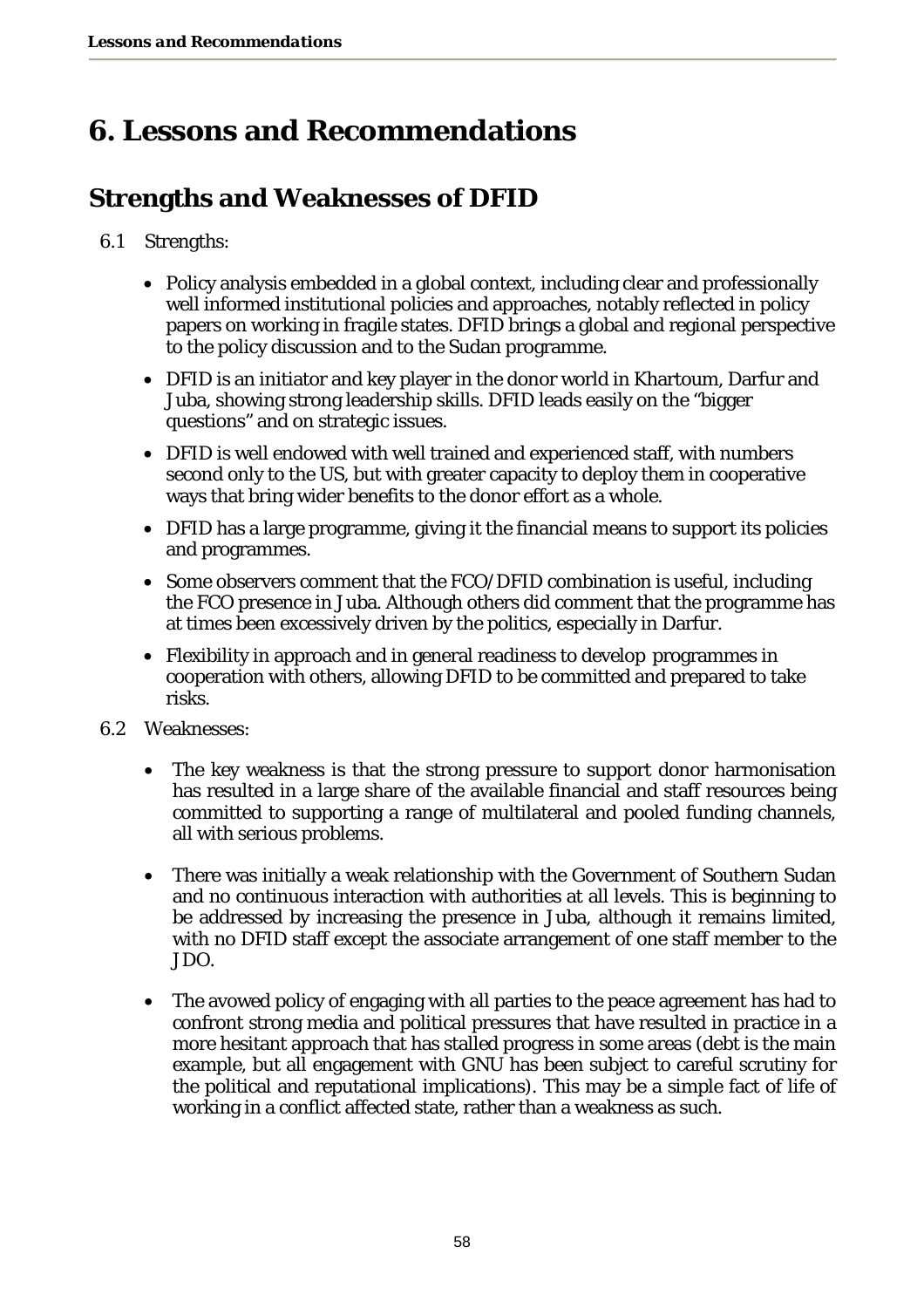### **Lessons**

### **For DFID in Sudan**

- 6.3 DFID professionalism and capacity to lead is acknowledged and welcomed by bilateral and multilateral agencies in Sudan, and has enabled DFID to secure significant changes in aid coordination. DFID might have had even greater impact had it posted more staff to the South where the need for support and guidance is greatest, and by adopting a less dogmatic approach, making more use of bilateral approaches where they offer advantages.
- 6.4 Aid effectiveness is not only or mainly about the funding arrangements. A better approach will often be to start by developing improved coordination in support of a common plan and budget, with joint funding arrangements coming later.
- 6.5 Decisions taken to solve specific problems have resulted in an accretion of aid instruments that in totality have resulted in excessively complex aid architecture. There has been a tendency to react to perceived gaps in coverage and to the inevitable delays and weak delivery by multiplying delivery modalities. The result is a confusing patchwork of pooled and multilateral mechanisms, and targeted bilateral programmes in overlapping areas. While this has in many cases helped overcome bottlenecks, it has also multiplied the transaction costs, and drawn staff time to process issues, to the detriment of a focus on impact.
- 6.6 DFID has obligations to its partners and so can not just walk away from funding instruments it helped to establish. DFID is locked in to supporting UN-managed pooled funds that are not in line with Paris principles of aid effectiveness. Pooled funds managed by multilaterals have high transactions costs, do not provide predictable or longer term financing, are aligned only with UN procedures and not with those of Government, and even the largest represent too small a share of the relevant aid flows to have much impact on overall harmonisation. However, reforming them requires a change in administrative culture, which can be difficult – which suggests a degree of caution in starting new ones.
- 6.7 The lesson is that the option of pooled funding managed by a multilateral is not always to be preferred. The appropriate mix of aid instruments should be appraised explicitly, applying the principles from DFID guidance on the choice of aid instrument. A combination and design of instruments that is effective in the circumstances of Sudan and can eventually be subsumed within a national budget may be more likely to emerge through a national design process facilitated by consultants. The BSF experience suggests that private sector involvement in management can also be more flexible and effective.
- 6.8 Any change in the aid channels used would need to be compatible with the global limitation on DFID administration costs. Making it feasible would require further progress towards fewer funding channels on a larger scale with longer-term commitments, with agreement to similar reforms to the UN managed pooled funds. The problem is that DFID staff are too busy running the current programme to have the time to plan how best to achieve a consolidation of the programme into fewer, larger, and more effective funding channels. Administration effort would need to increase in the short term in order to achieve the changes needed to get to a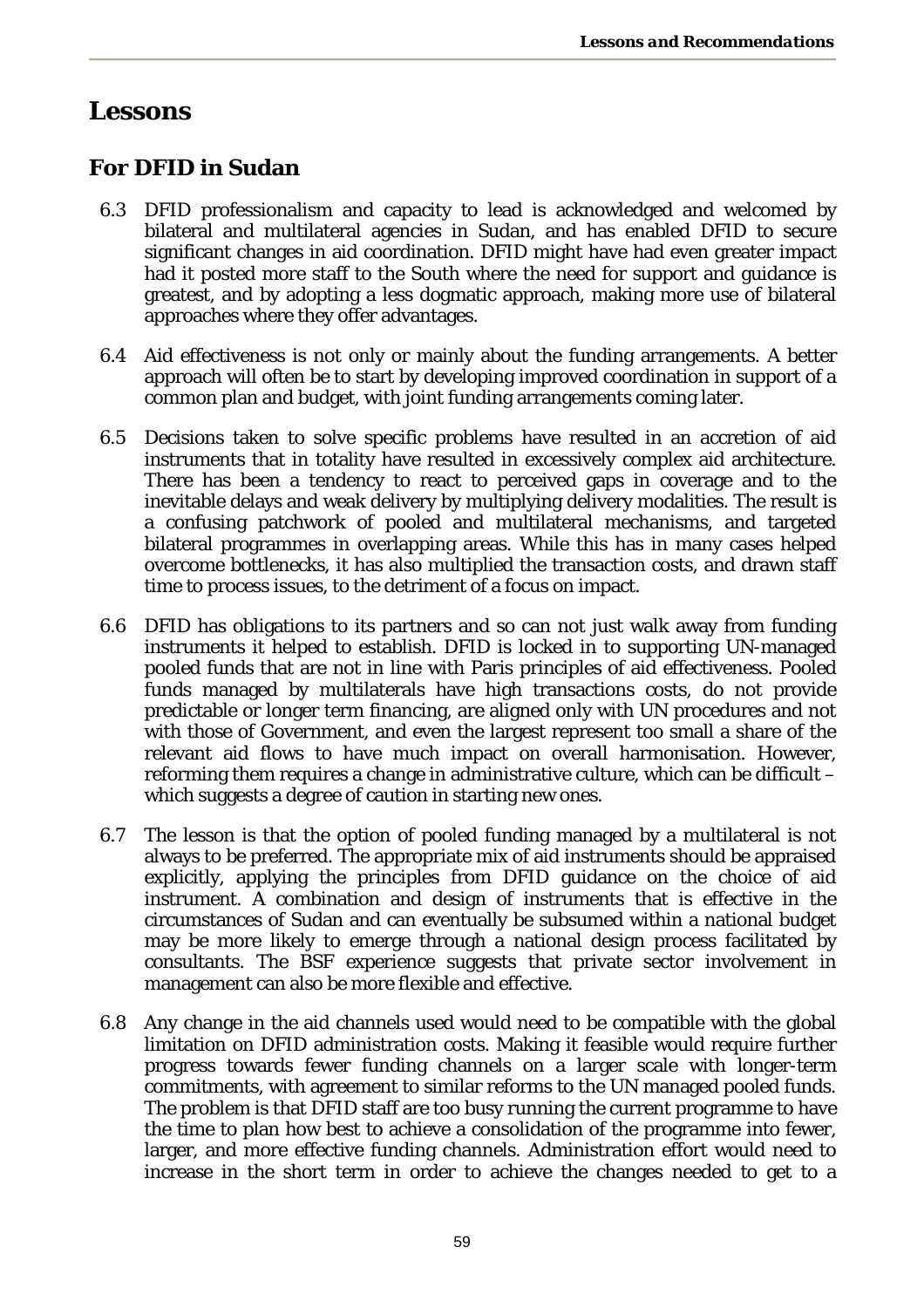medium term future in which staff time might be released to be used more productively. That will be difficult for staff who are hard-pressed with the challenges of managing the inefficiencies of the current system.

- 6.9 In Southern Sudan, the relationship between relief and recovery is one in which 'transition' is not a temporary passing phase but rather a protracted interplay between meeting humanitarian needs, providing basic services, and building capacities to sustain those services. This requires considerable bilateral investment, which has been underestimated.
- 6.10 It also suggests some nuancing of the DFID-S approach to recovery. The gap is not the classic 'recovery' gap, but rather a relatively poor and/or slow uptake in supporting livelihood initiatives, community driven development, credit and safety nets. Not only are these crucial to day-to-day realities of Southern Sudan (and almost entirely absent from GOSS planning), but they form the bedrock of the kind of peace dividends most people beyond the capital towns can expect as a minimum.
- 6.11 The donor community, including DFID, did not adequately respond to the expectations and demands of a rapidly decentralised, but notoriously weak, state apparatus beyond Juba. There is no substitute for large-scale, consistent capacity building (even capacity provision in some cases) provided by personnel on the ground. DFID's front-loading of pooled funds was exemplary, but it did not anticipate how serious were the capacity constraints in delivering programmes effectively.
- 6.12 Southern Sudan was not just 'post-war'; although strictly speaking sub-regional, it was state building from scratch. The apparatus of an effective security – police, judiciary, prison service, etc – required more immediate hands-on assistance from the outset, and perhaps too much reliance was placed on the UN to provide this in a timely fashion.

### **For DFID more widely**

- 6.13 Avoid experimentation and piloting of institutional innovations in development assistance management in fragile settings ( JDO, Joint Sudan Unit) unless the lessons learned from elsewhere (not from Sudan) build a strong case for the country in question and have given relevant results.
- 6.14 Pooled funding and use of multilateral mechanisms for service delivery will not necessarily reduce transaction costs for the country, and may not even save significant DFID administration costs unless the overall aid architecture is deliberately planned to meet local needs, and is kept under review. If not, there is a risk of fragmentation of execution and multiplication of coordination and process mechanisms, to the detriment of staff time spent in delivering programmes and interfacing with counterparts.
- 6.15 Fragile environments face substantial fiduciary risks, and require procurement, financial management and administrative staff with relevant experience, but face particular problems in recruiting them. GOSS experience confirms that outsourcing these functions to external contractors is one way to attract them, and the higher costs will often be compensated by greater efficiency.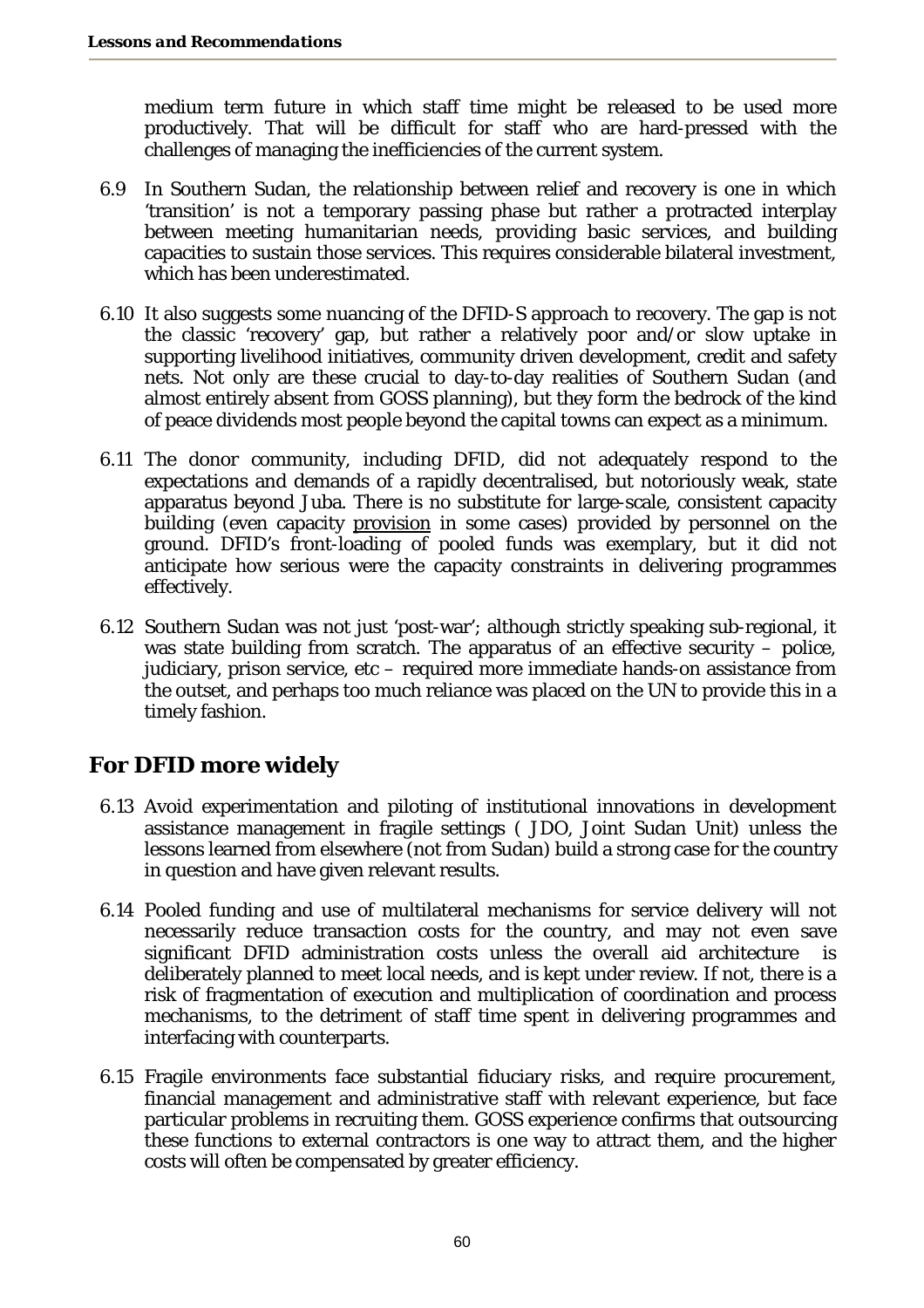6.16 Invest in more analysis on State-building in fragile States and avoid piece-meal and conventional approaches to capacity building that are not suitable to the circumstances.

### **Recommendations**

#### **Recommendations for DFID**

- 6.17 In future post-conflict situations, and especially where starting capacity is very low, DFID should give far higher priority to working with other development partners to put in place a timely and appropriate response to capacity development and capacity provision. Capacity constraints in Southern Sudan were well-documented prior to the CPA and should have been at the top of all priorities since the knock-on effect of poor capacity has compromised all other programmes.
- 6.18 DFID country policy in post-conflict states needs to retain a clear focus on the DFID 'mission' of reducing poverty and making progress towards the MDGs. Even if the judgement is that a strong focus on supporting a peace process is the most effective way for DFID to contribute, the assumptions and linkages to these core objectives should be explicit, including reviewing whether there is an appropriate balance between peace related programmes and more direct avenues for bringing material benefit to the population.
- 6.19 DFID should ensure that its country offices apply appropriate DFID guidance on the choice of aid instrument<sup>79</sup>. This implies appraising different options for their impact on aid effectiveness, avoiding pre-conceived notions that pooled funding arrangements are to be preferred irrespective of their design and management. It also implies keeping an open mind on alternatives to relying on the management and procedures of the multilaterals, especially in fragile environments, where DFID flexibility and professionalism is rightly valued. The Sudan experience seems to indicate a somewhat uncritical preference for pooled funding mechanisms without sufficiently critical review of their design and underlying rationale.
- 6.20 A review of CHFs in other countries should be undertaken, to see if they display the same problems as CHF Sudan. If yes, DFID should press for similar reforms through the UN to those proposed in Sudan.

#### **Recommendations for DFID Sudan**

 $\overline{a}$ 

- 6.21 Consolidate the aid instruments through which DFID funds are disbursed, where possible phasing out support via those that do not meet the criteria of providing low management cost, predictable, timely, flexible, and longer-term funding, in larger and preferably programmatic packages.
- 6.22 Work with the Humanitarian Coordinator, UNDP and other donors for reform of CHF Sudan to meet these objectives by introducing some multi-year programmatic

<sup>&</sup>lt;sup>79</sup> DFID, Guidance on Aid Instruments, A DFID Practice paper, full draft. http://www.dfid.gov.uk/pubs/files/aidinstruments-guidance.pdf accessed 13 April 2009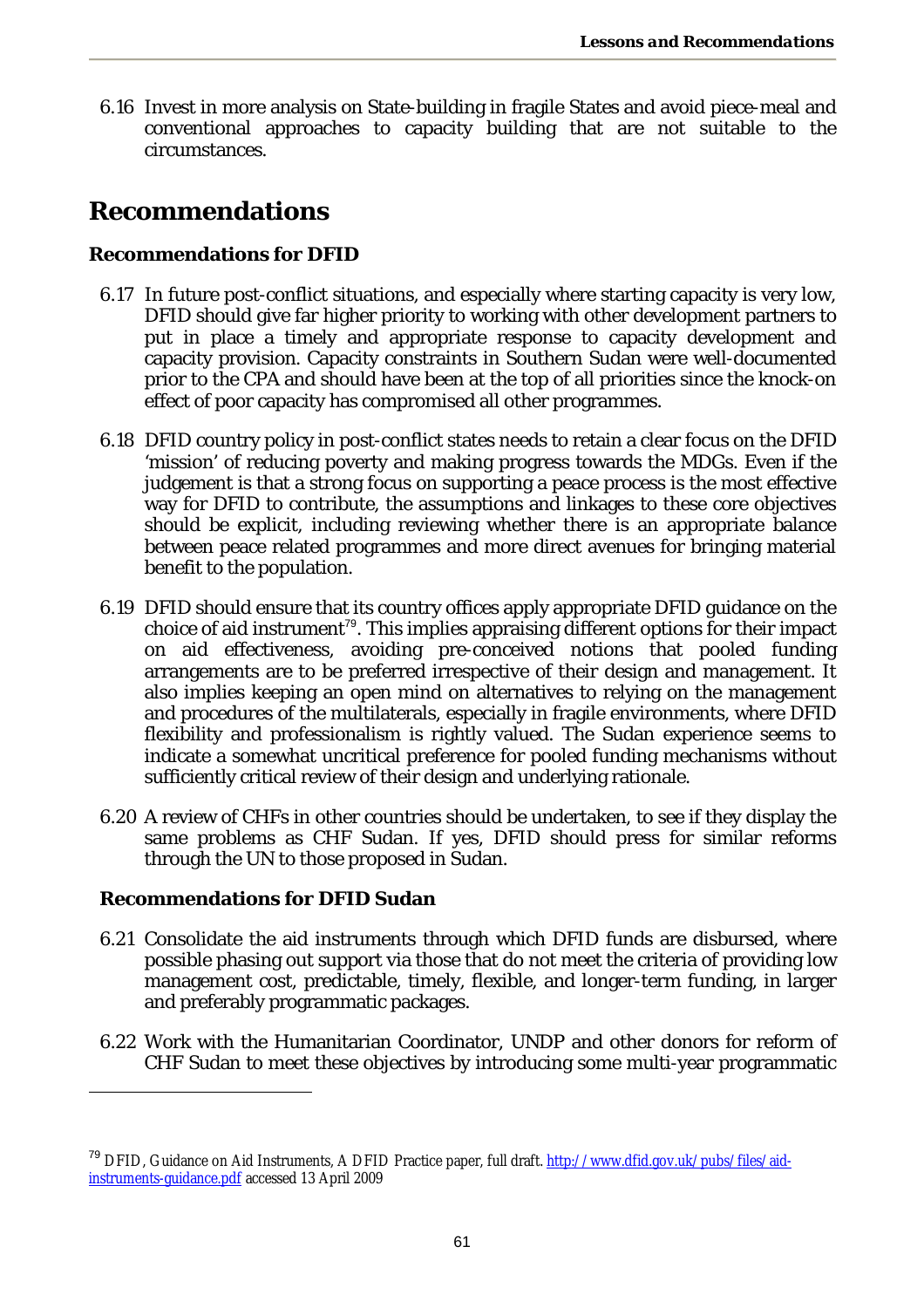grants for funding the predictable requirements of well-established agencies and NGOs – subject to progress reporting and to supported activities being included in the humanitarian Workplan. As the majority source of funds, DFID should provide multi-year commitments that would allow predictable annual needs to be financed in a more programmatic manner, even if other donors are unable to do so.

- 6.23 Review the experience with SRF to date before pushing ahead with expansion. If the CHF moves in the direction proposed – recognising the need for protracted humanitarian assistance, including recovery elements - consider absorbing SRF within the CHF. The peace building and state building objectives of SRF can be accommodated within a wider remit of CHF. This would need to address issues such as the long-term evolution of the relative roles of OCHA and UNDP within an instrument that will shift over time towards providing an increasing share of support for recovery.
- 6.24 As an effective aid instrument currently operating in Southern Sudan, reprieve BSF and if possible find ways to expand it. If the management implications for DFID are a concern, this might be possible to manage via the JDO, given that the contractor is experienced and the operating procedures well established.
- 6.25 Initiate discussion with GOSS, JDO, MDTF-S, UNICEF and other partners on the development of a strategy, roadmap and coordination framework for capacity building in Southern Sudan, and promote a better resourced effort to both provide and build capacity at GOSS, state and local level.
- 6.26 Review whether the staff allocation in DFID Sudan reflects priorities, given the balance of programme spending and the opportunities.
- 6.27 Discuss with JDO partners how DFID needs for good quality staff in Southern Sudan can best be met, expanding DFID presence in the South without undermining the joint approach of the JDO.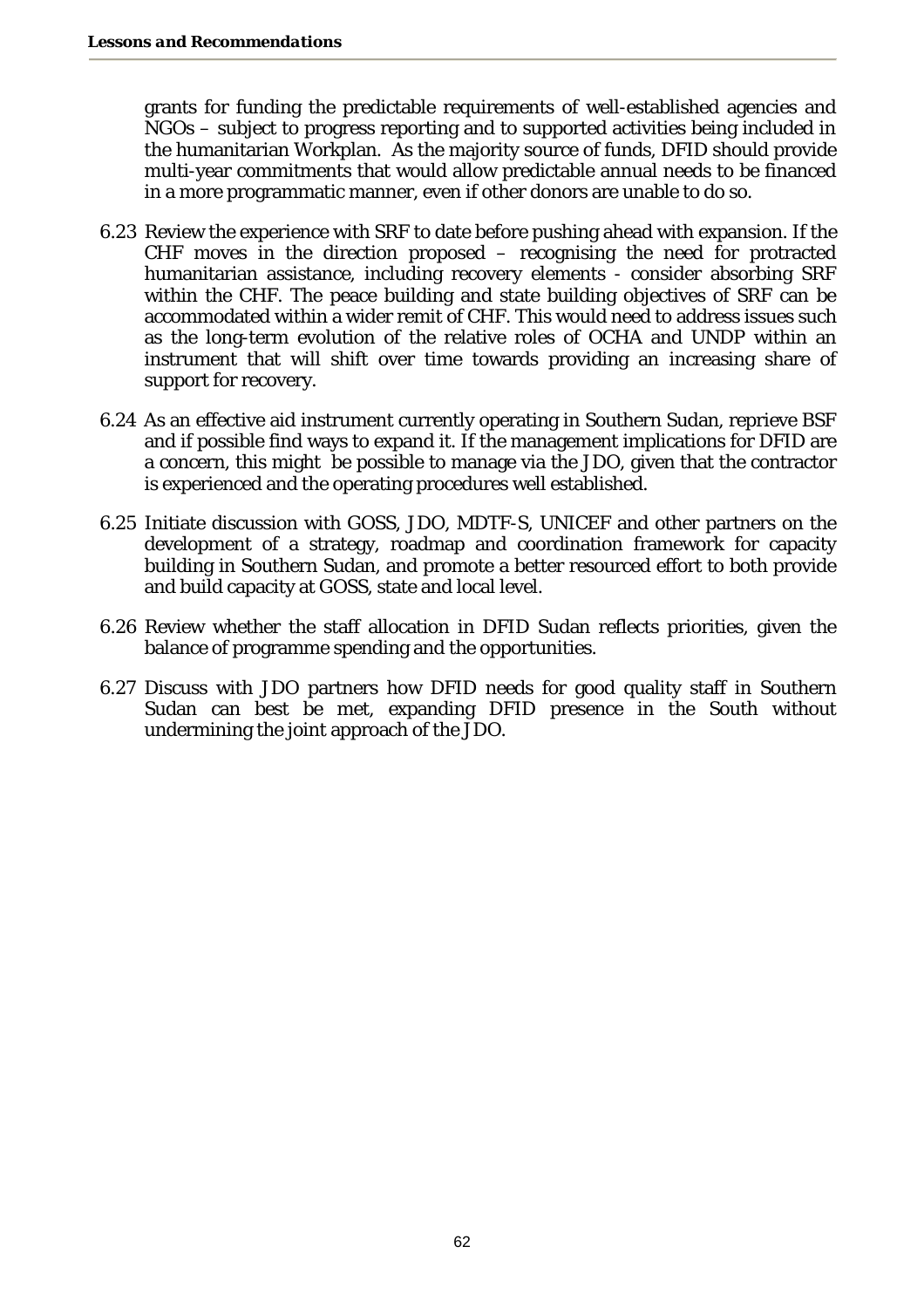# **7. DFID Sudan Management Response to Country Programme Evaluation (CPE)**

We welcome this report, which contains many helpful conclusions and recommendations. These will help us to shape our programme to Sudan as we go forward.

The evaluation rightfully recognises DFID's programme in Sudan is one of the most complex and challenging of its programmes. Continued insecurity, unparalleled humanitarian need and weak capacity and systems, are major challenges for all aid donors. However, we consider the programme to be consistent with DFID's wider policy framework, including that outlined in the 2009 Development White Paper - *Building our Common Future*, and consistent with established good practice for operating in fragile and post conflict states.

In this management response we provide some general comments in response to the evaluation, as well address some specific issues raised.

Between 2005 and 2008, DFID's evolving mission was to deliver the 'peace dividend' expected from the Comprehensive Peace Agreement (CPA), while also addressing the surges in humanitarian need linked to the conflict in Darfur. The history for both Governments, in the North and South, is a predominantly military one, with an over-riding concern for defence, from both internal and external threats, and with complex international relationships. Both preside over hugely diverse populations, and continue to be challenged on the allocation and distribution of the considerable resources at their disposal (the total aid budget to Sudan accounts for 3.3% of GDP). The abnormality of the aid and internal and external political environments impacting on Sudan was and remains absolutely fundamental to the design of the programme and we do not feel the evaluation takes sufficient account of this in its conclusion or recommendations.

Externally, the enthusiasm and commitment of the international community's response to the signing of the CPA in January 2005 was soon accompanied by a hardened international response to the long running conflict in Darfur. The collapse of the May 2006 Darfur Peace Agreement ushered in an era of increasingly generalised insecurity, heightened crime, much of it directed at humanitarians, and deteriorating humanitarian access. This ensured a strong international focus on Darfur, reinforced by influential lobbies, which we believe made it hard to maintain the desirable focus on implementation of the full range of components of the CPA. Three trade-offs followed: the continuing high profile of humanitarian work which limited our ability to focus on recovery and statebuilding activities across our portfolio; the need to find ways, without creating the wrong incentives for government, to provide basic services directly to a population ravaged by war in the South, instead of focusing on state-building; and the need to address security concerns to allow humanitarian access, prevent increased humanitarian need and build the confidence of citizens to invest in their livelihoods, while also demobilising soldiers and working to re-align government expenditure to service delivery priorities.

We accept the report conclusion that the links between programme activities and poverty reduction has not been as clearly articulated as it could have been and that it is important to continually review and test this link as the country strategy is implemented. The July 2008 DFID Country Plan clearly states our goal in Sudan is to secure "poverty reduction through a sustainable peace". DFID's policy on working in fragile environments – as set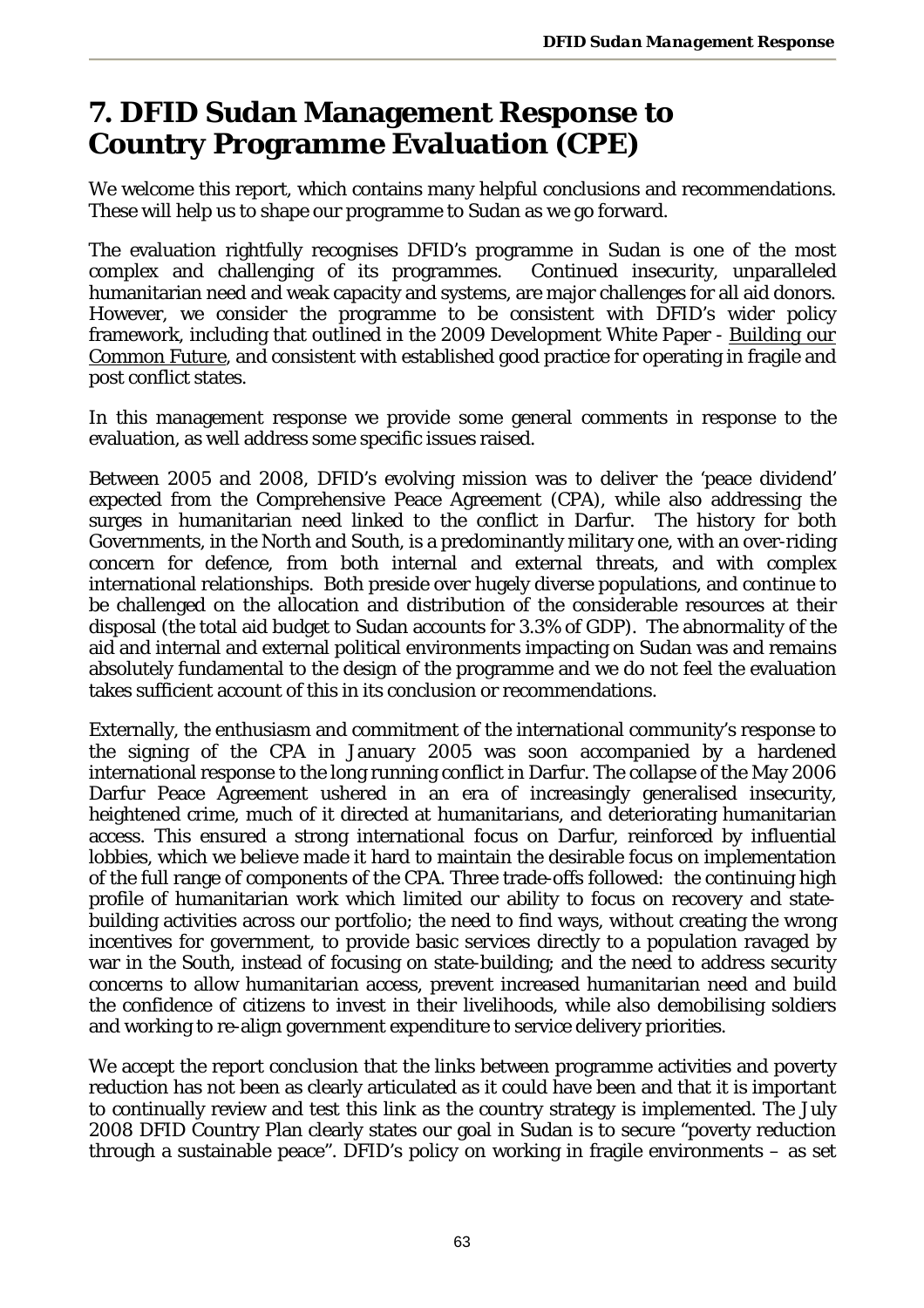out in the September 2009 White Paper – is clear that addressing constraints like security is absolutely critical for enabling poverty reduction.

DFID is also about to produce new policy guidance under the title Building Peaceful States and Societies. This sets out an integrated approach that puts building peaceful states and societies at the centre of DFID's efforts in fragile and conflict affected countries and recognises that conflict and state fragility have emerged in recent years as the most significant challenges to international peace and security, and to achieving the Millennium Development Goals (MDGs).

One of a number of particularly tough trade-offs for the DFID Sudan programme is the balance between humanitarian and development spending. Humanitarian support made up over 40% of DFID Sudan's programme in Financial Year 2008/9. But without progress on political and security fronts, the UK must continue to meet its burden share of humanitarian funding requirements particularly in Darfur, Southern Sudan and the border areas, while continuing to expand the options for affecting transition to recovery and development. In Financial Year 2009/10, our humanitarian programme will make up some 35% of total spend, and also will provide us with better evidence that immediate and life saving needs are being met in a timely fashion.

We agree that there is some basis for the report's conclusions on trust funds. DFID has been at risk from a heavy reliance on pooled funds administered by multilateral partners, some of which have performed poorly. In the case of the World Bank administered Multi-Donor Trust Funds, we have consistently pressed the Bank to improve performance. When that performance was not evident we stopped our contributions to the MDTF, and have had to identify other channels to deliver that assistance. We continue to believe that an effective World Bank presence is essential, however, particularly for the South, and will continue to work for this. We will continue to pay very close attention to the performance of this MDTF and other multi-donor funds and will take action as necessary, in order to ensure the proper use of our contributions and better outcomes for the people of Sudan.

The reality of working in Sudan, however, means our choices were always limited. Many of the regular multilateral channels for direct support (e.g. World Bank, IMF and African Development Bank) are not available. The minimal presence of private sector implementing partners – e.g. PWC, Crown Agents - has increased our dependence on NGOs and pooled mechanisms through and with other development agencies. Concerning the South, we took a deliberate decision to try and reduce transaction costs for a new governance apparatus by using pooled funding mechanisms. In line with good practice in fragile states, the range of funding options that we kept open has meant that we spread our exposure, but inevitably therefore were exposed to the risks of a number of underperforming institutions. However we also consider it an appropriate part of our role to work with these essential institutions to ensure that they are capable of taking up their proper roles in the aid architecture for all parts of Sudan.

We partly accept the report's suggestion that the international community as a whole underestimated the very low levels of capacity in the South. The international community also did not anticipate the impact of John Garang's death, a matter of weeks after the signing of the CPA, on governance capacity in the South. The introduction of the Joint Donor Office in Juba was intended to ensure that donor demands on this weak administration were minimised. Following on from this, we agree that it is important to keep the organisation of our in-country presence under review. Our response currently to the capacity issue in Southern Sudan is twin-track: firstly to work with other donor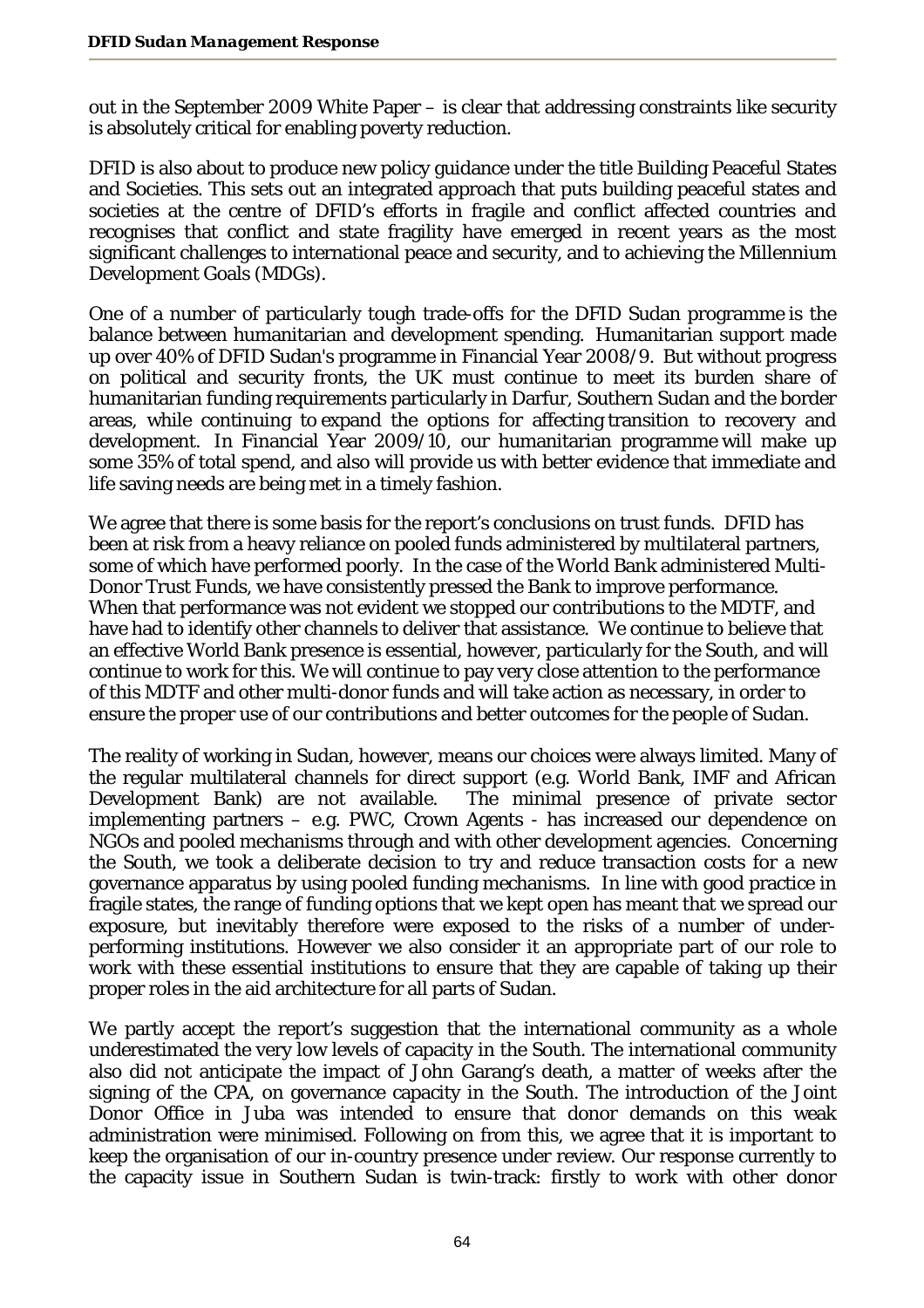partners on gap-filling of the important operational roles against a single coordinated and prioritised strategy; and secondly to focus on the longer-term, for example with a programme to enhance teacher training. Organisationally, DFID is implementing a change management programme that places programme management responsibilities more clearly where they should be, deploys more staff to Juba, and reprofiles our portfolio to fewer, bigger programmes.

Particularly in the South of Sudan, DFID is constantly reviewing our choice of aid instruments in order to try and address the tensions that arise between state-building and peace-building objectives. As noted earlier, the latter has led us - for good reason - to bypass the very weak state in order to achieve some level of basic service delivery usually through NGOs. But the international community has struggled with the sequencing and modalities of the transfer of these responsibilities so that we also begin to build state accountability and capacity. This is something that we are addressing in our policy dialogue with the Government of Southern Sudan and in the design of the basic services programme that will replace the Basic Services Fund.

The most significant disagreement we have with the findings of the evaluation report, is with regard to the Common Humanitarian Fund. We do not agree its remit should be broadened to include 'recovery' or state-building objectives. It is a new global mechanism and part of the UK's wider commitment to reform of the international humanitarian architecture. While it has had its share of teething problems, it has been independently and positively reviewed as a catalyst for reform: promoting more accountable financing, better sectoral coordination, stronger leadership by the Humanitarian Coordinator, and greater donor harmonisation. Learning lessons from the Pooled Fund in Democratic Republic of Congo, it has also recently begun reporting the cumulative results of the projects that it funds. This has helped to increase DFID Sudan's corporate reporting on targets in water and sanitation, health, and education sectors.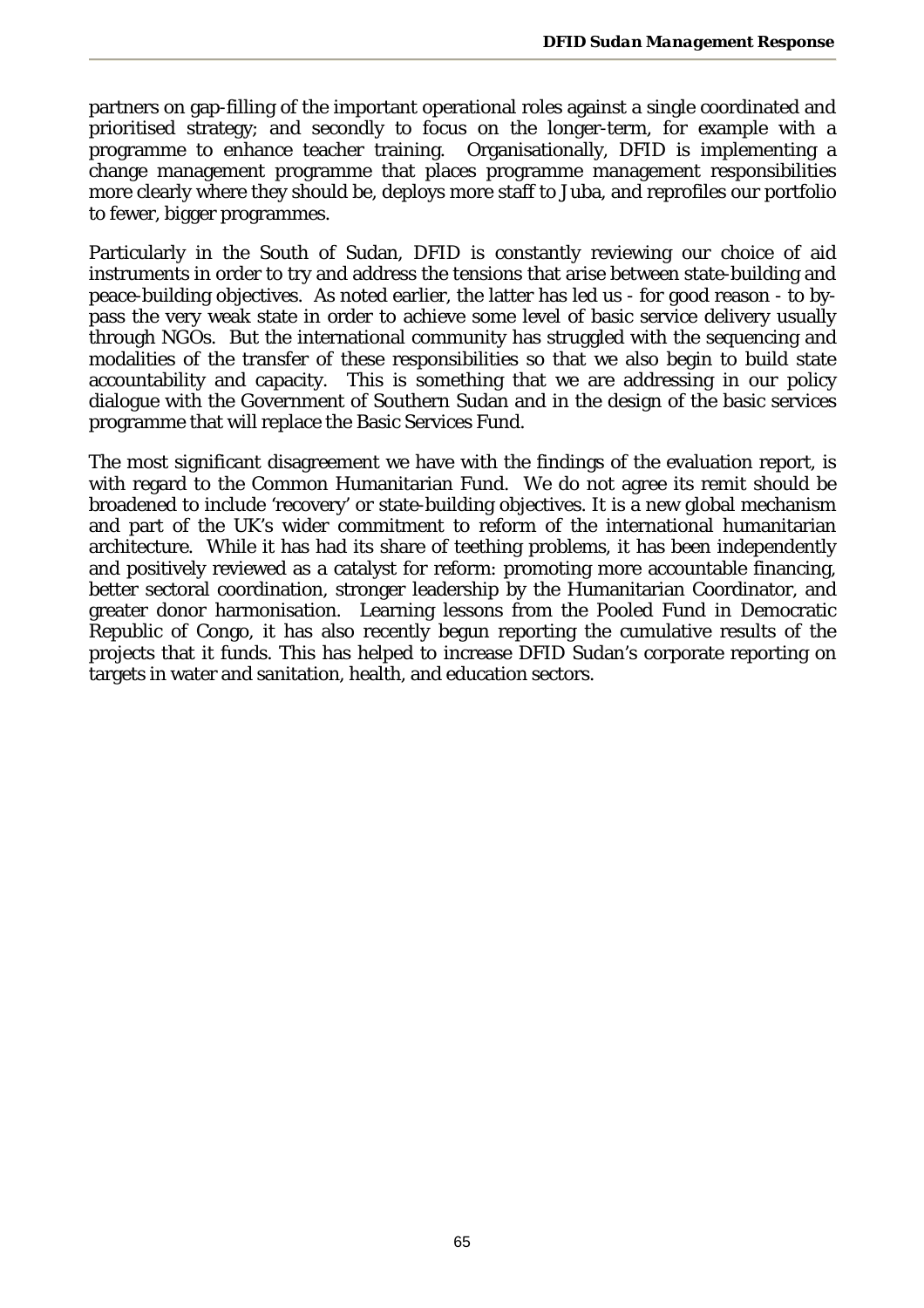# **ANNEX 1. SUMMARY LIST OF PEOPLE CONSULTED**

| Institution                                   | No. of |
|-----------------------------------------------|--------|
| DFID - London                                 | 25     |
| Foreign and Commonwealth Office, London       | 4      |
| DFID - Khartoum                               | 13     |
| $DFID - Juba$                                 | 2      |
| Government of Southern Sudan                  | 8      |
| <b>State and County Level Representatives</b> | 8      |
| <b>World Bank</b>                             | 6      |
| United Nations (including WFP and OCHA)       | 24     |
| Other Embassy/Development partners            | 21     |
| Non-governmental Organisations - Sudan        | 15     |
| <b>Private Agencies and Others</b>            | 6      |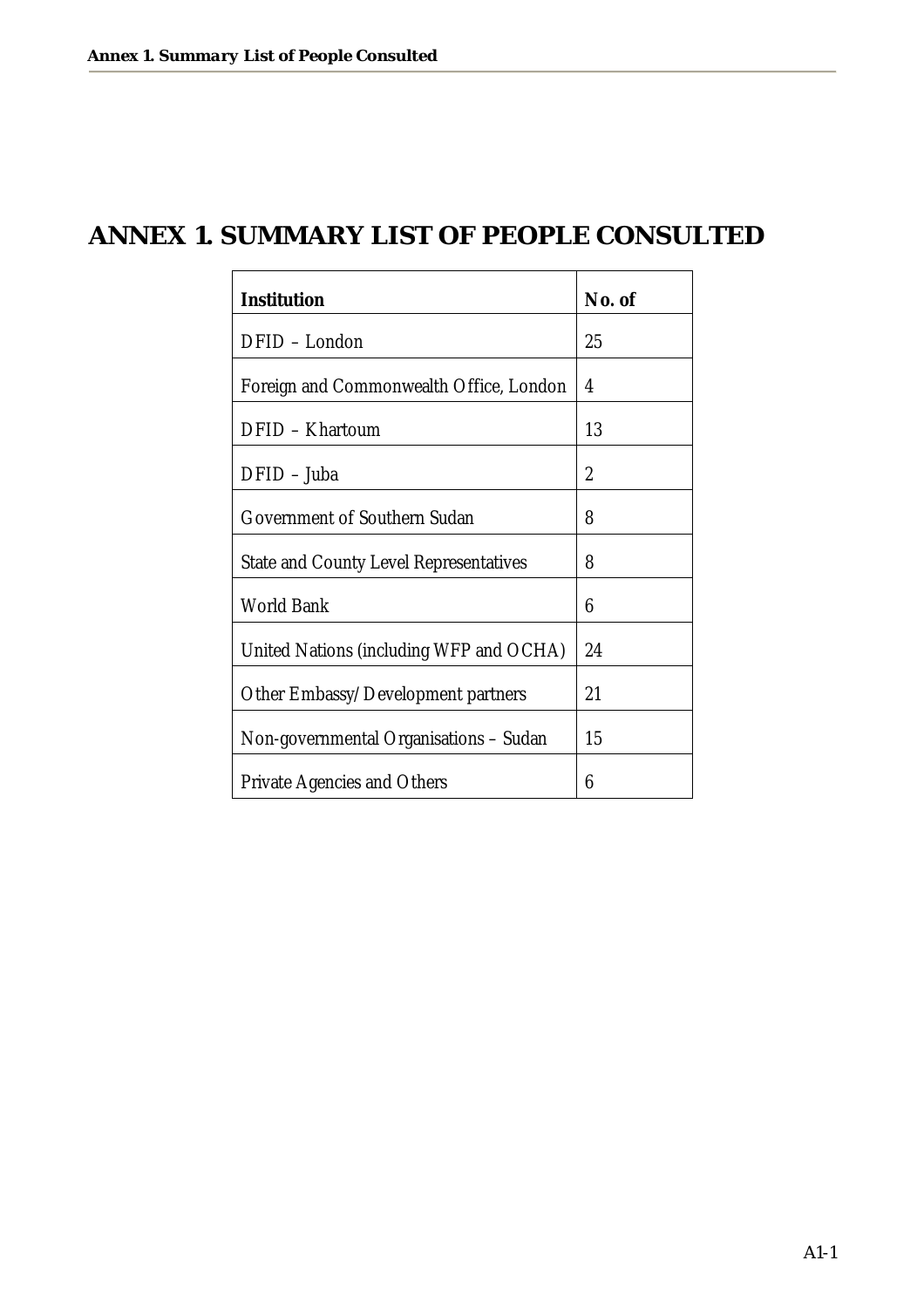### **ANNEX 2. TERMS OF REFERENCE**

### **TERMS OF REFERENCE FOR EVALUATION OF DFID COUNTRY PROGRAMMES - 2008-09**

#### **Introduction**

- 1.1 DFID's performance management system is supported by periodic independent evaluations at project, programme, sector and thematic level. Evaluation Department (EvD) carry out four to five Country or Regional Programme Evaluations (CPEs or RPEs) annually. These terms of reference (ToRs) set out the scope of work for the 2008/09 period.
- 1.2 The CPEs provide important accountability and lesson learning functions for DFID. The primary audience for the evaluations is the UK government and DFID senior managers including heads of country offices. All evaluation reports are published externally.
- 1.3 Countries proposed for evaluation in 2008/09 are Afghanistan, Ethiopia, Cambodia, DRC and Sudan. Each evaluation will use the countries' most recent Country Assistance Plan (CAP) or equivalent, and related policy documents. Where the five year evaluation period spans two CAPs, or other strategy documents, the evaluation will relate to both.
- 1.4 While country-led approaches are central to the way that DFID works, socio-political and environmental contexts will influence the progress and form of the development process. The CAPs articulate the country offices' plans for operationalising corporate objectives within the country context, and in most cases they will build upon or reflect the national Poverty Reduction Strategy Paper (PRSP). These plans are therefore the logical starting point for the evaluation.

#### **Overarching objectives**

- 2.1 The main objectives of the country programme evaluations are to assess:
	- Country strategy and links to poverty outcomes and DFID's corporate objectives
	- Choice of aid instruments
	- DFID's role as a development partner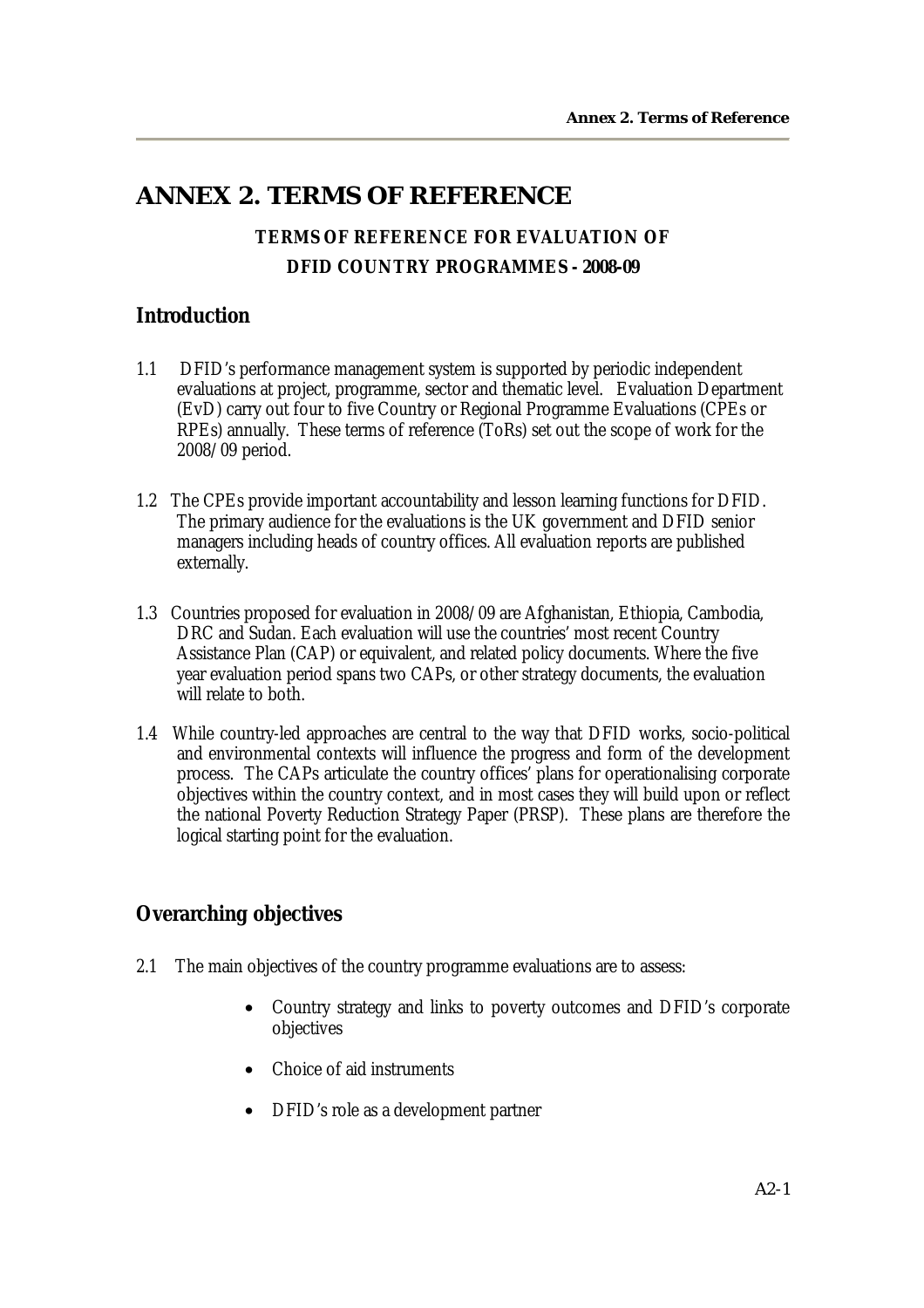- DFID's success in implementing its country strategy
- 2.2 The CPEs will assess the DFID country programmes in terms of standard criteria although these may be customised to a degree for individual studies. The generic evaluation matrix can be seen at Annex A. It is based on DAC evaluation criteria adapted to take account of the fragile states context and considers:
	- The **relevance** of country programme objectives and the logic behind them given domestic policy objectives for poverty reduction, as well as DFID's own corporate level objectives
	- The **effectiveness** of the overall programme in achieving the objectives set out in the country strategy, including DFID's choice of aid instruments, harmonisation with other stakeholders, policy dialogue and influencing
	- The **efficiency** with which programme plans are translated into activities, including human resource and office management, collaboration and harmonisation with other stakeholders, policy dialogue and influencing, the use of financial instruments

And to the extent possible

- **Sustainability** are the reforms/ changes supported by DFID's country programme moving in the right direction and are they likely to be sustained? Has local capacity been built? Has transparency and accountability improved?
- **Outcome** What did the country programme achieve the objectives set? Did the positive outcomes DFID achieved justify the financial and human resources used in the programme?
- **Attribution** Given the direction of travel and external factors, overall how far did the country programme make a positive contribution to poverty reduction? How good a development partner was DFID?
- The success with which the programmed had mainstreamed the cross-cutting issues of **poverty, gender, HIV/AIDS and environment** into all of its activities. What were the variables influencing the process of inclusion? What was the impact on the achievement of wider programme objectives?
- Ensure that any information collected or evidence produced on multilateral effectiveness in each CPE is highlighted and forwarded to EvD.

#### **Methodology, Outputs & Timing**

3.1 The consultants will produce one study report and executive summary for each country or region. The report shall be approximately 50-60 pages long (excluding annexes) and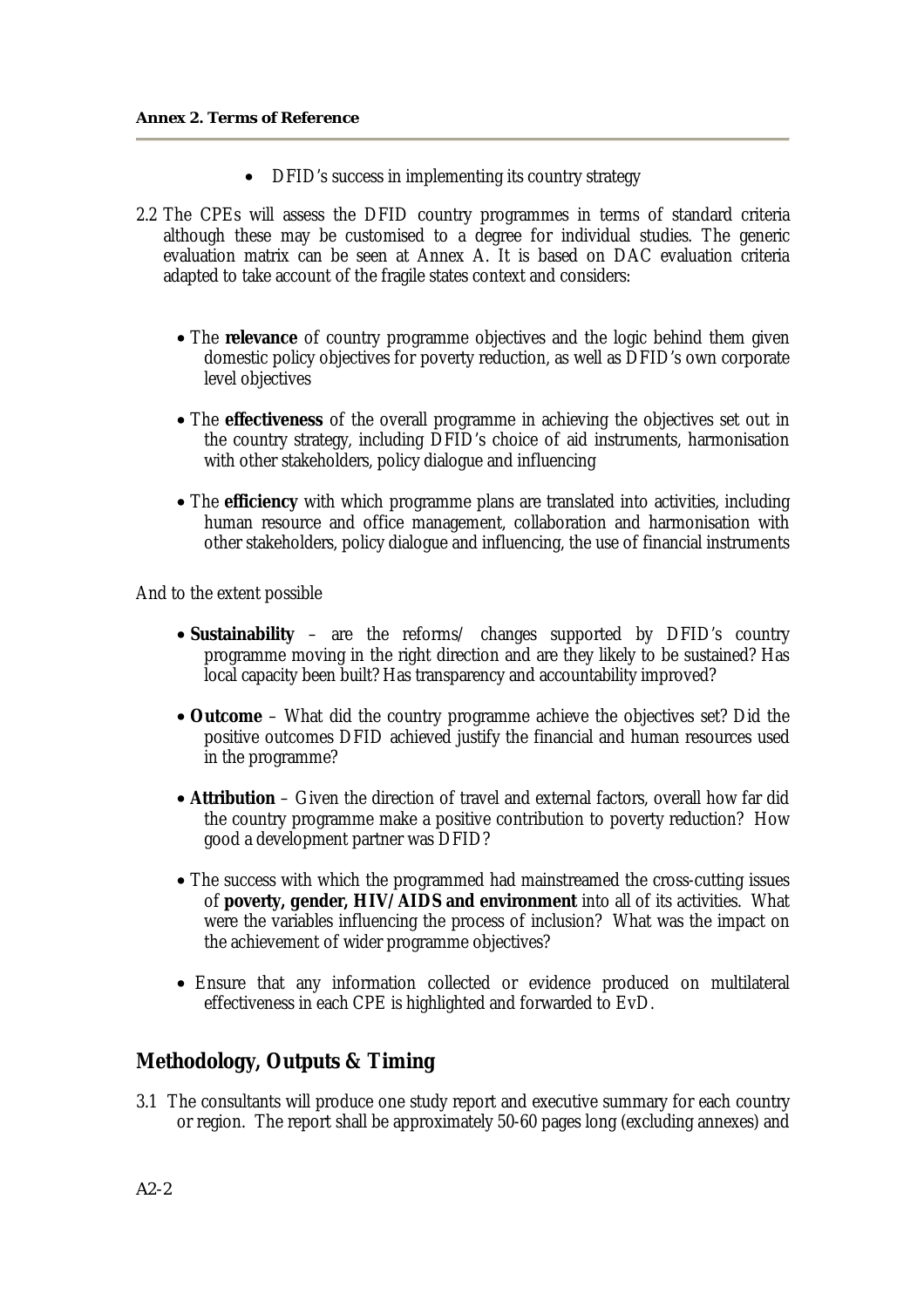will include detailed lessons and recommendations. The evaluation summary (EvSum), should be approximately 4 pages, and will include the response from the relevant DFID office/Department, which EvD will obtain.

- 3.2 The other outputs required from this contract include:
	- **Inception reports detailing the way in which each individual CPE is to be carried out** and showing the customised evaluation matrix.
	- A presentation of preliminary findings to country offices before the end of the fieldwork for each study
	- A publishable synthesis report pulling together findings across individual CPEs. In 2008/09 this will cover regional programmes and in 2009/10 it will cover fragile states

DFID also requires access to the evaluation team's interim evidence summaries, e.g. completed matrices, although it is not expected that these should be of publishable quality.

- 3.3 Each evaluation will involve an 'inception visit' and 'fieldwork mission'. EvD and the consultant team leader will undertake the inception visit. A team of 3-6 consultants will undertake the fieldwork, generally involving up to 3 weeks in country. In some cases the inception phase may be undertaken in the UK and the fieldwork may be organised a little differently given the fragile states focus in this round of countries.
- 3.4 The 'inception visit' has four key objectives:
	- i. Ensuring staff in the DFID country office are fully informed about the evaluation, its purpose and how it will work;
	- ii. Ensuring country/ regional office staff have an opportunity to feed in key questions they want the evaluation to address and decide whether they wish to undertake selfevaluation as part of the process
	- iii. Determining the exact nature of the individual evaluation and resolving key methodological / practical issues.
- iv. Ensuring the evaluation team has access to all relevant contacts including all those who have worked in the country/ regional programme over the fieldwork period and all relevant partners;
- 3.5 Between the inception visit and fieldwork the consultants will amend the standard evaluation framework for the study to address any country-specific issues raised during the inception visit. An inception report containing this matrix will be signed off by the country office.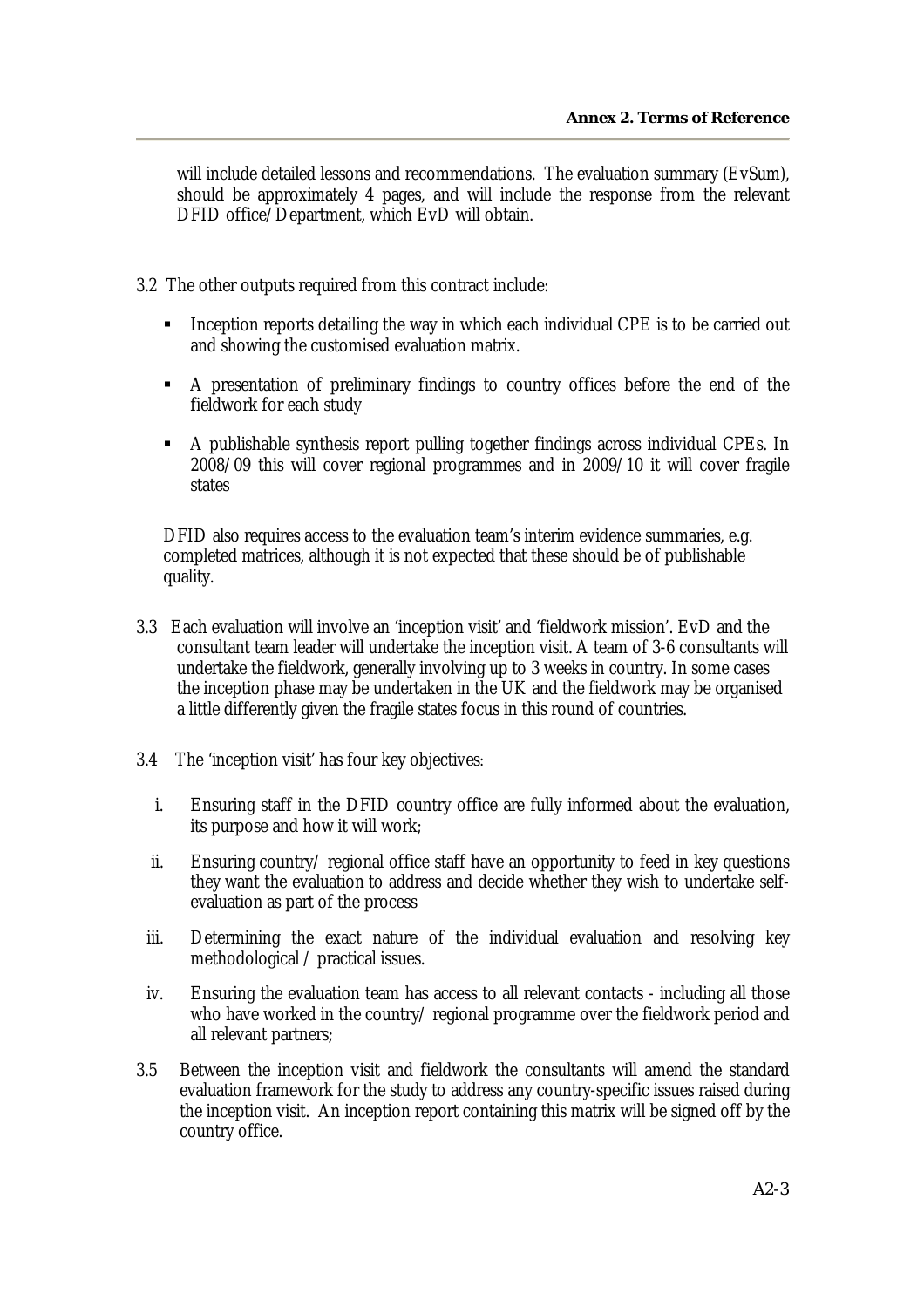- 3.6 If the DFID country office wishes to undertake self-evaluation they will be encouraged to produce a log-frame for the entire country programme (unless this already exists), detailing the logic of their interacting projects and programmes and assessing what has been achieved. If the country office does not undertake this work and there is not clear guiding framework, the evaluation team will attempt to create a similar log frame as part of the evaluation approach.
- 3.7 EvD will provide supporting documentation relevant to each CPE to the consultants in good time. This will include project documentation and relevant documentation about the design, implementation and monitoring/ evaluation of the country/ regional strategy and individual programmes (but not background policy information). Prior to undertaking fieldwork, the evaluation team need to be familiar with the DFID programme, the country context and the full range of DFID policy papers that are relevant to the country programme.
- 3.8 The consultant is responsible for identifying and engaging a team of consultants appropriate to each country context from within their company/ consortium. The team must have good evaluation skills, understanding of DFID and the local context and ability in the languages of the country. The team should cover all the major sectors of the country programme and if possible should include at least one locally based consultant as a full team member. The consultant is responsible for setting up and planning the main field visit. If EVD wish DFID staff members to accompany the consultant CPE team, additional terms of reference specifying the roles and responsibilities will be developed. The planned consultancy team for each of the CPEs covered in this contract is shown at Annex B; it is recognised that there may yet be some changes to this (due to either DFID or the consultants) – particularly for the studies programmed later in the year.
- 3.9 During the main fieldwork the sector specialists and evaluation team leader will interview DFID staff (current and past) and partners (in government, multilaterals, other donors etc.) about all aspects of the programme over the five year evaluation period – using checklists as appropriate. Web based surveys of staff and other stakeholders (e.g. other donors and NGOs) will also be trialled on a pilot basis. The evaluators will systematically scrutinise the available documentation and supplement this where possible, and then use all evidence gathered to complete the evaluation matrix. One matrix should be completed for each main sector, pillar or thematic area, and the evaluation team leader (and deputy) will use these to compile the final report. Fieldtrips outside the capital city are not a standard part of a CPE but may be used on occasion if applicable. This will be determined during the inception phase for each study.
- 3.10 Before leaving the country the evaluation team should make a presentation to the country office on emerging findings.
	- $\circ$  Within 4 weeks of the fieldwork finishing a high quality draft report of 40-60 pages (excluding annexes and with an Executive Summary) will be submitted to EvD. Following initial checks within EvD this will be sent to the country office and staff there invited to correct any factual errors and make comments. Although country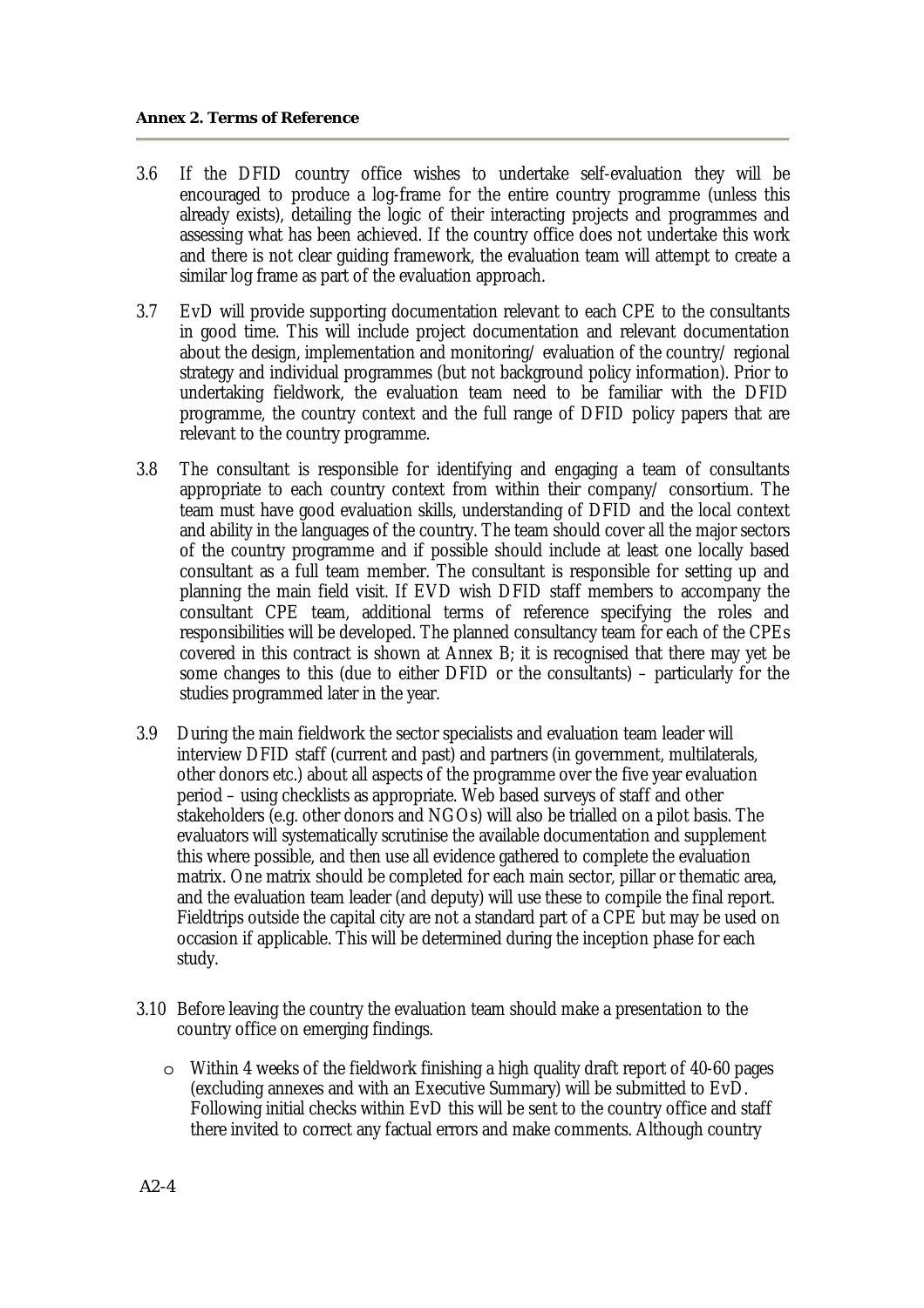offices may challenge findings they disagree with, and sometimes have additional information to support a claim, EvD will support the evaluation team to ensure that the report remains a true independent evaluation. A second draft report and evaluation summary will be produced taking account of relevant comments. These will be subject to external quality assurance against the criteria shown at Annex C. It is expected that all draft reports submitted will have been checked for typos, formatting errors and consistency of data presented.

- o The Synthesis Report (which in 2009 will focus on fragile states), will be guided by a workshop scheduled for around June 2009 and should be completed by October 2009. It is anticipated that there will be a further meeting between the authors and relevant DFID policy leads to discuss emerging recommendations – perhaps after the first draft report has been produced and considered by DFID. This will assist in building ownership for the synthesis report. The report should be finalised within three months of the date of the workshop - including an Evsum; a follow up dissemination event may be required. Note, during 2008 the synthesis report from the last contract will be produced focusing on regional evaluations.
- o The consultants will work to the strict deadlines set out in Annex D and the timeliness of the delivery of reports is of the essence. Any changes to these deliverables must be agreed in advance with EvD. Team composition and timelines will be agreed prior to commencement of each of the country studies, including the necessity of any follow up visit to the country if major issues remain unresolved. The consultancy should start in April 2008.

#### **4. Competence and Expertise Required**

- 4.1 One consultancy organisation or consortium will be appointed to deliver the outputs described above.
- 4.2 A managing consultant with extensive evaluation experience and a track record of managing country/strategic level evaluations will be required to manage the planning and delivery of the CPEs. This individual will be expected to have strong written and oral communications skills as he/she will play a role in communicating lessons learned both to country programme personnel and to a wider DFID audience.
- 4.3 Each CPE should have a named team leader with expertise in evaluation methodology and monitoring and performance management issues. This must include understanding of the complexities of country programme evaluation. The Team Leader must also have up to date knowledge of DFID policies and performance, planning and data systems. Access to our online systems will be provided. Team Leaders will all have CTC security clearance, and for fragile states, this will be increased to SC clearance,
- 4.4 Each CPE team will be made up of a combined skill set covering governance, economics, social and institutional development and human resource management and the number of team members will be appropriate to the country programme. There is not one model that will work for each country/ region being evaluated, so flexibility in team composition is essential. The team members for each country evaluation will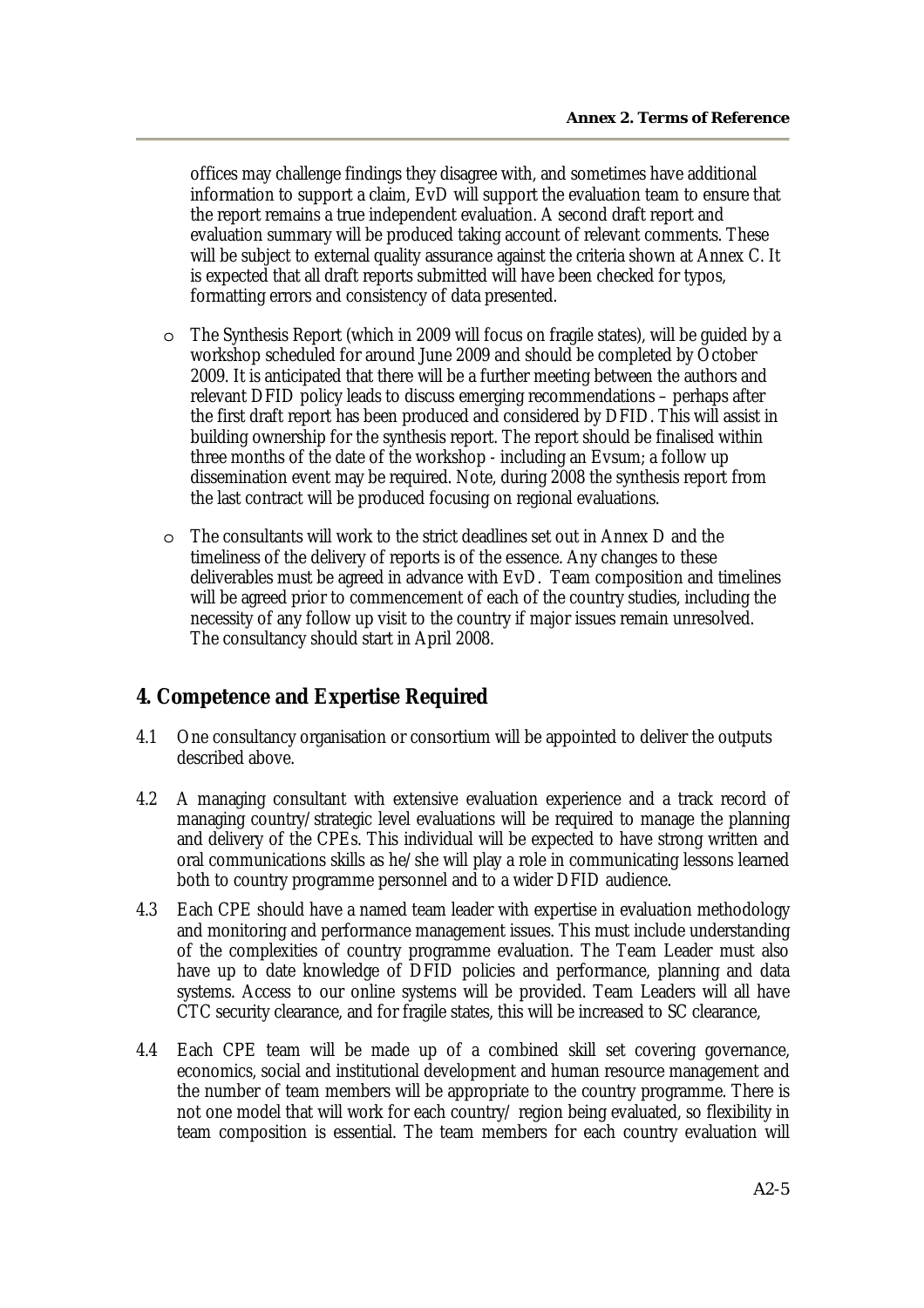need expertise in evaluation methodology and familiarity with development issues in the CPE countries. They should also have up to date knowledge of DFID policies and systems. Relevant experience in cross-cutting issues like gender mainstreaming, HIV and AIDS and the environment. The team should normally include a strong national/regional component.

- 4.5 The consultancy team will have responsibility for:
	- o maintaining ethical standards in implementing the evaluation
	- o the timely production of evidence-based conclusions, lessons and recommendations to demanding quality standards
	- o managing logistics in country, with support from the DFID country office, to the extent mutually agreed in the respective Inception Visit.

#### **Reporting and Dissemination**

The consultants will report to the Country Programme Evaluation Team Leader or the Deputy Programme Manager in DFID Evaluation Department.

Reports will be published and distributed, electronically and in hard copy, to a wide ranging internal and external audience. The consultants should be prepared to present their findings to DFID staff and others as appropriate. Specific disseminations arrangements will be determined on completion of each country report and synthesis.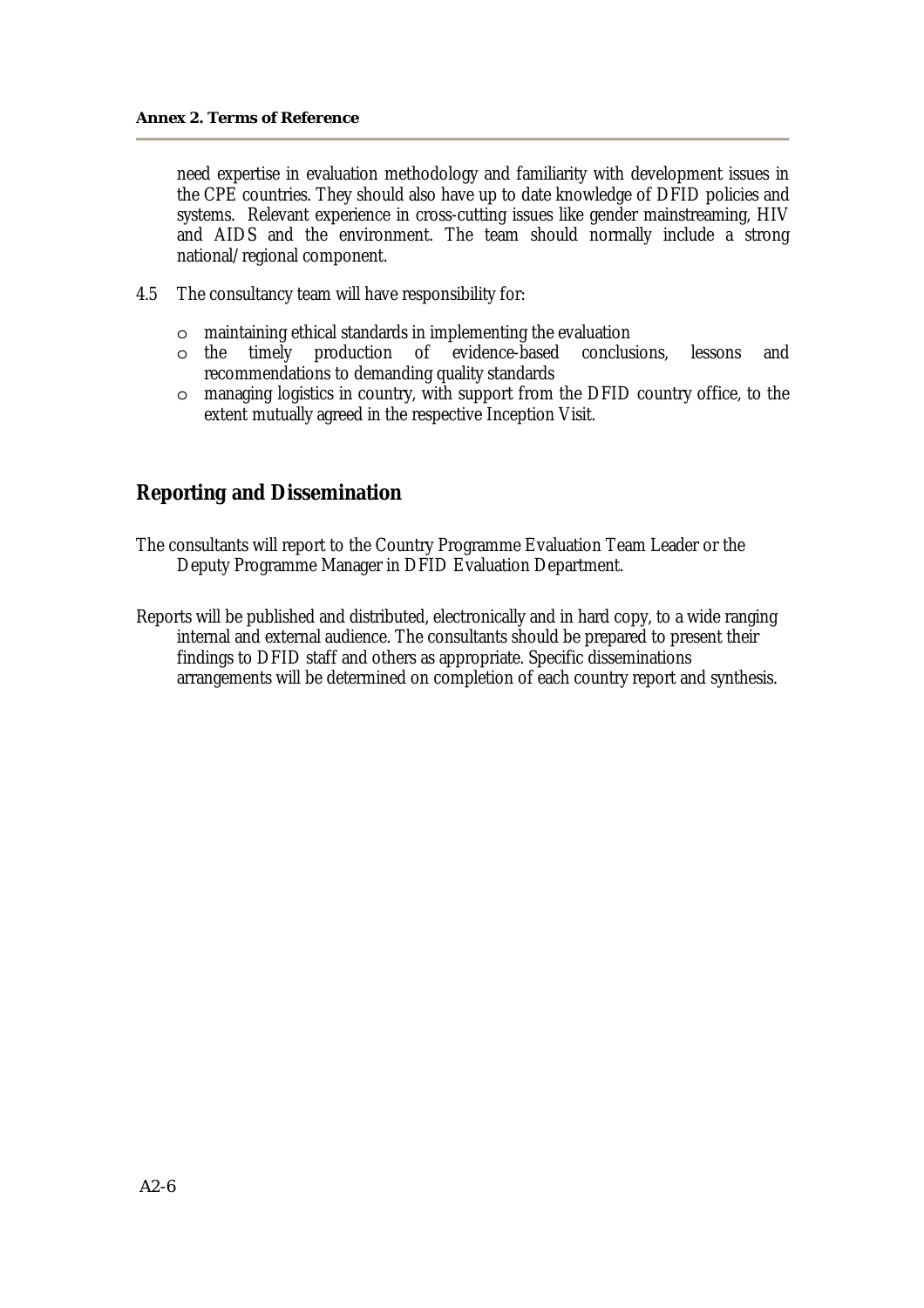# **ANNEX 3. EVALUATION MATRIX**

| <b>EVALUATION</b><br>CRITERIA                                         | <b>KEY QUESTIONS</b>                                                                                                                                                                                                                                                                                                                                                     | Evidence Base to<br>consult (key<br>documents to be<br>identified in<br>inception phase)                                                                                                                                                                                                  | Comments                                                                                                                                                                       |
|-----------------------------------------------------------------------|--------------------------------------------------------------------------------------------------------------------------------------------------------------------------------------------------------------------------------------------------------------------------------------------------------------------------------------------------------------------------|-------------------------------------------------------------------------------------------------------------------------------------------------------------------------------------------------------------------------------------------------------------------------------------------|--------------------------------------------------------------------------------------------------------------------------------------------------------------------------------|
|                                                                       | (Chapter 1: Introduction and Methods)                                                                                                                                                                                                                                                                                                                                    |                                                                                                                                                                                                                                                                                           |                                                                                                                                                                                |
| $2002 - 2007$                                                         | Context (to form Chapter 2 of report: Context:                                                                                                                                                                                                                                                                                                                           |                                                                                                                                                                                                                                                                                           |                                                                                                                                                                                |
| DFID's work.                                                          | Political and post-conflict situation. Key events<br>over period including factors beyond control of<br>development partners, MDG progress (and<br>variation by gender, rural/urban, ethnic group<br>etc.); progress with peace-building. Importance<br>of aid to the country and no. of donors active in<br>area. Key agreements / strategies / reviews that influenced | <b>DFID Sudan</b><br><b>Framing Paper July</b><br><i>2008</i><br><b>DFID Sudan</b><br>Country<br>Governance<br>Analysis<br><b>For Southern</b><br>Sudan, 'Towards a<br>Baseline' doc<br>synthesises<br>available data<br>Briefing papers by<br>Alex de Waal<br>Laura James note<br>on oil |                                                                                                                                                                                |
| in a fragile states context                                           | Relevance (to form Chapter 3 of report: To what<br>extent was DFID's strategic approach relevant                                                                                                                                                                                                                                                                         |                                                                                                                                                                                                                                                                                           |                                                                                                                                                                                |
| Overall strategy<br>and areas/sectors<br>selected for<br>intervention | 1.<br>Throughout the evaluation<br>period and as the context<br>evolved, did DFID<br>maintain clear and focused<br>strategies for the approach<br>to the overall Sudan<br>programme, for the major<br>regions (North, South,                                                                                                                                             | Humanitarian<br>strategy (successive<br>versions); country<br>engagement plan<br>2006; 'issues and<br>options paper (the<br>CAP) 2008; business<br>plan (previous                                                                                                                         | The over-riding<br>objective was to<br>support the peace<br>process, it makes less<br>sense to refer to<br>'development needs<br>and policy priorities<br>of the country' than |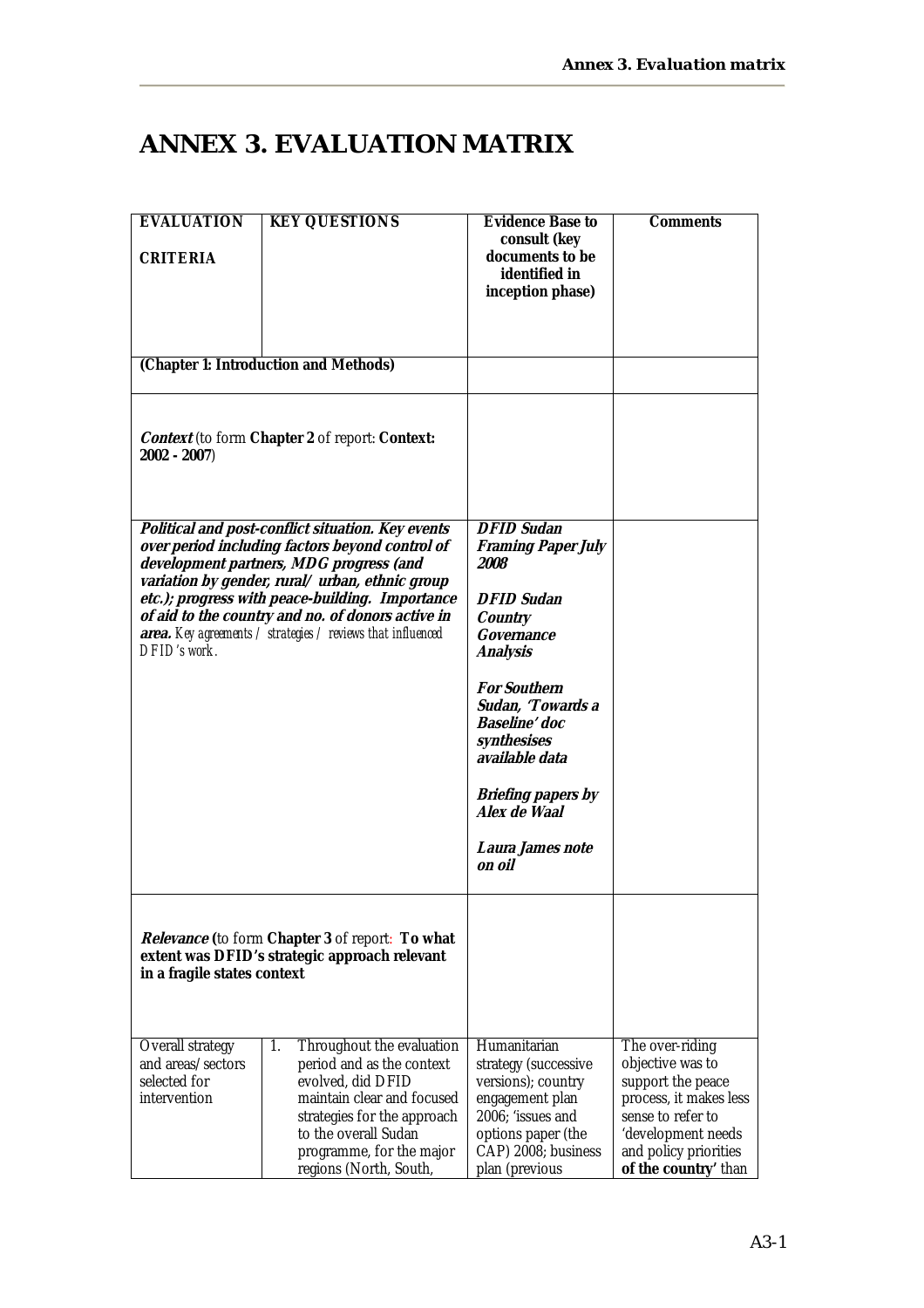| <b>EVALUATION</b><br>CRITERIA | <b>KEY QUESTIONS</b>                                                                                                                                                                                                                                                                                                                                                                                                                                                                                                                                                                                                                                                                                                                                                                                                                                                                                                                                                                                                                                                                                                                                                                                                                                                                                                                                                                       | Evidence Base to<br>consult (key<br>documents to be<br>identified in<br>inception phase)                                                                                                                                                                                                                                                                                                                                                                                                                                                                                                                                                                                                                                                                                                                                                                                                                                                                                                        | Comments                                                                                                                                                                  |
|-------------------------------|--------------------------------------------------------------------------------------------------------------------------------------------------------------------------------------------------------------------------------------------------------------------------------------------------------------------------------------------------------------------------------------------------------------------------------------------------------------------------------------------------------------------------------------------------------------------------------------------------------------------------------------------------------------------------------------------------------------------------------------------------------------------------------------------------------------------------------------------------------------------------------------------------------------------------------------------------------------------------------------------------------------------------------------------------------------------------------------------------------------------------------------------------------------------------------------------------------------------------------------------------------------------------------------------------------------------------------------------------------------------------------------------|-------------------------------------------------------------------------------------------------------------------------------------------------------------------------------------------------------------------------------------------------------------------------------------------------------------------------------------------------------------------------------------------------------------------------------------------------------------------------------------------------------------------------------------------------------------------------------------------------------------------------------------------------------------------------------------------------------------------------------------------------------------------------------------------------------------------------------------------------------------------------------------------------------------------------------------------------------------------------------------------------|---------------------------------------------------------------------------------------------------------------------------------------------------------------------------|
|                               | South Darfur, other), for<br>humanitarian and<br>transition/recovery<br>support, and for individual<br>sectors?<br>2.<br>Was there an explicit<br>rationale for the priorities<br>chosen and the<br>interventions supported,<br>informed by analysis of<br>the country situation,<br>including political<br>economy analysis?<br>3.<br>How was the strategy<br>aligned with the<br>Comprehensive Peace<br>Agreement and related<br>strategy for transition,<br>recovery and<br>development, including<br>making progress towards<br>the MDGs?<br>4.<br>Were changes to strategies<br>appropriate given the<br>changing context? What<br>were the implications of<br>the continuing conflict in<br>Darfur; was there a clear<br>rationale for how the aid<br>programme adapted to<br>events?<br>5.<br>How far were strategies<br>aligned with, or<br>determined by broader<br>HMG objectives? How<br>were the links between<br>political, security and<br>development objectives<br>addressed?<br>To what extent were<br>6.<br>strategies in line with<br>corporate priorities? (e.g.<br>Fragile states policy<br>(2005), conflict guidelines,<br>cross-Whitehall working<br>and relevant sector<br>strategies)<br>7.<br>Did the strategy address<br>state building in an<br>appropriate way in North<br>and South? Was the level<br>and type of support in the<br>South appropriate to the | version, there is no<br>current draft to<br>accompany 'issues<br>and options.') No<br>Sudan specific DFID<br>policy paper existed<br>pre the CEP, will<br>need to find<br>submissions and<br>briefing papers, and<br>review the overall<br>Africa Director's<br>delivery plan 2006-<br>2008.<br>The main framing<br>document is the<br>Joint Assessment<br>Mission report, 2005,<br>and the 2007 review<br>of the JAM. More<br>recently, DFID<br>drafted 'national<br>recovery principles',<br>endorsed by UN and<br>GOSS. There is also<br>a 'recovery road<br>map', and a 'National<br>Reintegration<br>programme' to<br>which DFID is<br>contributing<br>alongside others.<br>UK overall Sudan<br>strategy, 2008. For<br>earlier years, will<br>need to obtain<br>ministerial briefs and<br>position papers,<br>submissions.<br>JAM report and<br>2007 review; capacity<br>building trust fund<br>submissions and<br>annual reviews; SSAJ<br>submission and<br>progress reporting.<br>Other? | to needs of<br>component parts<br>and needs to sustain<br>the peace process.<br>Other questions<br>expanded to make<br>more Sudan specific<br>but otherwise<br>unchanged. |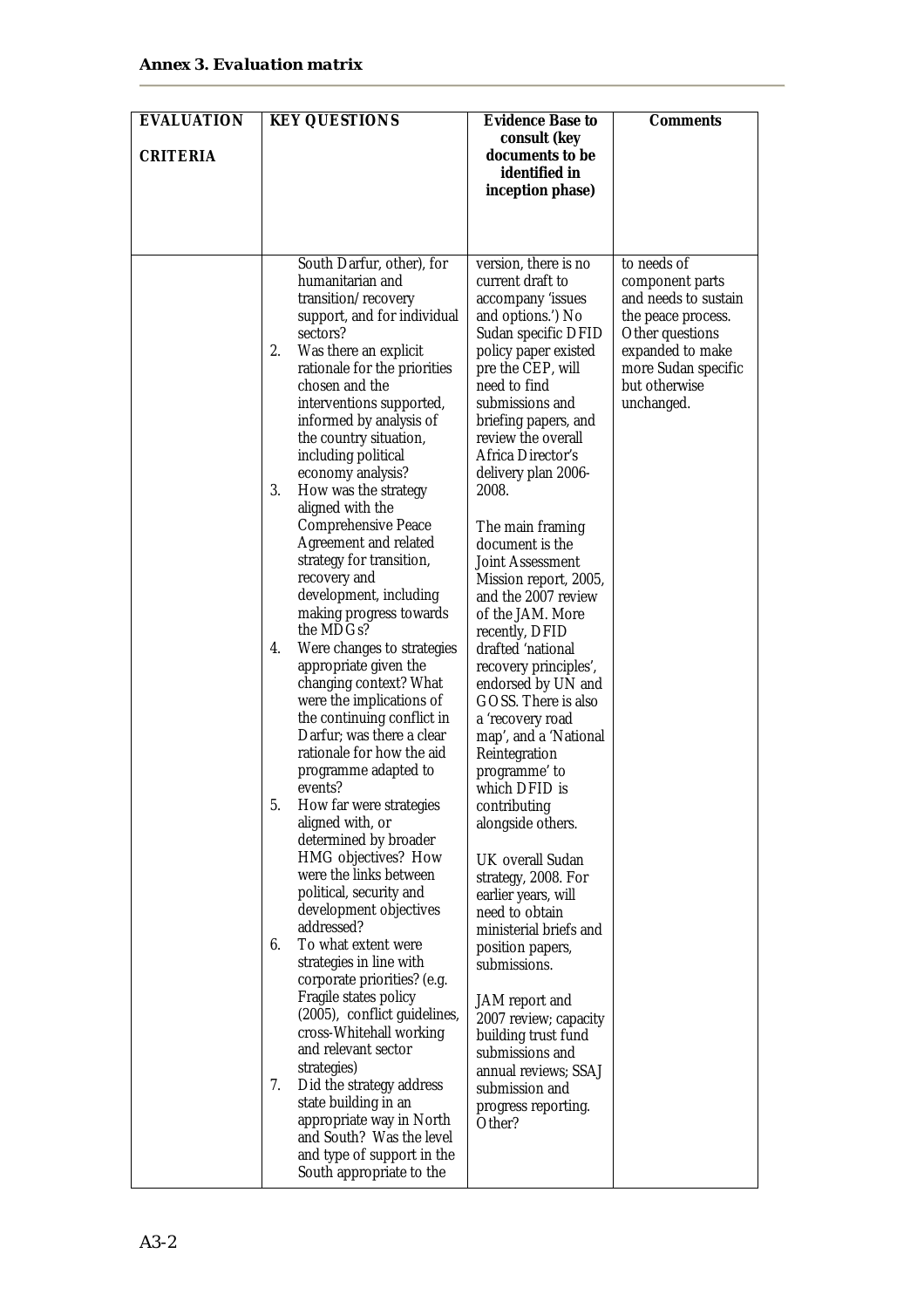| <b>EVALUATION</b> | <b>KEY QUESTIONS</b>                                | Evidence Base to | Comments                            |
|-------------------|-----------------------------------------------------|------------------|-------------------------------------|
|                   |                                                     | consult (key     |                                     |
| CRITERIA          |                                                     | documents to be  |                                     |
|                   |                                                     | identified in    |                                     |
|                   |                                                     | inception phase) |                                     |
|                   |                                                     |                  |                                     |
|                   |                                                     |                  |                                     |
|                   |                                                     |                  |                                     |
|                   | context of building                                 |                  |                                     |
|                   | Government institutions                             |                  |                                     |
|                   | where none had                                      |                  |                                     |
|                   | previously existed, and                             |                  |                                     |
|                   | where the future form of<br>Government remained to  |                  |                                     |
|                   | be decided? Was the                                 |                  |                                     |
|                   | approach in the North                               |                  |                                     |
|                   | informed by good                                    |                  |                                     |
|                   | understanding of how                                |                  |                                     |
|                   | state structures relate to                          |                  |                                     |
|                   | the interests of the poor?                          |                  |                                     |
| Risk Management   | How systematically did<br>8.                        |                  | Changed to address                  |
|                   | DFID assess the external                            |                  | the question of                     |
|                   | risks (i.e. political                               |                  | whether DFID                        |
|                   | governance, conflict,                               |                  | approach to risk                    |
|                   | economic and fiduciary)                             |                  | aversion is                         |
|                   | and the internal threats to                         |                  | appropriate to                      |
|                   | the country strategy?<br>Were regional factors      |                  | operating<br>successfully in such a |
|                   | assessed?                                           |                  | difficult setting                   |
|                   | 9.<br>Was an appropriate and                        |                  |                                     |
|                   | realistic balance struck                            |                  |                                     |
|                   | between recognising the                             |                  |                                     |
|                   | need to bear more risk and                          |                  |                                     |
|                   | uncertainty in an                                   |                  |                                     |
|                   | environment like Sudan,                             |                  |                                     |
|                   | while putting in place                              |                  |                                     |
|                   | comprehensive and                                   |                  |                                     |
|                   | effective approaches for                            |                  |                                     |
|                   | minimising risk and                                 |                  |                                     |
| Portfolio profile | managing uncertainty?<br>10. What interventions did |                  | Added to ensure this                |
|                   | DFID support over the                               |                  | core issue is                       |
|                   | evaluation period? How                              |                  | addressed explicitly.               |
|                   | did they reflect the                                |                  |                                     |
|                   | strategy? Were adaptations                          |                  | Wording from                        |
|                   | in line with the intended                           |                  | conflict adviser, to                |
|                   | approach to risk                                    |                  | reflect the country                 |
|                   | management?                                         |                  | plan.                               |
|                   | 11. How was the balance                             |                  |                                     |
|                   | between humanitarian                                |                  |                                     |
|                   | and development<br>objectives managed,              |                  |                                     |
|                   | including managing the                              |                  |                                     |
|                   | transition from                                     |                  |                                     |
|                   | humanitarian to recovery                            |                  |                                     |
|                   | phase, and                                          |                  |                                     |
|                   | addressing environmental                            |                  |                                     |
|                   | and other sustainability                            |                  |                                     |
|                   | concerns where the                                  |                  |                                     |
|                   | humanitarian crisis has                             |                  |                                     |
|                   | been long-term?                                     |                  |                                     |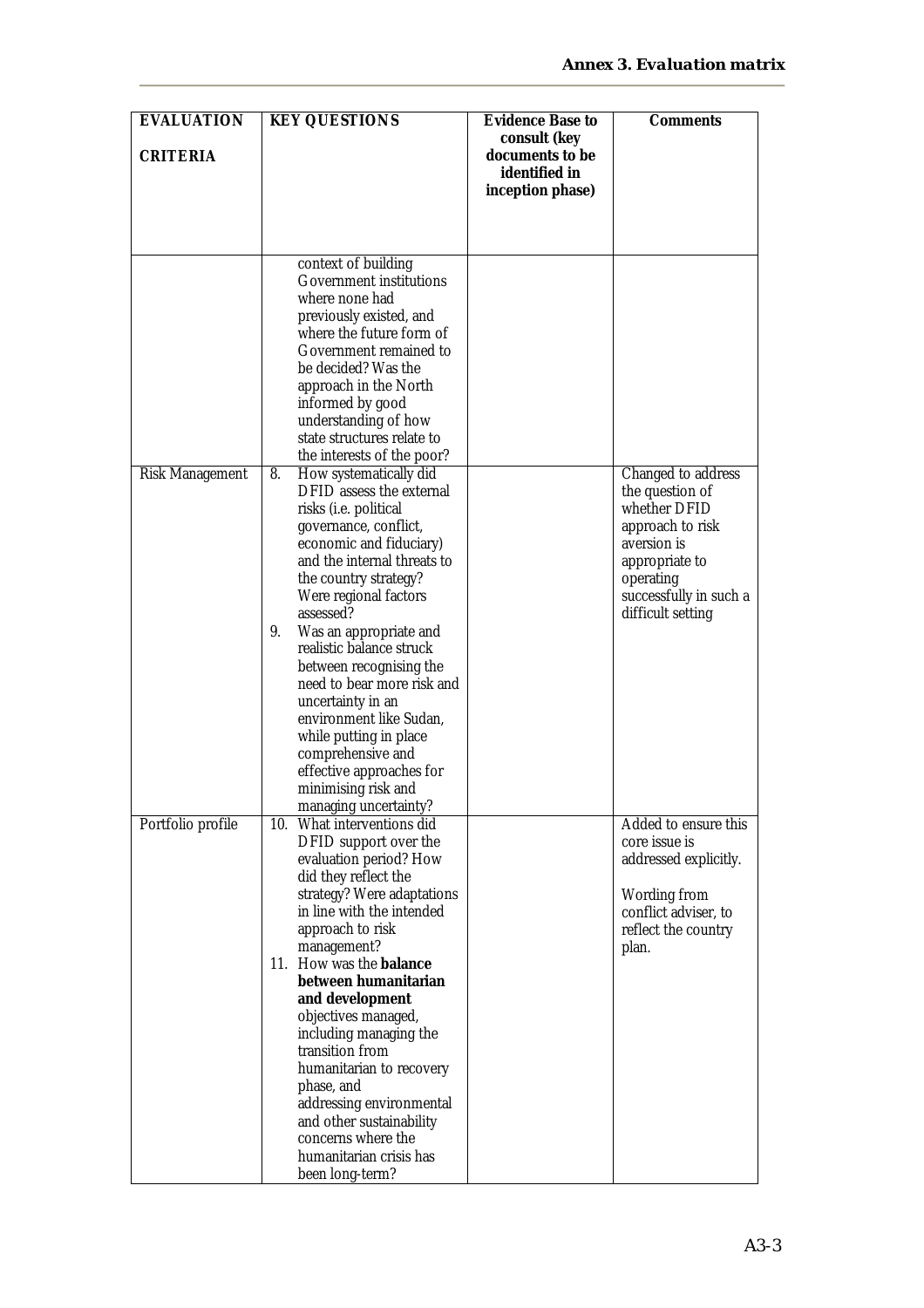| <b>EVALUATION</b>                   | <b>KEY QUESTIONS</b>                                                                                                                                                                                                                                                                                                                                                                                                                                                                                                                                                                                                                                                                                             | Evidence Base to                                                                                                                                                                                                                | Comments                                                     |
|-------------------------------------|------------------------------------------------------------------------------------------------------------------------------------------------------------------------------------------------------------------------------------------------------------------------------------------------------------------------------------------------------------------------------------------------------------------------------------------------------------------------------------------------------------------------------------------------------------------------------------------------------------------------------------------------------------------------------------------------------------------|---------------------------------------------------------------------------------------------------------------------------------------------------------------------------------------------------------------------------------|--------------------------------------------------------------|
| CRITERIA                            |                                                                                                                                                                                                                                                                                                                                                                                                                                                                                                                                                                                                                                                                                                                  | consult (key<br>documents to be<br>identified in<br>inception phase)                                                                                                                                                            |                                                              |
|                                     | 12. To what extent has<br>DFID's programming<br>supported conflict<br>transformation goals in<br>the South and stability in<br>the three areas, and<br>implementation of the<br>CPA?                                                                                                                                                                                                                                                                                                                                                                                                                                                                                                                             |                                                                                                                                                                                                                                 |                                                              |
| DFID's choice of<br>aid instruments | Was there a clear rationale<br>13.<br>for the changing mix of<br>aid instruments employed<br>by DFID over the<br>evaluation period,<br>including the balance<br>between pooled,<br>multilateral and bilateral<br>funding, and the balance<br>between long term and<br>shorter term instruments?<br>14. To what extent did<br>choices about aid<br>instruments reflect the<br>political economy and<br>governance / conflict<br>context of the country and<br>DFID policy? Was the<br>level of engagement and<br>support provided for<br>Government and via<br>Government institutions<br>appropriate in South and<br>North?<br>15. Would alternatives have<br>delivered a quicker and<br>more substantial 'peace | Taylor Brown study<br>on modalities and<br>choices (mentioned<br>by Liz Gaere)<br>CHF Terms of<br>reference, guidelines<br>on management of<br>funds, allocation<br>proposals (latest, and<br>one or two from<br>earlier years) | Made more specific<br>to Sudan context.                      |
| DFID's<br>partnership<br>working    | dividend?<br>16. How did DFID approach<br>working with: a)<br>Government (central and<br>local, North and South) b)<br>INGOs and civil society,<br>c) multi-lateral<br>organisations d) other<br>bilateral donors? Were<br>there explicit strategies,<br>were they supported with<br>sufficient and appropriate<br>human resources in the<br>best place to achieve the<br>goals?<br>17. Were realistic assumptions<br>made regarding GOSS<br>capacity? Should more                                                                                                                                                                                                                                               | May 2008 Sudan<br>Consortium, reports<br>or aide memoires,<br>GOSS statement of<br>expenditure priorities<br><b>National Strategic</b><br>Plan<br>Donor Mapping<br>(with 2008 Sudan<br>Consortium papers)                       | Added/re-worded at<br>suggestion of DFID<br>conflict adviser |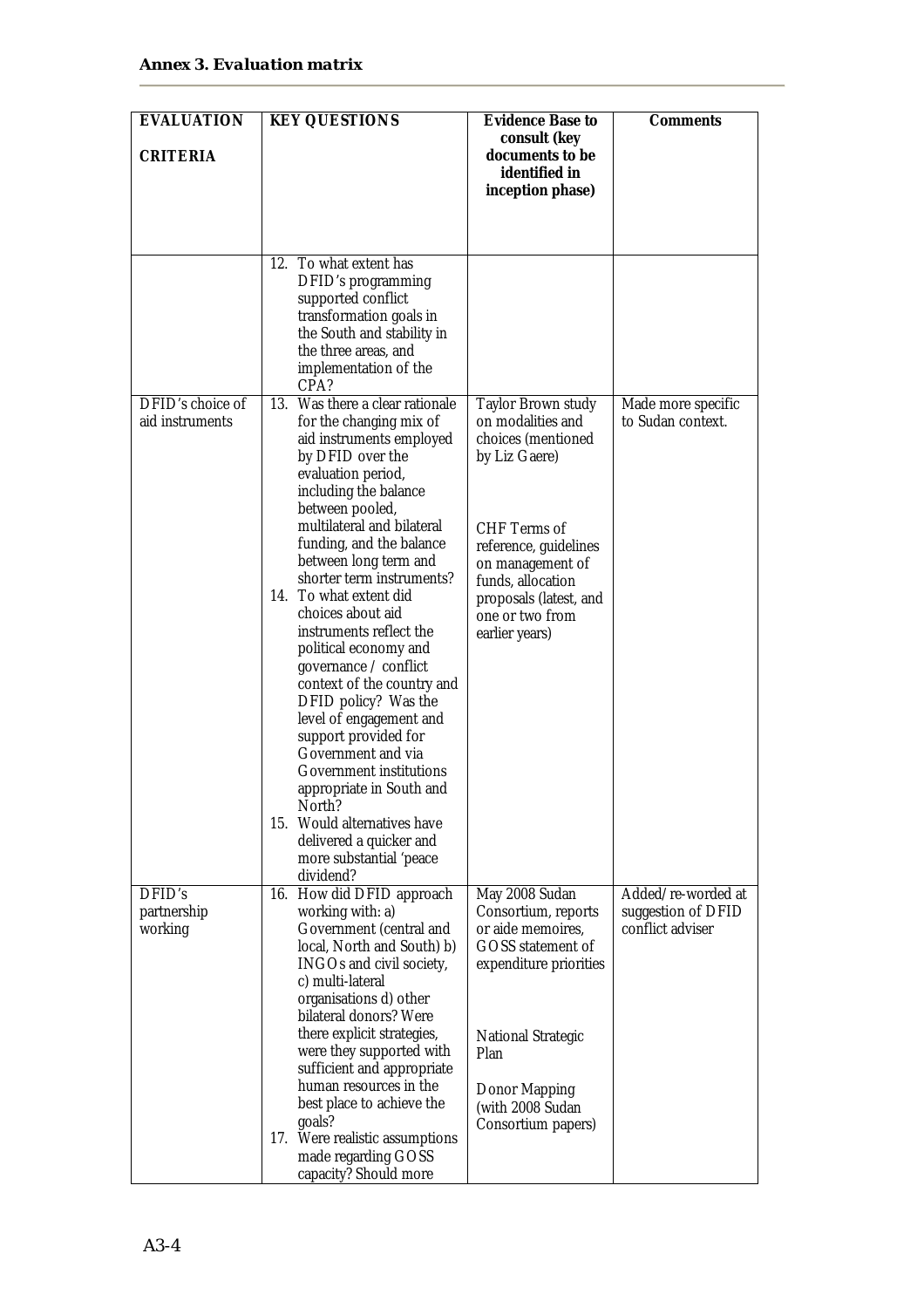| <b>EVALUATION</b> | <b>KEY QUESTIONS</b>                                                                | Evidence Base to                  | Comments |
|-------------------|-------------------------------------------------------------------------------------|-----------------------------------|----------|
| CRITERIA          |                                                                                     | consult (key<br>documents to be   |          |
|                   |                                                                                     | identified in<br>inception phase) |          |
|                   |                                                                                     |                                   |          |
|                   | have been done to build<br>or provide capacity in                                   |                                   |          |
|                   | GOSS, at least in<br>functions likely to be                                         |                                   |          |
|                   | required whatever the<br>nature of the political                                    |                                   |          |
|                   | settlement?<br>18. Was the large share of aid<br>channelled via UN and              |                                   |          |
|                   | WB pooled mechanisms<br>appropriate, what steps                                     |                                   |          |
|                   | did DFID take to ensure<br>that they were well                                      |                                   |          |
|                   | designed and appropriately<br>resourced?<br>19. Were the institutional              |                                   |          |
|                   | innovations such as JDO<br>appropriate to the                                       |                                   |          |
|                   | context?<br>20. How did DFID work with                                              |                                   |          |
|                   | OGDs - FCO, MoD, No.<br>10? Were institutional                                      |                                   |          |
|                   | reforms introduced during<br>the period based on<br>realistic assumptions           |                                   |          |
|                   | about country context<br>(Joint Sudan Unit, DFID                                    |                                   |          |
|                   | country office, Joint<br>Donor office)? Were they                                   |                                   |          |
|                   | established with sufficient<br>clarity and consistency<br>regarding the objectives, |                                   |          |
|                   | roles, relationships and<br>operating procedures of                                 |                                   |          |
|                   | the component parts of<br>the HMG aid policy and                                    |                                   |          |
|                   | management system for<br>Sudan?<br>21. How did the joint HMG                        |                                   |          |
|                   | strategy influence DFID<br>strategy, and vice versa?                                |                                   |          |
|                   | 22. Is there an effective whole<br>of Government approach                           |                                   |          |
|                   | in place to address conflict<br>issues in Sudan? How                                |                                   |          |
|                   | effectively has the conflict<br>pool been utilised to<br>support HMG strategy       |                                   |          |
|                   | and the DFID CP?<br>23. Was the priority given to                                   |                                   |          |
|                   | donor harmonisation<br>appropriate to the context,                                  |                                   |          |
|                   | and what were the trade-                                                            |                                   |          |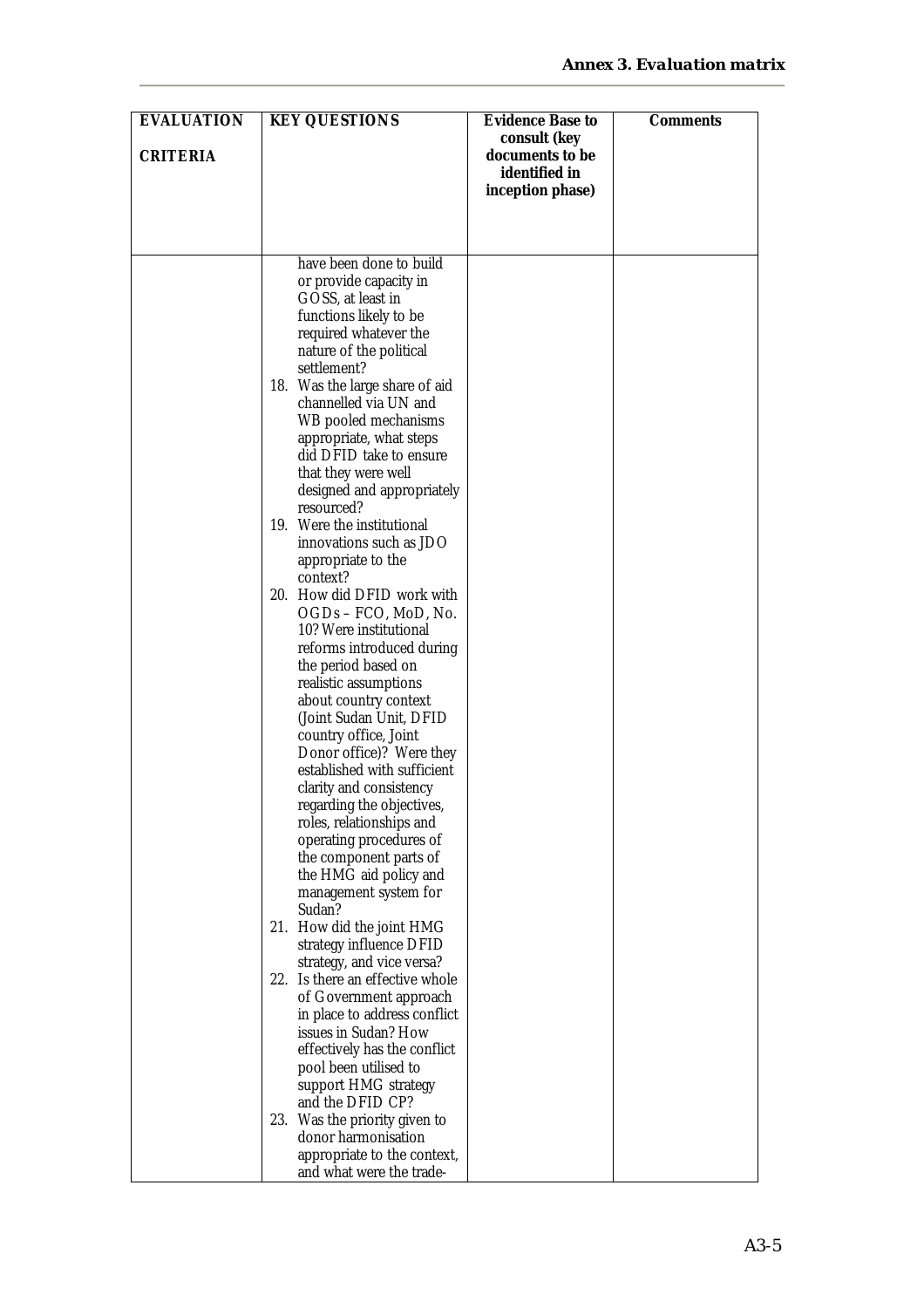| <b>EVALUATION</b>                             | <b>KEY QUESTIONS</b>                                                                                                                                                                                                                                                      | Evidence Base to                                                                                     | Comments |
|-----------------------------------------------|---------------------------------------------------------------------------------------------------------------------------------------------------------------------------------------------------------------------------------------------------------------------------|------------------------------------------------------------------------------------------------------|----------|
| CRITERIA                                      |                                                                                                                                                                                                                                                                           | consult (key<br>documents to be<br>identified in<br>inception phase)                                 |          |
|                                               |                                                                                                                                                                                                                                                                           |                                                                                                      |          |
|                                               | offs?<br>24. How well did DFID<br>consult with and                                                                                                                                                                                                                        |                                                                                                      |          |
|                                               | communicate its aims and<br>objectives to development<br>partners?                                                                                                                                                                                                        |                                                                                                      |          |
| DFID's approach<br>to cross-cutting<br>themes | 25. Did DFID have a strategy<br>for mainstreaming cross-<br>cutting issues such as<br>gender, social exclusion,<br>human rights, HIV/AIDS<br>and environmental<br>protection (and was this<br>consistent with corporate<br>policy on these issues, and<br>local context?) | On the environment,<br>DFID supported a<br>2007 UNEP Post<br>Conflict<br>Environmental<br>Assessment |          |
| Level and                                     | 26. Were strategies                                                                                                                                                                                                                                                       |                                                                                                      |          |
| allocation of                                 | appropriate to the level of                                                                                                                                                                                                                                               |                                                                                                      |          |
| resources                                     | resources anticipated?<br>27. How far did planned                                                                                                                                                                                                                         |                                                                                                      |          |
|                                               | spending and use of staff                                                                                                                                                                                                                                                 |                                                                                                      |          |
|                                               | time reflect strategic                                                                                                                                                                                                                                                    |                                                                                                      |          |
|                                               | objectives?                                                                                                                                                                                                                                                               |                                                                                                      |          |
|                                               | 28. Was geographic coverage                                                                                                                                                                                                                                               |                                                                                                      |          |
|                                               | too narrow / wide for                                                                                                                                                                                                                                                     |                                                                                                      |          |
|                                               | resources available?                                                                                                                                                                                                                                                      |                                                                                                      |          |
|                                               | 29. Were other donor                                                                                                                                                                                                                                                      |                                                                                                      |          |
|                                               | resources and plans in the                                                                                                                                                                                                                                                |                                                                                                      |          |
|                                               | country taken into account<br>to avoid over / under -                                                                                                                                                                                                                     |                                                                                                      |          |
|                                               | aiding and aid volatility?                                                                                                                                                                                                                                                |                                                                                                      |          |
| <b>Results focus</b>                          | 30. How far were DFID's                                                                                                                                                                                                                                                   | PRISM documents                                                                                      |          |
|                                               | planned interventions                                                                                                                                                                                                                                                     |                                                                                                      |          |
|                                               | sufficiently results-focused                                                                                                                                                                                                                                              |                                                                                                      |          |
|                                               | and monitorable?                                                                                                                                                                                                                                                          |                                                                                                      |          |
|                                               | 31. How did DFID                                                                                                                                                                                                                                                          |                                                                                                      |          |
|                                               | strengthen the results<br>focus of partner                                                                                                                                                                                                                                |                                                                                                      |          |
|                                               | institutions (pooled funds,                                                                                                                                                                                                                                               |                                                                                                      |          |
|                                               | UN agencies, NGOs)?                                                                                                                                                                                                                                                       |                                                                                                      |          |
|                                               | 32. How far were the results                                                                                                                                                                                                                                              |                                                                                                      |          |
|                                               | of reviews used to                                                                                                                                                                                                                                                        |                                                                                                      |          |
|                                               | reconsider design/<br>direction of work and                                                                                                                                                                                                                               |                                                                                                      |          |
|                                               | resourcing and staff                                                                                                                                                                                                                                                      |                                                                                                      |          |
|                                               | allocation priorities?                                                                                                                                                                                                                                                    |                                                                                                      |          |
|                                               |                                                                                                                                                                                                                                                                           |                                                                                                      |          |
|                                               |                                                                                                                                                                                                                                                                           |                                                                                                      |          |
|                                               | II. Effectiveness and III. Efficiency (Chapter 4:<br>How successful was DFID in terms of                                                                                                                                                                                  |                                                                                                      |          |
|                                               | engagement in development and delivering                                                                                                                                                                                                                                  |                                                                                                      |          |
| results in a time of conflict?)               |                                                                                                                                                                                                                                                                           |                                                                                                      |          |
|                                               |                                                                                                                                                                                                                                                                           |                                                                                                      |          |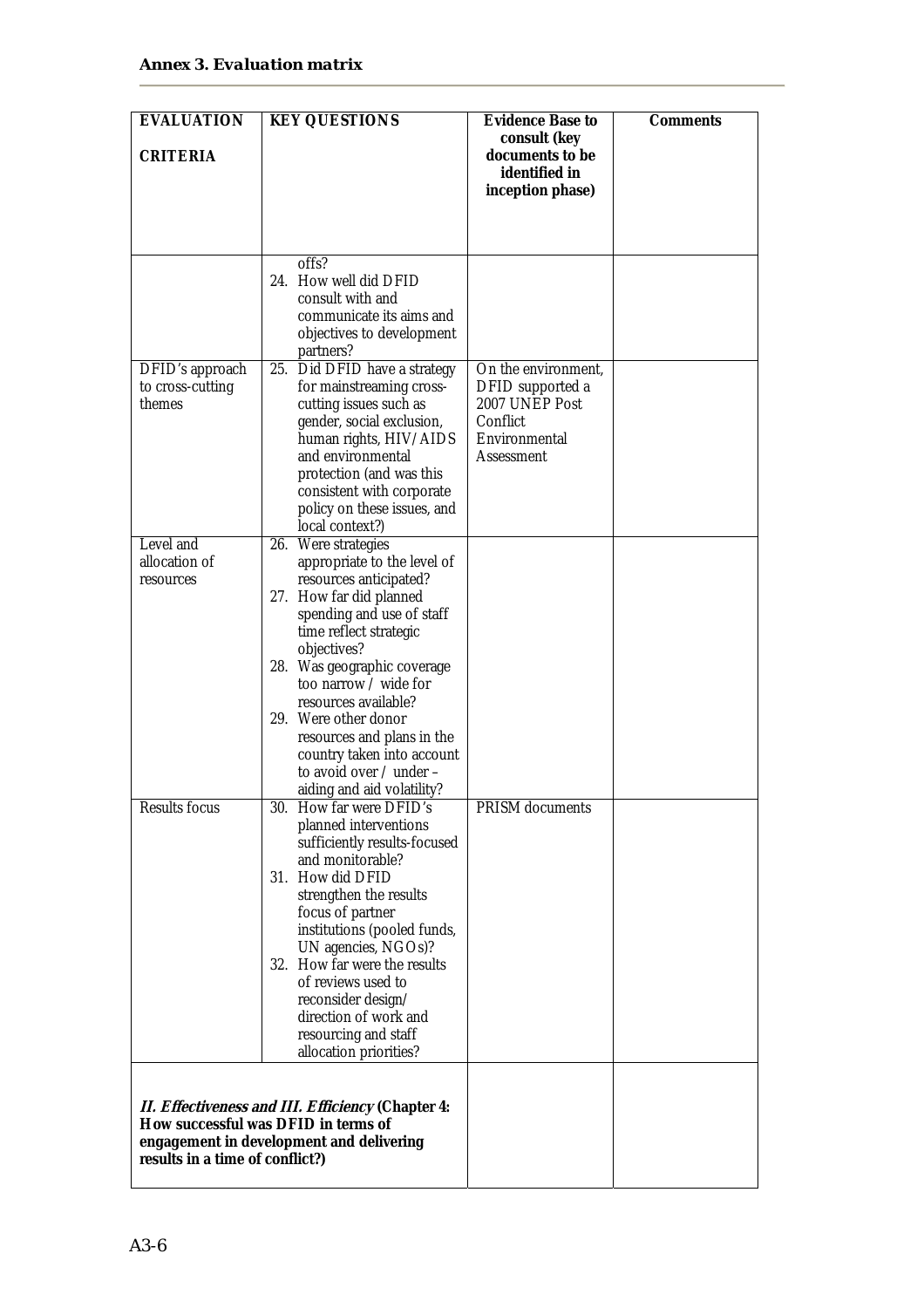| <b>EVALUATION</b> | <b>KEY QUESTIONS</b>                                                                                                  | Evidence Base to<br>consult (key                     | Comments                                    |
|-------------------|-----------------------------------------------------------------------------------------------------------------------|------------------------------------------------------|---------------------------------------------|
| CRITERIA          |                                                                                                                       | documents to be<br>identified in<br>inception phase) |                                             |
|                   |                                                                                                                       |                                                      |                                             |
|                   |                                                                                                                       |                                                      |                                             |
| Delivering on     | 33. How far were                                                                                                      |                                                      |                                             |
| strategy          | objectives set out in<br><b>DFID</b> strategies<br>achieved in practice?<br>What explains any<br>areas of divergence? |                                                      |                                             |
|                   | 34. How effectively did<br>the country office                                                                         |                                                      |                                             |
|                   | manage the strategic<br>risks that emerged?<br>To what extent did                                                     |                                                      |                                             |
|                   | effective risk analysis<br>allow DFID to                                                                              |                                                      |                                             |
|                   | remain engaged<br>through the post-<br>conflict transition?                                                           |                                                      |                                             |
| <b>Results</b>    | 35. How far were the                                                                                                  |                                                      | There is a prior                            |
|                   | objectives and<br>performance                                                                                         |                                                      | question of how<br>meaningful it is to      |
|                   | indicators for                                                                                                        |                                                      | talk about 'post                            |
|                   | individual DFID                                                                                                       |                                                      | conflict transition'                        |
|                   | interventions<br>achieved (drawing on                                                                                 |                                                      | and in which<br>contexts it might           |
|                   | data from project<br>reviews and PRISM                                                                                |                                                      | apply                                       |
|                   | scores)?<br>36. How are individual                                                                                    |                                                      |                                             |
|                   | DFID programmes                                                                                                       |                                                      |                                             |
|                   | functioning during                                                                                                    |                                                      |                                             |
|                   | the post-conflict<br>transition? What                                                                                 |                                                      |                                             |
|                   | explains key successes                                                                                                |                                                      |                                             |
|                   | and failures with                                                                                                     |                                                      |                                             |
|                   | regard to programme<br>objectives?                                                                                    |                                                      |                                             |
| Efficiency        | 37. Was DFID's actual                                                                                                 |                                                      | Added because                               |
|                   | disbursement in line<br>with expectations and                                                                         |                                                      | several interlocutors<br>raised problems in |
|                   | plans? Causes of any                                                                                                  |                                                      | relation to DFID                            |
|                   | significant changes or                                                                                                |                                                      | procurement                                 |
|                   | delays?<br>38. Were DFID                                                                                              |                                                      | approaches not<br>being sufficiently        |
|                   | procedures well                                                                                                       |                                                      | sensitive to local                          |
|                   | adapted to the                                                                                                        |                                                      | capacity and other                          |
|                   | environment in which<br>they were applied?                                                                            |                                                      | constraints                                 |
|                   | 39. How was staff time                                                                                                |                                                      |                                             |
|                   | spent? (influencing/                                                                                                  |                                                      |                                             |
|                   | policy work, project/<br>programme work,                                                                              |                                                      |                                             |
|                   | field work, corporate                                                                                                 |                                                      |                                             |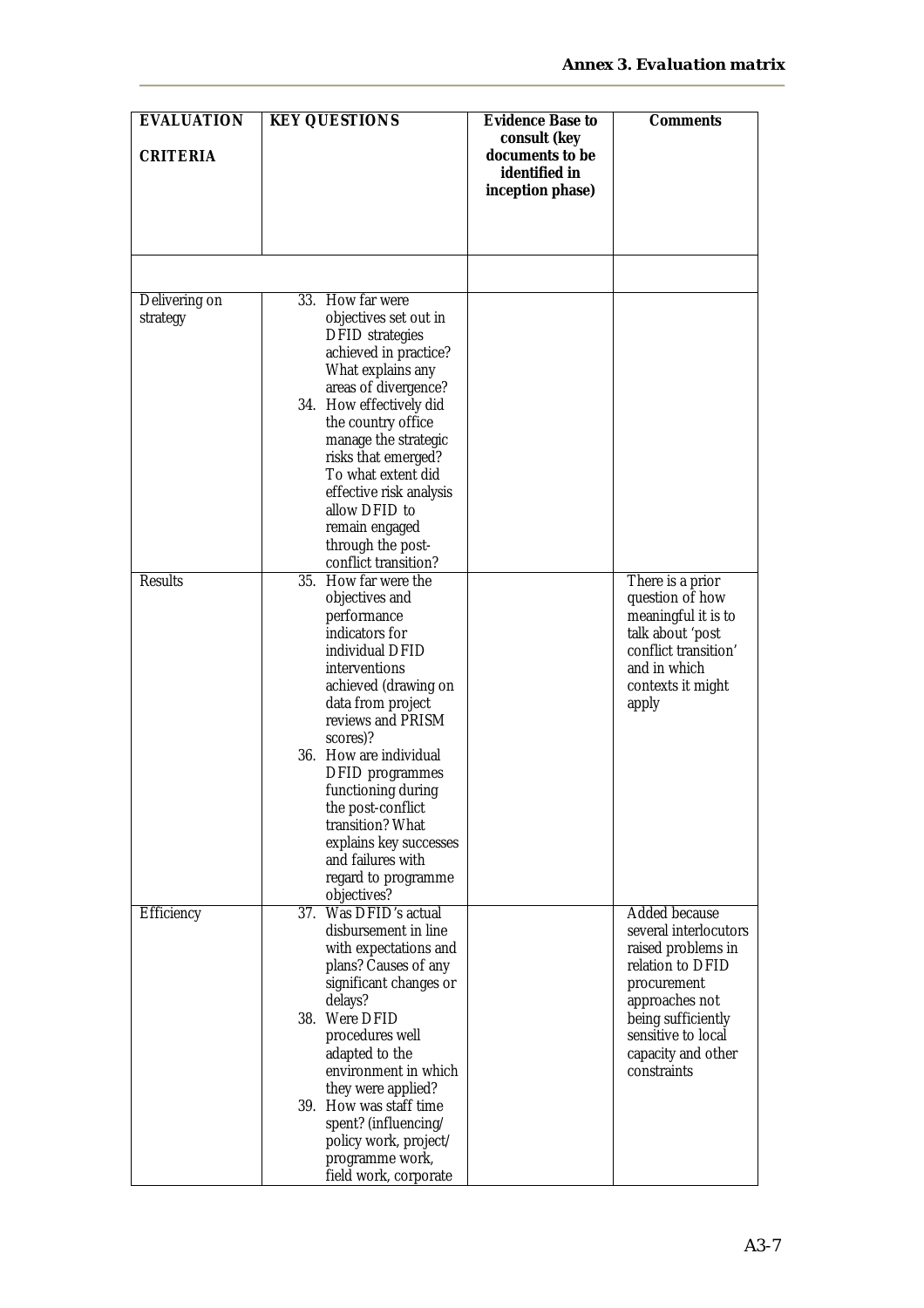| <b>EVALUATION</b> | <b>KEY QUESTIONS</b>                                                                                                                                                                                                                                                                                                                                                                                                                                                                                                                            | Evidence Base to                                                     | Comments |
|-------------------|-------------------------------------------------------------------------------------------------------------------------------------------------------------------------------------------------------------------------------------------------------------------------------------------------------------------------------------------------------------------------------------------------------------------------------------------------------------------------------------------------------------------------------------------------|----------------------------------------------------------------------|----------|
| CRITERIA          |                                                                                                                                                                                                                                                                                                                                                                                                                                                                                                                                                 | consult (key<br>documents to be<br>identified in<br>inception phase) |          |
|                   |                                                                                                                                                                                                                                                                                                                                                                                                                                                                                                                                                 |                                                                      |          |
|                   | reporting/activities,<br>liaising with OGDs<br>and other donors)<br>40. Was the decision to<br>devolve the office to<br>Khartoum soundly<br>based (what<br>alternatives were<br>considered?),<br>appropriately timed,<br>well executed, and did<br>it lead to efficiency<br>improvements?<br>41. Was the skill mix and<br>continuity of staff<br>appropriate to the<br>country context and<br>strategy?<br>42. Was appropriate<br>support provided to<br>enable staff to be<br>effective in a difficult<br>and insecure<br>environment          |                                                                      |          |
| Aid effectiveness | 43. How effective was                                                                                                                                                                                                                                                                                                                                                                                                                                                                                                                           |                                                                      |          |
|                   | the mix of aid<br>instruments in<br>achieving objectives?<br>Were the different<br>instruments used in a<br>complementary way?<br>44. How well did joint<br>arrangements<br>perform, what<br>explains that<br>performance, how did<br>DFID impact on<br>their performance,<br>what might have been<br>improved? (MDTF,<br>CHF, BSF, SRF,<br>JDO, capacity<br>building fund)<br>45. How effective has<br>DFID been in<br>pursuing its<br>development agenda<br>(including peace<br>building) with<br>partners including<br>other parts of the UK |                                                                      |          |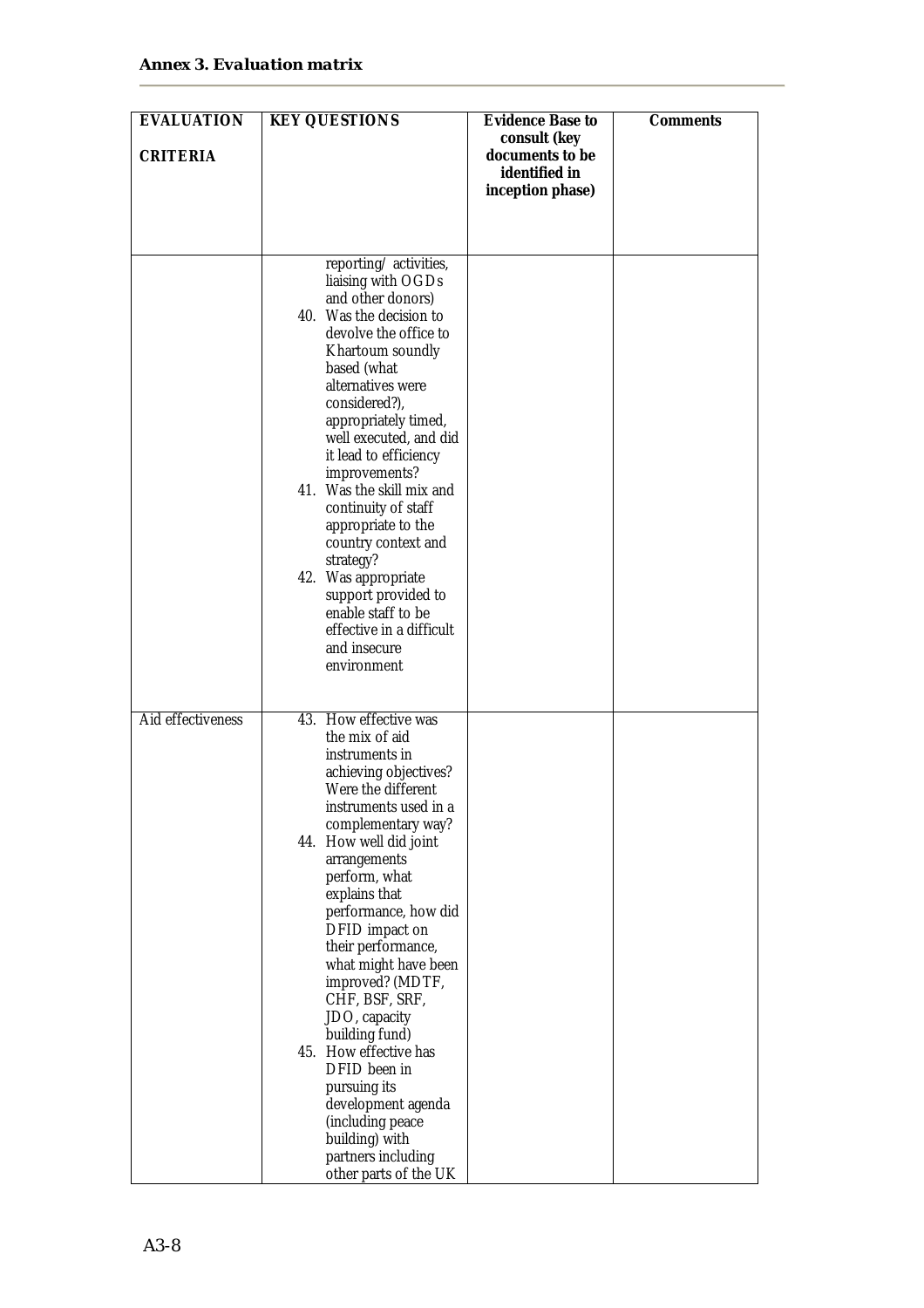| <b>EVALUATION</b>                          | <b>KEY QUESTIONS</b>                             | Evidence Base to                                 | Comments                              |
|--------------------------------------------|--------------------------------------------------|--------------------------------------------------|---------------------------------------|
| CRITERIA                                   |                                                  | consult (key<br>documents to be<br>identified in |                                       |
|                                            |                                                  | inception phase)                                 |                                       |
|                                            |                                                  |                                                  |                                       |
|                                            | Government, the                                  |                                                  |                                       |
|                                            | partner country<br>Government(s), UN             |                                                  |                                       |
|                                            | and World Bank,                                  |                                                  |                                       |
|                                            | other donor agencies<br>(including non-          |                                                  |                                       |
|                                            | traditional donors),                             |                                                  |                                       |
|                                            | Civil Society, and<br>NGO <sub>s?</sub>          |                                                  |                                       |
|                                            | 46. How well did the<br>institutional            |                                                  |                                       |
|                                            | arrangements                                     |                                                  |                                       |
|                                            | function in support of<br>DFID goals(Joint       |                                                  |                                       |
|                                            | Sudan Unit, DFID                                 |                                                  |                                       |
|                                            | country office, Joint<br>Donor office, Africa    |                                                  |                                       |
|                                            | Directorate,                                     |                                                  |                                       |
|                                            | Embassy)?<br>47. Has DFID operated               |                                                  |                                       |
|                                            | in accordance with<br>principles of aid          |                                                  |                                       |
|                                            | effectiveness and                                |                                                  |                                       |
|                                            | emerging principles<br>of aid effectiveness in   |                                                  |                                       |
|                                            | fragile states?                                  |                                                  |                                       |
|                                            | 48. How effectively did<br>the partnerships with |                                                  |                                       |
|                                            | UN agencies and                                  |                                                  |                                       |
|                                            | <b>INGOs function?</b><br>49. How well has DFID  |                                                  |                                       |
|                                            | communicated its                                 |                                                  |                                       |
|                                            | results / lessons/<br>good practice?             |                                                  |                                       |
| <b>DFID's delivery</b><br>on cross-cutting | 50. How well were issues<br>of gender, social    |                                                  | Suggested by<br>conflict adviser, and |
| themes                                     | exclusion, human                                 |                                                  | substituted for                       |
|                                            | rights, HIV/AIDS<br>and environmental            |                                                  | earlier EvD drafting                  |
|                                            | protection actually                              |                                                  |                                       |
|                                            | integrated across the<br>programme?              |                                                  |                                       |
|                                            | 51. Were results                                 |                                                  |                                       |
|                                            | disaggregated by<br>gender, social group         |                                                  |                                       |
|                                            | etc. and what does<br>the data show?             |                                                  |                                       |
|                                            | 52. To what extent are                           |                                                  |                                       |
|                                            | DFID programmes in<br>Sudan conflict             |                                                  |                                       |
|                                            | sensitive? To what                               |                                                  |                                       |
|                                            | extent has DFID<br>tried to influence            |                                                  |                                       |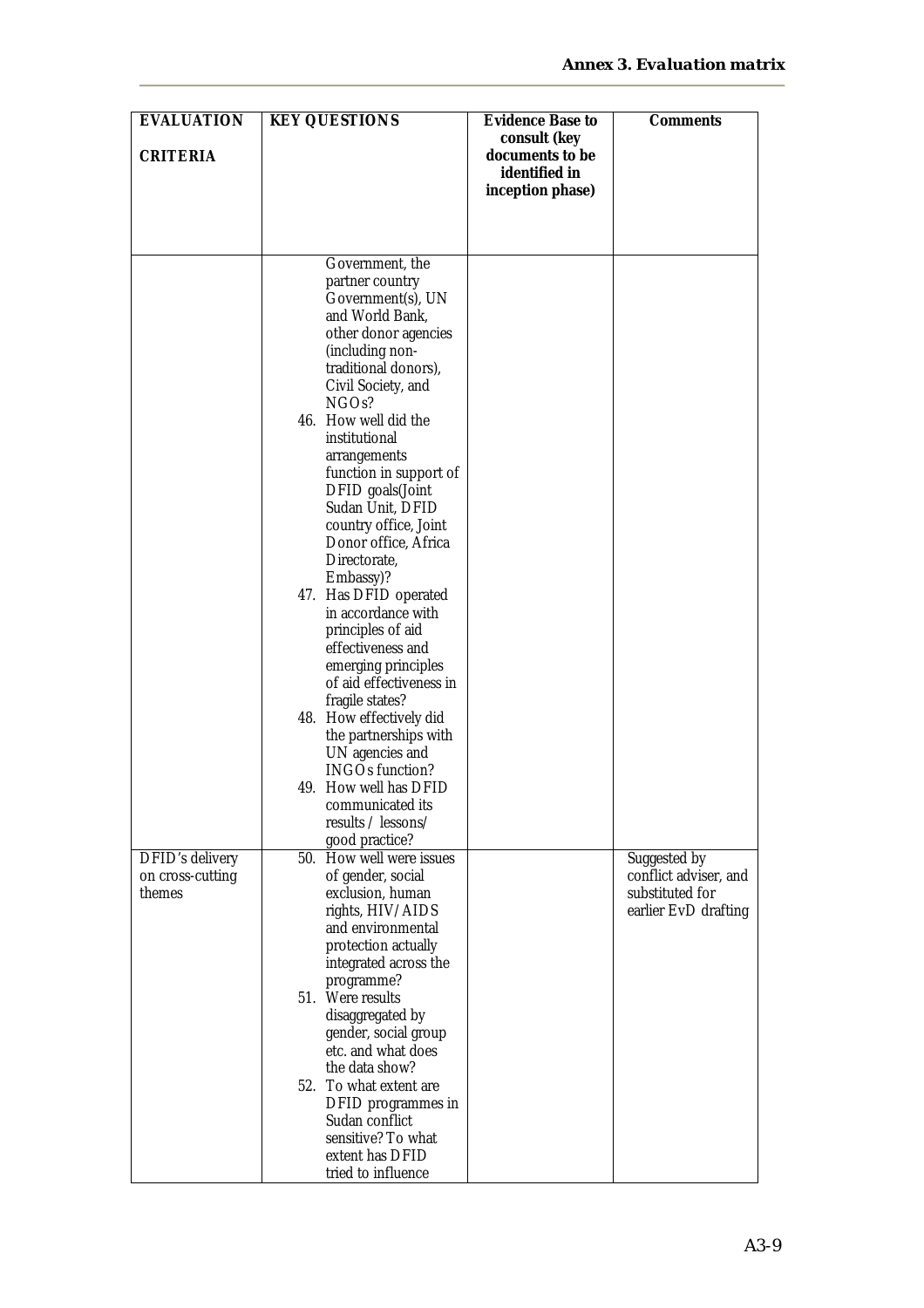| <b>EVALUATION</b><br>CRITERIA  | <b>KEY QUESTIONS</b>                                                                                                                                                                                                       | Evidence Base to<br>consult (key<br>documents to be<br>identified in<br>inception phase) | Comments                          |
|--------------------------------|----------------------------------------------------------------------------------------------------------------------------------------------------------------------------------------------------------------------------|------------------------------------------------------------------------------------------|-----------------------------------|
|                                |                                                                                                                                                                                                                            |                                                                                          |                                   |
|                                | others towards a<br>more conflict-                                                                                                                                                                                         |                                                                                          |                                   |
|                                | sensitive approach?                                                                                                                                                                                                        |                                                                                          |                                   |
| achieve?                       | Impact and Sustainability Chapter 5: What impacts has DFID helped to                                                                                                                                                       |                                                                                          |                                   |
|                                |                                                                                                                                                                                                                            |                                                                                          |                                   |
| Outcomes and<br>sustainability | 53. To what extent have<br>DFID programmes<br>delivered the                                                                                                                                                                | <b>Towards a Baseline</b>                                                                | 53, 54 added at EvD<br>suggestion |
|                                | outcomes they said<br>they would?<br>54. What difference has                                                                                                                                                               | Health survey                                                                            |                                   |
|                                | DFID made to the<br>lives of Sudanese<br>people, and which<br>groups within the<br>population have<br>benefited?                                                                                                           | Darfur Humanitarian<br>profile                                                           |                                   |
|                                | 55. What is the evidence<br>to support the view<br>that DFID helped<br>contribute to the<br>peace building<br>process and improve<br>the security situation                                                                | <b>National Democratic</b><br>Institute perception<br>surveys                            |                                   |
|                                | in the partner<br>country?<br>56. To what extent has<br>the policy and<br>governance<br>environment (e.g.<br>accountability, action<br>on corruption) been                                                                 | <b>BSF Review</b>                                                                        |                                   |
|                                | strengthened?<br>57. Are the development<br>changes or reforms<br>supported by DFID's<br>country programme<br>likely to be sustained                                                                                       |                                                                                          |                                   |
|                                | / difficult to reverse?<br>58. How effectively has<br>DFID sought to<br>ensure benefits are<br>sustainable given the<br>constraints on<br>Government capacity<br>and long term role in<br>the South, and<br>constraints on |                                                                                          |                                   |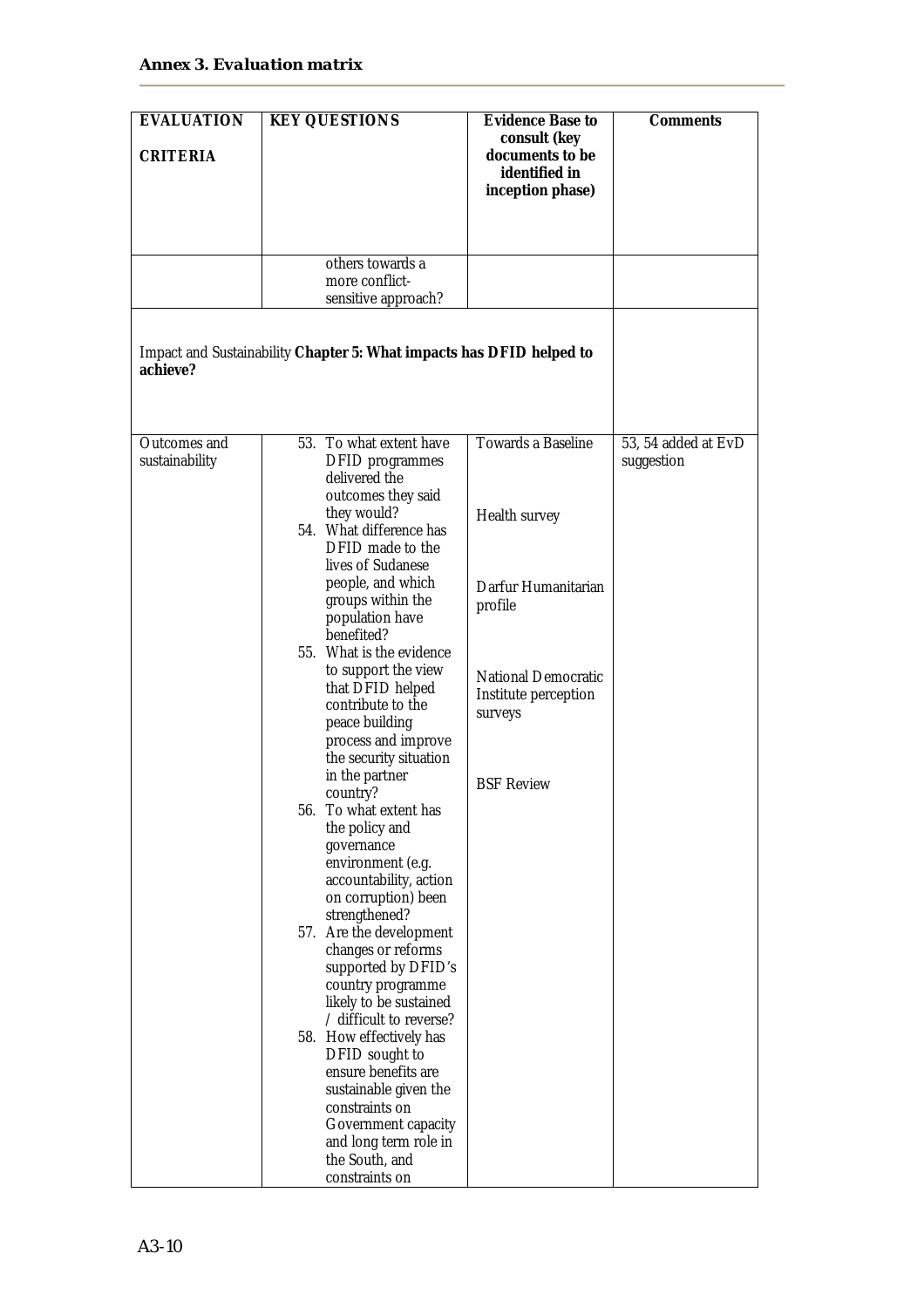| <b>EVALUATION</b>                             | <b>KEY QUESTIONS</b>                                                                                                                                                                    | Evidence Base to                                                     |          |
|-----------------------------------------------|-----------------------------------------------------------------------------------------------------------------------------------------------------------------------------------------|----------------------------------------------------------------------|----------|
| CRITERIA                                      |                                                                                                                                                                                         | consult (key<br>documents to be<br>identified in<br>inception phase) | Comments |
|                                               |                                                                                                                                                                                         |                                                                      |          |
|                                               | working with<br>Government in the<br>North?<br>59. Has DFID added<br>value through gains in<br>aid effectiveness? E.g.<br>contributing analysis/<br>tools/ support on<br>harmonisation? |                                                                      |          |
| planning and operations?                      | What lessons can DFID draw from the evaluation<br>for informing future country, regional or corporate<br>Chapter 6: Lessons and recommendations                                         |                                                                      |          |
| Strengths and<br>weaknesses of<br><b>DFID</b> | 60. What are the key<br>strengths<br>demonstrated by the<br>DFID office?                                                                                                                |                                                                      |          |
|                                               | 61. What are the key<br>weaknesses<br>demonstrated by<br>DFID?                                                                                                                          |                                                                      |          |
| essons                                        | What lessons (from<br>62.<br>positive and negative                                                                                                                                      |                                                                      |          |
|                                               | findings) can be<br>drawn for DFID's<br>future work in the<br>country?                                                                                                                  |                                                                      |          |
|                                               | 63. What lessons can be<br>drawn more widely<br>for DFID and its<br>work in other post-<br>conflict and fragile<br>situations?                                                          |                                                                      |          |
| Recommendations                               | 64. What<br>recommendations can<br>be made based on the<br>evaluation findings?                                                                                                         |                                                                      |          |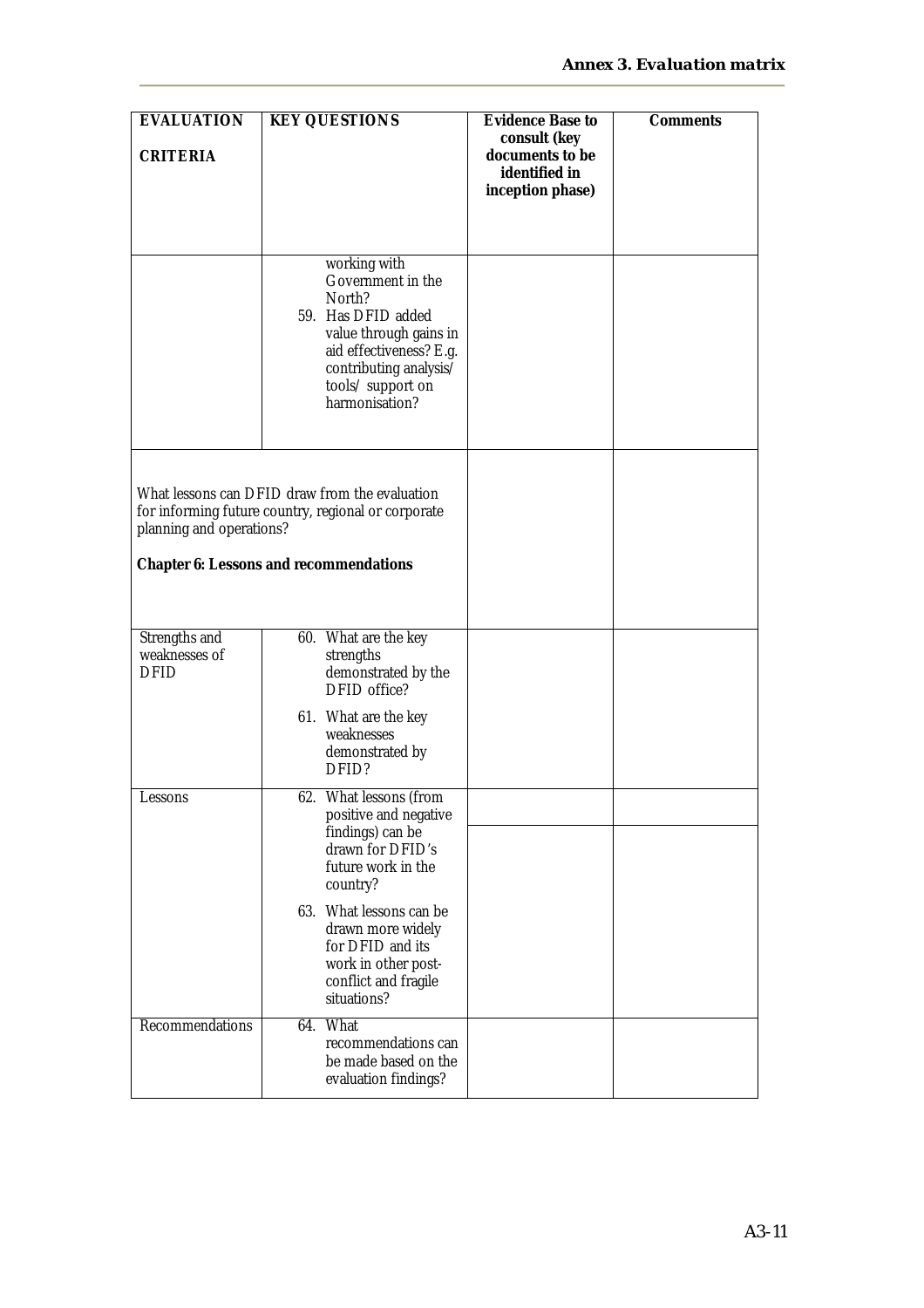### **ANNEX 4. REFERENCES**

- Bennett, J., Kluijskens, J., Morton, J. and Poate, D., (January 2009) *Mid-term Evaluation of the Joint Donor team in Juba, Sudan,* Norad, Norway
- Stoddard, A., Salomons, D., Haver, K,. and Harmer, Adele (2006) 'A Review of the Common Humanitarian Fund' Center on International Cooperation (CIC) & Humanitarian Policy Group (Overseas Development Institute), London.
- Cosgrave, J (2009) 'Sudan Mapping Service: Review of the Engagement of NGOs in Sudan with the Humanitarian Reform process in February 2009' Channel Research, March 2009.
- DFID Internal Audit Report No 474/12/07, DFID Sudan Programme
- DFID (2008) *Issues and Choices*, Department for International Development (DFID), United Kingdom.
- DFID Khartoum (2008) *Justice and Police Development Programme, 2008/9 – 2012/13, Project Memorandum and Logical Framework*. Department for International Development (DFID)
- DFID Sudan (2008) *Country Plan Framing Paper*, Department for International Development (DFID), United Kingdom.
- DFID Sudan (2006) *Draft Country Engagement Plan,* Department for International Development (DFID), United Kingdom.
- Hughes, S. (2008) *Submission: Sudan: The Common Humanitarian Fund*, Department for International Development (DFID), Unpublished.
- IMF (2008) *IMF Executive Board Concludes 2008 Article IV Consultation with Sudan Public Information Notice (PIN) No. 09/01* [online] Available: http://www.imf.org/external/np/sec/pn/2009/pn0901.htm [Accessed March 2009]
- Mulugeta, G., Morse, T., and Ireri. P., (2006) *Every DDR Is Unique: A Review of DFID Support to the Interim Disarmament, Demobilization, and Reintegration Programme in Sudan*. Unpublished report.
- Khartoum: DFID. Price Waterhouse Coopers, (2009) *Report to the Southern Sudan Multi-Donor Trust Fund coordinator, 4th Quarter report – 1 October to 31 December 2008 – Final Report* [online] Available: http://siteresources.worldbank.org/INTAFRMDTF/Resources/MDTF-S-Q4-2008-Report.pdf [Accessed March 2009]
- Price Waterhouse Coopers, (2008) *Report to the national Multi-Donor Trust Fund Coordinator, 3rd Quarter report – 1 July to 30 September 2008 – Final Report* [online] Available: http://siteresources.worldbank.org/INTAFRMDTF/Resources/MDTF-N\_Q308\_FINAL\_report.pdf[Accessed March 2009]
- UN and Partners (2007) *2008 Workplan for Sudan: Framework and Process Guidance Note,* OCHA, Khartoum
- UN (2008) *Common Humanitarian Fund for Sudan Donor Pledges* [online] Available: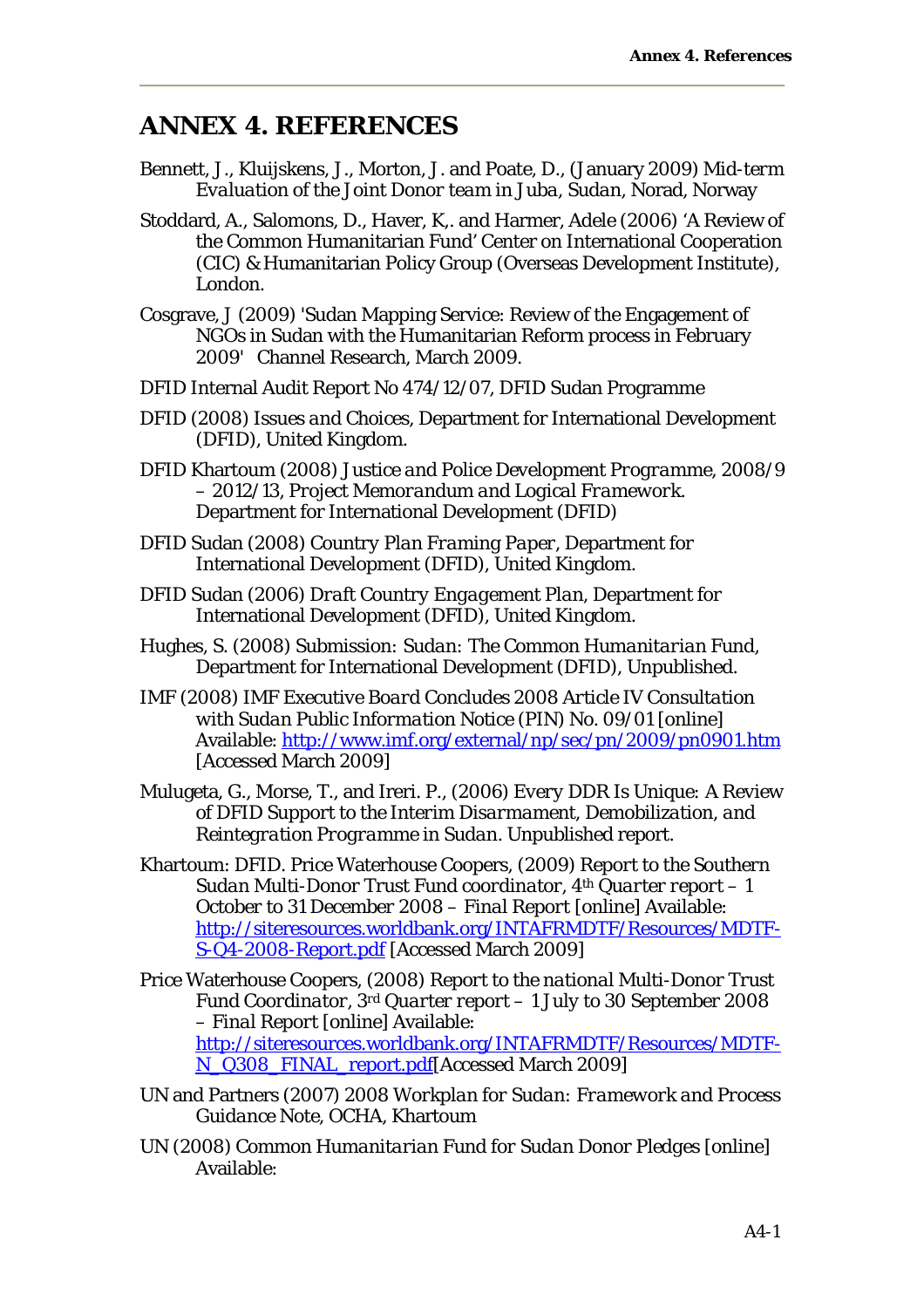http://Workplan.unsudanig.org/chf/2008/docs/misc/CHF2008\_Don or\_Contributions.pdf [Accessed March 2009]

- UN Secretary-General (2005) *In Larger Freedom: Towards Security, Development and Human Rights for All*, United Nations General Assembly
- UNDP (2008) *Sudan Common Humanitarian Fund, Revised Terms of Reference*, United Nations Development Programme
- UNDP (2008) *Strategic Framework of the Sudan Recovery Fund for Southern Sudan,* United Nationals Development Programme, Juba
- UNDP (2008), *Strategic Partnership for the Sudan, Annual Progress Report 2007*, United National Development Programme, Khartoum
- USAID (2009) *The Humanitarian Situation in Sudan*, [online] Available: http://www.usaid.gov/locations/sub-saharan\_africa/sudan/ [Accessed March 2009]
- Vaux, T., S. Pantuliano and S. Srinivasan (2008) *Stability and Development In the Three Areas, Sudan*, Report for the UK Department for International Development Steering Committee. Unpublished.
- WFP, UNICEF, CDC, FAO (2008) *Food Security and Nutrition Assessment of the Conflict-Affected Population of Darfur, Sudan 2007: Final Report*

Willetts-King, B., Mowjee, T. and Barham, J. (2007), *Evaluation of Common/Pooled Humanitarian Funds in Sudan and DRC,* OCHA EES, United States.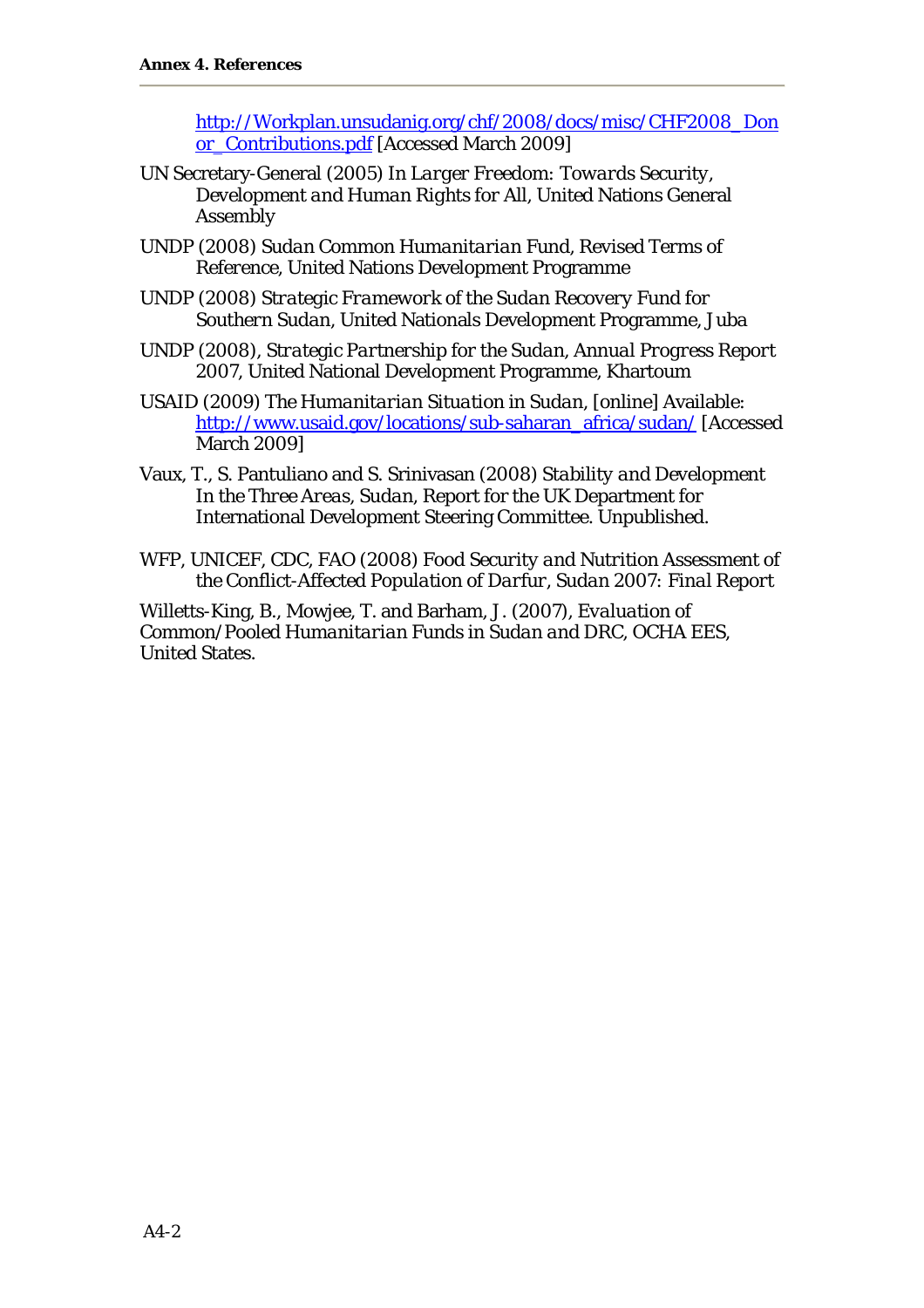### **ANNEX 5. COMPARISON OF AID INSTRUMENTS**

 $\overline{a}$ 

| Name of fund                                                                                                                                                                                                                           | <b>Funding</b>                                                                                                  | What it does                                                            | How it does it                                                                                                                                                                                              | <b>Comment</b>                                                                                                                     |
|----------------------------------------------------------------------------------------------------------------------------------------------------------------------------------------------------------------------------------------|-----------------------------------------------------------------------------------------------------------------|-------------------------------------------------------------------------|-------------------------------------------------------------------------------------------------------------------------------------------------------------------------------------------------------------|------------------------------------------------------------------------------------------------------------------------------------|
| <b>Multi-Donor Trust</b><br>Fund, which is<br>split between a<br>national (MDTF-<br>N) and a Southern<br>(MDTF-S) fund. 80<br>The MDTFs are<br>intended to<br>provide support<br>over the six year<br>(2005-11) CPA<br>interim period, | Eleven donors pledged a<br>total of US\$611.3mn to<br>the two MDTFs,<br>US\$342.8mn of which<br>was for MDTF-S. | MDTF National includes assistance to<br>the three areas.                | Administered by the World Bank.                                                                                                                                                                             |                                                                                                                                    |
| MDTF-S, see<br>above.                                                                                                                                                                                                                  | Contributions: same as<br>above<br>For Phase I (2005-2007)<br>DFID committed £23.5 mn                           | Mandate to work in five sectors:<br>i) infrastructure, including urban; | Administered by the World Bank. The<br>Joint Donor Team in Juba will monitor the<br>performance of the MDTF-S on behalf of<br>DFID and other JDO partners. JDO has a<br>co-chair on the Oversight Committee | Became operational later than<br>anticipated. In the second phase the<br>MDTF will need to ensure<br>complementarity with the SRF. |
|                                                                                                                                                                                                                                        | and for Phase II (2008-2011)<br>£36 mn, with £20mn                                                              | ii) agriculture and private sector                                      | (OC), chaired by the GOSS Minister of<br>Finance and consisting of senior<br>representation from other key agencies                                                                                         | The MDTF-S remains the only<br>mechanism that is co-funded and<br>implemented by government. GOSS                                  |

<sup>80</sup> World Bank: Sudan Multi-Donor Trust Funds (MDTFs), http://web.worldbank.org/WBSITE/EXTERNAL/COUNTRIES/AFRICAEXT/SUDANEXTN/EXTAFRMDTF/0,,contentMDK:20850935~menuPK:2193691~pagePK:641 68445~piPK:64168309~theSitePK:2193668,00.html.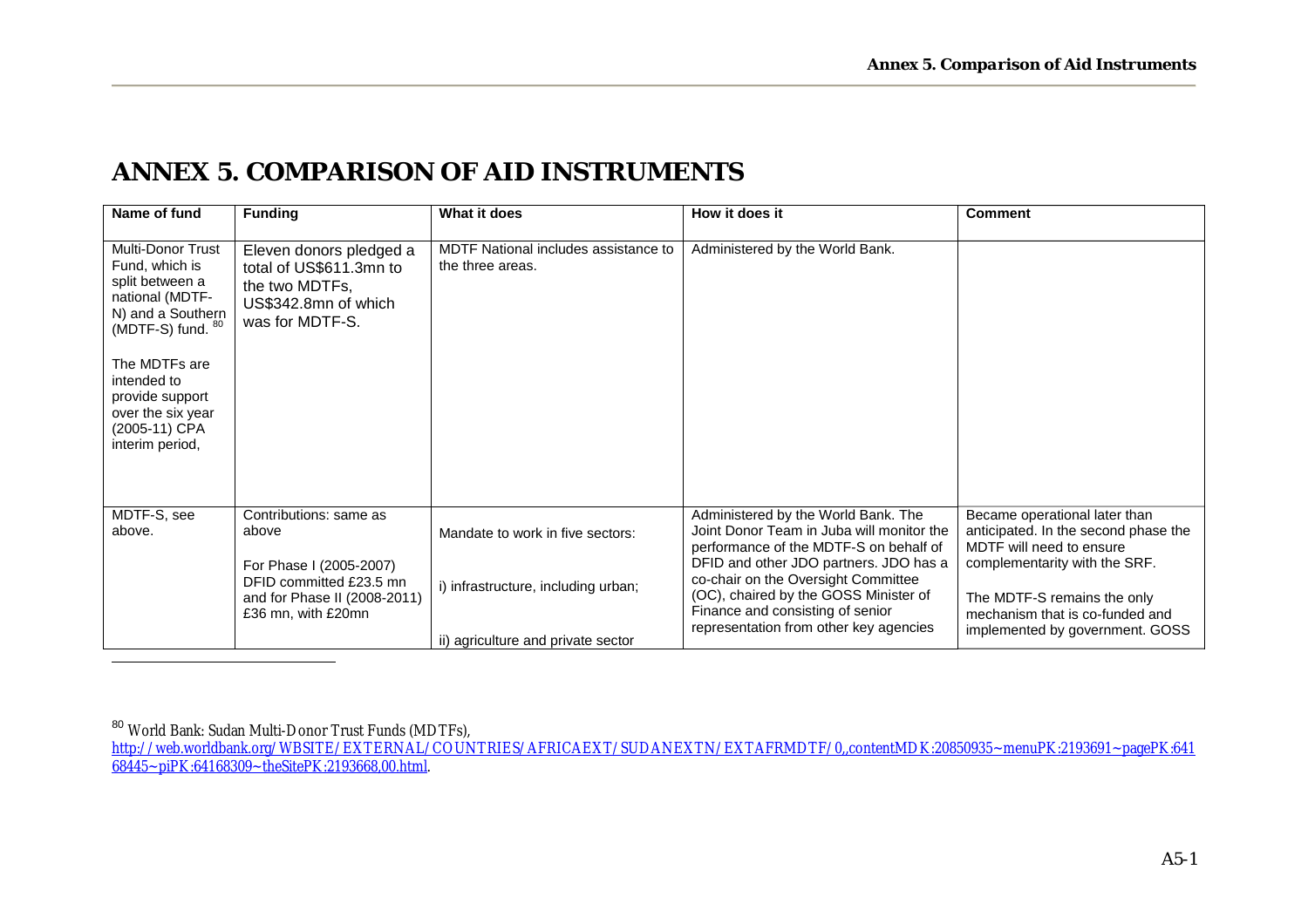|                                                                   | proposed for 2008-9.<br>By end 2008, disbursements<br>to projects reached \$134mn,<br>or \$264mn including the<br>GOSS financed share.<br>Estimates of contributions<br>for 2008-2011 in US\$mn:<br>UK 28.4; Canada 37,<br>Netherlands 78, Norway 90,<br>Sweden 33, Germany 26,<br>Finland 10, Spain 9,<br>Denmark 5. Total US\$338<br>mn. | development;<br>iii) basic services;<br>iv) rebuilding social capital through<br>support to returnees, peace building<br>and Disarmament, Demobilisation<br>and Reintegration (DDR);<br>v) governance and public service<br>development.                                                                                                                                                                                                                                                 | financing the Fund, the UN and the NGO<br>community. A Technical Working Group<br>(TWG), composed of members from the<br>GOSS, donors, UN and World Bank,<br>occasionally assists the OC on<br>background technical issues. The Fund<br>is administered on a day to day basis by<br>the World Bank, through a Technical<br>Secretariat (TS). Approval of all projects<br>follows the internal GOSS and MDTF-S<br>appraisal - approval procedures (IMAC).<br>Can be accessed by NGOs, UN<br>agencies, GOSS | share for phase II is not clear.<br>MDTF-S is aligned with GOSS<br>priorities and applying aid principles<br>that reduce the transaction costs to<br>GOSS and donors. Most other aid<br>instruments refer to the MDTF-S in<br>ensuring their complementarity or<br>coordination. |
|-------------------------------------------------------------------|--------------------------------------------------------------------------------------------------------------------------------------------------------------------------------------------------------------------------------------------------------------------------------------------------------------------------------------------|------------------------------------------------------------------------------------------------------------------------------------------------------------------------------------------------------------------------------------------------------------------------------------------------------------------------------------------------------------------------------------------------------------------------------------------------------------------------------------------|-----------------------------------------------------------------------------------------------------------------------------------------------------------------------------------------------------------------------------------------------------------------------------------------------------------------------------------------------------------------------------------------------------------------------------------------------------------------------------------------------------------|----------------------------------------------------------------------------------------------------------------------------------------------------------------------------------------------------------------------------------------------------------------------------------|
| CHF-Annual<br>since 2005                                          | UK contribution in US \$ in<br>2006 88.5; 2007 79 and<br>2008 79.5                                                                                                                                                                                                                                                                         | A pooled funding mechanism for<br>humanitarian activities in Sudan; Only<br>humanitarian projects included in the<br>UN and Partners Workplan for Sudan<br>(the Workplan) are eligible for CHF<br>funding. The main objective of the<br>CHF is to provide early and<br>predictable funding and to support the<br>timely allocation and disbursement of<br>donor resources to the most critical<br>humanitarian needs of Sudan under<br>the direction of the Humanitarian<br>Coordinator. | Humanitarian Coordinator is responsible<br>for allocation, UNDP does financial<br>administration. Complex annual process<br>of allocation to UN agencies and NGOs<br>involves regional, sectoral and thematic<br>allocation envelopes, proposals from<br>sector groups, final decision by HC<br>advised by Advisory Group. In 2008,<br>whole process was done twice.                                                                                                                                      | Neither early nor predictable nor<br>timely; NGOs therefore avoid using it<br>for 'the most critical humanitarian<br>needs' but use it for supplementary<br>funding.                                                                                                             |
| Darfur Community<br>Peace and<br><b>Stability Fund</b><br>(DCPSF) | Commitment of £5mn made<br>March 2008, paid £2mn<br>(PRISM figures, confirmed<br>from UN web site). Total<br>commitments to the fund<br>\$18.9mn at 28 Feb 2009. As<br>at end Feb. 2009, \$2.9mn                                                                                                                                           | The UN and its partners will apply to<br>this fund to support priority<br>programmes and projects promoting<br>peace and stability in Darfur. The<br>scope of the DCPSF will focus on,<br>though is not limited to, the following<br>areas:                                                                                                                                                                                                                                              | Managed by UNDP                                                                                                                                                                                                                                                                                                                                                                                                                                                                                           | Scepticism by some other donors as<br>to whether conditions in Darfur<br>permit objectives to be achieved,<br>DFID view that there are pockets of<br>stability and that local peacebuilding<br>can help influence the wider picture<br>is contested by some.                     |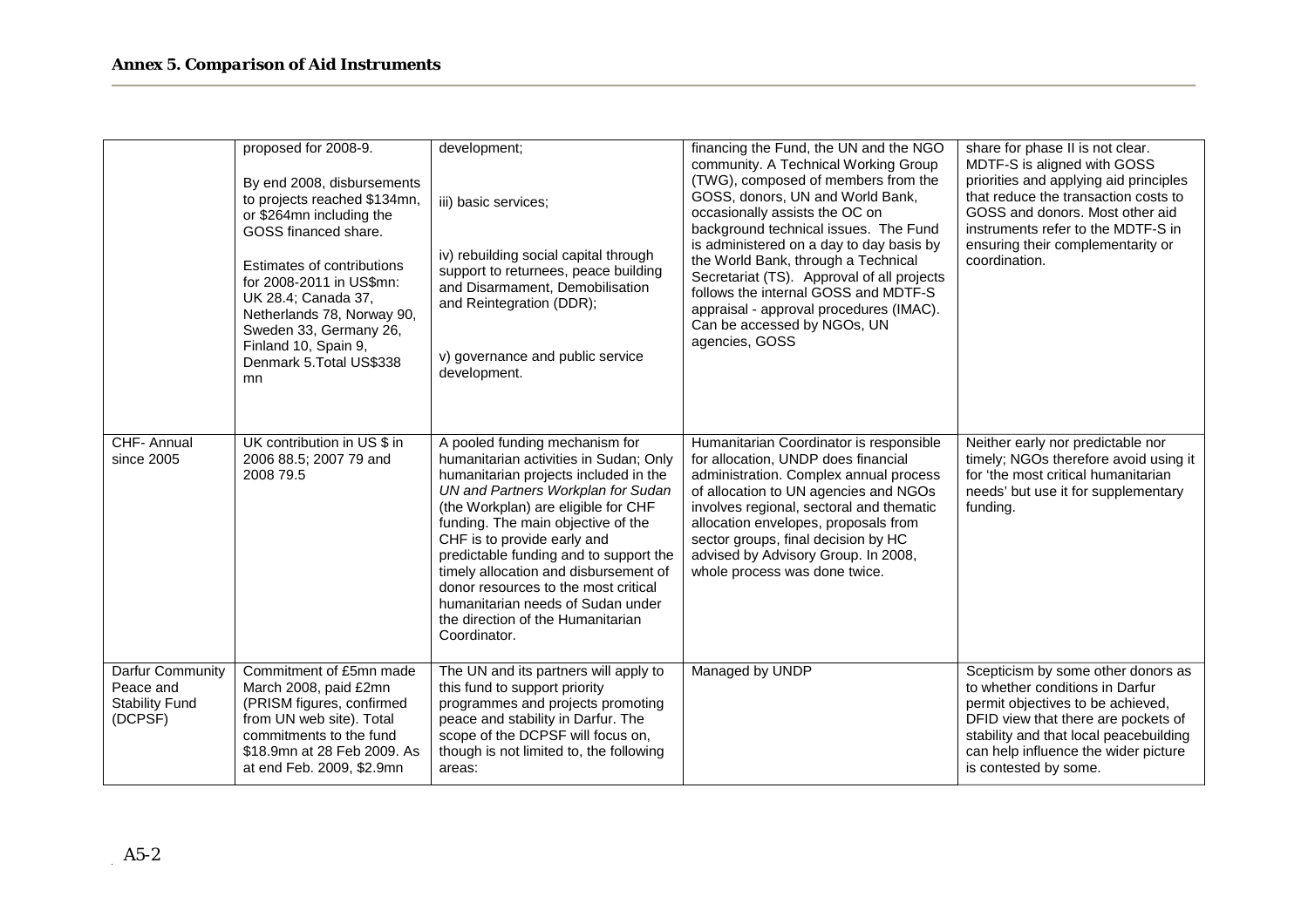|                               | approved for funding and<br>transferred to partner<br>organisations.                                                                                                                | Support Peace Building at the Local<br>Level<br><b>Expansion of Basic Social Service</b><br>Delivery<br>Enhancing Livelihoods of<br>Communities<br>Improving Governance and the Rule<br>of Law                                                                                                                                                                |                                                                                                                                                                                                                                                                                                                               |                                                                                                                                                                                                                                                                                                                                                                                      |
|-------------------------------|-------------------------------------------------------------------------------------------------------------------------------------------------------------------------------------|---------------------------------------------------------------------------------------------------------------------------------------------------------------------------------------------------------------------------------------------------------------------------------------------------------------------------------------------------------------|-------------------------------------------------------------------------------------------------------------------------------------------------------------------------------------------------------------------------------------------------------------------------------------------------------------------------------|--------------------------------------------------------------------------------------------------------------------------------------------------------------------------------------------------------------------------------------------------------------------------------------------------------------------------------------------------------------------------------------|
| SDF April 2007-<br>April 2010 | DFID bilateral fund with<br>£6mn for the entire period,<br>plus an additional £4.5mn<br>approved in August 2008 for<br>'objective 2', disbursements<br>£1.75mn.                     | Provides technical assistance to<br>priority activities which are not<br>catered for by other DFID funding<br>arrangements. The SDF is specifically<br>intended to support small-scale policy<br>analysis, research and capacity<br>building initiatives, whether by<br>government or non-governmental<br>actors, through streamlined approval<br>procedures. | Small TA fund using flexible procedures,<br>directly administered by DFID Sudan<br>office. The SDF is intended to support<br>the implementation of the peace<br>agreements and the development and<br>implementation of government policies<br>and programmes which contribute to<br>poverty reduction, as well as UN reform. | A useful small fund to enable DFID<br>to move quickly in response to<br>analytical requirements and other<br>small TA                                                                                                                                                                                                                                                                |
| BSF, 2006 - 2010              | Total commitment to<br>December 2008 £34mn, of<br>which UK £19.5 mn, other<br>contributions from<br>Netherlands and Norway.<br>DFID has disbursed<br>£15.2mn to BSF to end<br>2008. | A pooled mechanism for funding<br>NGO projects in basic education,<br>health and water and sanitation-<br>managed by DFID but with<br>contributions from Norway,<br>Netherlands and Canada. Will fold<br>into the SRF in August 2010.                                                                                                                         | Managed by Mott Mac Donald since the<br>beginning. Steering Committee chaired<br>by Ministry of Finance with<br>representation of relevant line ministries<br>reviews project proposals, makes funding<br>recommendations, and monitors the<br>implementation and impact of these<br>projects.                                | BSF was designed to bridge a gap<br>between the post-CPA run-down of<br>relief - humanitarian programmes,<br>and the subsequent mobilisation of<br>MDTF. Regarded as the most<br>effective of the funds operating in<br>SS, but short funding leash (3)<br>phases since 2006) has meant<br>project commitments have been<br>short-term and have not provided<br>predictable funding. |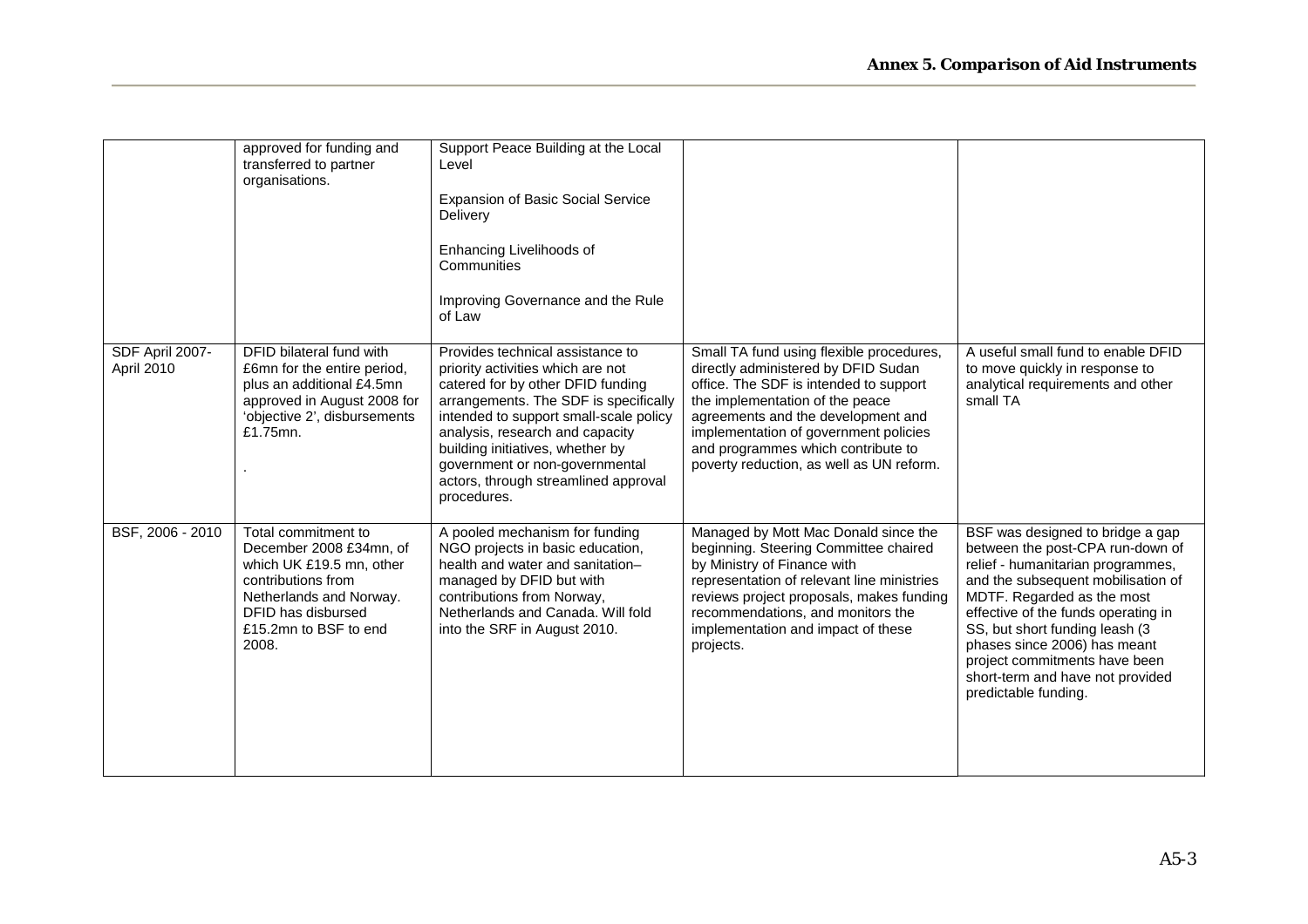| SRF 2008 - 2011     | Donor pledges \$85mn, of<br>which \$29mn paid in $^{81}$ . The<br>biggest donors are UK<br>(committed so far £10mn <sup>82</sup> )<br>and Netherlands (15mn for<br>2 years).<br>First round of calls is for US<br>\$20mn                                                        | A joint partnership of the GOSS, the<br>UN, and donor partners, the SRF-SS<br>aims to facilitate a transition from<br>humanitarian to recovery assistance<br>through wide ranging support that<br>offers quick recovery impacts and<br>demonstrates peace dividends.<br>Operates at State level in four<br>clusters: Peace Building and Security,<br>Basic Services and Infrastructure.<br>Livelihoods and Local Governance. | A Steering Committee has been formed<br>to oversee the work of the SRF-SS.<br>Chaired by the GOSS, the Steering<br>Committee comprises representatives of<br>the GOSS, development partners, UN<br>and NGO communities. A Technical<br>Secretariat has been established to<br>facilitate the work of the Steering<br>Committee, which will be tasked with<br>reviewing proposal submissions and<br>making recommendations to the Steering<br>Committee for funding. | JDT co-chairs the SRF with DFID<br>retaining a seat in its own right. SRF<br>fills critical recovery gaps with multi-<br>year coordinated support aligned<br>behind GOSS recovery priority<br>expenditures.<br>UK is criticised for supporting SRF at<br>the expense of its CHF contribution.<br>SRF is controversial: yet another<br>fund; potential for overlap with other<br>funds; weak management. |
|---------------------|---------------------------------------------------------------------------------------------------------------------------------------------------------------------------------------------------------------------------------------------------------------------------------|------------------------------------------------------------------------------------------------------------------------------------------------------------------------------------------------------------------------------------------------------------------------------------------------------------------------------------------------------------------------------------------------------------------------------|---------------------------------------------------------------------------------------------------------------------------------------------------------------------------------------------------------------------------------------------------------------------------------------------------------------------------------------------------------------------------------------------------------------------------------------------------------------------|---------------------------------------------------------------------------------------------------------------------------------------------------------------------------------------------------------------------------------------------------------------------------------------------------------------------------------------------------------------------------------------------------------|
| CBTF 2005-<br>2011? | D DFID was the largest donor<br>to CBTF (\$4.7mn from the<br>\$22mn pledged to end<br>2007), and contributed a<br>further \$5mn to fund a six<br>month extension pending<br>preparation of a second<br>phase, with a similar level of<br>funding from the same<br>contributors. | Pooled donor support for GOSS,<br>financing Recurrent Costs (60% of<br>the fund); Capacity-Building and<br>Institutional Strengthening (20%), and<br>Quick-Start Impact Programming<br>(20%). It is envisaged that many of<br>the funds will be used to finance short<br>to medium term TA and specialized<br>training requirements at the Ministry<br>or Commission level.                                                  | UNICEF managed, using KPMG Nairobi<br>as the financial management agent<br>responsible for the implementation of<br>spending under the Fund.<br>The Joint Donor Team represents JDPs<br>including DFID) on the CBTF steering<br>committee. The JDT has been a member<br>of the CBTF Steering Committee<br>alongside EC, MLPSHRD, MRC and<br>MOFEP.                                                                                                                  | Not a comprehensive approach to<br>capacity building; criticised as high<br>cost given both UNICEF and<br>management agent fees.                                                                                                                                                                                                                                                                        |

81 UNDP Sudan website

82 e-mail from, DFID Evaluation Department

 $\overline{a}$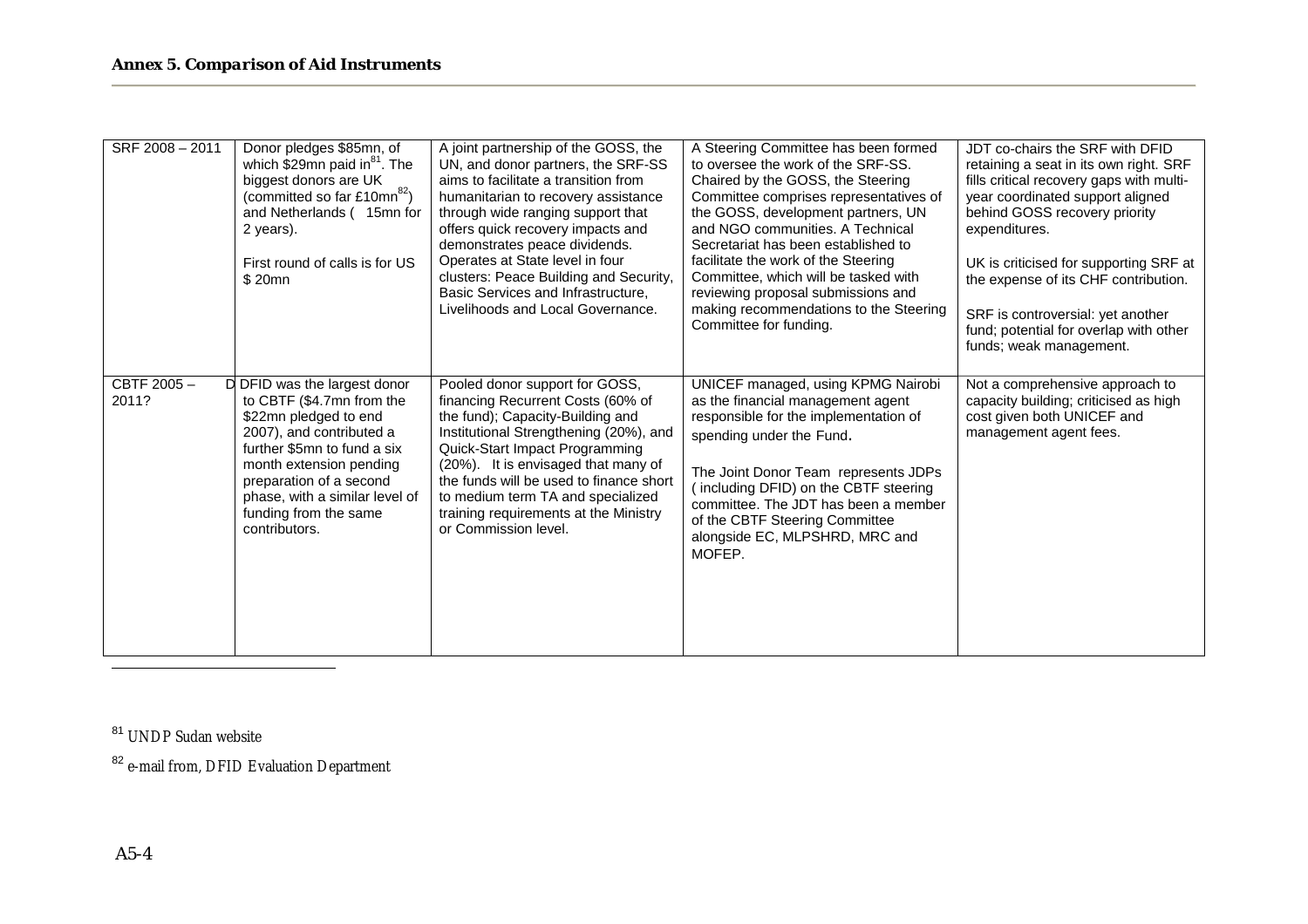| Strategic<br>Partnership<br>Arrangement<br>(SPA) with UNDP<br>2005-2007<br>extension? not<br>clear       | <b>Contributions from DFID</b><br>(US\$ 26mn), Denmark (US<br>\$4mn) and the Netherlands.<br>(US \$24mn).<br>Total of US \$ 54mn was<br>contributed.<br>Total SP expenditures in<br>2007 and the first half of<br>2008 amounted to US\$<br>23.4mn, out of which US\$<br>8.4mn was spent in the<br>North and US\$ 15mn was<br>spent in the South. | Pooled funding mechanism, but<br>focused specifically on medium term<br>capacity building of governance, rule<br>of Law and post-conflict recovery.<br>Principally funds UNDP projects, and<br>while these work in partnership with a<br>range of actors, other organizations<br>and agencies do not have direct<br>access.                                                                                                                                           | The Strategic Partnership (SP) is<br>executed by UNDP and focuses on three<br>programmatic areas: governance, rule of<br>law and post-conflict recovery.                                     | A review highlighted the difficulties of<br>UNDP in managing the Partnership.<br>Both, Denmark and the Netherlands<br>had a block grant approach whereas<br>DFID has adopted an approach of<br>selecting projects on a case by case<br>basis. The review describes DFID as<br>de facto leading the Partnership (<br>partly in relation to the devolved<br>office) |
|----------------------------------------------------------------------------------------------------------|--------------------------------------------------------------------------------------------------------------------------------------------------------------------------------------------------------------------------------------------------------------------------------------------------------------------------------------------------|-----------------------------------------------------------------------------------------------------------------------------------------------------------------------------------------------------------------------------------------------------------------------------------------------------------------------------------------------------------------------------------------------------------------------------------------------------------------------|----------------------------------------------------------------------------------------------------------------------------------------------------------------------------------------------|-------------------------------------------------------------------------------------------------------------------------------------------------------------------------------------------------------------------------------------------------------------------------------------------------------------------------------------------------------------------|
| Capacity Building<br>for Government of<br>Southern Sudan<br>(CABGOSS,<br>November 2005-<br>November 2007 | DFID bilateral assistance of<br>£ 2mn                                                                                                                                                                                                                                                                                                            | A flexible pool of funds to be used in<br>different combinations for different<br>sub-projects: technical assistance:<br>short and long-term consultancy;<br>short-term (mainly in-country)<br>training; the funding of high priority<br>studies, surveys and background<br>analysis. These will focus on<br>equipping key GOSS institutions with<br>competence and data necessary to<br>establish their basic functions. NGOs<br>from Sudan and elsewhere in Africa. | Implementation was the responsibility of<br>the UK Joint Sudan Unit in London,<br>Khartoum and Juba. A Project Steering<br>Group was established and the<br>implementation was done by DFID. | It was anticipated that CABGOSS<br>would be superseded gradually by<br>programmes of the Multi-Donor Trust<br>Fund (MDTF) for the South where<br>these focus on capacity building in<br>government.                                                                                                                                                               |
| Skills for Sudan                                                                                         | DFID's contributions for a<br>total of £1.2mn, many other<br>small contributors to the<br>NGO.                                                                                                                                                                                                                                                   | Mobilise the skills to perform key<br>functions in the transition to peace.<br>Primarily public sector focus.                                                                                                                                                                                                                                                                                                                                                         | Programme was administered and<br>implemented by Skills for Sudan (NGO)<br>also receiving funds for their work from<br>other sources. Governed by a Board of<br>Trustees.                    | SEADGOSS is now implemented by<br>Skills for Sudan and a follow up of<br>the Skills programme. See below.                                                                                                                                                                                                                                                         |
| <b>SEADGOSS</b>                                                                                          | DFID bilateral support of                                                                                                                                                                                                                                                                                                                        | The programme is focused on                                                                                                                                                                                                                                                                                                                                                                                                                                           | Implemented by Skills for Sudan (NGO)                                                                                                                                                        | Possible overlap with SRF.                                                                                                                                                                                                                                                                                                                                        |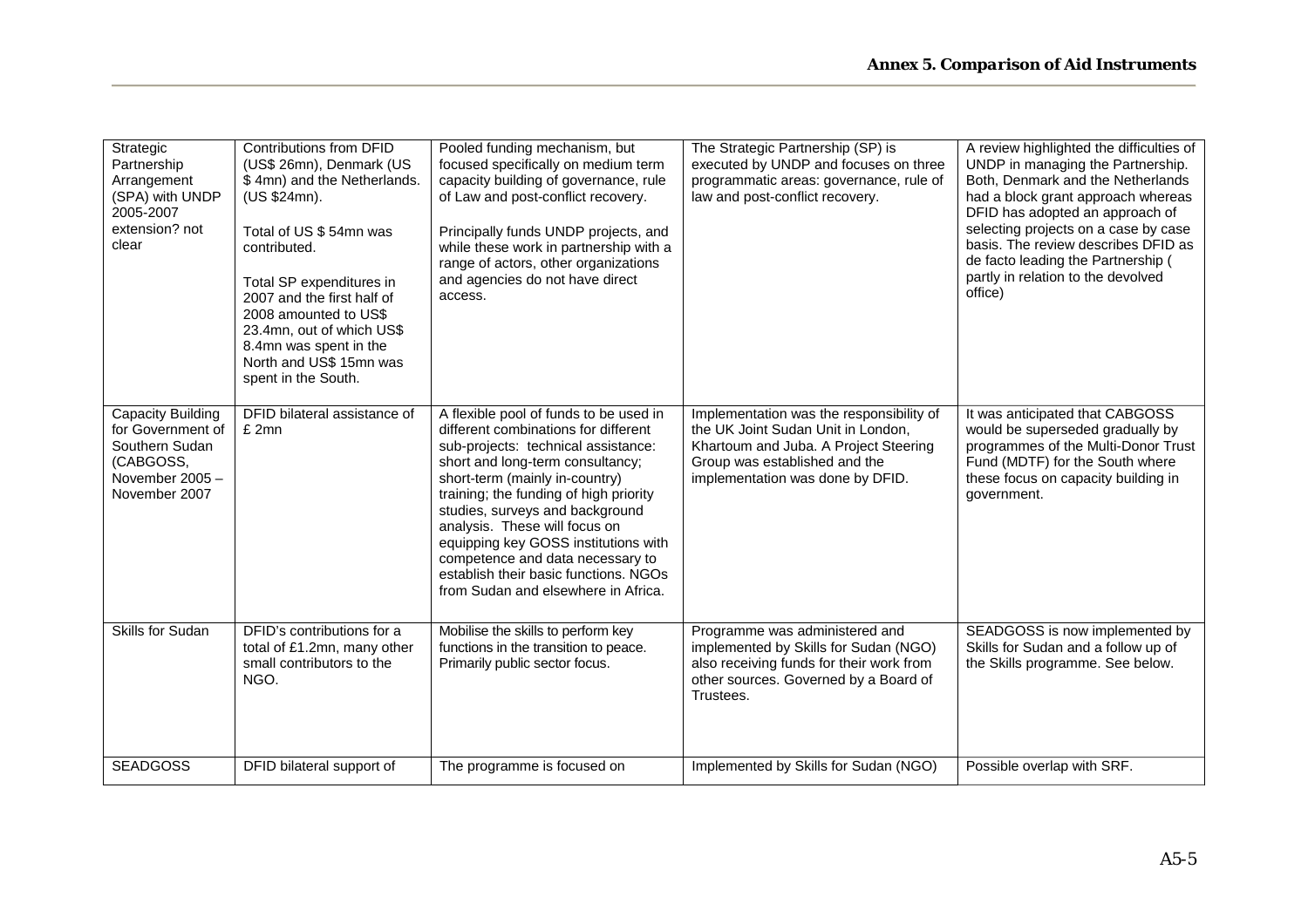| May 2008 -   | £2.85mn over 30 months | capacity building of key government    |  |
|--------------|------------------------|----------------------------------------|--|
| October 2010 | from May 2008 (tiny)   | institutions at Government of          |  |
|              |                        | Southern Sudan (GOSS) and State        |  |
|              |                        | level. The purpose of SEADGOSS is      |  |
|              |                        | to contribute to a systematic and      |  |
|              |                        | sustainable improvement in the         |  |
|              |                        | effectiveness of state civil services. |  |
|              |                        | GOSS ministries (particularly the      |  |
|              |                        | Ministry of Labour, Public Service and |  |
|              |                        | Human Resource Development             |  |
|              |                        | (MLPSHRD) and the Ministry of          |  |
|              |                        | Parliamentary Affairs (MPA)) and       |  |
|              |                        | state legislative assemblies.          |  |
|              |                        |                                        |  |